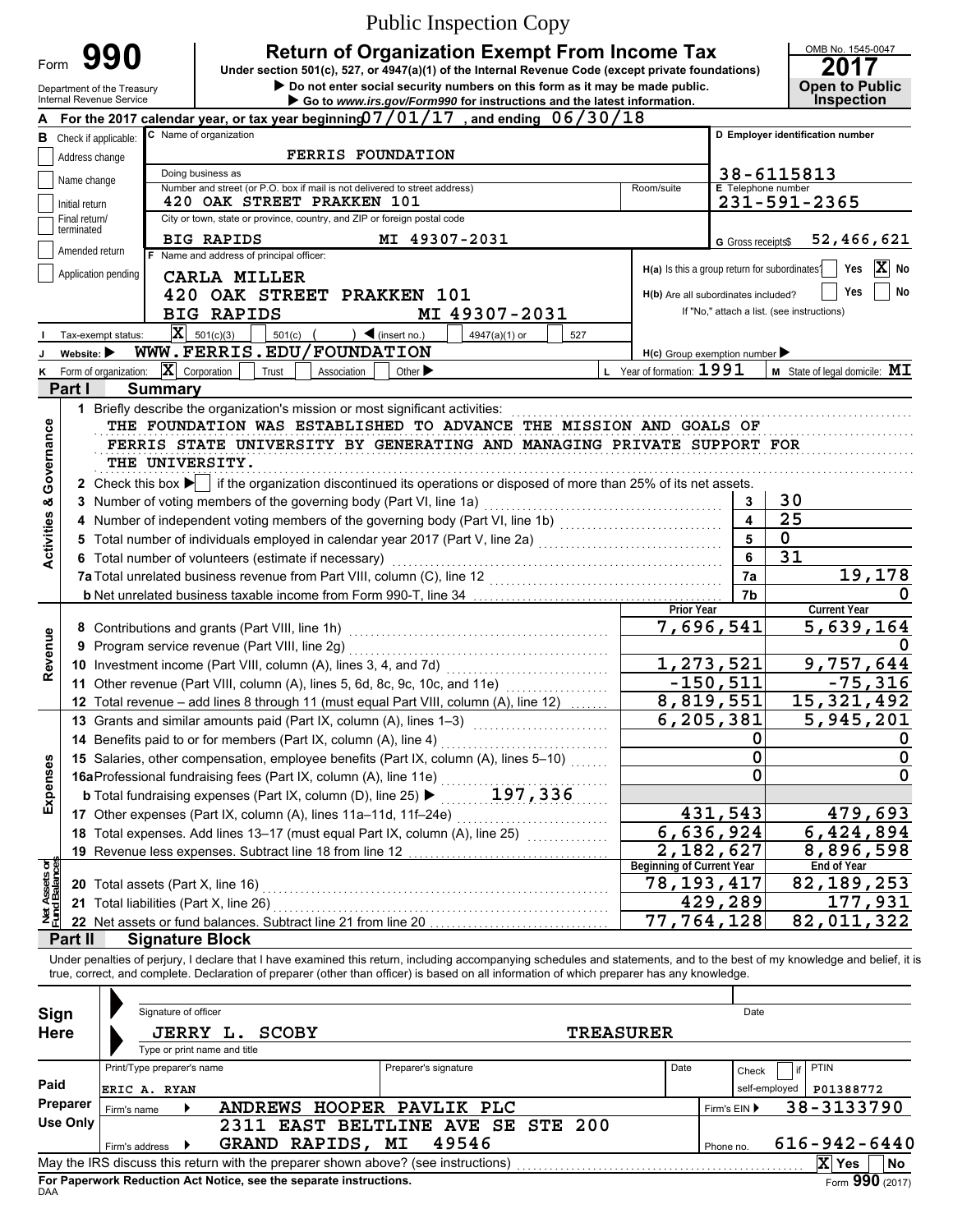(Rev. January 2017) Department of the Treasury Internal Revenue Service

## **8868 Application for Automatic Extension of Time To File an Exempt Organization Return**

**File a separate application for each return.**

**Information about Form 8868 and its instructions is at** *www.irs.gov/form8868.*

**Electronic filing** *(e-file).* You can electronically file Form 8868 to request a 6-month automatic extension of time to file any of the forms listed below with the exception of Form 8870, Information Return for Transfers Associated With Certain Personal Benefit Contracts, for which an extension request must be sent to the IRS in paper format (see instructions). For more details on the electronic filing of this form, visit *www.irs.gov/efile*, click on Charities & Non-Profits, and click on *e-file* for *Charities and Non-Profits.*

### **Automatic 6-Month Extension of Time.** Only submit original (no copies needed).

All corporations required to file an income tax return other than Form 990-T (including 1120-C filers), partnerships, REMICs, and trusts must use Form 7004 to request an extension of time to file income tax returns.

|                             |                                                                                                                                                                                                                                                                                                                         |                                                                                      |                                   |                                         |    | Enter filer's identifying number, see instructions |
|-----------------------------|-------------------------------------------------------------------------------------------------------------------------------------------------------------------------------------------------------------------------------------------------------------------------------------------------------------------------|--------------------------------------------------------------------------------------|-----------------------------------|-----------------------------------------|----|----------------------------------------------------|
| Type or<br>print            | Name of exempt organization or other filer, see instructions.                                                                                                                                                                                                                                                           |                                                                                      |                                   | Employer identification number (EIN) or |    |                                                    |
|                             | <b>FERRIS FOUNDATION</b>                                                                                                                                                                                                                                                                                                |                                                                                      |                                   | 38-6115813                              |    |                                                    |
|                             | Number, street, and room or suite no. If a P.O. box, see instructions.                                                                                                                                                                                                                                                  | Social security number (SSN)                                                         |                                   |                                         |    |                                                    |
| File by the                 | 420 OAK STREET PRAKKEN 101                                                                                                                                                                                                                                                                                              |                                                                                      |                                   |                                         |    |                                                    |
| due date for<br>filing your | City, town or post office, state, and ZIP code. For a foreign address, see instructions.                                                                                                                                                                                                                                |                                                                                      |                                   |                                         |    |                                                    |
| return. See                 |                                                                                                                                                                                                                                                                                                                         |                                                                                      |                                   |                                         |    |                                                    |
| instructions.               | <b>BIG RAPIDS</b>                                                                                                                                                                                                                                                                                                       | MI 49307-2031                                                                        |                                   |                                         |    |                                                    |
|                             | Enter the Return Code for the return that this application is for (file a separate application for each return)                                                                                                                                                                                                         |                                                                                      |                                   |                                         |    | 01                                                 |
| <b>Application</b>          |                                                                                                                                                                                                                                                                                                                         | Return                                                                               | <b>Application</b>                |                                         |    | Return                                             |
| Is For                      |                                                                                                                                                                                                                                                                                                                         | Code                                                                                 | Is For                            |                                         |    | Code                                               |
|                             | Form 990 or Form 990-EZ                                                                                                                                                                                                                                                                                                 | 01                                                                                   | Form 990-T (corporation)          |                                         |    | 07                                                 |
| Form 990-BL                 |                                                                                                                                                                                                                                                                                                                         | 02                                                                                   | Form 1041-A                       |                                         |    | 08                                                 |
|                             | Form 4720 (individual)                                                                                                                                                                                                                                                                                                  | 03                                                                                   | Form 4720 (other than individual) |                                         |    | 09                                                 |
| Form 990-PF                 |                                                                                                                                                                                                                                                                                                                         | 04                                                                                   | Form 5227                         |                                         |    | 10                                                 |
|                             | Form 990-T (sec. $401(a)$ or $408(a)$ trust)                                                                                                                                                                                                                                                                            | 05                                                                                   | Form 6069                         |                                         |    | 11                                                 |
|                             | 06<br>Form 8870<br>Form 990-T (trust other than above)                                                                                                                                                                                                                                                                  |                                                                                      |                                   |                                         |    | 12                                                 |
|                             | <b>MIKE GRANDY</b><br>420 OAK STREET<br>The books are in the care of <b>&gt;BIG</b> RAPIDS                                                                                                                                                                                                                              | Fax No.                                                                              |                                   |                                         |    | MI 49307                                           |
|                             | Telephone No. ▶ 231-591-3888<br>If the organization does not have an office or place of business in the United States, check this box<br>If this is for a Group Return, enter the organization's four digit Group Exemption Number (GEN) [It this is<br>for the whole group, check this box                             | $\blacktriangleright$ $\Box$ . If it is for part of the group, check this box $\Box$ |                                   | and attach                              |    |                                                    |
|                             | a list with the names and EINs of all members the extension is for.                                                                                                                                                                                                                                                     |                                                                                      |                                   |                                         |    |                                                    |
| 1                           | I request an automatic 6-month extension of time un $@5/15/19$ , to file the exempt organization return                                                                                                                                                                                                                 |                                                                                      |                                   |                                         |    |                                                    |
|                             | for the organization named above. The extension is for the organization's return for:<br>calendar year solver solver youth and the calendar year solver youth and the calendar year solver youth and the calendar year solver youth and the calendar year solver youth and the calendar year solver and the calendar ye |                                                                                      |                                   |                                         |    |                                                    |
|                             |                                                                                                                                                                                                                                                                                                                         |                                                                                      |                                   |                                         |    |                                                    |
| $\mathbf{2}$                | $\triangleright$ $\overline{X}$ tax year beginning 07/01/17, and ending 06/30/18<br>If the tax year entered in line 1 is for less than 12 months, check reason: $\vert$ Initial return                                                                                                                                  |                                                                                      |                                   | Final return                            |    |                                                    |
|                             | Change in accounting period                                                                                                                                                                                                                                                                                             |                                                                                      |                                   |                                         |    |                                                    |
| За                          | If this application is for Forms 990-BL, 990-PF, 990-T, 4720, or 6069, enter the tentative tax, less                                                                                                                                                                                                                    |                                                                                      |                                   |                                         |    |                                                    |
|                             | any nonrefundable credits. See instructions.                                                                                                                                                                                                                                                                            |                                                                                      |                                   | 3a                                      | \$ | 0                                                  |
|                             | b If this application is for Forms 990-PF, 990-T, 4720, or 6069, enter any refundable credits and                                                                                                                                                                                                                       |                                                                                      |                                   |                                         |    |                                                    |
|                             | estimated tax payments made. Include any prior year overpayment allowed as a credit.                                                                                                                                                                                                                                    |                                                                                      |                                   | 3b                                      | \$ | 0                                                  |
|                             | <b>Balance due.</b> Subtract line 3b from line 3a. Include your payment with this form, if required, by<br>using EFTPS (Electronic Federal Tax Payment System). See instructions.                                                                                                                                       |                                                                                      |                                   | 3c                                      | \$ | 0                                                  |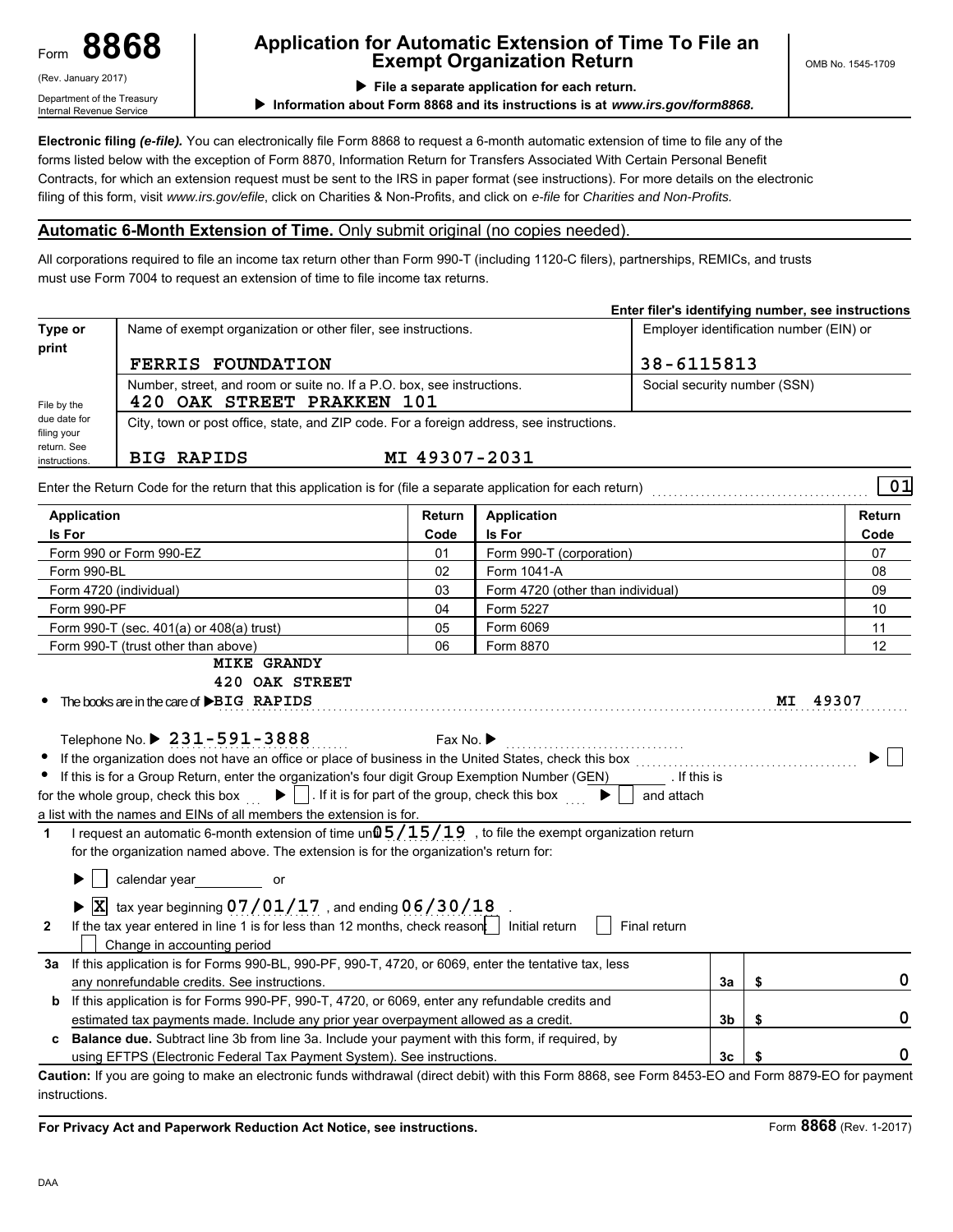|              |              | Form 990 (2017) $\texttt{FERRIS}$ $\texttt{FOUNDATION}$ |                                                                                                              | 38-6115813                                                                                                                                                                                                                                                                                                                                                                                   | Page 2                |
|--------------|--------------|---------------------------------------------------------|--------------------------------------------------------------------------------------------------------------|----------------------------------------------------------------------------------------------------------------------------------------------------------------------------------------------------------------------------------------------------------------------------------------------------------------------------------------------------------------------------------------------|-----------------------|
|              | Part III     |                                                         | <b>Statement of Program Service Accomplishments</b>                                                          |                                                                                                                                                                                                                                                                                                                                                                                              |                       |
|              |              | 1 Briefly describe the organization's mission:          |                                                                                                              | Check if Schedule O contains a response or note to any line in this Part III [11] [11] [11] [11] [11] [11] [1                                                                                                                                                                                                                                                                                |                       |
|              |              | THE UNIVERSITY.                                         |                                                                                                              | THE FOUNDATION WAS ESTABLISHED TO ADVANCE THE MISSION AND GOALS OF<br>FERRIS STATE UNIVERSITY BY GENERATING AND MANAGING PRIVATE SUPPORT FOR                                                                                                                                                                                                                                                 |                       |
| $\mathbf{2}$ |              | prior Form 990 or 990-EZ?                               | Did the organization undertake any significant program services during the year which were not listed on the |                                                                                                                                                                                                                                                                                                                                                                                              | Yes $\overline{X}$ No |
|              |              | If "Yes," describe these new services on Schedule O.    |                                                                                                              |                                                                                                                                                                                                                                                                                                                                                                                              |                       |
| 3            | services?    |                                                         | Did the organization cease conducting, or make significant changes in how it conducts, any program           |                                                                                                                                                                                                                                                                                                                                                                                              | Yes $\overline{X}$ No |
| 4            |              | If "Yes," describe these changes on Schedule O.         |                                                                                                              | Describe the organization's program service accomplishments for each of its three largest program services, as measured by                                                                                                                                                                                                                                                                   |                       |
|              |              |                                                         | the total expenses, and revenue, if any, for each program service reported.                                  | expenses. Section 501(c)(3) and 501(c)(4) organizations are required to report the amount of grants and allocations to others,                                                                                                                                                                                                                                                               |                       |
|              |              | AMONG ALL ITS CONSTITUENTS.                             |                                                                                                              | 4a (Code: ) (Expenses \$5,945,201 including grants of \$5,945,201 ) (Revenue \$<br>OUR MISSION IS ACCOMPLISHED THROUGH: A COMPREHENSIVE, AGGRESSIVE, AND<br>ETHICAL PRIVATE FUNDRAISING PROGRAM TARGETED TOWARD IDENTIFIED UNIVERSITY<br>NEEDS AND GOALS; AGGRESSIVE, YET PRUDENT, FISCAL MANAGEMENT OF LONG-TERM<br>PRIVATE ASSETS; AND ENTHUSIASTIC AND ETHICAL ADVOCACY OF THE UNIVERSITY |                       |
|              |              |                                                         |                                                                                                              |                                                                                                                                                                                                                                                                                                                                                                                              |                       |
|              |              |                                                         |                                                                                                              |                                                                                                                                                                                                                                                                                                                                                                                              |                       |
|              |              |                                                         |                                                                                                              |                                                                                                                                                                                                                                                                                                                                                                                              |                       |
|              |              |                                                         |                                                                                                              |                                                                                                                                                                                                                                                                                                                                                                                              |                       |
|              |              |                                                         |                                                                                                              |                                                                                                                                                                                                                                                                                                                                                                                              |                       |
|              |              |                                                         |                                                                                                              |                                                                                                                                                                                                                                                                                                                                                                                              |                       |
|              |              |                                                         |                                                                                                              |                                                                                                                                                                                                                                                                                                                                                                                              |                       |
|              |              |                                                         |                                                                                                              |                                                                                                                                                                                                                                                                                                                                                                                              |                       |
|              |              |                                                         |                                                                                                              |                                                                                                                                                                                                                                                                                                                                                                                              |                       |
|              |              |                                                         |                                                                                                              |                                                                                                                                                                                                                                                                                                                                                                                              |                       |
|              |              |                                                         |                                                                                                              |                                                                                                                                                                                                                                                                                                                                                                                              |                       |
|              |              |                                                         |                                                                                                              |                                                                                                                                                                                                                                                                                                                                                                                              |                       |
|              |              |                                                         |                                                                                                              |                                                                                                                                                                                                                                                                                                                                                                                              |                       |
|              |              |                                                         |                                                                                                              |                                                                                                                                                                                                                                                                                                                                                                                              |                       |
|              |              |                                                         |                                                                                                              |                                                                                                                                                                                                                                                                                                                                                                                              |                       |
|              |              |                                                         |                                                                                                              |                                                                                                                                                                                                                                                                                                                                                                                              |                       |
|              |              | 4c (Code: ) (Expenses \$                                |                                                                                                              | ) (Revenue \$                                                                                                                                                                                                                                                                                                                                                                                |                       |
|              |              |                                                         |                                                                                                              |                                                                                                                                                                                                                                                                                                                                                                                              |                       |
|              |              |                                                         |                                                                                                              |                                                                                                                                                                                                                                                                                                                                                                                              |                       |
|              |              |                                                         |                                                                                                              |                                                                                                                                                                                                                                                                                                                                                                                              |                       |
|              |              |                                                         |                                                                                                              |                                                                                                                                                                                                                                                                                                                                                                                              |                       |
|              |              |                                                         |                                                                                                              |                                                                                                                                                                                                                                                                                                                                                                                              |                       |
|              |              |                                                         |                                                                                                              |                                                                                                                                                                                                                                                                                                                                                                                              |                       |
|              |              |                                                         |                                                                                                              |                                                                                                                                                                                                                                                                                                                                                                                              |                       |
|              |              |                                                         |                                                                                                              |                                                                                                                                                                                                                                                                                                                                                                                              |                       |
|              |              |                                                         |                                                                                                              |                                                                                                                                                                                                                                                                                                                                                                                              |                       |
|              |              |                                                         |                                                                                                              |                                                                                                                                                                                                                                                                                                                                                                                              |                       |
|              |              | 4d Other program services (Describe in Schedule O.)     |                                                                                                              |                                                                                                                                                                                                                                                                                                                                                                                              |                       |
|              | (Expenses \$ |                                                         | including grants of\$                                                                                        | (Revenue \$                                                                                                                                                                                                                                                                                                                                                                                  |                       |
|              |              | 4e Total program service expenses ▶                     | 5,945,201                                                                                                    |                                                                                                                                                                                                                                                                                                                                                                                              |                       |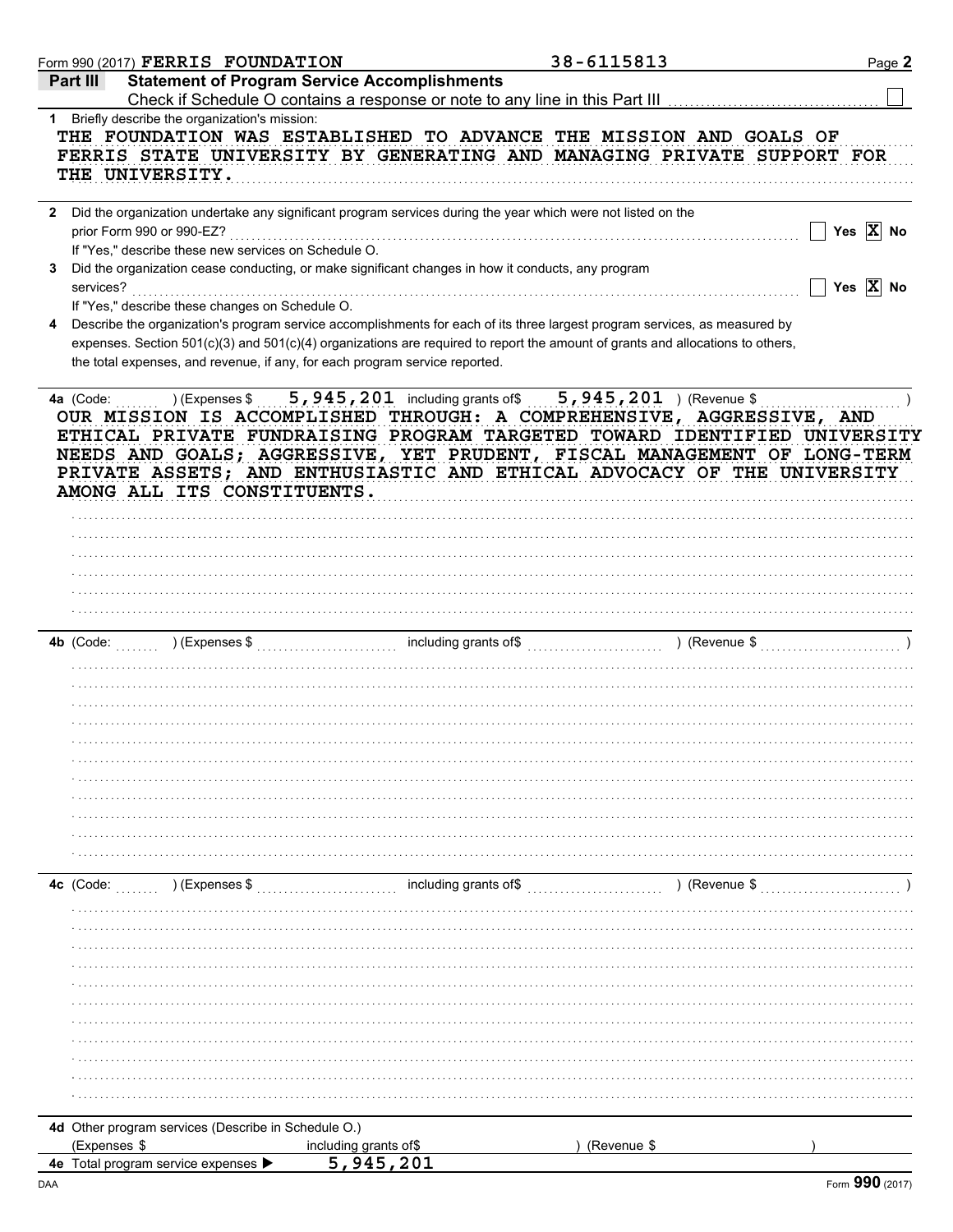**Form 990 (2017) FERRIS FOUNDATION** 38-6115813 Page 3

**Part IV Checklist of Required Schedules**

|          |                                                                                                                                                                                                                         |                       | Yes | No. |
|----------|-------------------------------------------------------------------------------------------------------------------------------------------------------------------------------------------------------------------------|-----------------------|-----|-----|
| 1        | Is the organization described in section $501(c)(3)$ or $4947(a)(1)$ (other than a private foundation)? If "Yes,"<br>complete Schedule A                                                                                | 1                     | X   |     |
| 2        | Is the organization required to complete Schedule B, Schedule of Contributors (see instructions)?                                                                                                                       | $\mathbf{2}$          | X   |     |
| 3        | Did the organization engage in direct or indirect political campaign activities on behalf of or in opposition to                                                                                                        |                       |     |     |
|          | candidates for public office? If "Yes," complete Schedule C, Part I                                                                                                                                                     | 3                     |     | X   |
| 4        | Section 501(c)(3) organizations. Did the organization engage in lobbying activities, or have a section 501(h)                                                                                                           |                       |     |     |
|          | election in effect during the tax year? If "Yes," complete Schedule C, Part II                                                                                                                                          | 4                     |     | x   |
| 5        | Is the organization a section $501(c)(4)$ , $501(c)(5)$ , or $501(c)(6)$ organization that receives membership dues,                                                                                                    |                       |     |     |
|          | assessments, or similar amounts as defined in Revenue Procedure 98-19? If "Yes," complete Schedule C,                                                                                                                   |                       |     |     |
|          | Part III                                                                                                                                                                                                                | 5                     |     | x   |
| 6        | Did the organization maintain any donor advised funds or any similar funds or accounts for which donors                                                                                                                 |                       |     |     |
|          | have the right to provide advice on the distribution or investment of amounts in such funds or accounts? If                                                                                                             |                       |     |     |
|          | "Yes," complete Schedule D, Part I                                                                                                                                                                                      | 6                     |     | X   |
| 7        | Did the organization receive or hold a conservation easement, including easements to preserve open space,                                                                                                               |                       |     |     |
|          | the environment, historic land areas, or historic structures? If "Yes," complete Schedule D, Part II                                                                                                                    | $\overline{7}$        |     | X   |
| 8        | Did the organization maintain collections of works of art, historical treasures, or other similar assets? If "Yes,"                                                                                                     |                       |     |     |
|          | complete Schedule D, Part III                                                                                                                                                                                           | 8                     |     | x   |
| 9        | Did the organization report an amount in Part X, line 21, for escrow or custodial account liability, serve as a                                                                                                         |                       |     |     |
|          | custodian for amounts not listed in Part X; or provide credit counseling, debt management, credit repair, or                                                                                                            |                       |     |     |
|          | debt negotiation services? If "Yes," complete Schedule D, Part IV                                                                                                                                                       | 9                     |     | X   |
| 10       | Did the organization, directly or through a related organization, hold assets in temporarily restricted                                                                                                                 |                       |     |     |
|          | endowments, permanent endowments, or quasi-endowments? If "Yes," complete Schedule D, Part V                                                                                                                            | 10                    | X   |     |
| 11       | If the organization's answer to any of the following questions is "Yes," then complete Schedule D, Parts VI,                                                                                                            |                       |     |     |
|          | VII, VIII, IX, or X as applicable.                                                                                                                                                                                      |                       |     |     |
| а        | Did the organization report an amount for land, buildings, and equipment in Part X, line 10? If "Yes,"                                                                                                                  |                       |     |     |
|          | complete Schedule D, Part VI                                                                                                                                                                                            | 11a                   |     | x   |
| b        | Did the organization report an amount for investments—other securities in Part X, line 12 that is 5% or more                                                                                                            |                       |     |     |
|          | of its total assets reported in Part X, line 16? If "Yes," complete Schedule D, Part VII                                                                                                                                | 11b                   | X   |     |
| C        | Did the organization report an amount for investments—program related in Part X, line 13 that is 5% or more                                                                                                             |                       |     |     |
|          | of its total assets reported in Part X, line 16? If "Yes," complete Schedule D, Part VIII                                                                                                                               | 11c                   |     | x   |
| d        | Did the organization report an amount for other assets in Part X, line 15 that is 5% or more of its total assets                                                                                                        |                       |     |     |
|          | reported in Part X, line 16? If "Yes," complete Schedule D, Part IX                                                                                                                                                     | 11d                   |     | x   |
|          | Did the organization report an amount for other liabilities in Part X, line 25? If "Yes," complete Schedule D, Part X                                                                                                   | 11e                   | x   |     |
| f.       | Did the organization's separate or consolidated financial statements for the tax year include a footnote that addresses                                                                                                 |                       |     |     |
|          | the organization's liability for uncertain tax positions under FIN 48 (ASC 740)? If "Yes," complete Schedule D, Part X                                                                                                  | 11f                   | X   |     |
| 12a      | Did the organization obtain separate, independent audited financial statements for the tax year? If "Yes," complete                                                                                                     |                       | x   |     |
|          | Schedule D. Parts XI and XII                                                                                                                                                                                            | 12a                   |     |     |
|          | <b>b</b> Was the organization included in consolidated, independent audited financial statements for the tax year? If                                                                                                   |                       | X   |     |
| 13       | "Yes," and if the organization answered "No" to line 12a, then completing Schedule D, Parts XI and XII is optional<br>Is the organization a school described in section 170(b)(1)(A)(ii)? If "Yes," complete Schedule E | 12 <sub>b</sub><br>13 |     | X   |
|          |                                                                                                                                                                                                                         | 14a                   |     | X   |
| 14a<br>b | Did the organization maintain an office, employees, or agents outside of the United States?<br>Did the organization have aggregate revenues or expenses of more than \$10,000 from grantmaking,                         |                       |     |     |
|          | fundraising, business, investment, and program service activities outside the United States, or aggregate                                                                                                               |                       |     |     |
|          | foreign investments valued at \$100,000 or more? If "Yes," complete Schedule F, Parts I and IV [[[[[[[[[[[[[[[                                                                                                          | 14b                   | X   |     |
| 15       | Did the organization report on Part IX, column (A), line 3, more than \$5,000 of grants or other assistance to or                                                                                                       |                       |     |     |
|          | for any foreign organization? If "Yes," complete Schedule F, Parts II and IV                                                                                                                                            | 15                    |     | X   |
| 16       | Did the organization report on Part IX, column (A), line 3, more than \$5,000 of aggregate grants or other                                                                                                              |                       |     |     |
|          |                                                                                                                                                                                                                         | 16                    |     | X   |
| 17       | Did the organization report a total of more than \$15,000 of expenses for professional fundraising services on                                                                                                          |                       |     |     |
|          |                                                                                                                                                                                                                         | 17                    |     | X   |
| 18       | Did the organization report more than \$15,000 total of fundraising event gross income and contributions on                                                                                                             |                       |     |     |
|          | Part VIII, lines 1c and 8a? If "Yes," complete Schedule G, Part II                                                                                                                                                      | 18                    | X   |     |
| 19       | Did the organization report more than \$15,000 of gross income from gaming activities on Part VIII, line 9a?                                                                                                            |                       |     |     |
|          | If "Yes," complete Schedule G, Part III                                                                                                                                                                                 | 19                    |     | X   |

Form **990** (2017)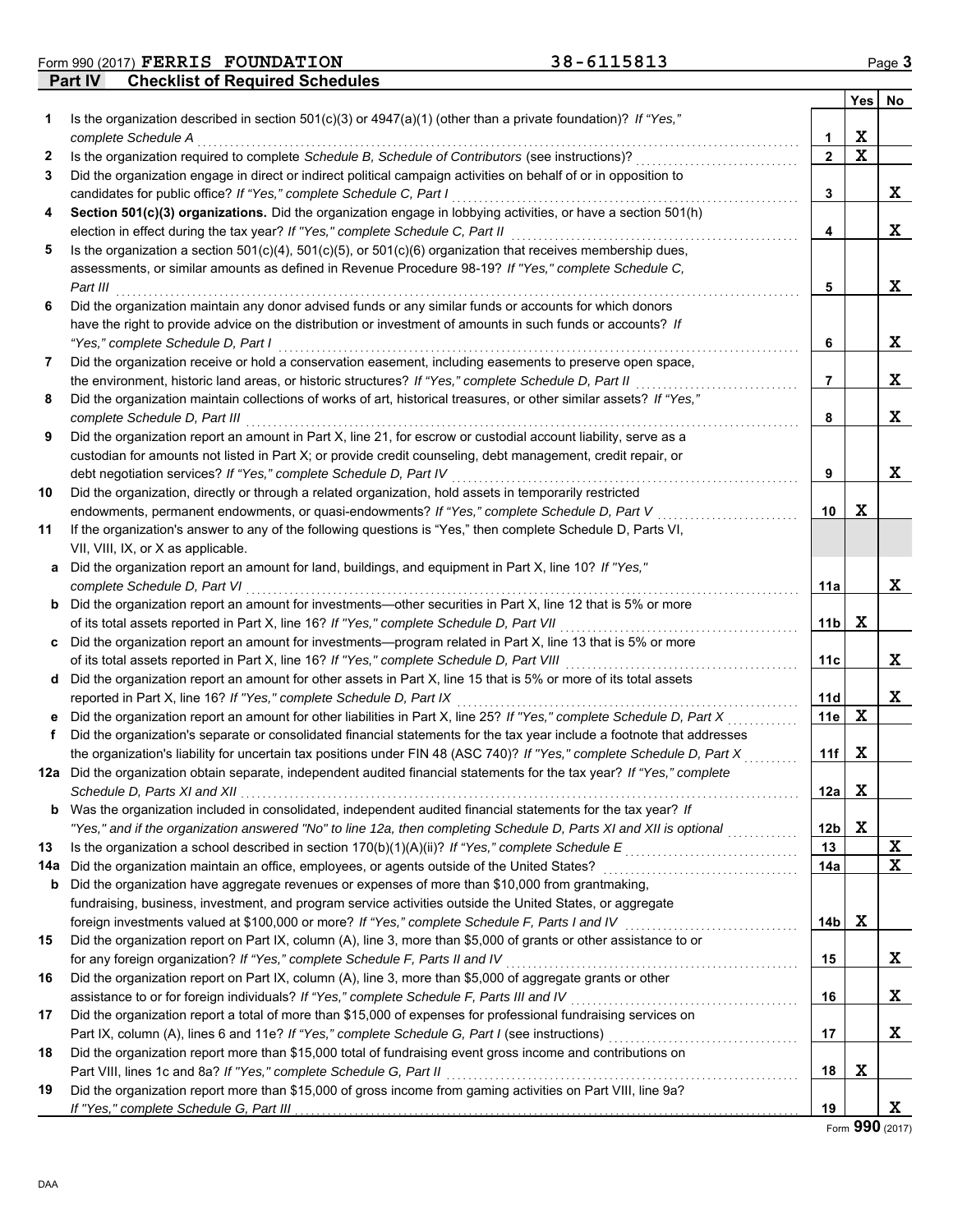|                | Form 990 (2017) FERRIS FOUNDATION                  | 38-6115813 | $P$ ade 4 |
|----------------|----------------------------------------------------|------------|-----------|
| <b>Part IV</b> | <b>Checklist of Required Schedules (continued)</b> |            |           |

|     |                                                                                                                   |     | Yes         | No               |
|-----|-------------------------------------------------------------------------------------------------------------------|-----|-------------|------------------|
| 20a | Did the organization operate one or more hospital facilities? If "Yes," complete Schedule H                       | 20a |             | X                |
| b   | If "Yes" to line 20a, did the organization attach a copy of its audited financial statements to this return?      | 20b |             |                  |
| 21  | Did the organization report more than \$5,000 of grants or other assistance to any domestic organization or       |     |             |                  |
|     | domestic government on Part IX, column (A), line 1? If "Yes," complete Schedule I, Parts I and II                 | 21  | х           |                  |
| 22  | Did the organization report more than \$5,000 of grants or other assistance to or for domestic individuals on     |     |             |                  |
|     | Part IX, column (A), line 2? If "Yes," complete Schedule I, Parts I and III                                       | 22  |             | X                |
| 23  | Did the organization answer "Yes" to Part VII, Section A, line 3, 4, or 5 about compensation of the               |     |             |                  |
|     | organization's current and former officers, directors, trustees, key employees, and highest compensated           |     |             |                  |
|     | employees? If "Yes," complete Schedule J                                                                          | 23  | X           |                  |
| 24a | Did the organization have a tax-exempt bond issue with an outstanding principal amount of more than               |     |             |                  |
|     | \$100,000 as of the last day of the year, that was issued after December 31, 2002? If "Yes," answer lines 24b     |     |             |                  |
|     | through 24d and complete Schedule K. If "No," go to line 25a                                                      | 24a |             | x                |
| b   | Did the organization invest any proceeds of tax-exempt bonds beyond a temporary period exception?                 | 24b |             |                  |
| c   | Did the organization maintain an escrow account other than a refunding escrow at any time during the year         |     |             |                  |
|     | to defease any tax-exempt bonds?                                                                                  | 24c |             |                  |
| d   | Did the organization act as an "on behalf of" issuer for bonds outstanding at any time during the year?           | 24d |             |                  |
| 25а | Section 501(c)(3), 501(c)(4), and 501(c)(29) organizations. Did the organization engage in an excess benefit      |     |             |                  |
|     | transaction with a disqualified person during the year? If "Yes," complete Schedule L, Part I                     | 25a |             | X                |
| b   | Is the organization aware that it engaged in an excess benefit transaction with a disqualified person in a prior  |     |             |                  |
|     | year, and that the transaction has not been reported on any of the organization's prior Forms 990 or 990-EZ?      |     |             |                  |
|     | If "Yes," complete Schedule L, Part I                                                                             | 25b |             | X                |
| 26  | Did the organization report any amount on Part X, line 5, 6, or 22 for receivables from or payables to any        |     |             |                  |
|     | current or former officers, directors, trustees, key employees, highest compensated employees, or                 |     |             |                  |
|     | disqualified persons? If "Yes," complete Schedule L, Part II                                                      | 26  |             | X                |
| 27  | Did the organization provide a grant or other assistance to an officer, director, trustee, key employee,          |     |             |                  |
|     | substantial contributor or employee thereof, a grant selection committee member, or to a 35% controlled           |     |             |                  |
|     | entity or family member of any of these persons? If "Yes," complete Schedule L, Part III                          | 27  |             | X                |
| 28  | Was the organization a party to a business transaction with one of the following parties (see Schedule L,         |     |             |                  |
|     | Part IV instructions for applicable filing thresholds, conditions, and exceptions):                               |     |             |                  |
| а   | A current or former officer, director, trustee, or key employee? If "Yes," complete Schedule L, Part IV           | 28a |             | X                |
| b   | A family member of a current or former officer, director, trustee, or key employee? If "Yes," complete            |     |             |                  |
|     | Schedule L, Part IV                                                                                               | 28b |             | X                |
| c   | An entity of which a current or former officer, director, trustee, or key employee (or a family member thereof)   |     |             |                  |
|     | was an officer, director, trustee, or direct or indirect owner? If "Yes," complete Schedule L, Part IV            | 28c |             | X<br>$\mathbf x$ |
| 29  | Did the organization receive more than \$25,000 in non-cash contributions? If "Yes," complete Schedule M          | 29  |             |                  |
| 30  | Did the organization receive contributions of art, historical treasures, or other similar assets, or qualified    |     |             |                  |
|     | conservation contributions? If "Yes," complete Schedule M                                                         | 30  |             | X                |
| 31  | Did the organization liquidate, terminate, or dissolve and cease operations? If "Yes," complete Schedule N,       |     |             |                  |
| 32  | Part I<br>Did the organization sell, exchange, dispose of, or transfer more than 25% of its net assets? If "Yes," | 31  |             | X                |
|     | complete Schedule N, Part II                                                                                      | 32  |             | X                |
| 33  | Did the organization own 100% of an entity disregarded as separate from the organization under Regulations        |     |             |                  |
|     | sections 301.7701-2 and 301.7701-3? If "Yes," complete Schedule R, Part I                                         | 33  |             | X                |
| 34  | Was the organization related to any tax-exempt or taxable entity? If "Yes," complete Schedule R, Part II, III,    |     |             |                  |
|     | or IV, and Part V, line 1                                                                                         | 34  | Х           |                  |
| 35a | Did the organization have a controlled entity within the meaning of section 512(b)(13)?                           | 35a | $\mathbf x$ |                  |
| b   | If "Yes" to line 35a, did the organization receive any payment from or engage in any transaction with a           |     |             |                  |
|     | controlled entity within the meaning of section 512(b)(13)? If "Yes," complete Schedule R, Part V, line 2         | 35b | Х           |                  |
| 36  | Section 501(c)(3) organizations. Did the organization make any transfers to an exempt non-charitable              |     |             |                  |
|     | related organization? If "Yes," complete Schedule R, Part V, line 2                                               | 36  |             | х                |
| 37  | Did the organization conduct more than 5% of its activities through an entity that is not a related organization  |     |             |                  |
|     | and that is treated as a partnership for federal income tax purposes? If "Yes," complete Schedule R,              |     |             |                  |
|     | Part VI                                                                                                           | 37  |             | X                |
| 38  | Did the organization complete Schedule O and provide explanations in Schedule O for Part VI, lines 11b and        |     |             |                  |
|     | 19? Note. All Form 990 filers are required to complete Schedule O.                                                | 38  | Х           |                  |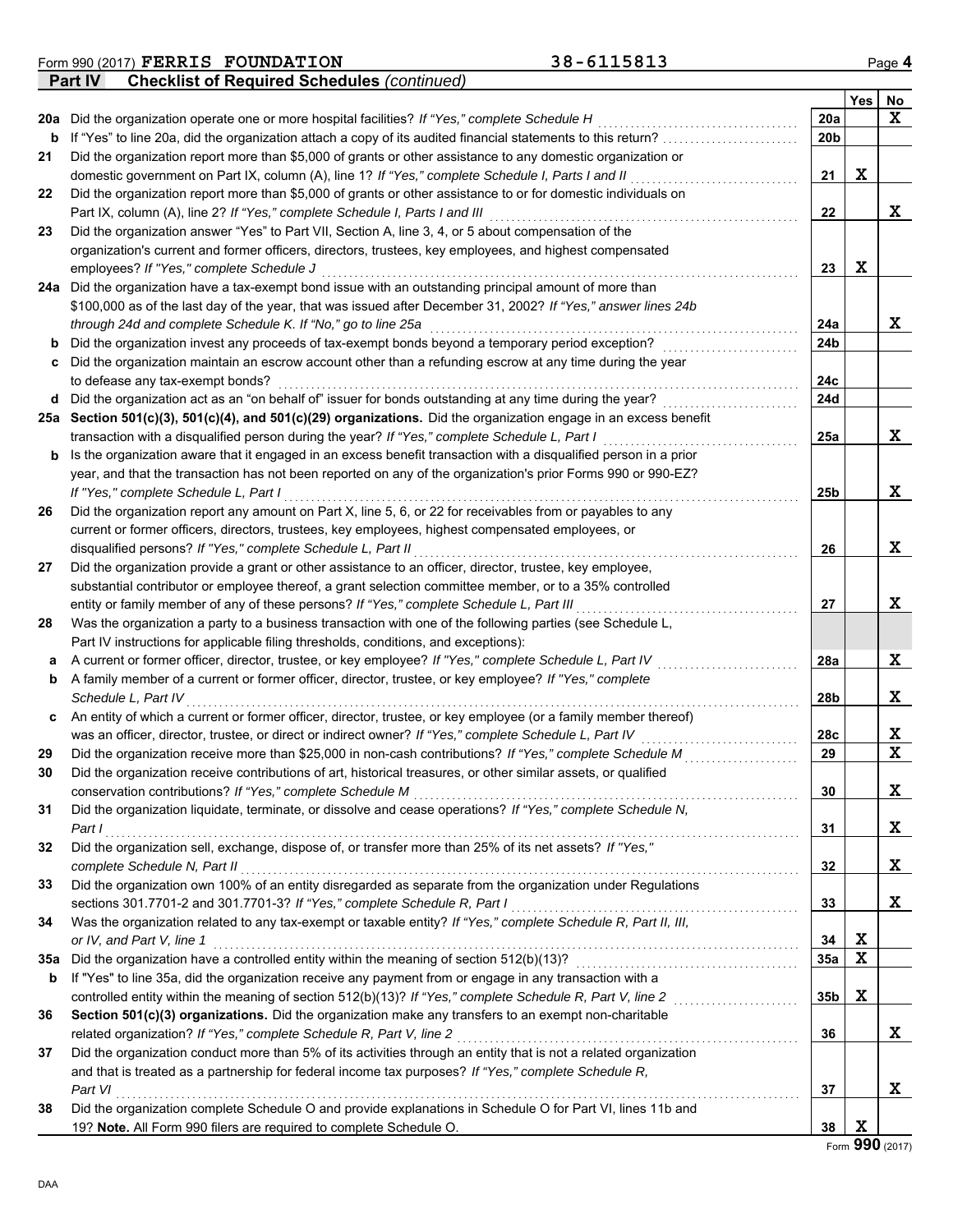|         | Form 990 (2017) FERRIS FOUNDATION                                                                                                                                                                                         | 38-6115813 |                 |             |                      |                         | Page 5           |
|---------|---------------------------------------------------------------------------------------------------------------------------------------------------------------------------------------------------------------------------|------------|-----------------|-------------|----------------------|-------------------------|------------------|
|         | <b>Statements Regarding Other IRS Filings and Tax Compliance</b><br>Part V                                                                                                                                                |            |                 |             |                      |                         |                  |
|         | Check if Schedule O contains a response or note to any line in this Part V.                                                                                                                                               |            |                 |             |                      |                         |                  |
|         |                                                                                                                                                                                                                           |            |                 |             |                      | Yes                     | No               |
| 1a      | Enter the number reported in Box 3 of Form 1096. Enter -0- if not applicable                                                                                                                                              |            | 1a              | 6           |                      |                         |                  |
| b       | Enter the number of Forms W-2G included in line 1a. Enter -0- if not applicable                                                                                                                                           |            | 1 <sub>b</sub>  | $\mathbf 0$ |                      |                         |                  |
| c       | Did the organization comply with backup withholding rules for reportable payments to vendors and                                                                                                                          |            |                 |             |                      |                         |                  |
|         | reportable gaming (gambling) winnings to prize winners?                                                                                                                                                                   |            |                 |             | 1c                   | X                       |                  |
| 2a      | Enter the number of employees reported on Form W-3, Transmittal of Wage and Tax                                                                                                                                           |            |                 |             |                      |                         |                  |
|         | Statements, filed for the calendar year ending with or within the year covered by this return                                                                                                                             |            | 2a              | 0           |                      |                         |                  |
| b       | If at least one is reported on line 2a, did the organization file all required federal employment tax returns?                                                                                                            |            |                 |             | 2 <sub>b</sub>       |                         |                  |
|         | Note. If the sum of lines 1a and 2a is greater than 250, you may be required to e-file (see instructions)                                                                                                                 |            |                 |             |                      |                         |                  |
| За      | Did the organization have unrelated business gross income of \$1,000 or more during the year?                                                                                                                             |            |                 |             | 3a                   | X                       |                  |
| b       | If "Yes," has it filed a Form 990-T for this year? If "No" to line 3b, provide an explanation in Schedule O                                                                                                               |            |                 |             | 3 <sub>b</sub>       | $\mathbf x$             |                  |
| 4a      | At any time during the calendar year, did the organization have an interest in, or a signature or other authority                                                                                                         |            |                 |             |                      |                         |                  |
|         | over, a financial account in a foreign country (such as a bank account, securities account, or other financial                                                                                                            |            |                 |             |                      |                         |                  |
|         | account)?                                                                                                                                                                                                                 |            |                 |             | 4a                   |                         | X                |
| b       | If "Yes," enter the name of the foreign country: ▶                                                                                                                                                                        |            |                 |             |                      |                         |                  |
|         | See instructions for filing requirements for FinCEN Form 114, Report of Foreign Bank and Financial Accounts                                                                                                               |            |                 |             |                      |                         |                  |
|         | (FBAR).                                                                                                                                                                                                                   |            |                 |             |                      |                         |                  |
| 5a      | Was the organization a party to a prohibited tax shelter transaction at any time during the tax year?<br>Did any taxable party notify the organization that it was or is a party to a prohibited tax shelter transaction? |            |                 |             | 5а<br>5 <sub>b</sub> |                         | X<br>$\mathbf x$ |
| b       | If "Yes" to line 5a or 5b, did the organization file Form 8886-T?                                                                                                                                                         |            |                 |             | 5 <sub>c</sub>       |                         |                  |
| c<br>6a | Does the organization have annual gross receipts that are normally greater than \$100,000, and did the                                                                                                                    |            |                 |             |                      |                         |                  |
|         | organization solicit any contributions that were not tax deductible as charitable contributions?                                                                                                                          |            |                 |             | 6a                   |                         | X                |
| b       | If "Yes," did the organization include with every solicitation an express statement that such contributions or                                                                                                            |            |                 |             |                      |                         |                  |
|         | gifts were not tax deductible?                                                                                                                                                                                            |            |                 |             | 6b                   |                         |                  |
| 7       | Organizations that may receive deductible contributions under section 170(c).                                                                                                                                             |            |                 |             |                      |                         |                  |
| а       | Did the organization receive a payment in excess of \$75 made partly as a contribution and partly for goods                                                                                                               |            |                 |             |                      |                         |                  |
|         | and services provided to the payor?                                                                                                                                                                                       |            |                 |             | 7a                   | X                       |                  |
|         | If "Yes," did the organization notify the donor of the value of the goods or services provided?                                                                                                                           |            |                 |             | 7b                   | $\overline{\mathbf{x}}$ |                  |
| c       | Did the organization sell, exchange, or otherwise dispose of tangible personal property for which it was                                                                                                                  |            |                 |             |                      |                         |                  |
|         | required to file Form 8282?                                                                                                                                                                                               |            |                 |             | 7с                   |                         | X                |
| d       |                                                                                                                                                                                                                           |            | 7d              |             |                      |                         |                  |
|         | Did the organization receive any funds, directly or indirectly, to pay premiums on a personal benefit contract?                                                                                                           |            |                 |             | 7е                   |                         | х                |
|         | Did the organization, during the year, pay premiums, directly or indirectly, on a personal benefit contract?                                                                                                              |            |                 |             | 7f                   |                         | $\mathbf x$      |
|         | If the organization received a contribution of qualified intellectual property, did the organization file Form 8899 as required?                                                                                          |            |                 |             | 7g                   |                         |                  |
| n       | If the organization received a contribution of cars, boats, airplanes, or other vehicles, did the organization file a Form 1098-C?                                                                                        |            |                 |             | 7h                   |                         |                  |
| 8       | Sponsoring organizations maintaining donor advised funds. Did a donor advised fund maintained by the                                                                                                                      |            |                 |             |                      |                         |                  |
|         | sponsoring organization have excess business holdings at any time during the year?                                                                                                                                        |            |                 |             | 8                    |                         | X                |
| 9       | Sponsoring organizations maintaining donor advised funds.                                                                                                                                                                 |            |                 |             |                      |                         |                  |
| a       | Did the sponsoring organization make any taxable distributions under section 4966?                                                                                                                                        |            |                 |             | 9а                   |                         |                  |
| b       | Did the sponsoring organization make a distribution to a donor, donor advisor, or related person?                                                                                                                         |            |                 |             | 9b                   |                         |                  |
| 10      | Section 501(c)(7) organizations. Enter:                                                                                                                                                                                   |            |                 |             |                      |                         |                  |
| a       | Initiation fees and capital contributions included on Part VIII, line 12                                                                                                                                                  |            | 10a             |             |                      |                         |                  |
| b       | Gross receipts, included on Form 990, Part VIII, line 12, for public use of club facilities                                                                                                                               |            | 10 <sub>b</sub> |             |                      |                         |                  |
| 11      | Section 501(c)(12) organizations. Enter:<br>Gross income from members or shareholders                                                                                                                                     |            | 11a             |             |                      |                         |                  |
| a<br>b  | Gross income from other sources (Do not net amounts due or paid to other sources                                                                                                                                          |            |                 |             |                      |                         |                  |
|         | against amounts due or received from them.)                                                                                                                                                                               |            | 11 <sub>b</sub> |             |                      |                         |                  |
| 12a     | Section 4947(a)(1) non-exempt charitable trusts. Is the organization filing Form 990 in lieu of Form 1041?                                                                                                                |            |                 |             | 12a                  |                         |                  |
| b       | If "Yes," enter the amount of tax-exempt interest received or accrued during the year                                                                                                                                     |            | 12b             |             |                      |                         |                  |
| 13      | Section 501(c)(29) qualified nonprofit health insurance issuers.                                                                                                                                                          |            |                 |             |                      |                         |                  |
| a       | Is the organization licensed to issue qualified health plans in more than one state?                                                                                                                                      |            |                 |             | 13а                  |                         |                  |
|         | Note. See the instructions for additional information the organization must report on Schedule O.                                                                                                                         |            |                 |             |                      |                         |                  |
| b       | Enter the amount of reserves the organization is required to maintain by the states in which                                                                                                                              |            |                 |             |                      |                         |                  |
|         |                                                                                                                                                                                                                           |            | 13 <sub>b</sub> |             |                      |                         |                  |
| c       | Enter the amount of reserves on hand                                                                                                                                                                                      |            | 13 <sub>c</sub> |             |                      |                         |                  |
| 14a     | Did the organization receive any payments for indoor tanning services during the tax year?                                                                                                                                |            |                 |             | 14a                  |                         | X                |
|         | b If "Yes," has it filed a Form 720 to report these payments? If "No," provide an explanation in Schedule O                                                                                                               |            |                 |             | 14b                  |                         |                  |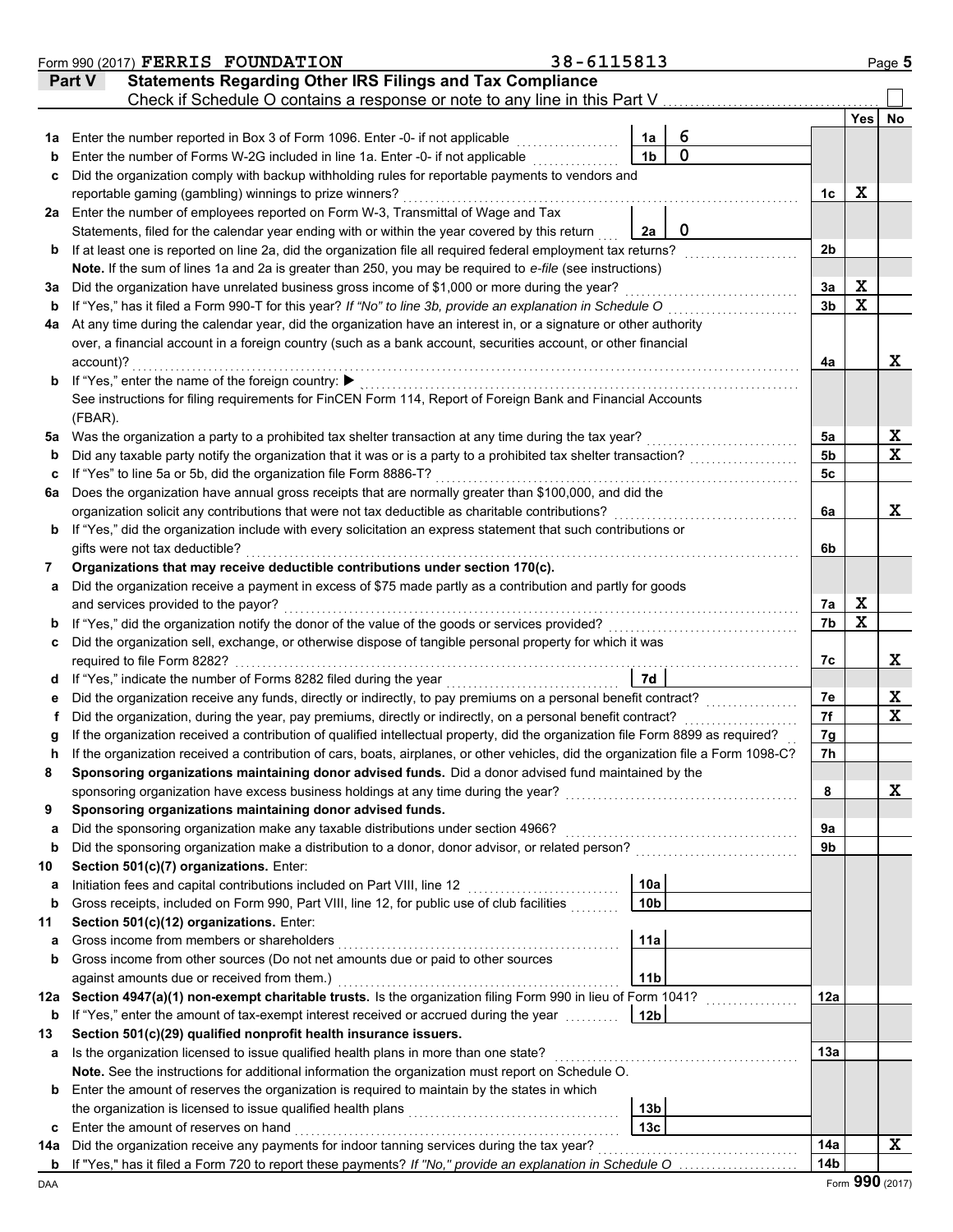|          | <b>Part VI</b><br>Governance, Management, and Disclosure For each "Yes" response to lines 2 through 7b below, and for a "No"                                                                             |                 |     |                                 |
|----------|----------------------------------------------------------------------------------------------------------------------------------------------------------------------------------------------------------|-----------------|-----|---------------------------------|
|          | response to line 8a, 8b, or 10b below, describe the circumstances, processes, or changes in Schedule O. See instructions.<br>Check if Schedule O contains a response or note to any line in this Part VI |                 |     | $ \mathbf{X} $                  |
|          | <b>Section A. Governing Body and Management</b>                                                                                                                                                          |                 |     |                                 |
|          |                                                                                                                                                                                                          |                 | Yes | No                              |
| 1а       | 30<br>Enter the number of voting members of the governing body at the end of the tax year<br>1a                                                                                                          |                 |     |                                 |
|          | If there are material differences in voting rights among members of the governing body, or                                                                                                               |                 |     |                                 |
|          | if the governing body delegated broad authority to an executive committee or similar                                                                                                                     |                 |     |                                 |
|          | committee, explain in Schedule O.                                                                                                                                                                        |                 |     |                                 |
| b        | 25<br>Enter the number of voting members included in line 1a, above, who are independent<br>1b                                                                                                           |                 |     |                                 |
| 2        | Did any officer, director, trustee, or key employee have a family relationship or a business relationship with                                                                                           |                 |     | X                               |
| 3        | any other officer, director, trustee, or key employee?<br>Did the organization delegate control over management duties customarily performed by or under the direct                                      | 2               |     |                                 |
|          | supervision of officers, directors, or trustees, or key employees to a management company or other person?                                                                                               | 3               |     |                                 |
| 4        | Did the organization make any significant changes to its governing documents since the prior Form 990 was filed?                                                                                         | 4               |     | $\frac{\mathbf{x}}{\mathbf{x}}$ |
| 5        | Did the organization become aware during the year of a significant diversion of the organization's assets?                                                                                               | 5               |     | $\overline{\mathbf{X}}$         |
| 6        | Did the organization have members or stockholders?                                                                                                                                                       | 6               |     | $\mathbf x$                     |
| 7a       | Did the organization have members, stockholders, or other persons who had the power to elect or appoint                                                                                                  |                 |     |                                 |
|          | one or more members of the governing body?                                                                                                                                                               | 7a              |     | X                               |
| b        | Are any governance decisions of the organization reserved to (or subject to approval by) members,                                                                                                        |                 |     |                                 |
|          | stockholders, or persons other than the governing body?                                                                                                                                                  | 7b              |     | X                               |
| 8        | Did the organization contemporaneously document the meetings held or written actions undertaken during the year by the following:                                                                        |                 |     |                                 |
| а        | The governing body?                                                                                                                                                                                      | 8a              | X   |                                 |
| b        | Each committee with authority to act on behalf of the governing body?                                                                                                                                    | 8b              | X   |                                 |
| 9        | Is there any officer, director, trustee, or key employee listed in Part VII, Section A, who cannot be reached at                                                                                         |                 |     |                                 |
|          | the organization's mailing address? If "Yes," provide the names and addresses in Schedule O                                                                                                              | 9               |     | X                               |
|          | Section B. Policies (This Section B requests information about policies not required by the Internal Revenue Code.                                                                                       |                 |     |                                 |
|          |                                                                                                                                                                                                          | 10a             | Yes | No<br>X                         |
| 10a<br>b | Did the organization have local chapters, branches, or affiliates?<br>If "Yes," did the organization have written policies and procedures governing the activities of such chapters,                     |                 |     |                                 |
|          | affiliates, and branches to ensure their operations are consistent with the organization's exempt purposes?                                                                                              | 10b             |     |                                 |
| 11a      | Has the organization provided a complete copy of this Form 990 to all members of its governing body before filing the form?                                                                              | 11a             | X   |                                 |
| b        | Describe in Schedule O the process, if any, used by the organization to review this Form 990.                                                                                                            |                 |     |                                 |
| 12a      | Did the organization have a written conflict of interest policy? If "No," go to line 13                                                                                                                  | 12a             | X   |                                 |
| b        | Were officers, directors, or trustees, and key employees required to disclose annually interests that could give rise to conflicts?                                                                      | 12 <sub>b</sub> | X   |                                 |
| c        | Did the organization regularly and consistently monitor and enforce compliance with the policy? If "Yes,"                                                                                                |                 |     |                                 |
|          | describe in Schedule O how this was done                                                                                                                                                                 | 12c             | X   |                                 |
|          | Did the organization have a written whistleblower policy?                                                                                                                                                | 13              |     | ≖                               |
| 14       | Did the organization have a written document retention and destruction policy?                                                                                                                           | 14              | х   |                                 |
| 15       | Did the process for determining compensation of the following persons include a review and approval by                                                                                                   |                 |     |                                 |
|          | independent persons, comparability data, and contemporaneous substantiation of the deliberation and decision?                                                                                            |                 |     |                                 |
| a        | The organization's CEO, Executive Director, or top management official                                                                                                                                   | 15a             |     | х                               |
| b        | Other officers or key employees of the organization                                                                                                                                                      | 15b             |     | $\mathbf x$                     |
|          | If "Yes" to line 15a or 15b, describe the process in Schedule O (see instructions).                                                                                                                      |                 |     |                                 |
| 16a      | Did the organization invest in, contribute assets to, or participate in a joint venture or similar arrangement                                                                                           |                 |     |                                 |
|          | with a taxable entity during the year?<br>If "Yes," did the organization follow a written policy or procedure requiring the organization to evaluate its                                                 | 16a             |     | X                               |
| b        | participation in joint venture arrangements under applicable federal tax law, and take steps to safeguard the                                                                                            |                 |     |                                 |
|          |                                                                                                                                                                                                          | 16b             |     |                                 |
|          | <b>Section C. Disclosure</b>                                                                                                                                                                             |                 |     |                                 |
| 17       | List the states with which a copy of this Form 990 is required to be filed $\blacktriangleright$ MI                                                                                                      |                 |     |                                 |
| 18       | Section 6104 requires an organization to make its Forms 1023 (or 1024 if applicable), 990, and 990-T (Section 501(c)(3)s only)                                                                           |                 |     |                                 |
|          | available for public inspection. Indicate how you made these available. Check all that apply.                                                                                                            |                 |     |                                 |
|          | Another's website $ \mathbf{X} $ Upon request<br>IXI.<br>Own website<br>Other (explain in Schedule O)<br>$\mathbb{R}$                                                                                    |                 |     |                                 |
| 19       | Describe in Schedule O whether (and if so, how) the organization made its governing documents, conflict of interest policy, and                                                                          |                 |     |                                 |
|          | financial statements available to the public during the tax year.                                                                                                                                        |                 |     |                                 |
| 20       | State the name, address, and telephone number of the person who possesses the organization's books and records: ▶                                                                                        |                 |     |                                 |
|          | 420 OAK STREET<br><b>MIKE GRANDY</b>                                                                                                                                                                     |                 |     |                                 |
|          | MI 49307<br><b>BIG RAPIDS</b>                                                                                                                                                                            | 231-591-3888    |     |                                 |
| DAA      |                                                                                                                                                                                                          |                 |     | Form 990 (2017)                 |

**FERRIS FOUNDATION 38-6115813**

Form 990 (2017) Page **6**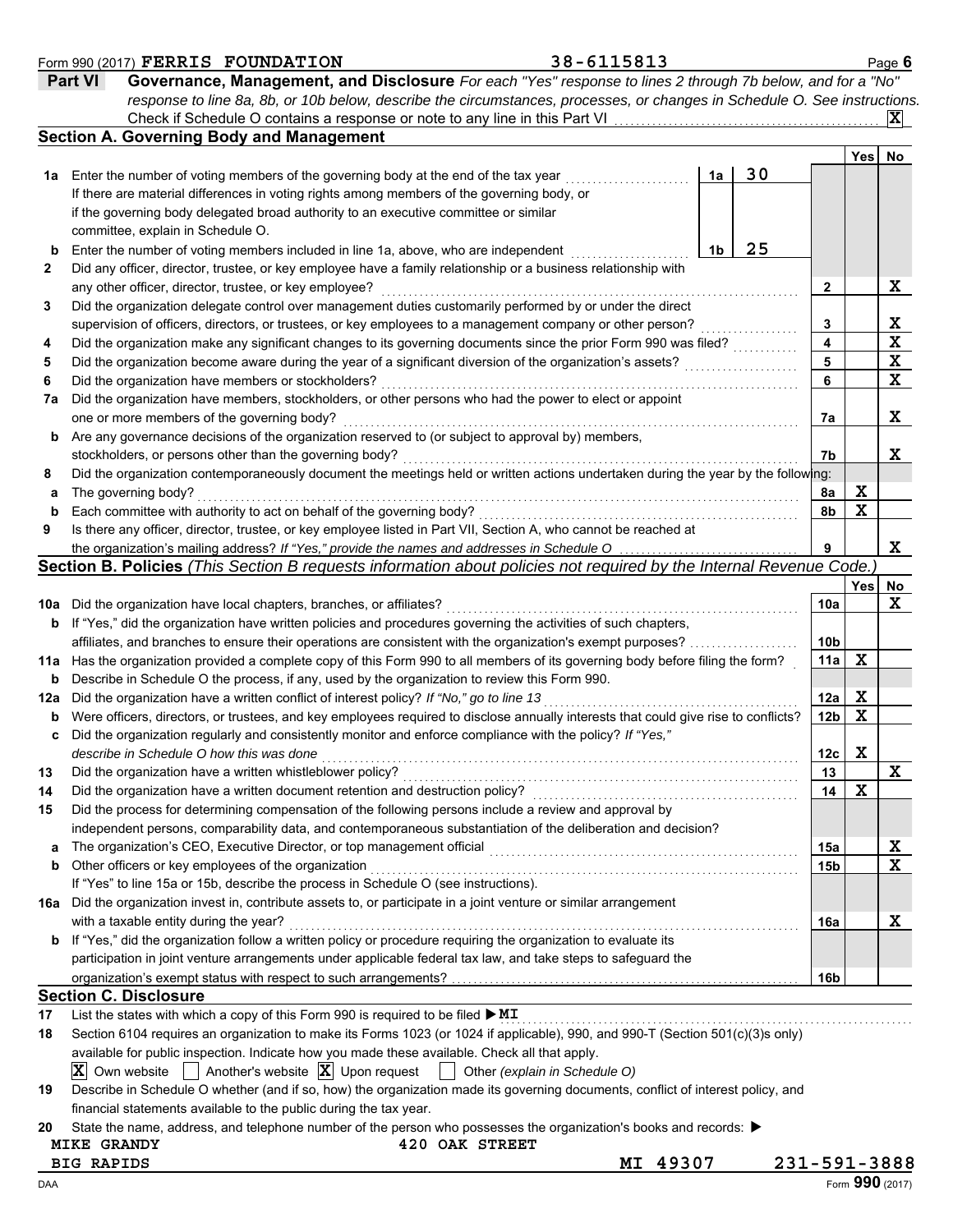| <b>Part VII</b> | Compensation of Officers, Directors, Trustees, Key Employees, Highest Compensated Employees, and                                            |
|-----------------|---------------------------------------------------------------------------------------------------------------------------------------------|
|                 | <b>Independent Contractors</b>                                                                                                              |
|                 | $\bigcap$ be all if $\bigcap$ also leads $\bigcap$ constating to an angular constant to the contribution in this $\bigcap$ and $\lambda$ /H |

Check if Schedule O contains a response or note to any line in this Part VII

### **Section A. Officers, Directors, Trustees, Key Employees, and Highest Compensated Employees**

**1a** Complete this table for all persons required to be listed. Report compensation for the calendar year ending with or within the organization's tax year.

■ List all of the organization's **current** officers, directors, trustees (whether individuals or organizations), regardless of amount of compensation. Enter -0- in columns (D), (E), and (F) if no compensation was paid.

List all of the organization's **current** key employees, if any. See instructions for definition of "key employee."

■ List all of the organization's **current** key employees, if any. See instructions for definition of "key employee."<br>■ List the organization's five **current** highest compensated employees (other than an officer, director,

who received reportable compensation (Box 5 of Form W-2 and/or Box 7 of Form 1099-MISC) of more than \$100,000 from the organization and any related organizations.

• List all of the organization's **former** officers, key employees, and highest compensated employees who received more than<br>00,000 of reportable compensation from the organization and any related erganizations. \$100,000 of reportable compensation from the organization and any related organizations.

• List all of the organization's **former directors or trustees** that received, in the capacity as a former director or trustee of the organization, more than \$10,000 of reportable compensation from the organization and any related organizations. List persons in the following order: individual trustees or directors; institutional trustees; officers; key employees; highest compensated employees; and former such persons.

Check this box if neither the organization nor any related organization compensated any current officer, director, or trustee.

| (A)<br>Name and Title              | (B)<br>Average<br>hours per<br>week<br>(list any<br>hours for |                                   |                       | Position    | (C)          | (do not check more than one<br>box, unless person is both an<br>officer and a director/trustee) | (D)<br>Reportable<br>compensation<br>from<br>the<br>organization |   | (E)<br>Reportable<br>compensation from<br>related<br>organizations<br>(W-2/1099-MISC) | (F)<br>Estimated<br>amount of<br>other<br>compensation<br>from the |
|------------------------------------|---------------------------------------------------------------|-----------------------------------|-----------------------|-------------|--------------|-------------------------------------------------------------------------------------------------|------------------------------------------------------------------|---|---------------------------------------------------------------------------------------|--------------------------------------------------------------------|
|                                    | related<br>organizations<br>below dotted<br>line)             | Individual trustee<br>or director | Institutional trustee | Officer     | Key employee | Former<br>⊣ighest compensated<br>∍mployee                                                       | (W-2/1099-MISC)                                                  |   |                                                                                       | organization<br>and related<br>organizations                       |
| $(1)$ DR. DAVID L.                 | <b>EISLER</b><br>0.30                                         |                                   |                       |             |              |                                                                                                 |                                                                  |   |                                                                                       |                                                                    |
| <b>BOARD MEMBER</b>                | 40.00                                                         | $\mathbf x$                       |                       |             |              |                                                                                                 |                                                                  | 0 | 382,157                                                                               | 140,825                                                            |
| (2) SUSAN JONES                    |                                                               |                                   |                       |             |              |                                                                                                 |                                                                  |   |                                                                                       |                                                                    |
| <b>BOARD MEMBER</b>                | 0.30<br>40.00                                                 | $\mathbf x$                       |                       |             |              |                                                                                                 |                                                                  | 0 | 159,952                                                                               | 54,944                                                             |
| $(3)$ KEN KUK                      |                                                               |                                   |                       |             |              |                                                                                                 |                                                                  |   |                                                                                       |                                                                    |
| <b>BOARD MEMBER</b>                | 0.30<br>40.00                                                 | $\mathbf x$                       |                       |             |              |                                                                                                 |                                                                  | 0 | 139,169                                                                               | 47,805                                                             |
| (4) CARLA MILLER                   |                                                               |                                   |                       |             |              |                                                                                                 |                                                                  |   |                                                                                       |                                                                    |
| EXECUTIVE DIRECTOR                 | 20.00<br>20.00                                                | $\mathbf x$                       |                       | $\mathbf x$ |              |                                                                                                 |                                                                  | 0 | 129,914                                                                               | 47,873                                                             |
| (5) KEVIN CROSS                    |                                                               |                                   |                       |             |              |                                                                                                 |                                                                  |   |                                                                                       |                                                                    |
| <b>BOARD MEMBER</b>                | 0.30<br>0.00                                                  | $\mathbf x$                       |                       |             |              |                                                                                                 |                                                                  | 0 | 0                                                                                     | $\mathbf 0$                                                        |
| $(6)$ HOWARD C.<br><b>STROSS</b>   |                                                               |                                   |                       |             |              |                                                                                                 |                                                                  |   |                                                                                       |                                                                    |
|                                    | 0.30                                                          |                                   |                       |             |              |                                                                                                 |                                                                  |   |                                                                                       |                                                                    |
| <b>BOARD MEMBER</b>                | 0.00                                                          | X                                 |                       |             |              |                                                                                                 |                                                                  | 0 | 0                                                                                     | $\mathbf 0$                                                        |
| (7) RICHARD SHAW                   | 0.30                                                          |                                   |                       |             |              |                                                                                                 |                                                                  |   |                                                                                       |                                                                    |
| <b>BOARD MEMBER</b>                | 0.00                                                          | $\mathbf x$                       |                       |             |              |                                                                                                 |                                                                  | 0 | 0                                                                                     | 0                                                                  |
| <b>SCHOLLER</b><br>$(8)$ THOMAS P. |                                                               |                                   |                       |             |              |                                                                                                 |                                                                  |   |                                                                                       |                                                                    |
|                                    | 0.30                                                          |                                   |                       |             |              |                                                                                                 |                                                                  |   |                                                                                       |                                                                    |
| <b>SECRETARY</b>                   | 0.00                                                          | $\mathbf x$                       |                       | $\mathbf x$ |              |                                                                                                 |                                                                  | 0 | 0                                                                                     | $\mathbf 0$                                                        |
| (9) KENNETH BAILEY                 | 0.30                                                          |                                   |                       |             |              |                                                                                                 |                                                                  |   |                                                                                       |                                                                    |
| <b>BOARD MEMBER</b>                | 0.00                                                          | $\mathbf x$                       |                       |             |              |                                                                                                 |                                                                  | 0 | 0                                                                                     | 0                                                                  |
| $(10)$ DR. JEAN K.<br><b>ELDER</b> |                                                               |                                   |                       |             |              |                                                                                                 |                                                                  |   |                                                                                       |                                                                    |
|                                    | 0.30                                                          |                                   |                       |             |              |                                                                                                 |                                                                  |   |                                                                                       |                                                                    |
| <b>BOARD MEMBER</b>                | 0.00                                                          | X                                 |                       |             |              |                                                                                                 |                                                                  | 0 | 0                                                                                     | 0                                                                  |
| (11) DR. JOHN ENGELMAN             | II<br>0.30                                                    |                                   |                       |             |              |                                                                                                 |                                                                  |   |                                                                                       |                                                                    |
| <b>BOARD MEMBER</b>                | 0.00                                                          | $\mathbf x$                       |                       |             |              |                                                                                                 |                                                                  | 0 | 0                                                                                     | 0                                                                  |
| <b>DAA</b>                         |                                                               |                                   |                       |             |              |                                                                                                 |                                                                  |   |                                                                                       | Form 990 (2017)                                                    |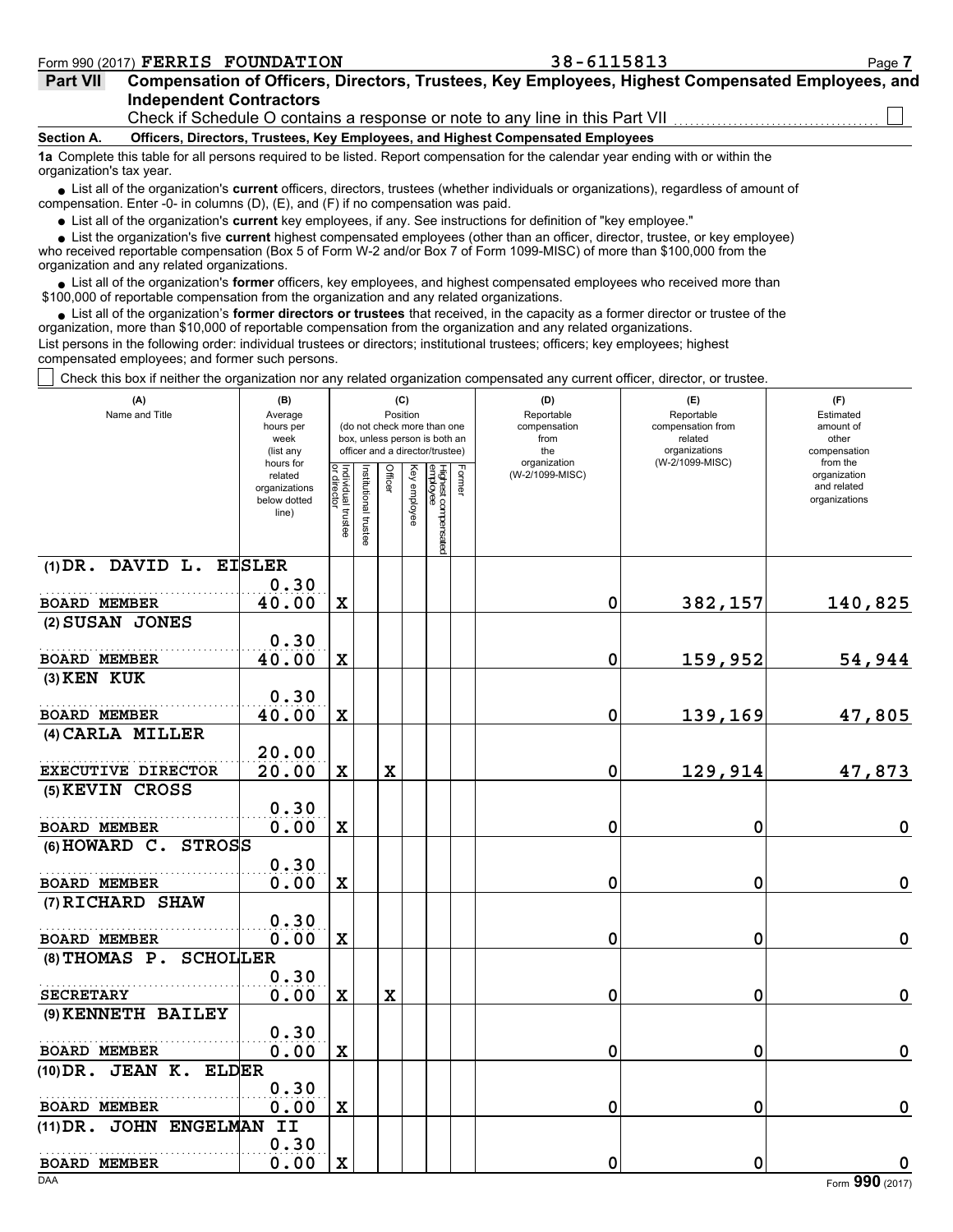| Form 990 (2017) FERRIS FOUNDATION                                                                                                                                                       |                                                               |                                      |                      |         |                                                                                                 |                                |                                                                  | 38-6115813                                                                                             |                                                                    | Page 8                                       |
|-----------------------------------------------------------------------------------------------------------------------------------------------------------------------------------------|---------------------------------------------------------------|--------------------------------------|----------------------|---------|-------------------------------------------------------------------------------------------------|--------------------------------|------------------------------------------------------------------|--------------------------------------------------------------------------------------------------------|--------------------------------------------------------------------|----------------------------------------------|
| <b>Part VII</b>                                                                                                                                                                         |                                                               |                                      |                      |         |                                                                                                 |                                |                                                                  | Section A. Officers, Directors, Trustees, Key Employees, and Highest Compensated Employees (continued) |                                                                    |                                              |
| (A)<br>Name and title                                                                                                                                                                   | (B)<br>Average<br>hours per<br>week<br>(list any<br>hours for |                                      | (C)<br>Position      |         | (do not check more than one<br>box, unless person is both an<br>officer and a director/trustee) |                                | (D)<br>Reportable<br>compensation<br>from<br>the<br>organization | (E)<br>Reportable<br>compensation from<br>related<br>organizations<br>(W-2/1099-MISC)                  | (F)<br>Estimated<br>amount of<br>other<br>compensation<br>from the |                                              |
|                                                                                                                                                                                         | related<br>organizations<br>below dotted<br>line)             | Individual<br>or director<br>Itustee | institutional truste | Officer | Key employee                                                                                    | Highest compensate<br>employee | Former                                                           | (W-2/1099-MISC)                                                                                        |                                                                    | organization<br>and related<br>organizations |
| DR. ROBERT FRIAR<br>(12)                                                                                                                                                                | 0.30                                                          |                                      |                      |         |                                                                                                 |                                |                                                                  |                                                                                                        |                                                                    |                                              |
| <b>BOARD MEMBER</b>                                                                                                                                                                     | 0.00                                                          | X                                    |                      |         |                                                                                                 |                                |                                                                  | 0                                                                                                      | 0                                                                  | 0                                            |
| <b>JACK ROBERTS</b><br>(13)                                                                                                                                                             |                                                               |                                      |                      |         |                                                                                                 |                                |                                                                  |                                                                                                        |                                                                    |                                              |
|                                                                                                                                                                                         | 0.30                                                          |                                      |                      |         |                                                                                                 |                                |                                                                  |                                                                                                        |                                                                    |                                              |
| <b>BOARD MEMBER</b>                                                                                                                                                                     | 0.00                                                          | X                                    |                      |         |                                                                                                 |                                |                                                                  | 0                                                                                                      | 0                                                                  | $\mathbf 0$                                  |
| <b>JAMES GIROUX</b><br>(14)                                                                                                                                                             | 0.30                                                          |                                      |                      |         |                                                                                                 |                                |                                                                  |                                                                                                        |                                                                    |                                              |
| <b>BOARD MEMBER</b>                                                                                                                                                                     | 0.00                                                          | X                                    |                      |         |                                                                                                 |                                |                                                                  | 0                                                                                                      | 0                                                                  | 0                                            |
| RANDALL L.<br>(15)                                                                                                                                                                      | <b>PHELPS</b>                                                 |                                      |                      |         |                                                                                                 |                                |                                                                  |                                                                                                        |                                                                    |                                              |
|                                                                                                                                                                                         | 0.30                                                          |                                      |                      |         |                                                                                                 |                                |                                                                  |                                                                                                        |                                                                    |                                              |
| <b>BOARD MEMBER</b>                                                                                                                                                                     | 0.00                                                          | X                                    |                      |         |                                                                                                 |                                |                                                                  | 0                                                                                                      | 0                                                                  | 0                                            |
| <b>KARL ROTH</b><br>(16)                                                                                                                                                                | 0.30                                                          |                                      |                      |         |                                                                                                 |                                |                                                                  |                                                                                                        |                                                                    |                                              |
| <b>BOARD MEMBER</b>                                                                                                                                                                     | 0.00                                                          | X                                    |                      |         |                                                                                                 |                                |                                                                  | 0                                                                                                      | 0                                                                  | 0                                            |
| PAUL M. EICHENBERG<br>(17)                                                                                                                                                              |                                                               |                                      |                      |         |                                                                                                 |                                |                                                                  |                                                                                                        |                                                                    |                                              |
|                                                                                                                                                                                         | 0.30                                                          |                                      |                      |         |                                                                                                 |                                |                                                                  |                                                                                                        |                                                                    |                                              |
| <b>BOARD MEMBER</b>                                                                                                                                                                     | 0.00                                                          | X                                    |                      |         |                                                                                                 |                                |                                                                  | 0                                                                                                      | 0                                                                  | 0                                            |
| <b>SUEANN WALZ</b><br>(18)                                                                                                                                                              | 0.30                                                          |                                      |                      |         |                                                                                                 |                                |                                                                  |                                                                                                        |                                                                    |                                              |
| <b>BOARD MEMBER</b>                                                                                                                                                                     | 0.00                                                          | X                                    |                      |         |                                                                                                 |                                |                                                                  | 0                                                                                                      | 0                                                                  | 0                                            |
| DR. KARL LINEBAUGH<br>(19)                                                                                                                                                              |                                                               |                                      |                      |         |                                                                                                 |                                |                                                                  |                                                                                                        |                                                                    |                                              |
|                                                                                                                                                                                         | 0.30                                                          |                                      |                      |         |                                                                                                 |                                |                                                                  |                                                                                                        |                                                                    |                                              |
| <b>BOARD MEMBER</b>                                                                                                                                                                     | 0.00                                                          | $\mathbf x$                          |                      |         |                                                                                                 |                                |                                                                  | 0                                                                                                      | 0                                                                  |                                              |
| 1b Sub-total<br>c Total from continuation sheets to Part VII, Section A                                                                                                                 |                                                               |                                      |                      |         |                                                                                                 |                                |                                                                  |                                                                                                        | 811,192<br>235,840                                                 | 291,447<br>86,907                            |
| d Total (add lines 1b and 1c)                                                                                                                                                           |                                                               |                                      |                      |         |                                                                                                 |                                |                                                                  |                                                                                                        | 1,047,032                                                          | 378,354                                      |
| Total number of individuals (including but not limited to those listed above) who received more than \$100,000 of<br>$\mathbf{2}$                                                       |                                                               |                                      |                      |         |                                                                                                 |                                |                                                                  |                                                                                                        |                                                                    |                                              |
| reportable compensation from the organization $\bigtriangledown 0$                                                                                                                      |                                                               |                                      |                      |         |                                                                                                 |                                |                                                                  |                                                                                                        |                                                                    | Yes l<br>$\overline{N}$                      |
| Did the organization list any former officer, director, or trustee, key employee, or highest compensated<br>3<br>employee on line 1a? If "Yes," complete Schedule J for such individual |                                                               |                                      |                      |         |                                                                                                 |                                |                                                                  |                                                                                                        |                                                                    | х<br>3                                       |
| For any individual listed on line 1a, is the sum of reportable compensation and other compensation from the<br>4                                                                        |                                                               |                                      |                      |         |                                                                                                 |                                |                                                                  |                                                                                                        |                                                                    |                                              |
| organization and related organizations greater than \$150,000? If "Yes," complete Schedule J for such<br>individual                                                                     |                                                               |                                      |                      |         |                                                                                                 |                                |                                                                  |                                                                                                        |                                                                    | х<br>4                                       |
| Did any person listed on line 1a receive or accrue compensation from any unrelated organization or individual<br>5                                                                      |                                                               |                                      |                      |         |                                                                                                 |                                |                                                                  |                                                                                                        |                                                                    |                                              |
| for services rendered to the organization? If "Yes," complete Schedule J for such person                                                                                                |                                                               |                                      |                      |         |                                                                                                 |                                |                                                                  |                                                                                                        |                                                                    | X<br>5                                       |
| <b>Section B. Independent Contractors</b><br>Complete this table for your five highest compensated independent contractors that received more than \$100,000 of<br>1                    |                                                               |                                      |                      |         |                                                                                                 |                                |                                                                  |                                                                                                        |                                                                    |                                              |
| compensation from the organization. Report compensation for the calendar year ending with or within the organization's tax year.                                                        |                                                               |                                      |                      |         |                                                                                                 |                                |                                                                  |                                                                                                        |                                                                    |                                              |
|                                                                                                                                                                                         | (A)<br>Name and business address                              |                                      |                      |         |                                                                                                 |                                |                                                                  |                                                                                                        | (B)<br>Description of services                                     | (C)<br>Compensation                          |
|                                                                                                                                                                                         |                                                               |                                      |                      |         |                                                                                                 |                                |                                                                  |                                                                                                        |                                                                    |                                              |
|                                                                                                                                                                                         |                                                               |                                      |                      |         |                                                                                                 |                                |                                                                  |                                                                                                        |                                                                    |                                              |
|                                                                                                                                                                                         |                                                               |                                      |                      |         |                                                                                                 |                                |                                                                  |                                                                                                        |                                                                    |                                              |
|                                                                                                                                                                                         |                                                               |                                      |                      |         |                                                                                                 |                                |                                                                  |                                                                                                        |                                                                    |                                              |
|                                                                                                                                                                                         |                                                               |                                      |                      |         |                                                                                                 |                                |                                                                  |                                                                                                        |                                                                    |                                              |
|                                                                                                                                                                                         |                                                               |                                      |                      |         |                                                                                                 |                                |                                                                  |                                                                                                        |                                                                    |                                              |
|                                                                                                                                                                                         |                                                               |                                      |                      |         |                                                                                                 |                                |                                                                  |                                                                                                        |                                                                    |                                              |
|                                                                                                                                                                                         |                                                               |                                      |                      |         |                                                                                                 |                                |                                                                  |                                                                                                        |                                                                    |                                              |
| Total number of independent contractors (including but not limited to those listed above) who<br>2                                                                                      |                                                               |                                      |                      |         |                                                                                                 |                                |                                                                  |                                                                                                        |                                                                    |                                              |
| received more than \$100,000 of compensation from the organization ▶                                                                                                                    |                                                               |                                      |                      |         |                                                                                                 |                                |                                                                  |                                                                                                        | 0                                                                  |                                              |

|     | ו טנטו חסוחטטר טרוווטטטטוועטווג טטוונוסטנטוס חווטוסטוווט טטנ ווטנ וווווונטט נט נווטסט ווסנטט סטטעט וויווו<br>received more than \$100,000 of compensation from the organization $\blacktriangleright$ |                                |
|-----|-------------------------------------------------------------------------------------------------------------------------------------------------------------------------------------------------------|--------------------------------|
| DAA |                                                                                                                                                                                                       | ΩΩ<br>$F_{\text{orm}}$<br>99 U |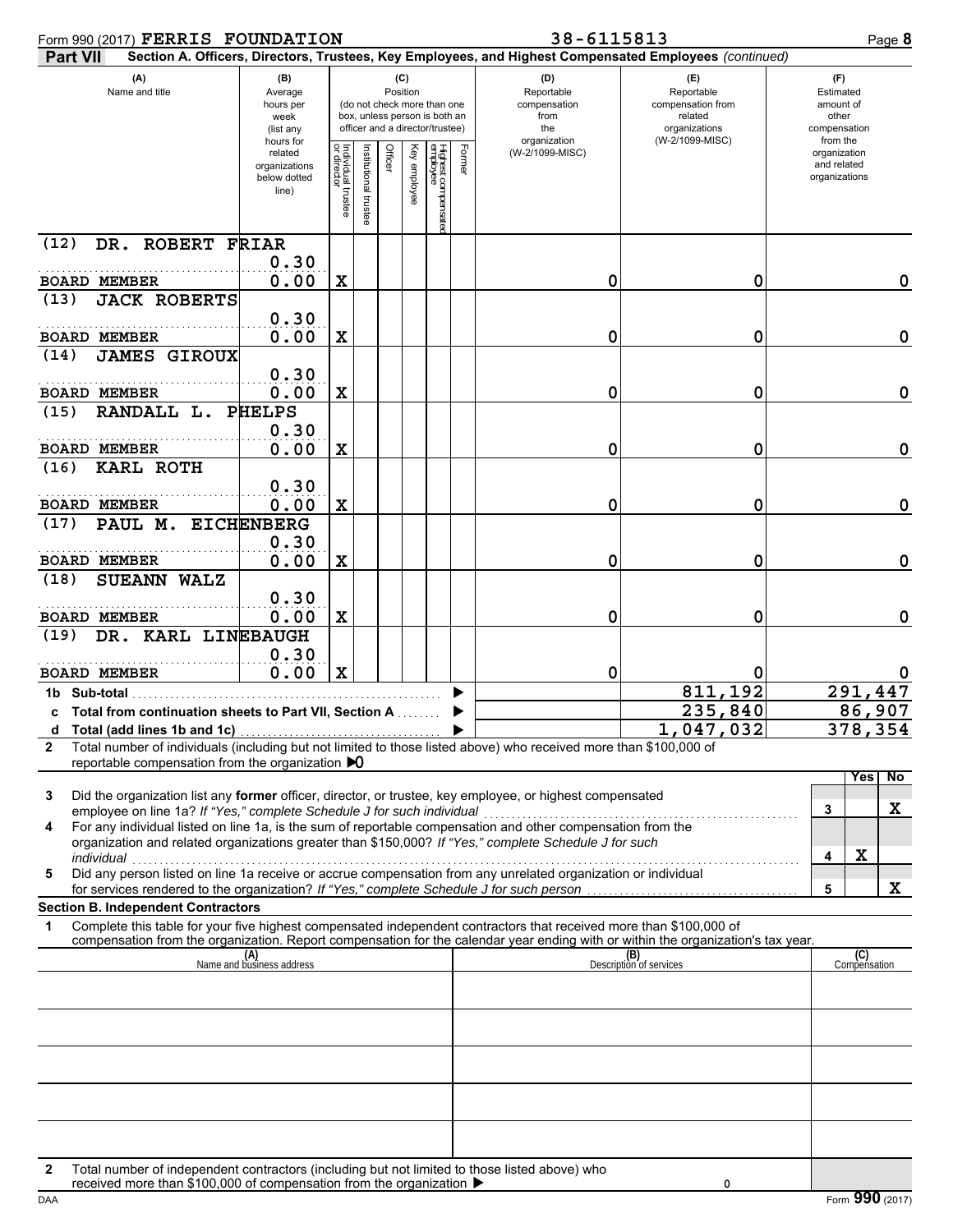### Form 990 (2017) Page **9 FERRIS FOUNDATION 38-6115813**

| Check if Schedule O contains a response or note to any line in this Part VIII [11] [11] [11] [11] [11] [11] [1<br>(C)<br>(D)<br>(A)<br>(B)<br>Related or<br>Revenue<br>Total revenue<br>Unrelated<br>excluded from tax<br>exempt<br>business<br>under sections<br>function<br>revenue<br>512-514<br>revenue<br>Program Service Revenue Contributions, Gifts, Grants<br>1a Federated campaigns<br>1a<br><b>b</b> Membership dues<br>1 <sub>b</sub><br>.<br>148,035<br>c Fundraising events<br>1 <sup>c</sup><br>120,681<br>1 <sub>d</sub><br>d Related organizations<br><b>e</b> Government grants (contributions)<br>1e<br>f All other contributions, gifts, grants,<br>and similar amounts not included above<br>5,370,448<br>1f<br>g Noncash contributions included in lines 1a-1f: \$<br>5,639,164<br><b>Busn. Code</b><br>2a<br>b<br><b>f</b> All other program service revenue $\ldots$<br>▶<br>Investment income (including dividends, interest,<br>3<br>2,026,979<br>2,026,979<br>and other similar amounts)<br>Income from investment of tax-exempt bond proceed<br>4<br>5<br>(i) Real<br>(ii) Personal<br><b>6a</b> Gross rents<br><b>b</b> Less: rental exps.<br><b>c</b> Rental inc. or (loss)<br>d Net rental income or (loss)<br><b>7a</b> Gross amount from<br>(i) Securities<br>(ii) Other<br>sales of assets<br>44,728,030<br>other than inventory<br><b>b</b> Less: cost or other<br>36,997,365<br>basis & sales exps.<br>7,730,665<br>c Gain or (loss)<br>7,730,665<br>7,730,665<br>8a Gross income from fundraising events<br>Other Revenue<br>(not including $$148,035$<br>of contributions reported on line 1c).<br>53,270<br>See Part IV, line 18<br>a<br>147,764<br><b>b</b> Less: direct expenses<br>b<br>$-94,494$<br>$-94,494$<br>c Net income or (loss) from fundraising events<br>9a Gross income from gaming activities.<br>See Part IV, line 19<br>a<br><b>b</b> Less: direct expenses<br>h<br>c Net income or (loss) from gaming activities<br>10a Gross sales of inventory, less<br>returns and allowances<br>a<br>1.1.1.1.1<br><b>b</b> Less: cost of goods sold<br>b<br>c Net income or (loss) from sales of inventory<br><b>Busn. Code</b><br>Miscellaneous Revenue<br>900003<br>27,889<br>27,889<br>11a COMMONFUND CAPITAL NATURAL<br>21,196<br>900003<br>21,196<br>WCP REAL ESTATE FUND IV, LP<br>b<br>12,375<br>900003<br>12,375<br>NEWLIN ENERGY PARTNERS, LP<br>c<br>900003<br>$-42,282$<br>$-42,282$<br>d All other revenue<br>19,178<br>e Total. Add lines 11a-11d<br>15,321,492<br>19,178<br>9,663,150<br>$\mathbf 0$<br>12 Total revenue. See instructions. |  | <b>Part VIII</b> | <b>Statement of Revenue</b> |  |  |  |  |
|---------------------------------------------------------------------------------------------------------------------------------------------------------------------------------------------------------------------------------------------------------------------------------------------------------------------------------------------------------------------------------------------------------------------------------------------------------------------------------------------------------------------------------------------------------------------------------------------------------------------------------------------------------------------------------------------------------------------------------------------------------------------------------------------------------------------------------------------------------------------------------------------------------------------------------------------------------------------------------------------------------------------------------------------------------------------------------------------------------------------------------------------------------------------------------------------------------------------------------------------------------------------------------------------------------------------------------------------------------------------------------------------------------------------------------------------------------------------------------------------------------------------------------------------------------------------------------------------------------------------------------------------------------------------------------------------------------------------------------------------------------------------------------------------------------------------------------------------------------------------------------------------------------------------------------------------------------------------------------------------------------------------------------------------------------------------------------------------------------------------------------------------------------------------------------------------------------------------------------------------------------------------------------------------------------------------------------------------------------------------------------------------------------------------------------------------------------------------------------------------------------------------------------------------------------------------------------------------------------|--|------------------|-----------------------------|--|--|--|--|
|                                                                                                                                                                                                                                                                                                                                                                                                                                                                                                                                                                                                                                                                                                                                                                                                                                                                                                                                                                                                                                                                                                                                                                                                                                                                                                                                                                                                                                                                                                                                                                                                                                                                                                                                                                                                                                                                                                                                                                                                                                                                                                                                                                                                                                                                                                                                                                                                                                                                                                                                                                                                         |  |                  |                             |  |  |  |  |
|                                                                                                                                                                                                                                                                                                                                                                                                                                                                                                                                                                                                                                                                                                                                                                                                                                                                                                                                                                                                                                                                                                                                                                                                                                                                                                                                                                                                                                                                                                                                                                                                                                                                                                                                                                                                                                                                                                                                                                                                                                                                                                                                                                                                                                                                                                                                                                                                                                                                                                                                                                                                         |  |                  |                             |  |  |  |  |
|                                                                                                                                                                                                                                                                                                                                                                                                                                                                                                                                                                                                                                                                                                                                                                                                                                                                                                                                                                                                                                                                                                                                                                                                                                                                                                                                                                                                                                                                                                                                                                                                                                                                                                                                                                                                                                                                                                                                                                                                                                                                                                                                                                                                                                                                                                                                                                                                                                                                                                                                                                                                         |  |                  |                             |  |  |  |  |
|                                                                                                                                                                                                                                                                                                                                                                                                                                                                                                                                                                                                                                                                                                                                                                                                                                                                                                                                                                                                                                                                                                                                                                                                                                                                                                                                                                                                                                                                                                                                                                                                                                                                                                                                                                                                                                                                                                                                                                                                                                                                                                                                                                                                                                                                                                                                                                                                                                                                                                                                                                                                         |  |                  |                             |  |  |  |  |
|                                                                                                                                                                                                                                                                                                                                                                                                                                                                                                                                                                                                                                                                                                                                                                                                                                                                                                                                                                                                                                                                                                                                                                                                                                                                                                                                                                                                                                                                                                                                                                                                                                                                                                                                                                                                                                                                                                                                                                                                                                                                                                                                                                                                                                                                                                                                                                                                                                                                                                                                                                                                         |  |                  |                             |  |  |  |  |
|                                                                                                                                                                                                                                                                                                                                                                                                                                                                                                                                                                                                                                                                                                                                                                                                                                                                                                                                                                                                                                                                                                                                                                                                                                                                                                                                                                                                                                                                                                                                                                                                                                                                                                                                                                                                                                                                                                                                                                                                                                                                                                                                                                                                                                                                                                                                                                                                                                                                                                                                                                                                         |  |                  |                             |  |  |  |  |
|                                                                                                                                                                                                                                                                                                                                                                                                                                                                                                                                                                                                                                                                                                                                                                                                                                                                                                                                                                                                                                                                                                                                                                                                                                                                                                                                                                                                                                                                                                                                                                                                                                                                                                                                                                                                                                                                                                                                                                                                                                                                                                                                                                                                                                                                                                                                                                                                                                                                                                                                                                                                         |  |                  |                             |  |  |  |  |
|                                                                                                                                                                                                                                                                                                                                                                                                                                                                                                                                                                                                                                                                                                                                                                                                                                                                                                                                                                                                                                                                                                                                                                                                                                                                                                                                                                                                                                                                                                                                                                                                                                                                                                                                                                                                                                                                                                                                                                                                                                                                                                                                                                                                                                                                                                                                                                                                                                                                                                                                                                                                         |  |                  |                             |  |  |  |  |
|                                                                                                                                                                                                                                                                                                                                                                                                                                                                                                                                                                                                                                                                                                                                                                                                                                                                                                                                                                                                                                                                                                                                                                                                                                                                                                                                                                                                                                                                                                                                                                                                                                                                                                                                                                                                                                                                                                                                                                                                                                                                                                                                                                                                                                                                                                                                                                                                                                                                                                                                                                                                         |  |                  |                             |  |  |  |  |
|                                                                                                                                                                                                                                                                                                                                                                                                                                                                                                                                                                                                                                                                                                                                                                                                                                                                                                                                                                                                                                                                                                                                                                                                                                                                                                                                                                                                                                                                                                                                                                                                                                                                                                                                                                                                                                                                                                                                                                                                                                                                                                                                                                                                                                                                                                                                                                                                                                                                                                                                                                                                         |  |                  |                             |  |  |  |  |
|                                                                                                                                                                                                                                                                                                                                                                                                                                                                                                                                                                                                                                                                                                                                                                                                                                                                                                                                                                                                                                                                                                                                                                                                                                                                                                                                                                                                                                                                                                                                                                                                                                                                                                                                                                                                                                                                                                                                                                                                                                                                                                                                                                                                                                                                                                                                                                                                                                                                                                                                                                                                         |  |                  |                             |  |  |  |  |
|                                                                                                                                                                                                                                                                                                                                                                                                                                                                                                                                                                                                                                                                                                                                                                                                                                                                                                                                                                                                                                                                                                                                                                                                                                                                                                                                                                                                                                                                                                                                                                                                                                                                                                                                                                                                                                                                                                                                                                                                                                                                                                                                                                                                                                                                                                                                                                                                                                                                                                                                                                                                         |  |                  |                             |  |  |  |  |
|                                                                                                                                                                                                                                                                                                                                                                                                                                                                                                                                                                                                                                                                                                                                                                                                                                                                                                                                                                                                                                                                                                                                                                                                                                                                                                                                                                                                                                                                                                                                                                                                                                                                                                                                                                                                                                                                                                                                                                                                                                                                                                                                                                                                                                                                                                                                                                                                                                                                                                                                                                                                         |  |                  |                             |  |  |  |  |
|                                                                                                                                                                                                                                                                                                                                                                                                                                                                                                                                                                                                                                                                                                                                                                                                                                                                                                                                                                                                                                                                                                                                                                                                                                                                                                                                                                                                                                                                                                                                                                                                                                                                                                                                                                                                                                                                                                                                                                                                                                                                                                                                                                                                                                                                                                                                                                                                                                                                                                                                                                                                         |  |                  |                             |  |  |  |  |
|                                                                                                                                                                                                                                                                                                                                                                                                                                                                                                                                                                                                                                                                                                                                                                                                                                                                                                                                                                                                                                                                                                                                                                                                                                                                                                                                                                                                                                                                                                                                                                                                                                                                                                                                                                                                                                                                                                                                                                                                                                                                                                                                                                                                                                                                                                                                                                                                                                                                                                                                                                                                         |  |                  |                             |  |  |  |  |
|                                                                                                                                                                                                                                                                                                                                                                                                                                                                                                                                                                                                                                                                                                                                                                                                                                                                                                                                                                                                                                                                                                                                                                                                                                                                                                                                                                                                                                                                                                                                                                                                                                                                                                                                                                                                                                                                                                                                                                                                                                                                                                                                                                                                                                                                                                                                                                                                                                                                                                                                                                                                         |  |                  |                             |  |  |  |  |
|                                                                                                                                                                                                                                                                                                                                                                                                                                                                                                                                                                                                                                                                                                                                                                                                                                                                                                                                                                                                                                                                                                                                                                                                                                                                                                                                                                                                                                                                                                                                                                                                                                                                                                                                                                                                                                                                                                                                                                                                                                                                                                                                                                                                                                                                                                                                                                                                                                                                                                                                                                                                         |  |                  |                             |  |  |  |  |
|                                                                                                                                                                                                                                                                                                                                                                                                                                                                                                                                                                                                                                                                                                                                                                                                                                                                                                                                                                                                                                                                                                                                                                                                                                                                                                                                                                                                                                                                                                                                                                                                                                                                                                                                                                                                                                                                                                                                                                                                                                                                                                                                                                                                                                                                                                                                                                                                                                                                                                                                                                                                         |  |                  |                             |  |  |  |  |
|                                                                                                                                                                                                                                                                                                                                                                                                                                                                                                                                                                                                                                                                                                                                                                                                                                                                                                                                                                                                                                                                                                                                                                                                                                                                                                                                                                                                                                                                                                                                                                                                                                                                                                                                                                                                                                                                                                                                                                                                                                                                                                                                                                                                                                                                                                                                                                                                                                                                                                                                                                                                         |  |                  |                             |  |  |  |  |
|                                                                                                                                                                                                                                                                                                                                                                                                                                                                                                                                                                                                                                                                                                                                                                                                                                                                                                                                                                                                                                                                                                                                                                                                                                                                                                                                                                                                                                                                                                                                                                                                                                                                                                                                                                                                                                                                                                                                                                                                                                                                                                                                                                                                                                                                                                                                                                                                                                                                                                                                                                                                         |  |                  |                             |  |  |  |  |
|                                                                                                                                                                                                                                                                                                                                                                                                                                                                                                                                                                                                                                                                                                                                                                                                                                                                                                                                                                                                                                                                                                                                                                                                                                                                                                                                                                                                                                                                                                                                                                                                                                                                                                                                                                                                                                                                                                                                                                                                                                                                                                                                                                                                                                                                                                                                                                                                                                                                                                                                                                                                         |  |                  |                             |  |  |  |  |
|                                                                                                                                                                                                                                                                                                                                                                                                                                                                                                                                                                                                                                                                                                                                                                                                                                                                                                                                                                                                                                                                                                                                                                                                                                                                                                                                                                                                                                                                                                                                                                                                                                                                                                                                                                                                                                                                                                                                                                                                                                                                                                                                                                                                                                                                                                                                                                                                                                                                                                                                                                                                         |  |                  |                             |  |  |  |  |
|                                                                                                                                                                                                                                                                                                                                                                                                                                                                                                                                                                                                                                                                                                                                                                                                                                                                                                                                                                                                                                                                                                                                                                                                                                                                                                                                                                                                                                                                                                                                                                                                                                                                                                                                                                                                                                                                                                                                                                                                                                                                                                                                                                                                                                                                                                                                                                                                                                                                                                                                                                                                         |  |                  |                             |  |  |  |  |
|                                                                                                                                                                                                                                                                                                                                                                                                                                                                                                                                                                                                                                                                                                                                                                                                                                                                                                                                                                                                                                                                                                                                                                                                                                                                                                                                                                                                                                                                                                                                                                                                                                                                                                                                                                                                                                                                                                                                                                                                                                                                                                                                                                                                                                                                                                                                                                                                                                                                                                                                                                                                         |  |                  |                             |  |  |  |  |
|                                                                                                                                                                                                                                                                                                                                                                                                                                                                                                                                                                                                                                                                                                                                                                                                                                                                                                                                                                                                                                                                                                                                                                                                                                                                                                                                                                                                                                                                                                                                                                                                                                                                                                                                                                                                                                                                                                                                                                                                                                                                                                                                                                                                                                                                                                                                                                                                                                                                                                                                                                                                         |  |                  |                             |  |  |  |  |
|                                                                                                                                                                                                                                                                                                                                                                                                                                                                                                                                                                                                                                                                                                                                                                                                                                                                                                                                                                                                                                                                                                                                                                                                                                                                                                                                                                                                                                                                                                                                                                                                                                                                                                                                                                                                                                                                                                                                                                                                                                                                                                                                                                                                                                                                                                                                                                                                                                                                                                                                                                                                         |  |                  |                             |  |  |  |  |
|                                                                                                                                                                                                                                                                                                                                                                                                                                                                                                                                                                                                                                                                                                                                                                                                                                                                                                                                                                                                                                                                                                                                                                                                                                                                                                                                                                                                                                                                                                                                                                                                                                                                                                                                                                                                                                                                                                                                                                                                                                                                                                                                                                                                                                                                                                                                                                                                                                                                                                                                                                                                         |  |                  |                             |  |  |  |  |
|                                                                                                                                                                                                                                                                                                                                                                                                                                                                                                                                                                                                                                                                                                                                                                                                                                                                                                                                                                                                                                                                                                                                                                                                                                                                                                                                                                                                                                                                                                                                                                                                                                                                                                                                                                                                                                                                                                                                                                                                                                                                                                                                                                                                                                                                                                                                                                                                                                                                                                                                                                                                         |  |                  |                             |  |  |  |  |
|                                                                                                                                                                                                                                                                                                                                                                                                                                                                                                                                                                                                                                                                                                                                                                                                                                                                                                                                                                                                                                                                                                                                                                                                                                                                                                                                                                                                                                                                                                                                                                                                                                                                                                                                                                                                                                                                                                                                                                                                                                                                                                                                                                                                                                                                                                                                                                                                                                                                                                                                                                                                         |  |                  |                             |  |  |  |  |
|                                                                                                                                                                                                                                                                                                                                                                                                                                                                                                                                                                                                                                                                                                                                                                                                                                                                                                                                                                                                                                                                                                                                                                                                                                                                                                                                                                                                                                                                                                                                                                                                                                                                                                                                                                                                                                                                                                                                                                                                                                                                                                                                                                                                                                                                                                                                                                                                                                                                                                                                                                                                         |  |                  |                             |  |  |  |  |
|                                                                                                                                                                                                                                                                                                                                                                                                                                                                                                                                                                                                                                                                                                                                                                                                                                                                                                                                                                                                                                                                                                                                                                                                                                                                                                                                                                                                                                                                                                                                                                                                                                                                                                                                                                                                                                                                                                                                                                                                                                                                                                                                                                                                                                                                                                                                                                                                                                                                                                                                                                                                         |  |                  |                             |  |  |  |  |
|                                                                                                                                                                                                                                                                                                                                                                                                                                                                                                                                                                                                                                                                                                                                                                                                                                                                                                                                                                                                                                                                                                                                                                                                                                                                                                                                                                                                                                                                                                                                                                                                                                                                                                                                                                                                                                                                                                                                                                                                                                                                                                                                                                                                                                                                                                                                                                                                                                                                                                                                                                                                         |  |                  |                             |  |  |  |  |
|                                                                                                                                                                                                                                                                                                                                                                                                                                                                                                                                                                                                                                                                                                                                                                                                                                                                                                                                                                                                                                                                                                                                                                                                                                                                                                                                                                                                                                                                                                                                                                                                                                                                                                                                                                                                                                                                                                                                                                                                                                                                                                                                                                                                                                                                                                                                                                                                                                                                                                                                                                                                         |  |                  |                             |  |  |  |  |
|                                                                                                                                                                                                                                                                                                                                                                                                                                                                                                                                                                                                                                                                                                                                                                                                                                                                                                                                                                                                                                                                                                                                                                                                                                                                                                                                                                                                                                                                                                                                                                                                                                                                                                                                                                                                                                                                                                                                                                                                                                                                                                                                                                                                                                                                                                                                                                                                                                                                                                                                                                                                         |  |                  |                             |  |  |  |  |
|                                                                                                                                                                                                                                                                                                                                                                                                                                                                                                                                                                                                                                                                                                                                                                                                                                                                                                                                                                                                                                                                                                                                                                                                                                                                                                                                                                                                                                                                                                                                                                                                                                                                                                                                                                                                                                                                                                                                                                                                                                                                                                                                                                                                                                                                                                                                                                                                                                                                                                                                                                                                         |  |                  |                             |  |  |  |  |
|                                                                                                                                                                                                                                                                                                                                                                                                                                                                                                                                                                                                                                                                                                                                                                                                                                                                                                                                                                                                                                                                                                                                                                                                                                                                                                                                                                                                                                                                                                                                                                                                                                                                                                                                                                                                                                                                                                                                                                                                                                                                                                                                                                                                                                                                                                                                                                                                                                                                                                                                                                                                         |  |                  |                             |  |  |  |  |
|                                                                                                                                                                                                                                                                                                                                                                                                                                                                                                                                                                                                                                                                                                                                                                                                                                                                                                                                                                                                                                                                                                                                                                                                                                                                                                                                                                                                                                                                                                                                                                                                                                                                                                                                                                                                                                                                                                                                                                                                                                                                                                                                                                                                                                                                                                                                                                                                                                                                                                                                                                                                         |  |                  |                             |  |  |  |  |
|                                                                                                                                                                                                                                                                                                                                                                                                                                                                                                                                                                                                                                                                                                                                                                                                                                                                                                                                                                                                                                                                                                                                                                                                                                                                                                                                                                                                                                                                                                                                                                                                                                                                                                                                                                                                                                                                                                                                                                                                                                                                                                                                                                                                                                                                                                                                                                                                                                                                                                                                                                                                         |  |                  |                             |  |  |  |  |
|                                                                                                                                                                                                                                                                                                                                                                                                                                                                                                                                                                                                                                                                                                                                                                                                                                                                                                                                                                                                                                                                                                                                                                                                                                                                                                                                                                                                                                                                                                                                                                                                                                                                                                                                                                                                                                                                                                                                                                                                                                                                                                                                                                                                                                                                                                                                                                                                                                                                                                                                                                                                         |  |                  |                             |  |  |  |  |
|                                                                                                                                                                                                                                                                                                                                                                                                                                                                                                                                                                                                                                                                                                                                                                                                                                                                                                                                                                                                                                                                                                                                                                                                                                                                                                                                                                                                                                                                                                                                                                                                                                                                                                                                                                                                                                                                                                                                                                                                                                                                                                                                                                                                                                                                                                                                                                                                                                                                                                                                                                                                         |  |                  |                             |  |  |  |  |
|                                                                                                                                                                                                                                                                                                                                                                                                                                                                                                                                                                                                                                                                                                                                                                                                                                                                                                                                                                                                                                                                                                                                                                                                                                                                                                                                                                                                                                                                                                                                                                                                                                                                                                                                                                                                                                                                                                                                                                                                                                                                                                                                                                                                                                                                                                                                                                                                                                                                                                                                                                                                         |  |                  |                             |  |  |  |  |
|                                                                                                                                                                                                                                                                                                                                                                                                                                                                                                                                                                                                                                                                                                                                                                                                                                                                                                                                                                                                                                                                                                                                                                                                                                                                                                                                                                                                                                                                                                                                                                                                                                                                                                                                                                                                                                                                                                                                                                                                                                                                                                                                                                                                                                                                                                                                                                                                                                                                                                                                                                                                         |  |                  |                             |  |  |  |  |
|                                                                                                                                                                                                                                                                                                                                                                                                                                                                                                                                                                                                                                                                                                                                                                                                                                                                                                                                                                                                                                                                                                                                                                                                                                                                                                                                                                                                                                                                                                                                                                                                                                                                                                                                                                                                                                                                                                                                                                                                                                                                                                                                                                                                                                                                                                                                                                                                                                                                                                                                                                                                         |  |                  |                             |  |  |  |  |
|                                                                                                                                                                                                                                                                                                                                                                                                                                                                                                                                                                                                                                                                                                                                                                                                                                                                                                                                                                                                                                                                                                                                                                                                                                                                                                                                                                                                                                                                                                                                                                                                                                                                                                                                                                                                                                                                                                                                                                                                                                                                                                                                                                                                                                                                                                                                                                                                                                                                                                                                                                                                         |  |                  |                             |  |  |  |  |
|                                                                                                                                                                                                                                                                                                                                                                                                                                                                                                                                                                                                                                                                                                                                                                                                                                                                                                                                                                                                                                                                                                                                                                                                                                                                                                                                                                                                                                                                                                                                                                                                                                                                                                                                                                                                                                                                                                                                                                                                                                                                                                                                                                                                                                                                                                                                                                                                                                                                                                                                                                                                         |  |                  |                             |  |  |  |  |
|                                                                                                                                                                                                                                                                                                                                                                                                                                                                                                                                                                                                                                                                                                                                                                                                                                                                                                                                                                                                                                                                                                                                                                                                                                                                                                                                                                                                                                                                                                                                                                                                                                                                                                                                                                                                                                                                                                                                                                                                                                                                                                                                                                                                                                                                                                                                                                                                                                                                                                                                                                                                         |  |                  |                             |  |  |  |  |
|                                                                                                                                                                                                                                                                                                                                                                                                                                                                                                                                                                                                                                                                                                                                                                                                                                                                                                                                                                                                                                                                                                                                                                                                                                                                                                                                                                                                                                                                                                                                                                                                                                                                                                                                                                                                                                                                                                                                                                                                                                                                                                                                                                                                                                                                                                                                                                                                                                                                                                                                                                                                         |  |                  |                             |  |  |  |  |
|                                                                                                                                                                                                                                                                                                                                                                                                                                                                                                                                                                                                                                                                                                                                                                                                                                                                                                                                                                                                                                                                                                                                                                                                                                                                                                                                                                                                                                                                                                                                                                                                                                                                                                                                                                                                                                                                                                                                                                                                                                                                                                                                                                                                                                                                                                                                                                                                                                                                                                                                                                                                         |  |                  |                             |  |  |  |  |
|                                                                                                                                                                                                                                                                                                                                                                                                                                                                                                                                                                                                                                                                                                                                                                                                                                                                                                                                                                                                                                                                                                                                                                                                                                                                                                                                                                                                                                                                                                                                                                                                                                                                                                                                                                                                                                                                                                                                                                                                                                                                                                                                                                                                                                                                                                                                                                                                                                                                                                                                                                                                         |  |                  |                             |  |  |  |  |
|                                                                                                                                                                                                                                                                                                                                                                                                                                                                                                                                                                                                                                                                                                                                                                                                                                                                                                                                                                                                                                                                                                                                                                                                                                                                                                                                                                                                                                                                                                                                                                                                                                                                                                                                                                                                                                                                                                                                                                                                                                                                                                                                                                                                                                                                                                                                                                                                                                                                                                                                                                                                         |  |                  |                             |  |  |  |  |
|                                                                                                                                                                                                                                                                                                                                                                                                                                                                                                                                                                                                                                                                                                                                                                                                                                                                                                                                                                                                                                                                                                                                                                                                                                                                                                                                                                                                                                                                                                                                                                                                                                                                                                                                                                                                                                                                                                                                                                                                                                                                                                                                                                                                                                                                                                                                                                                                                                                                                                                                                                                                         |  |                  |                             |  |  |  |  |
|                                                                                                                                                                                                                                                                                                                                                                                                                                                                                                                                                                                                                                                                                                                                                                                                                                                                                                                                                                                                                                                                                                                                                                                                                                                                                                                                                                                                                                                                                                                                                                                                                                                                                                                                                                                                                                                                                                                                                                                                                                                                                                                                                                                                                                                                                                                                                                                                                                                                                                                                                                                                         |  |                  |                             |  |  |  |  |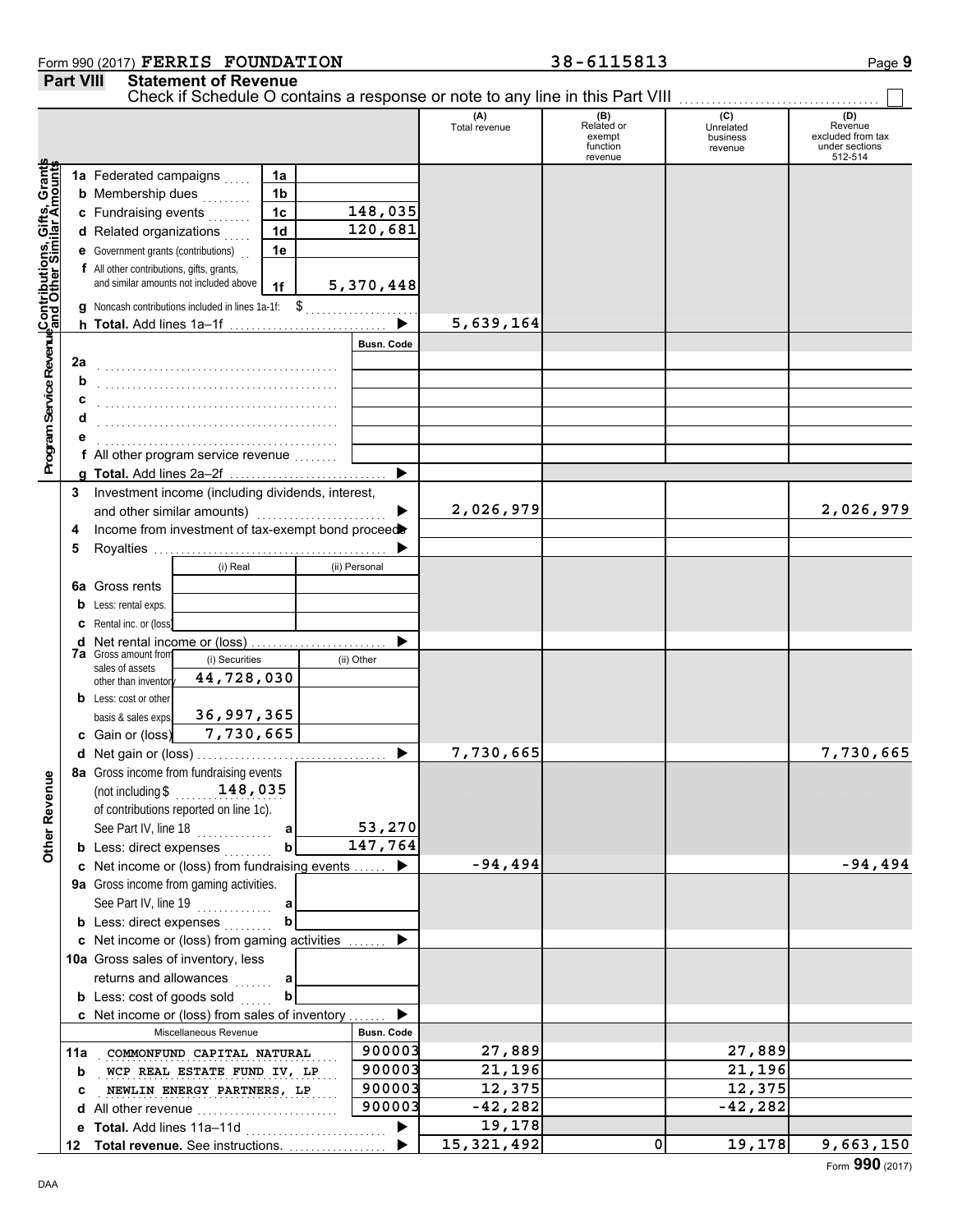|              | Form 990 (2017) FERRIS FOUNDATION                                                                                                                                                                                              |                       | 38-6115813      |                    |                         |  |  |  |  |  |  |  |
|--------------|--------------------------------------------------------------------------------------------------------------------------------------------------------------------------------------------------------------------------------|-----------------------|-----------------|--------------------|-------------------------|--|--|--|--|--|--|--|
|              | Part IX<br><b>Statement of Functional Expenses</b>                                                                                                                                                                             |                       |                 |                    |                         |  |  |  |  |  |  |  |
|              | Section 501(c)(3) and 501(c)(4) organizations must complete all columns. All other organizations must complete column (A).                                                                                                     |                       |                 |                    |                         |  |  |  |  |  |  |  |
|              | Check if Schedule O contains a response or note to any line in this Part IX                                                                                                                                                    | (A)                   | (B)             | (C)                | (D)                     |  |  |  |  |  |  |  |
|              | Do not include amounts reported on lines 6b,<br>7b, 8b, 9b, and 10b of Part VIII.                                                                                                                                              | <b>Total expenses</b> | Program service | Management and     | Fundraising<br>expenses |  |  |  |  |  |  |  |
| 1            | Grants and other assistance to domestic organizations                                                                                                                                                                          |                       | expenses        | general expenses   |                         |  |  |  |  |  |  |  |
|              | and domestic governments. See Part IV, line 21                                                                                                                                                                                 | 5,945,201             | 5,945,201       |                    |                         |  |  |  |  |  |  |  |
| $\mathbf{2}$ | Grants and other assistance to domestic                                                                                                                                                                                        |                       |                 |                    |                         |  |  |  |  |  |  |  |
|              | individuals. See Part IV, line 22                                                                                                                                                                                              |                       |                 |                    |                         |  |  |  |  |  |  |  |
| 3            | Grants and other assistance to foreign                                                                                                                                                                                         |                       |                 |                    |                         |  |  |  |  |  |  |  |
|              | organizations, foreign governments, and foreign                                                                                                                                                                                |                       |                 |                    |                         |  |  |  |  |  |  |  |
|              | individuals. See Part IV, lines 15 and 16                                                                                                                                                                                      |                       |                 |                    |                         |  |  |  |  |  |  |  |
| 4            | Benefits paid to or for members                                                                                                                                                                                                |                       |                 |                    |                         |  |  |  |  |  |  |  |
| 5            | Compensation of current officers, directors,                                                                                                                                                                                   |                       |                 |                    |                         |  |  |  |  |  |  |  |
|              | trustees, and key employees                                                                                                                                                                                                    |                       |                 |                    |                         |  |  |  |  |  |  |  |
| 6            | Compensation not included above, to disqualified                                                                                                                                                                               |                       |                 |                    |                         |  |  |  |  |  |  |  |
|              | persons (as defined under section 4958(f)(1)) and                                                                                                                                                                              |                       |                 |                    |                         |  |  |  |  |  |  |  |
|              | persons described in section 4958(c)(3)(B)                                                                                                                                                                                     |                       |                 |                    |                         |  |  |  |  |  |  |  |
| 7            | Other salaries and wages                                                                                                                                                                                                       |                       |                 |                    |                         |  |  |  |  |  |  |  |
| 8            | Pension plan accruals and contributions (include                                                                                                                                                                               |                       |                 |                    |                         |  |  |  |  |  |  |  |
|              | section 401(k) and 403(b) employer contributions)                                                                                                                                                                              |                       |                 |                    |                         |  |  |  |  |  |  |  |
| 9            |                                                                                                                                                                                                                                |                       |                 |                    |                         |  |  |  |  |  |  |  |
| 10           | Payroll taxes                                                                                                                                                                                                                  |                       |                 |                    |                         |  |  |  |  |  |  |  |
| 11           | Fees for services (non-employees):                                                                                                                                                                                             |                       |                 |                    |                         |  |  |  |  |  |  |  |
| a            | Management                                                                                                                                                                                                                     |                       |                 |                    |                         |  |  |  |  |  |  |  |
| b            | Legal                                                                                                                                                                                                                          |                       |                 |                    |                         |  |  |  |  |  |  |  |
|              |                                                                                                                                                                                                                                | 9,400                 |                 | 4,230              | 5,170                   |  |  |  |  |  |  |  |
|              | d Lobbying                                                                                                                                                                                                                     |                       |                 |                    |                         |  |  |  |  |  |  |  |
| е            | Professional fundraising services. See Part IV, line 17                                                                                                                                                                        |                       |                 |                    |                         |  |  |  |  |  |  |  |
| f            | Investment management fees                                                                                                                                                                                                     |                       |                 |                    |                         |  |  |  |  |  |  |  |
|              | g Other. (If line 11g amount exceeds 10% of line 25, column                                                                                                                                                                    |                       |                 |                    |                         |  |  |  |  |  |  |  |
|              | (A) amount, list line 11g expenses on Schedule O.)                                                                                                                                                                             | 353,481               |                 | 199,303            | 154,178                 |  |  |  |  |  |  |  |
|              | 12 Advertising and promotion [1] [1] Advertising and promotion                                                                                                                                                                 | 17,802                |                 | 8,597              | 9,205                   |  |  |  |  |  |  |  |
| 13           | Office expenses                                                                                                                                                                                                                | 4,503                 |                 | $\overline{4,100}$ | 403                     |  |  |  |  |  |  |  |
| 14           | Information technology<br>                                                                                                                                                                                                     | 54                    |                 | 24                 | 30                      |  |  |  |  |  |  |  |
| 15           | Royalties                                                                                                                                                                                                                      |                       |                 |                    |                         |  |  |  |  |  |  |  |
| 16           | Occupancy will be a controlled and controlled a controlled and controlled a controlled a controlled and controlled a controlled and controlled a controlled and controlled a controlled a controlled and controlled a controll |                       |                 |                    |                         |  |  |  |  |  |  |  |
| 17           | Travel                                                                                                                                                                                                                         | 16,888                |                 | 7,917              | 8,971                   |  |  |  |  |  |  |  |
| 18           | Payments of travel or entertainment expenses                                                                                                                                                                                   |                       |                 |                    |                         |  |  |  |  |  |  |  |
|              | for any federal, state, or local public officials                                                                                                                                                                              |                       |                 |                    |                         |  |  |  |  |  |  |  |
| 19           | Conferences, conventions, and meetings                                                                                                                                                                                         |                       |                 |                    |                         |  |  |  |  |  |  |  |
| 20           | Interest                                                                                                                                                                                                                       |                       |                 |                    |                         |  |  |  |  |  |  |  |
| 21           | Payments to affiliates                                                                                                                                                                                                         |                       |                 |                    |                         |  |  |  |  |  |  |  |
| 22           | Depreciation, depletion, and amortization                                                                                                                                                                                      |                       |                 |                    |                         |  |  |  |  |  |  |  |
| 23           | Insurance                                                                                                                                                                                                                      | 11,331                |                 | 5,099              | 6,232                   |  |  |  |  |  |  |  |
| 24           | Other expenses. Itemize expenses not covered                                                                                                                                                                                   |                       |                 |                    |                         |  |  |  |  |  |  |  |
|              | above (List miscellaneous expenses in line 24e. If                                                                                                                                                                             |                       |                 |                    |                         |  |  |  |  |  |  |  |
|              | line 24e amount exceeds 10% of line 25, column                                                                                                                                                                                 |                       |                 |                    |                         |  |  |  |  |  |  |  |
|              | (A) amount, list line 24e expenses on Schedule O.)                                                                                                                                                                             |                       |                 |                    |                         |  |  |  |  |  |  |  |
| a            | FOOD                                                                                                                                                                                                                           | 42,330                |                 | 42,330             |                         |  |  |  |  |  |  |  |
| b            | BANK CHARGES AND OTHER SE                                                                                                                                                                                                      | 15,432                |                 | 6,944              | 8,488                   |  |  |  |  |  |  |  |

**BANK CHARGES AND OTHER SE** 15,432 6,944 8,488

**FLOWERS 4,636 2,086 2,550**

**836 377 459**

**6,424,894 5,945,201 282,357 197,336**

**DUES AND MEMBERSHIPS** 3,000 1,350 1,650

**a b c d**

**26**

**e** All other expenses . . . . . . . . . . . . . . . . . . . . . . . . **25 Total functional expenses.** Add lines 1 through 24e . . .

. . . . . . . . . . . . . . . . . . . . . . . . . . . . . . . . . . . . . . . . . . . . .

fundraising solicitation. Check here  $\blacktriangleright$  | if organization reported in column (B) joint costs from a combined educational campaign and

**Joint costs.** Complete this line only if the

following SOP 98-2 (ASC 958-720)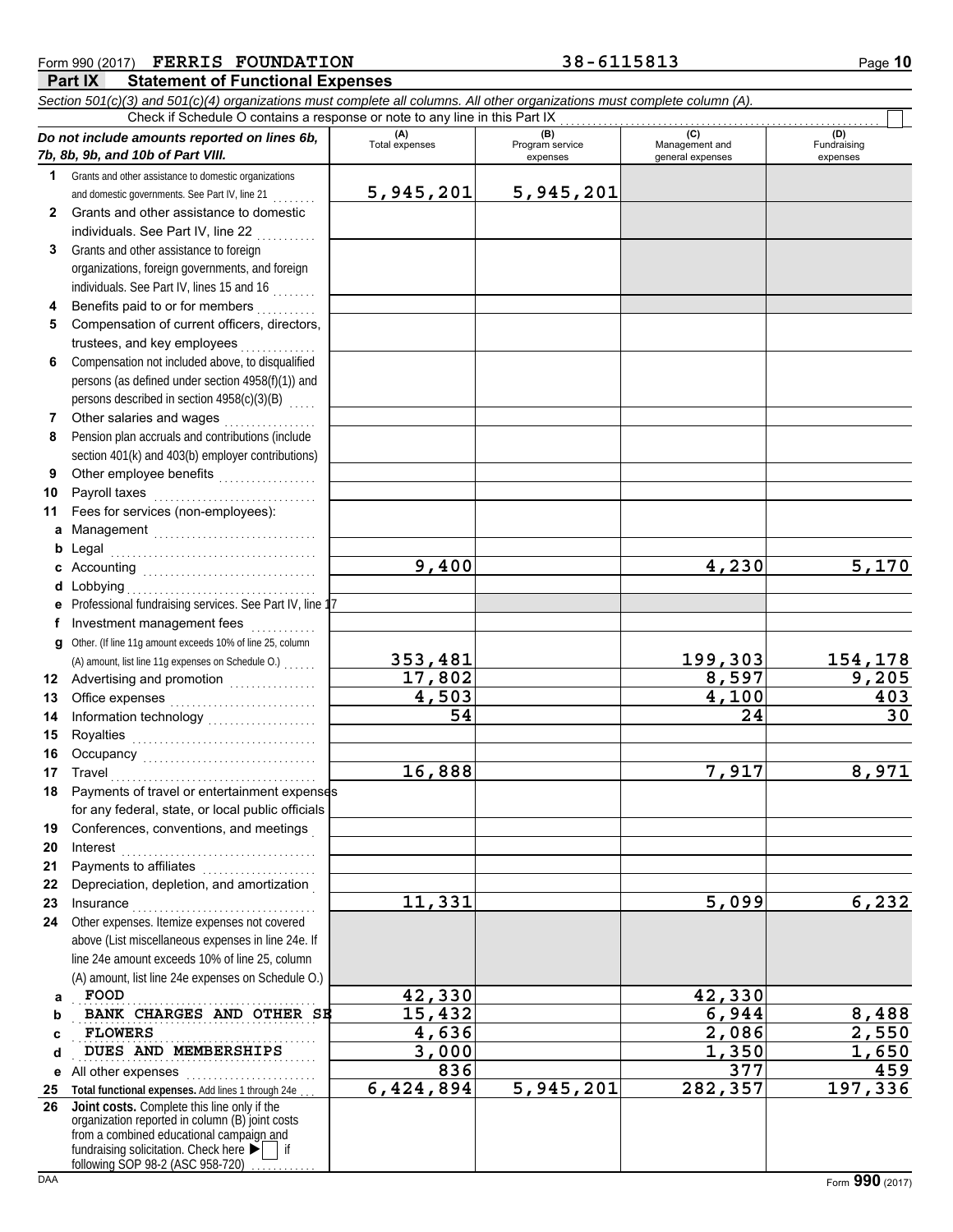### **Form 990 (2017) FERRIS FOUNDATION** 38-6115813 Page 11 **Part X Balance Sheet**

|                 |          | Check if Schedule O contains a response or note to any line in this Part X                                                                                                                                                          |                           |                                                   |                 |                            |
|-----------------|----------|-------------------------------------------------------------------------------------------------------------------------------------------------------------------------------------------------------------------------------------|---------------------------|---------------------------------------------------|-----------------|----------------------------|
|                 |          |                                                                                                                                                                                                                                     |                           | (A)                                               |                 | (B)                        |
|                 |          |                                                                                                                                                                                                                                     |                           | Beginning of year                                 |                 | End of year                |
|                 | 1        | Cash-non-interest bearing                                                                                                                                                                                                           |                           | 440,122                                           | $\mathbf 1$     | 224,229                    |
|                 | 2        |                                                                                                                                                                                                                                     |                           | 2,713,379                                         | $\overline{2}$  | 1,060,929                  |
|                 | 3        |                                                                                                                                                                                                                                     |                           | 3,732,690                                         | 3               | 3,439,123                  |
|                 | 4        |                                                                                                                                                                                                                                     |                           | 4                                                 | 33,021          |                            |
|                 | 5        | Loans and other receivables from current and former officers, directors,                                                                                                                                                            |                           |                                                   |                 |                            |
|                 |          | trustees, key employees, and highest compensated employees.                                                                                                                                                                         |                           |                                                   |                 |                            |
|                 |          | Complete Part II of Schedule L                                                                                                                                                                                                      |                           | 5                                                 |                 |                            |
|                 | 6        | Loans and other receivables from other disqualified persons (as defined under section                                                                                                                                               |                           |                                                   |                 |                            |
|                 |          | 4958(f)(1)), persons described in section 4958(c)(3)(B), and contributing employers and                                                                                                                                             |                           |                                                   |                 |                            |
|                 |          | sponsoring organizations of section 501(c)(9) voluntary employees' beneficiary                                                                                                                                                      |                           |                                                   |                 |                            |
|                 |          | organizations (see instructions). Complete Part II of Schedule L                                                                                                                                                                    |                           |                                                   | 6               |                            |
| Assets          | 7        | Notes and loans receivable, net <b>construction</b> and construction of the set of the set of the set of the set of the set of the set of the set of the set of the set of the set of the set of the set of the set of the set of t |                           |                                                   | 7               |                            |
|                 | 8        | Inventories for sale or use                                                                                                                                                                                                         |                           |                                                   | 8               |                            |
|                 | 9        | Prepaid expenses and deferred charges                                                                                                                                                                                               |                           |                                                   | 9               |                            |
|                 |          | 10a Land, buildings, and equipment: cost or                                                                                                                                                                                         |                           |                                                   |                 |                            |
|                 |          | other basis. Complete Part VI of Schedule D  10a                                                                                                                                                                                    |                           |                                                   |                 |                            |
|                 |          | 10b<br><b>b</b> Less: accumulated depreciation                                                                                                                                                                                      |                           |                                                   | 10 <sub>c</sub> |                            |
|                 | 11       | Investments-publicly traded securities                                                                                                                                                                                              |                           | 7,545,569                                         | 11              | $\overline{9}$ , 244, 166  |
|                 | 12       |                                                                                                                                                                                                                                     | $\overline{63,761}$ , 657 | 12                                                | 68,187,785      |                            |
|                 | 13       |                                                                                                                                                                                                                                     |                           | 13                                                |                 |                            |
|                 | 14       | Intangible assets                                                                                                                                                                                                                   |                           |                                                   | 14              |                            |
|                 | 15       | Other assets. See Part IV, line 11                                                                                                                                                                                                  |                           | 15                                                |                 |                            |
|                 | 16       |                                                                                                                                                                                                                                     |                           | $\overline{78, 193, 417}$<br>$\overline{299,225}$ | 16              | 82, 189, 253<br>64,603     |
|                 | 17       |                                                                                                                                                                                                                                     |                           | 17<br>18                                          |                 |                            |
|                 | 18<br>19 | Grants payable<br>Deferred revenue                                                                                                                                                                                                  |                           |                                                   | 19              |                            |
|                 | 20       | Tax-exempt bond liabilities                                                                                                                                                                                                         |                           |                                                   | 20              |                            |
|                 | 21       | Escrow or custodial account liability. Complete Part IV of Schedule D                                                                                                                                                               |                           |                                                   | 21              |                            |
|                 | 22       | Loans and other payables to current and former officers, directors,                                                                                                                                                                 |                           |                                                   |                 |                            |
| Liabilities     |          | trustees, key employees, highest compensated employees, and                                                                                                                                                                         |                           |                                                   |                 |                            |
|                 |          | disqualified persons. Complete Part II of Schedule L                                                                                                                                                                                |                           |                                                   | 22              |                            |
|                 | 23       |                                                                                                                                                                                                                                     |                           |                                                   | 23              |                            |
|                 | 24       | Unsecured notes and loans payable to unrelated third parties                                                                                                                                                                        |                           |                                                   | 24              |                            |
|                 | 25       | Other liabilities (including federal income tax, payables to related third                                                                                                                                                          |                           |                                                   |                 |                            |
|                 |          | parties, and other liabilities not included on lines 17-24). Complete Part X                                                                                                                                                        |                           |                                                   |                 |                            |
|                 |          | of Schedule D                                                                                                                                                                                                                       |                           | 130,064                                           | 25              | 113,328                    |
|                 | 26       |                                                                                                                                                                                                                                     |                           | 429,289                                           | 26              | 177,931                    |
|                 |          | Organizations that follow SFAS 117 (ASC 958), check here $\blacktriangleright$ $\boxed{\mathbf{X}}$ and                                                                                                                             |                           |                                                   |                 |                            |
|                 |          | complete lines 27 through 29, and lines 33 and 34.                                                                                                                                                                                  |                           |                                                   |                 |                            |
| <b>Balances</b> | 27       | Unrestricted net assets                                                                                                                                                                                                             |                           | 31,382,788                                        | 27              | 30,068,384                 |
|                 | 28       | Temporarily restricted net assets                                                                                                                                                                                                   | 15,710,833                | 28                                                | 16,080,149      |                            |
|                 | 29       | Permanently restricted net assets                                                                                                                                                                                                   |                           | 30,670,507                                        | 29              | 35,862,789                 |
|                 |          | Organizations that do not follow SFAS 117 (ASC 958), check here                                                                                                                                                                     | and                       |                                                   |                 |                            |
| Assets or Fund  |          | complete lines 30 through 34.                                                                                                                                                                                                       |                           |                                                   |                 |                            |
|                 | 30       | Capital stock or trust principal, or current funds                                                                                                                                                                                  |                           |                                                   | 30              |                            |
|                 | 31       | Paid-in or capital surplus, or land, building, or equipment fund                                                                                                                                                                    |                           |                                                   | 31              |                            |
| Net             | 32       | Retained earnings, endowment, accumulated income, or other funds                                                                                                                                                                    |                           | $\overline{77}$ , 764, 128                        | 32              |                            |
|                 | 33       | Total net assets or fund balances                                                                                                                                                                                                   |                           | 78, 193, 417                                      | 33              | 82,011,322<br>82, 189, 253 |
|                 | 34       |                                                                                                                                                                                                                                     |                           |                                                   | 34              |                            |

Form **990** (2017)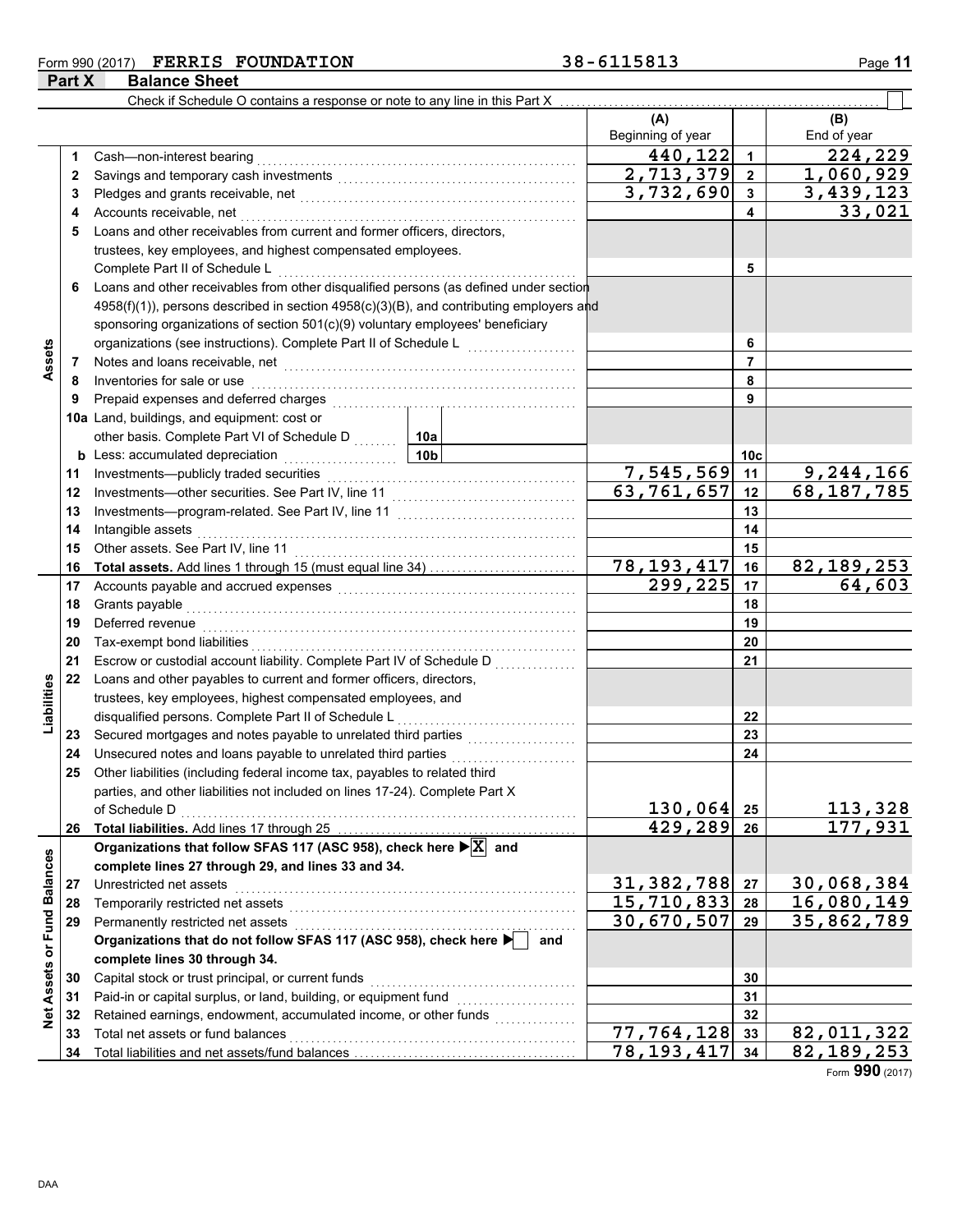|    | 38-6115813<br>Form 990 (2017) FERRIS FOUNDATION                                                                                                                                                                                |                         |                |             | Page 12  |
|----|--------------------------------------------------------------------------------------------------------------------------------------------------------------------------------------------------------------------------------|-------------------------|----------------|-------------|----------|
|    | <b>Reconciliation of Net Assets</b><br>Part XI                                                                                                                                                                                 |                         |                |             |          |
|    | Check if Schedule O contains a response or note to any line in this Part XI                                                                                                                                                    |                         |                |             |          |
|    |                                                                                                                                                                                                                                | $\mathbf{1}$            | 15, 321, 492   |             |          |
| 2  | Total expenses (must equal Part IX, column (A), line 25) [1] [20] [20] [20] [20] [20] [20] [30] [20] [20] [20] [                                                                                                               | $\overline{2}$          | 6,424,894      |             |          |
| 3  | Revenue less expenses. Subtract line 2 from line 1                                                                                                                                                                             | $\mathbf{3}$            | 8,896,598      |             |          |
| 4  | Net assets or fund balances at beginning of year (must equal Part X, line 33, column (A)) [[[[[[[[[[[[[[[[[[[                                                                                                                  | $\overline{\mathbf{4}}$ | 77,764,128     |             |          |
| 5  | Net unrealized gains (losses) on investments [11] with the content of the content of the content of the content of the content of the content of the content of the content of the content of the content of the content of th | 5                       | $-4,646,305$   |             |          |
| 6  |                                                                                                                                                                                                                                | 6                       |                |             |          |
| 7  | Investment expenses                                                                                                                                                                                                            | $\overline{7}$          |                |             |          |
| 8  | Prior period adjustments                                                                                                                                                                                                       | 8                       |                |             |          |
| 9  | Other changes in net assets or fund balances (explain in Schedule O)                                                                                                                                                           | 9                       |                |             | $-3,099$ |
| 10 | Net assets or fund balances at end of year. Combine lines 3 through 9 (must equal Part X, line                                                                                                                                 |                         |                |             |          |
|    | 33, column (B))                                                                                                                                                                                                                | 10                      | 82,011,322     |             |          |
|    | <b>Financial Statements and Reporting</b><br><b>Part XII</b>                                                                                                                                                                   |                         |                |             |          |
|    |                                                                                                                                                                                                                                |                         |                |             |          |
|    |                                                                                                                                                                                                                                |                         |                | <b>Yes</b>  | No       |
|    | $\mathbf{X}$ Accrual<br>Accounting method used to prepare the Form 990:     Cash<br>Other                                                                                                                                      |                         |                |             |          |
|    | If the organization changed its method of accounting from a prior year or checked "Other," explain in                                                                                                                          |                         |                |             |          |
|    | Schedule O.                                                                                                                                                                                                                    |                         |                |             |          |
|    | 2a Were the organization's financial statements compiled or reviewed by an independent accountant?                                                                                                                             |                         | 2a             |             | х        |
|    | If "Yes," check a box below to indicate whether the financial statements for the year were compiled or                                                                                                                         |                         |                |             |          |
|    | reviewed on a separate basis, consolidated basis, or both:                                                                                                                                                                     |                         |                |             |          |
|    | Both consolidated and separate basis<br>Separate basis<br>Consolidated basis<br>$\Box$                                                                                                                                         |                         |                |             |          |
|    | <b>b</b> Were the organization's financial statements audited by an independent accountant?                                                                                                                                    |                         | 2b             | X           |          |
|    | If "Yes," check a box below to indicate whether the financial statements for the year were audited on a                                                                                                                        |                         |                |             |          |
|    | separate basis, consolidated basis, or both:                                                                                                                                                                                   |                         |                |             |          |
|    | $ \mathbf{X} $ Both consolidated and separate basis<br>Separate basis<br>Consolidated basis                                                                                                                                    |                         |                |             |          |
|    | c If "Yes" to line 2a or 2b, does the organization have a committee that assumes responsibility for oversight                                                                                                                  |                         |                |             |          |
|    | of the audit, review, or compilation of its financial statements and selection of an independent accountant?                                                                                                                   |                         | 2 <sub>c</sub> | $\mathbf x$ |          |
|    | If the organization changed either its oversight process or selection process during the tax year, explain in                                                                                                                  |                         |                |             |          |
|    | Schedule O.                                                                                                                                                                                                                    |                         |                |             |          |
|    | 3a As a result of a federal award, was the organization required to undergo an audit or audits as set forth in                                                                                                                 |                         |                |             |          |
|    | the Single Audit Act and OMB Circular A-133?                                                                                                                                                                                   |                         | 3a             |             | X        |
|    | <b>b</b> If "Yes," did the organization undergo the required audit or audits? If the organization did not undergo the                                                                                                          |                         |                |             |          |
|    | required audit or audits, explain why in Schedule O and describe any steps taken to undergo such audits.                                                                                                                       |                         | 3 <sub>b</sub> |             |          |

Form **990** (2017)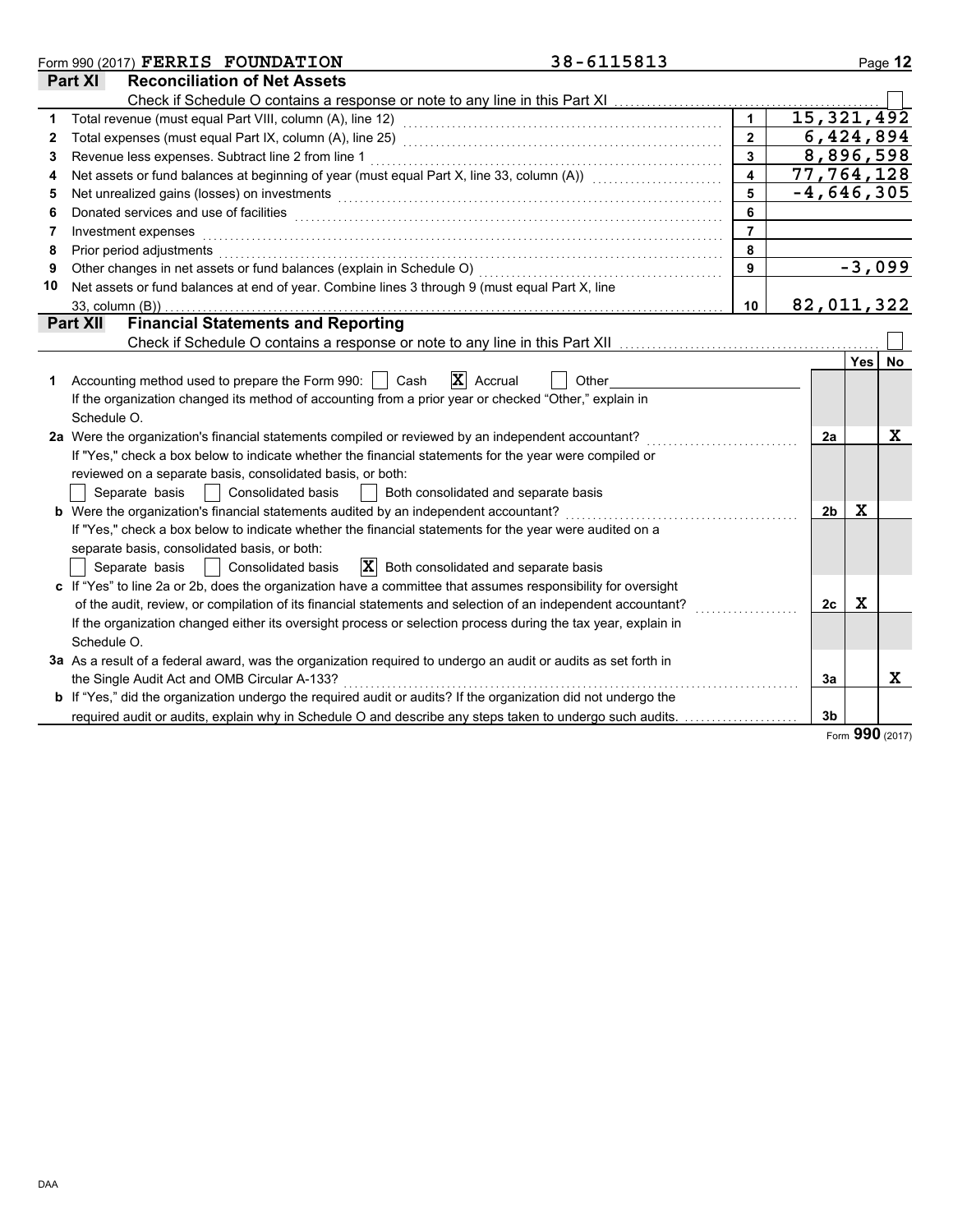| Form 990 (2017) FERRIS FOUNDATION                                                                                                                                                                                                       |                                                                                                                                                                  |                                   |                     |                 |              |                                | 38-6115813 | Page 8                                                                                                 |                                                                                       |                                                                    |
|-----------------------------------------------------------------------------------------------------------------------------------------------------------------------------------------------------------------------------------------|------------------------------------------------------------------------------------------------------------------------------------------------------------------|-----------------------------------|---------------------|-----------------|--------------|--------------------------------|------------|--------------------------------------------------------------------------------------------------------|---------------------------------------------------------------------------------------|--------------------------------------------------------------------|
| <b>Part VII</b>                                                                                                                                                                                                                         |                                                                                                                                                                  |                                   |                     |                 |              |                                |            | Section A. Officers, Directors, Trustees, Key Employees, and Highest Compensated Employees (continued) |                                                                                       |                                                                    |
| (A)<br>Name and title                                                                                                                                                                                                                   | (B)<br>Average<br>(do not check more than one<br>hours per<br>box, unless person is both an<br>week<br>officer and a director/trustee)<br>(list any<br>hours for |                                   |                     | (C)<br>Position |              |                                |            | (D)<br>Reportable<br>compensation<br>from<br>the<br>organization                                       | (E)<br>Reportable<br>compensation from<br>related<br>organizations<br>(W-2/1099-MISC) | (F)<br>Estimated<br>amount of<br>other<br>compensation<br>from the |
|                                                                                                                                                                                                                                         | related<br>organizations<br>below dotted<br>line)                                                                                                                | Individual trustee<br>or director | nstitutional truste | Officer         | Key employee | Highest compensate<br>employee | Former     | (W-2/1099-MISC)                                                                                        |                                                                                       | organization<br>and related<br>organizations                       |
| MICHAEL BIGFORD<br>(20)                                                                                                                                                                                                                 |                                                                                                                                                                  |                                   |                     |                 |              |                                |            |                                                                                                        |                                                                                       |                                                                    |
| <b>BOARD MEMBER</b>                                                                                                                                                                                                                     | 0.30<br>0.00                                                                                                                                                     | X                                 |                     |                 |              |                                |            | 0                                                                                                      | 0                                                                                     | 0                                                                  |
| <b>MINDY ANDERSON</b><br>(21)                                                                                                                                                                                                           |                                                                                                                                                                  |                                   |                     |                 |              |                                |            |                                                                                                        |                                                                                       |                                                                    |
|                                                                                                                                                                                                                                         | 0.30                                                                                                                                                             |                                   |                     |                 |              |                                |            |                                                                                                        |                                                                                       |                                                                    |
| <b>BOARD MEMBER</b><br><b>GARY GRANGER</b>                                                                                                                                                                                              | 0.00                                                                                                                                                             | X                                 |                     |                 |              |                                |            | 0                                                                                                      | 0                                                                                     | $\mathbf 0$                                                        |
| (22)                                                                                                                                                                                                                                    | 0.30                                                                                                                                                             |                                   |                     |                 |              |                                |            |                                                                                                        |                                                                                       |                                                                    |
| <b>CHAIR</b>                                                                                                                                                                                                                            | 0.00                                                                                                                                                             | X                                 |                     | X               |              |                                |            | 0                                                                                                      | 0                                                                                     | $\mathbf 0$                                                        |
| TIM MURPHY<br>(23)                                                                                                                                                                                                                      |                                                                                                                                                                  |                                   |                     |                 |              |                                |            |                                                                                                        |                                                                                       |                                                                    |
| <b>BOARD MEMBER</b>                                                                                                                                                                                                                     | 0.30<br>0.00                                                                                                                                                     | X                                 |                     |                 |              |                                |            | 0                                                                                                      | 0                                                                                     | $\mathbf 0$                                                        |
| DENNIS NICKELS<br>(24)                                                                                                                                                                                                                  |                                                                                                                                                                  |                                   |                     |                 |              |                                |            |                                                                                                        |                                                                                       |                                                                    |
|                                                                                                                                                                                                                                         | 0.30                                                                                                                                                             |                                   |                     |                 |              |                                |            |                                                                                                        |                                                                                       |                                                                    |
| <b>BOARD MEMBER</b><br><b>KURT HOFMAN</b><br>(25)                                                                                                                                                                                       | 0.00                                                                                                                                                             | X                                 |                     |                 |              |                                |            | 0                                                                                                      | 0                                                                                     | $\mathbf 0$                                                        |
|                                                                                                                                                                                                                                         | 0.30                                                                                                                                                             |                                   |                     |                 |              |                                |            |                                                                                                        |                                                                                       |                                                                    |
| CHAIR ELECT<br>LUKE WYCKOFF                                                                                                                                                                                                             | 0.00                                                                                                                                                             | X                                 |                     | X               |              |                                |            | 0                                                                                                      | 0                                                                                     | $\mathbf 0$                                                        |
| (26)                                                                                                                                                                                                                                    | 0.30                                                                                                                                                             |                                   |                     |                 |              |                                |            |                                                                                                        |                                                                                       |                                                                    |
| <b>BOARD MEMBER</b>                                                                                                                                                                                                                     | 0.00                                                                                                                                                             | X                                 |                     |                 |              |                                |            | 0                                                                                                      | 0                                                                                     | $\mathbf 0$                                                        |
| DR. JOHN HARE<br>(27)                                                                                                                                                                                                                   |                                                                                                                                                                  |                                   |                     |                 |              |                                |            |                                                                                                        |                                                                                       |                                                                    |
| <b>IMMEDIATE PAST CHAIR</b>                                                                                                                                                                                                             | 0.30<br>0.00                                                                                                                                                     | $\mathbf x$                       |                     | $\mathbf x$     |              |                                |            | 0                                                                                                      | 0                                                                                     | $\mathbf 0$                                                        |
| 1b Sub-total                                                                                                                                                                                                                            |                                                                                                                                                                  |                                   |                     |                 |              |                                |            |                                                                                                        |                                                                                       |                                                                    |
| c Total from continuation sheets to Part VII, Section A                                                                                                                                                                                 |                                                                                                                                                                  |                                   |                     |                 |              |                                |            |                                                                                                        |                                                                                       |                                                                    |
| d Total (add lines 1b and 1c)<br>Total number of individuals (including but not limited to those listed above) who received more than \$100,000 of<br>2                                                                                 |                                                                                                                                                                  |                                   |                     |                 |              |                                |            |                                                                                                        |                                                                                       |                                                                    |
| reportable compensation from the organization ▶                                                                                                                                                                                         |                                                                                                                                                                  |                                   |                     |                 |              |                                |            |                                                                                                        |                                                                                       |                                                                    |
| Did the organization list any former officer, director, or trustee, key employee, or highest compensated<br>3                                                                                                                           |                                                                                                                                                                  |                                   |                     |                 |              |                                |            |                                                                                                        |                                                                                       | Yesl<br>$\overline{N}$                                             |
| employee on line 1a? If "Yes," complete Schedule J for such individual                                                                                                                                                                  |                                                                                                                                                                  |                                   |                     |                 |              |                                |            |                                                                                                        |                                                                                       | 3                                                                  |
| For any individual listed on line 1a, is the sum of reportable compensation and other compensation from the<br>4<br>organization and related organizations greater than \$150,000? If "Yes," complete Schedule J for such<br>individual |                                                                                                                                                                  |                                   |                     |                 |              |                                |            |                                                                                                        |                                                                                       | 4                                                                  |
| Did any person listed on line 1a receive or accrue compensation from any unrelated organization or individual<br>5                                                                                                                      |                                                                                                                                                                  |                                   |                     |                 |              |                                |            |                                                                                                        |                                                                                       | 5                                                                  |
| for services rendered to the organization? If "Yes," complete Schedule J for such person<br><b>Section B. Independent Contractors</b>                                                                                                   |                                                                                                                                                                  |                                   |                     |                 |              |                                |            |                                                                                                        |                                                                                       |                                                                    |
| Complete this table for your five highest compensated independent contractors that received more than \$100,000 of<br>1                                                                                                                 |                                                                                                                                                                  |                                   |                     |                 |              |                                |            |                                                                                                        |                                                                                       |                                                                    |
| compensation from the organization. Report compensation for the calendar year ending with or within the organization's tax year.                                                                                                        | (A)<br>Name and business address                                                                                                                                 |                                   |                     |                 |              |                                |            |                                                                                                        | (B)<br>Description of services                                                        | (C)<br>Compensation                                                |
|                                                                                                                                                                                                                                         |                                                                                                                                                                  |                                   |                     |                 |              |                                |            |                                                                                                        |                                                                                       |                                                                    |
|                                                                                                                                                                                                                                         |                                                                                                                                                                  |                                   |                     |                 |              |                                |            |                                                                                                        |                                                                                       |                                                                    |
|                                                                                                                                                                                                                                         |                                                                                                                                                                  |                                   |                     |                 |              |                                |            |                                                                                                        |                                                                                       |                                                                    |
|                                                                                                                                                                                                                                         |                                                                                                                                                                  |                                   |                     |                 |              |                                |            |                                                                                                        |                                                                                       |                                                                    |
|                                                                                                                                                                                                                                         |                                                                                                                                                                  |                                   |                     |                 |              |                                |            |                                                                                                        |                                                                                       |                                                                    |
|                                                                                                                                                                                                                                         |                                                                                                                                                                  |                                   |                     |                 |              |                                |            |                                                                                                        |                                                                                       |                                                                    |
|                                                                                                                                                                                                                                         |                                                                                                                                                                  |                                   |                     |                 |              |                                |            |                                                                                                        |                                                                                       |                                                                    |
|                                                                                                                                                                                                                                         |                                                                                                                                                                  |                                   |                     |                 |              |                                |            |                                                                                                        |                                                                                       |                                                                    |
| Total number of independent contractors (including but not limited to those listed above) who<br>2                                                                                                                                      |                                                                                                                                                                  |                                   |                     |                 |              |                                |            |                                                                                                        |                                                                                       |                                                                    |

received more than \$100,000 of compensation from the organization  $\blacktriangleright$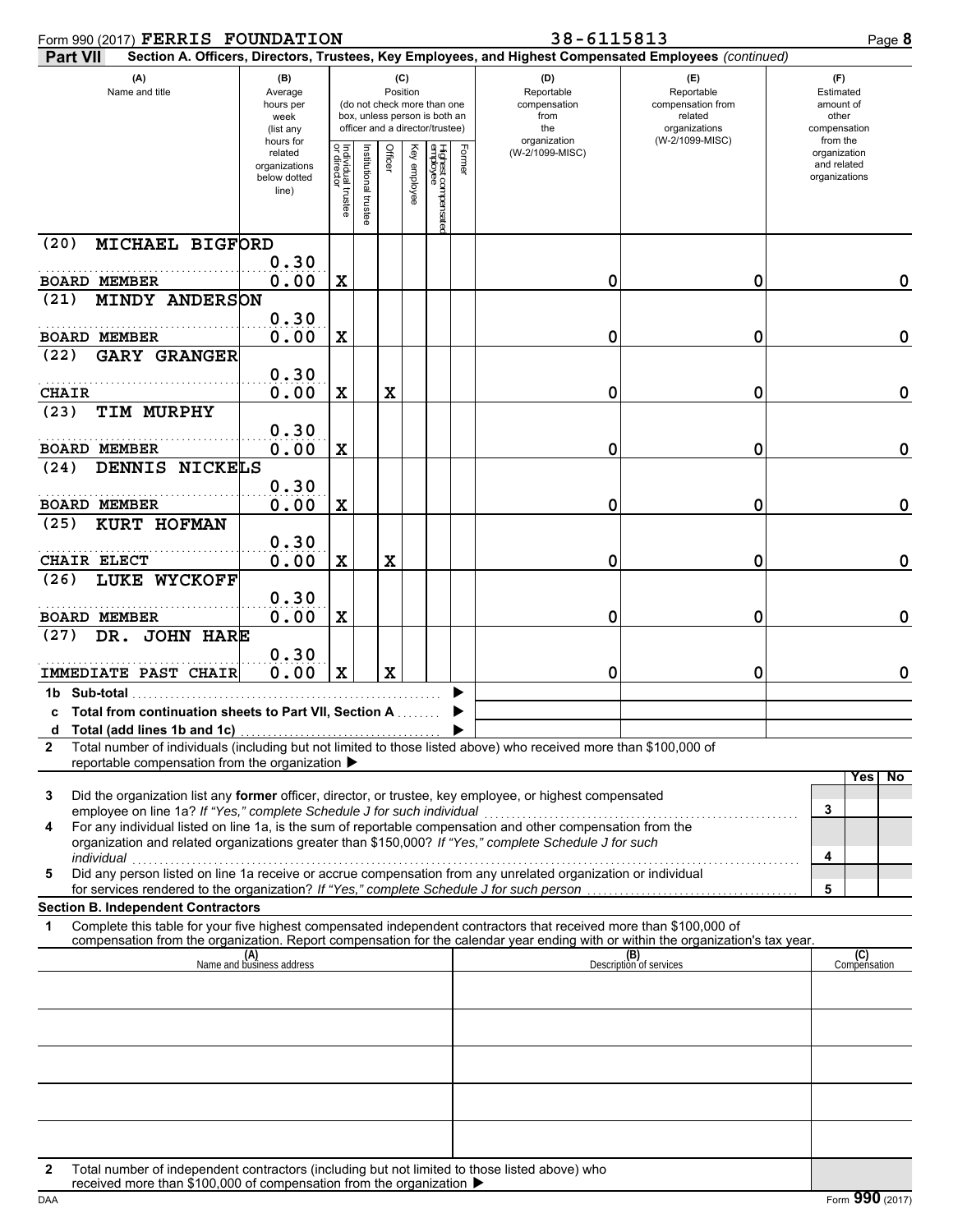| Form 990 (2017) FERRIS FOUNDATION                                                                                                                                                                                                                           |                                                                |                                   |                     |                                                                                                                    |              |                                |        | 38-6115813<br>Page 8                             |                                                                    |                                                          |  |  |  |  |
|-------------------------------------------------------------------------------------------------------------------------------------------------------------------------------------------------------------------------------------------------------------|----------------------------------------------------------------|-----------------------------------|---------------------|--------------------------------------------------------------------------------------------------------------------|--------------|--------------------------------|--------|--------------------------------------------------|--------------------------------------------------------------------|----------------------------------------------------------|--|--|--|--|
| Section A. Officers, Directors, Trustees, Key Employees, and Highest Compensated Employees (continued)<br><b>Part VII</b>                                                                                                                                   |                                                                |                                   |                     |                                                                                                                    |              |                                |        |                                                  |                                                                    |                                                          |  |  |  |  |
| (A)<br>Name and title                                                                                                                                                                                                                                       | (B)<br>Average<br>hours per<br>week<br>(list any               |                                   |                     | (C)<br>Position<br>(do not check more than one<br>box, unless person is both an<br>officer and a director/trustee) |              |                                |        | (D)<br>Reportable<br>compensation<br>from<br>the | (E)<br>Reportable<br>compensation from<br>related<br>organizations | (F)<br>Estimated<br>amount of<br>other<br>compensation   |  |  |  |  |
|                                                                                                                                                                                                                                                             | hours for<br>related<br>organizations<br>below dotted<br>line) | Individual trustee<br>or director | nstitutional truste | Officer                                                                                                            | Key employee | Highest compensate<br>employee | Former | organization<br>(W-2/1099-MISC)                  | (W-2/1099-MISC)                                                    | from the<br>organization<br>and related<br>organizations |  |  |  |  |
| ANDREW KALINOWSKI<br>(28)                                                                                                                                                                                                                                   | 0.30                                                           |                                   |                     |                                                                                                                    |              |                                |        |                                                  |                                                                    |                                                          |  |  |  |  |
| <b>BOARD MEMBER</b>                                                                                                                                                                                                                                         | 0.00                                                           | X                                 |                     |                                                                                                                    |              |                                |        | 0                                                | 0                                                                  | 0                                                        |  |  |  |  |
| (29)<br>MATTHEW NAWROCKI                                                                                                                                                                                                                                    | 0.30                                                           |                                   |                     |                                                                                                                    |              |                                |        |                                                  |                                                                    |                                                          |  |  |  |  |
| <b>BOARD MEMBER</b>                                                                                                                                                                                                                                         | 0.00                                                           | X                                 |                     |                                                                                                                    |              |                                |        | 0                                                | 0                                                                  | 0                                                        |  |  |  |  |
| <b>KEVIN SIMON</b><br>(30)                                                                                                                                                                                                                                  |                                                                |                                   |                     |                                                                                                                    |              |                                |        |                                                  |                                                                    |                                                          |  |  |  |  |
| <b>BOARD MEMBER</b>                                                                                                                                                                                                                                         | 0.30<br>0.00                                                   | X                                 |                     |                                                                                                                    |              |                                |        | 0                                                | 0                                                                  | $\mathbf 0$                                              |  |  |  |  |
| JERRY L. SCOBY<br>(31)                                                                                                                                                                                                                                      | 1.00                                                           |                                   |                     |                                                                                                                    |              |                                |        |                                                  |                                                                    |                                                          |  |  |  |  |
| <b>TREASURER</b>                                                                                                                                                                                                                                            | 40.00                                                          |                                   |                     | X                                                                                                                  |              |                                |        | 0                                                | 235,840                                                            | 86,907                                                   |  |  |  |  |
|                                                                                                                                                                                                                                                             |                                                                |                                   |                     |                                                                                                                    |              |                                |        |                                                  |                                                                    |                                                          |  |  |  |  |
|                                                                                                                                                                                                                                                             |                                                                |                                   |                     |                                                                                                                    |              |                                |        |                                                  |                                                                    |                                                          |  |  |  |  |
|                                                                                                                                                                                                                                                             |                                                                |                                   |                     |                                                                                                                    |              |                                |        |                                                  |                                                                    |                                                          |  |  |  |  |
|                                                                                                                                                                                                                                                             |                                                                |                                   |                     |                                                                                                                    |              |                                |        |                                                  |                                                                    |                                                          |  |  |  |  |
| 1b Sub-total                                                                                                                                                                                                                                                |                                                                |                                   |                     |                                                                                                                    |              |                                |        |                                                  | 235,840                                                            | 86,907                                                   |  |  |  |  |
| c Total from continuation sheets to Part VII, Section A                                                                                                                                                                                                     |                                                                |                                   |                     |                                                                                                                    |              |                                |        |                                                  |                                                                    |                                                          |  |  |  |  |
| Total (add lines 1b and 1c)<br>d<br>Total number of individuals (including but not limited to those listed above) who received more than \$100,000 of<br>$\mathbf{2}$<br>reportable compensation from the organization ▶                                    |                                                                |                                   |                     |                                                                                                                    |              |                                |        |                                                  |                                                                    |                                                          |  |  |  |  |
|                                                                                                                                                                                                                                                             |                                                                |                                   |                     |                                                                                                                    |              |                                |        |                                                  |                                                                    | Yes<br>No                                                |  |  |  |  |
| Did the organization list any former officer, director, or trustee, key employee, or highest compensated<br>3<br>employee on line 1a? If "Yes," complete Schedule J for such individual                                                                     |                                                                |                                   |                     |                                                                                                                    |              |                                |        |                                                  |                                                                    | 3                                                        |  |  |  |  |
| For any individual listed on line 1a, is the sum of reportable compensation and other compensation from the<br>4<br>organization and related organizations greater than \$150,000? If "Yes," complete Schedule J for such<br>individual                     |                                                                |                                   |                     |                                                                                                                    |              |                                |        |                                                  |                                                                    | 4                                                        |  |  |  |  |
| marviauar<br>Did any person listed on line 1a receive or accrue compensation from any unrelated organization or individual<br>5<br>for services rendered to the organization? If "Yes," complete Schedule J for such person                                 |                                                                |                                   |                     |                                                                                                                    |              |                                |        |                                                  |                                                                    | 5                                                        |  |  |  |  |
| <b>Section B. Independent Contractors</b>                                                                                                                                                                                                                   |                                                                |                                   |                     |                                                                                                                    |              |                                |        |                                                  |                                                                    |                                                          |  |  |  |  |
| Complete this table for your five highest compensated independent contractors that received more than \$100,000 of<br>1<br>compensation from the organization. Report compensation for the calendar year ending with or within the organization's tax year. |                                                                |                                   |                     |                                                                                                                    |              |                                |        |                                                  |                                                                    |                                                          |  |  |  |  |
|                                                                                                                                                                                                                                                             | (A)<br>Name and business address                               |                                   |                     |                                                                                                                    |              |                                |        |                                                  | (B)<br>Description of services                                     | (C)<br>Compensation                                      |  |  |  |  |
|                                                                                                                                                                                                                                                             |                                                                |                                   |                     |                                                                                                                    |              |                                |        |                                                  |                                                                    |                                                          |  |  |  |  |
|                                                                                                                                                                                                                                                             |                                                                |                                   |                     |                                                                                                                    |              |                                |        |                                                  |                                                                    |                                                          |  |  |  |  |
|                                                                                                                                                                                                                                                             |                                                                |                                   |                     |                                                                                                                    |              |                                |        |                                                  |                                                                    |                                                          |  |  |  |  |
|                                                                                                                                                                                                                                                             |                                                                |                                   |                     |                                                                                                                    |              |                                |        |                                                  |                                                                    |                                                          |  |  |  |  |
| Total number of independent contractors (including but not limited to those listed above) who<br>2                                                                                                                                                          |                                                                |                                   |                     |                                                                                                                    |              |                                |        |                                                  |                                                                    |                                                          |  |  |  |  |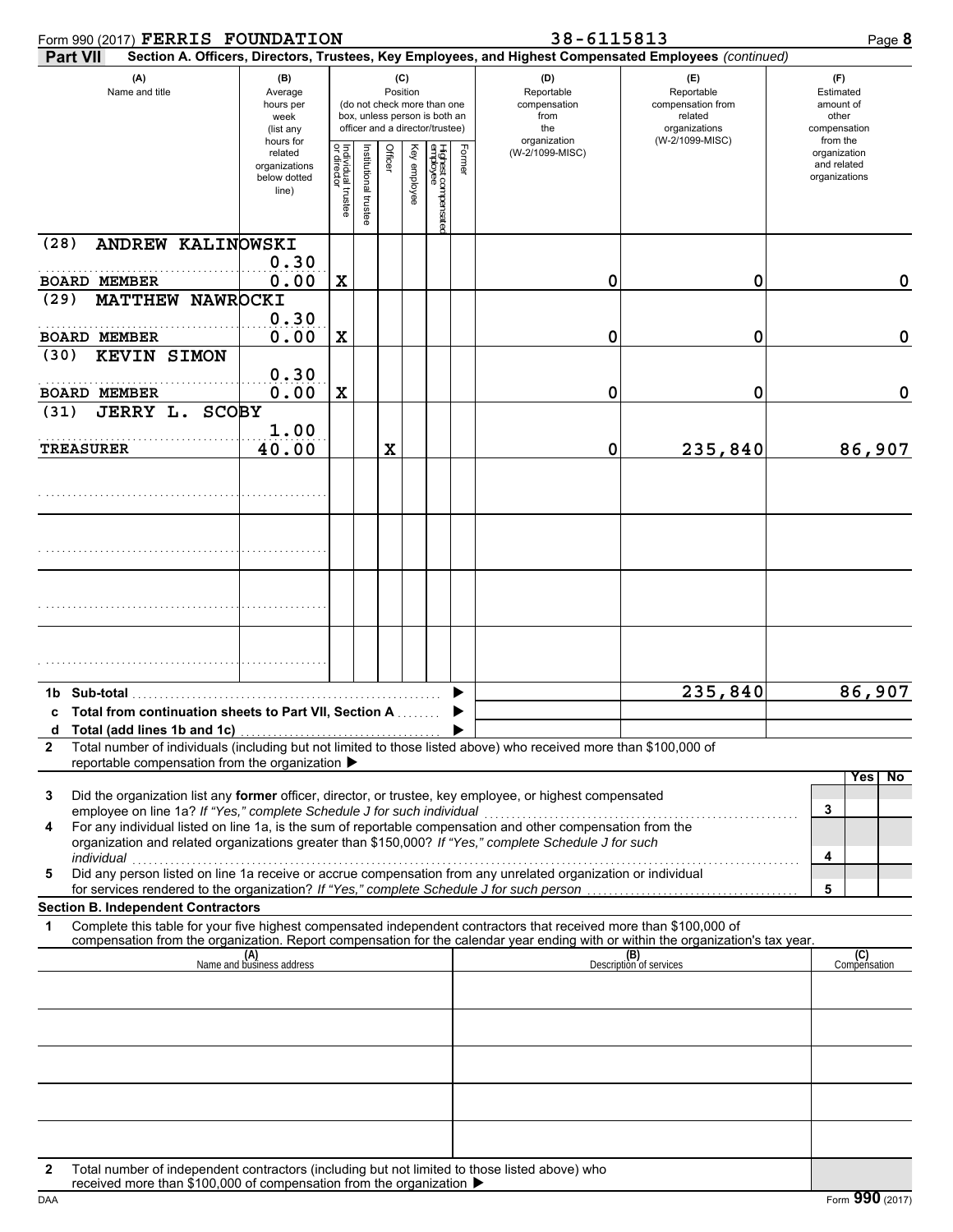| <b>SCHEDULE A</b> |  |
|-------------------|--|
|                   |  |

# **Public Charity Status and Public Support**

**Complete if the organization is a section 501(c)(3) organization or a section 4947(a)(1) nonexempt charitable trust. (Form 990 or 990-EZ)**

| Department of the Treasury      |
|---------------------------------|
| <b>Internal Revenue Service</b> |

 **Attach to Form 990 or Form 990-EZ.**

| OMB No. 1545-0047     |
|-----------------------|
|                       |
| 2017                  |
|                       |
|                       |
| <b>Open to Public</b> |
|                       |

|                      | Internal Revenue Service                                                                                                                                                                                                                                                       |                                             | Go to www.irs.gov/Form990 for instructions and the latest information.                                                                                                                                                                                                                                                                                                                                                                                                           |                                                                   |    |                                                         |                                                     | Inspection                                            |  |  |  |  |  |
|----------------------|--------------------------------------------------------------------------------------------------------------------------------------------------------------------------------------------------------------------------------------------------------------------------------|---------------------------------------------|----------------------------------------------------------------------------------------------------------------------------------------------------------------------------------------------------------------------------------------------------------------------------------------------------------------------------------------------------------------------------------------------------------------------------------------------------------------------------------|-------------------------------------------------------------------|----|---------------------------------------------------------|-----------------------------------------------------|-------------------------------------------------------|--|--|--|--|--|
|                      | Name of the organization                                                                                                                                                                                                                                                       | <b>FERRIS FOUNDATION</b>                    |                                                                                                                                                                                                                                                                                                                                                                                                                                                                                  |                                                                   |    |                                                         | <b>Employer identification number</b><br>38-6115813 |                                                       |  |  |  |  |  |
| Part I               |                                                                                                                                                                                                                                                                                |                                             | <b>Reason for Public Charity Status (All organizations must complete this part.) See instructions.</b>                                                                                                                                                                                                                                                                                                                                                                           |                                                                   |    |                                                         |                                                     |                                                       |  |  |  |  |  |
|                      |                                                                                                                                                                                                                                                                                |                                             | The organization is not a private foundation because it is: (For lines 1 through 12, check only one box.)                                                                                                                                                                                                                                                                                                                                                                        |                                                                   |    |                                                         |                                                     |                                                       |  |  |  |  |  |
| 1                    |                                                                                                                                                                                                                                                                                |                                             | A church, convention of churches, or association of churches described in section 170(b)(1)(A)(i).                                                                                                                                                                                                                                                                                                                                                                               |                                                                   |    |                                                         |                                                     |                                                       |  |  |  |  |  |
| 2                    |                                                                                                                                                                                                                                                                                |                                             | A school described in section 170(b)(1)(A)(ii). (Attach Schedule E (Form 990 or 990-EZ).)                                                                                                                                                                                                                                                                                                                                                                                        |                                                                   |    |                                                         |                                                     |                                                       |  |  |  |  |  |
| 3                    |                                                                                                                                                                                                                                                                                |                                             | A hospital or a cooperative hospital service organization described in section 170(b)(1)(A)(iii).                                                                                                                                                                                                                                                                                                                                                                                |                                                                   |    |                                                         |                                                     |                                                       |  |  |  |  |  |
| 4                    | city, and state:                                                                                                                                                                                                                                                               |                                             | A medical research organization operated in conjunction with a hospital described in section 170(b)(1)(A)(iii). Enter the hospital's name,                                                                                                                                                                                                                                                                                                                                       |                                                                   |    |                                                         |                                                     |                                                       |  |  |  |  |  |
| 5                    | An organization operated for the benefit of a college or university owned or operated by a governmental unit described in<br>section 170(b)(1)(A)(iv). (Complete Part II.)<br>A federal, state, or local government or governmental unit described in section 170(b)(1)(A)(v). |                                             |                                                                                                                                                                                                                                                                                                                                                                                                                                                                                  |                                                                   |    |                                                         |                                                     |                                                       |  |  |  |  |  |
| 6                    |                                                                                                                                                                                                                                                                                |                                             |                                                                                                                                                                                                                                                                                                                                                                                                                                                                                  |                                                                   |    |                                                         |                                                     |                                                       |  |  |  |  |  |
| 7                    | An organization that normally receives a substantial part of its support from a governmental unit or from the general public<br>described in section 170(b)(1)(A)(vi). (Complete Part II.)                                                                                     |                                             |                                                                                                                                                                                                                                                                                                                                                                                                                                                                                  |                                                                   |    |                                                         |                                                     |                                                       |  |  |  |  |  |
| 8                    | A community trust described in section 170(b)(1)(A)(vi). (Complete Part II.)                                                                                                                                                                                                   |                                             |                                                                                                                                                                                                                                                                                                                                                                                                                                                                                  |                                                                   |    |                                                         |                                                     |                                                       |  |  |  |  |  |
| 9                    | An agricultural research organization described in section 170(b)(1)(A)(ix) operated in conjunction with a land-grant college<br>or university or a non-land grant college of agriculture (see instructions). Enter the name, city, and state of the college or<br>university: |                                             |                                                                                                                                                                                                                                                                                                                                                                                                                                                                                  |                                                                   |    |                                                         |                                                     |                                                       |  |  |  |  |  |
| 10                   |                                                                                                                                                                                                                                                                                |                                             | An organization that normally receives: (1) more than 33 1/3% of its support from contributions, membership fees, and gross<br>receipts from activities related to its exempt functions—subject to certain exceptions, and (2) no more than 33 1/3% of its<br>support from gross investment income and unrelated business taxable income (less section 511 tax) from businesses<br>acquired by the organization after June 30, 1975. See section 509(a)(2). (Complete Part III.) |                                                                   |    |                                                         |                                                     |                                                       |  |  |  |  |  |
| 11                   |                                                                                                                                                                                                                                                                                |                                             | An organization organized and operated exclusively to test for public safety. See section 509(a)(4).                                                                                                                                                                                                                                                                                                                                                                             |                                                                   |    |                                                         |                                                     |                                                       |  |  |  |  |  |
| $ \mathbf{X} $<br>12 |                                                                                                                                                                                                                                                                                |                                             | An organization organized and operated exclusively for the benefit of, to perform the functions of, or to carry out the purposes<br>of one or more publicly supported organizations described in section 509(a)(1) or section 509(a)(2). See section 509(a)(3).<br>Check the box in lines 12a through 12d that describes the type of supporting organization and complete lines 12e, 12f, and 12g.                                                                               |                                                                   |    |                                                         |                                                     |                                                       |  |  |  |  |  |
| а                    | $ {\bf X} $                                                                                                                                                                                                                                                                    |                                             | Type I. A supporting organization operated, supervised, or controlled by its supported organization(s), typically by giving<br>the supported organization(s) the power to regularly appoint or elect a majority of the directors or trustees of the                                                                                                                                                                                                                              |                                                                   |    |                                                         |                                                     |                                                       |  |  |  |  |  |
|                      |                                                                                                                                                                                                                                                                                |                                             | supporting organization. You must complete Part IV, Sections A and B.                                                                                                                                                                                                                                                                                                                                                                                                            |                                                                   |    |                                                         |                                                     |                                                       |  |  |  |  |  |
| b                    |                                                                                                                                                                                                                                                                                |                                             | Type II. A supporting organization supervised or controlled in connection with its supported organization(s), by having<br>control or management of the supporting organization vested in the same persons that control or manage the supported<br>organization(s). You must complete Part IV, Sections A and C.                                                                                                                                                                 |                                                                   |    |                                                         |                                                     |                                                       |  |  |  |  |  |
| C                    |                                                                                                                                                                                                                                                                                |                                             | Type III functionally integrated. A supporting organization operated in connection with, and functionally integrated with,<br>its supported organization(s) (see instructions). You must complete Part IV, Sections A, D, and E.                                                                                                                                                                                                                                                 |                                                                   |    |                                                         |                                                     |                                                       |  |  |  |  |  |
| d                    |                                                                                                                                                                                                                                                                                |                                             | Type III non-functionally integrated. A supporting organization operated in connection with its supported organization(s)<br>that is not functionally integrated. The organization generally must satisfy a distribution requirement and an attentiveness<br>requirement (see instructions). You must complete Part IV, Sections A and D, and Part V.                                                                                                                            |                                                                   |    |                                                         |                                                     |                                                       |  |  |  |  |  |
| е                    |                                                                                                                                                                                                                                                                                |                                             | Check this box if the organization received a written determination from the IRS that it is a Type I, Type II, Type III                                                                                                                                                                                                                                                                                                                                                          |                                                                   |    |                                                         |                                                     |                                                       |  |  |  |  |  |
|                      |                                                                                                                                                                                                                                                                                |                                             | functionally integrated, or Type III non-functionally integrated supporting organization.                                                                                                                                                                                                                                                                                                                                                                                        |                                                                   |    |                                                         |                                                     |                                                       |  |  |  |  |  |
| f                    |                                                                                                                                                                                                                                                                                | Enter the number of supported organizations |                                                                                                                                                                                                                                                                                                                                                                                                                                                                                  |                                                                   |    |                                                         |                                                     | 1                                                     |  |  |  |  |  |
| g                    |                                                                                                                                                                                                                                                                                |                                             | Provide the following information about the supported organization(s).                                                                                                                                                                                                                                                                                                                                                                                                           |                                                                   |    |                                                         |                                                     |                                                       |  |  |  |  |  |
|                      | (i) Name of supported<br>organization                                                                                                                                                                                                                                          | $(ii)$ EIN                                  | (iii) Type of organization<br>(described on lines 1-10<br>above (see instructions))                                                                                                                                                                                                                                                                                                                                                                                              | (iv) Is the organization<br>listed in your governing<br>document? |    | (v) Amount of monetary<br>support (see<br>instructions) |                                                     | (vi) Amount of<br>other support (see<br>instructions) |  |  |  |  |  |
|                      |                                                                                                                                                                                                                                                                                |                                             |                                                                                                                                                                                                                                                                                                                                                                                                                                                                                  | Yes                                                               | No |                                                         |                                                     |                                                       |  |  |  |  |  |
|                      | (A) FERRIS                                                                                                                                                                                                                                                                     | STATE UNIVERSITY<br>38-6005159              | 6                                                                                                                                                                                                                                                                                                                                                                                                                                                                                | X                                                                 |    |                                                         | 5,945,201                                           | 0                                                     |  |  |  |  |  |
| (B)                  |                                                                                                                                                                                                                                                                                |                                             |                                                                                                                                                                                                                                                                                                                                                                                                                                                                                  |                                                                   |    |                                                         |                                                     |                                                       |  |  |  |  |  |
| (C)                  |                                                                                                                                                                                                                                                                                |                                             |                                                                                                                                                                                                                                                                                                                                                                                                                                                                                  |                                                                   |    |                                                         |                                                     |                                                       |  |  |  |  |  |
| (D)                  |                                                                                                                                                                                                                                                                                |                                             |                                                                                                                                                                                                                                                                                                                                                                                                                                                                                  |                                                                   |    |                                                         |                                                     |                                                       |  |  |  |  |  |
| (E)                  |                                                                                                                                                                                                                                                                                |                                             |                                                                                                                                                                                                                                                                                                                                                                                                                                                                                  |                                                                   |    |                                                         |                                                     |                                                       |  |  |  |  |  |
|                      |                                                                                                                                                                                                                                                                                |                                             |                                                                                                                                                                                                                                                                                                                                                                                                                                                                                  |                                                                   |    |                                                         |                                                     |                                                       |  |  |  |  |  |
| <b>Total</b>         |                                                                                                                                                                                                                                                                                |                                             |                                                                                                                                                                                                                                                                                                                                                                                                                                                                                  |                                                                   |    |                                                         | 5,945,201                                           | 0                                                     |  |  |  |  |  |

**For Paperwork Reduction Act Notice, see the Instructions for Form 990 or 990-EZ.**

**Schedule A (Form 990 or 990-EZ) 2017**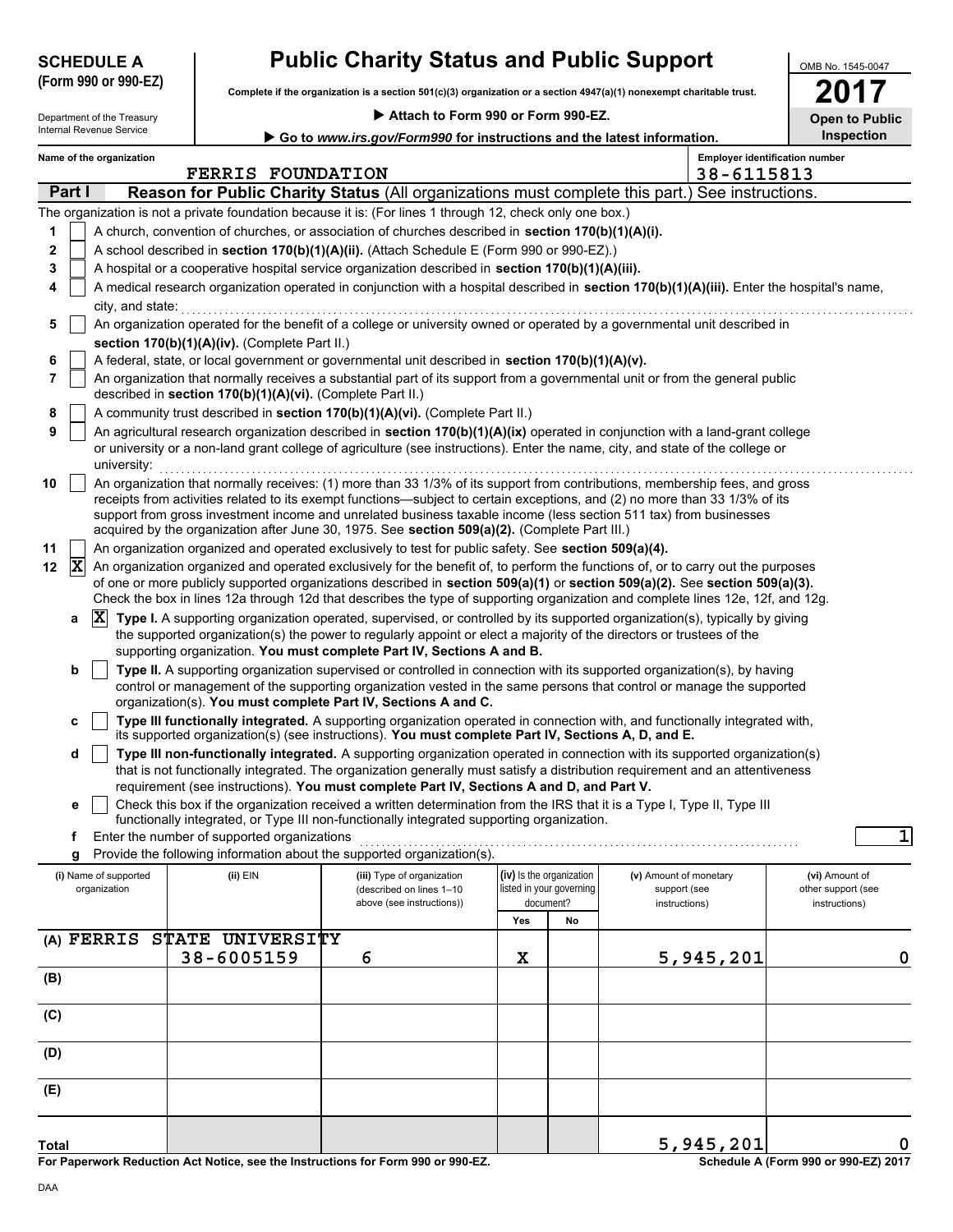|                                                                                                                               | Calendar year (or fiscal year beginning in) ▶                                                                                                                                                                                                                        | (a) 2013 | (b) 2014 | $(c)$ 2015 | $(d)$ 2016 | (e) 2017   | (f) Total                            |
|-------------------------------------------------------------------------------------------------------------------------------|----------------------------------------------------------------------------------------------------------------------------------------------------------------------------------------------------------------------------------------------------------------------|----------|----------|------------|------------|------------|--------------------------------------|
| 1                                                                                                                             | Gifts, grants, contributions, and<br>membership fees received. (Do not<br>include any "unusual grants.")                                                                                                                                                             |          |          |            |            |            |                                      |
| 2                                                                                                                             | Tax revenues levied for the<br>organization's benefit and either paid<br>to or expended on its behalf                                                                                                                                                                |          |          |            |            |            |                                      |
| 3                                                                                                                             | The value of services or facilities<br>furnished by a governmental unit to the<br>organization without charge                                                                                                                                                        |          |          |            |            |            |                                      |
| 4                                                                                                                             | Total. Add lines 1 through 3                                                                                                                                                                                                                                         |          |          |            |            |            |                                      |
| 5                                                                                                                             | The portion of total contributions by<br>each person (other than a<br>governmental unit or publicly<br>supported organization) included on<br>line 1 that exceeds 2% of the amount<br>shown on line 11, column (f)                                                   |          |          |            |            |            |                                      |
| 6                                                                                                                             | Public support. Subtract line 5 from line 4.                                                                                                                                                                                                                         |          |          |            |            |            |                                      |
|                                                                                                                               | <b>Section B. Total Support</b>                                                                                                                                                                                                                                      |          |          |            |            |            |                                      |
|                                                                                                                               | Calendar year (or fiscal year beginning in) ▶                                                                                                                                                                                                                        | (a) 2013 | (b) 2014 | $(c)$ 2015 | $(d)$ 2016 | (e) $2017$ | (f) Total                            |
| 7                                                                                                                             | Amounts from line 4                                                                                                                                                                                                                                                  |          |          |            |            |            |                                      |
| 8                                                                                                                             | Gross income from interest, dividends,<br>payments received on securities loans,<br>rents, royalties, and income from<br>similar sources                                                                                                                             |          |          |            |            |            |                                      |
| 9                                                                                                                             | Net income from unrelated business<br>activities, whether or not the business<br>is regularly carried on                                                                                                                                                             |          |          |            |            |            |                                      |
| 10                                                                                                                            | Other income. Do not include gain or<br>loss from the sale of capital assets<br>(Explain in Part VI.)                                                                                                                                                                |          |          |            |            |            |                                      |
| 11                                                                                                                            | Total support. Add lines 7 through 10                                                                                                                                                                                                                                |          |          |            |            |            |                                      |
| 12                                                                                                                            | Gross receipts from related activities, etc. (see instructions)                                                                                                                                                                                                      |          |          |            |            | 12         |                                      |
| 13                                                                                                                            | First five years. If the Form 990 is for the organization's first, second, third, fourth, or fifth tax year as a section 501(c)(3)                                                                                                                                   |          |          |            |            |            |                                      |
|                                                                                                                               | organization, check this box and stop here                                                                                                                                                                                                                           |          |          |            |            |            |                                      |
|                                                                                                                               | <b>Section C. Computation of Public Support Percentage</b>                                                                                                                                                                                                           |          |          |            |            |            |                                      |
| 14                                                                                                                            |                                                                                                                                                                                                                                                                      |          |          |            |            | 14         | %                                    |
| 15                                                                                                                            | Public support percentage from 2016 Schedule A, Part II, line 14                                                                                                                                                                                                     |          |          |            |            | 15         | %                                    |
|                                                                                                                               | 16a 33 1/3% support test-2017. If the organization did not check the box on line 13, and line 14 is 33 1/3% or more, check this                                                                                                                                      |          |          |            |            |            |                                      |
|                                                                                                                               | box and stop here. The organization qualifies as a publicly supported organization                                                                                                                                                                                   |          |          |            |            |            | $\Box$                               |
| b                                                                                                                             | 33 1/3% support test-2016. If the organization did not check a box on line 13 or 16a, and line 15 is 33 1/3% or more, check                                                                                                                                          |          |          |            |            |            |                                      |
|                                                                                                                               | this box and stop here. The organization qualifies as a publicly supported organization                                                                                                                                                                              |          |          |            |            |            |                                      |
| 10%-facts-and-circumstances test-2017. If the organization did not check a box on line 13, 16a, or 16b, and line 14 is<br>17a |                                                                                                                                                                                                                                                                      |          |          |            |            |            |                                      |
|                                                                                                                               | 10% or more, and if the organization meets the "facts-and-circumstances" test, check this box and stop here. Explain in<br>Part VI how the organization meets the "facts-and-circumstances" test. The organization qualifies as a publicly supported<br>organization |          |          |            |            |            |                                      |
| b                                                                                                                             | 10%-facts-and-circumstances test-2016. If the organization did not check a box on line 13, 16a, 16b, or 17a, and line                                                                                                                                                |          |          |            |            |            |                                      |
|                                                                                                                               | 15 is 10% or more, and if the organization meets the "facts-and-circumstances" test, check this box and stop here.                                                                                                                                                   |          |          |            |            |            |                                      |
|                                                                                                                               | Explain in Part VI how the organization meets the "facts-and-circumstances" test. The organization qualifies as a publicly                                                                                                                                           |          |          |            |            |            |                                      |
|                                                                                                                               | supported organization                                                                                                                                                                                                                                               |          |          |            |            |            |                                      |
| 18                                                                                                                            | Private foundation. If the organization did not check a box on line 13, 16a, 16b, 17a, or 17b, check this box and see<br>instructions                                                                                                                                |          |          |            |            |            |                                      |
|                                                                                                                               |                                                                                                                                                                                                                                                                      |          |          |            |            |            | Schedule A (Form 990 or 990-EZ) 2017 |

Schedule A (Form 990 or 990-EZ) 2017 **F'EKRIS F'OUNDATIION 3 & – 6 I I 5 & I 3** 

Part III. If the organization fails to qualify under the tests listed below, please complete Part III.)

**Part II Support Schedule for Organizations Described in Sections 170(b)(1)(A)(iv) and 170(b)(1)(A)(vi)**

(Complete only if you checked the box on line 5, 7, or 8 of Part I or if the organization failed to qualify under

**FERRIS FOUNDATION 38-6115813**

**Section A. Public Support**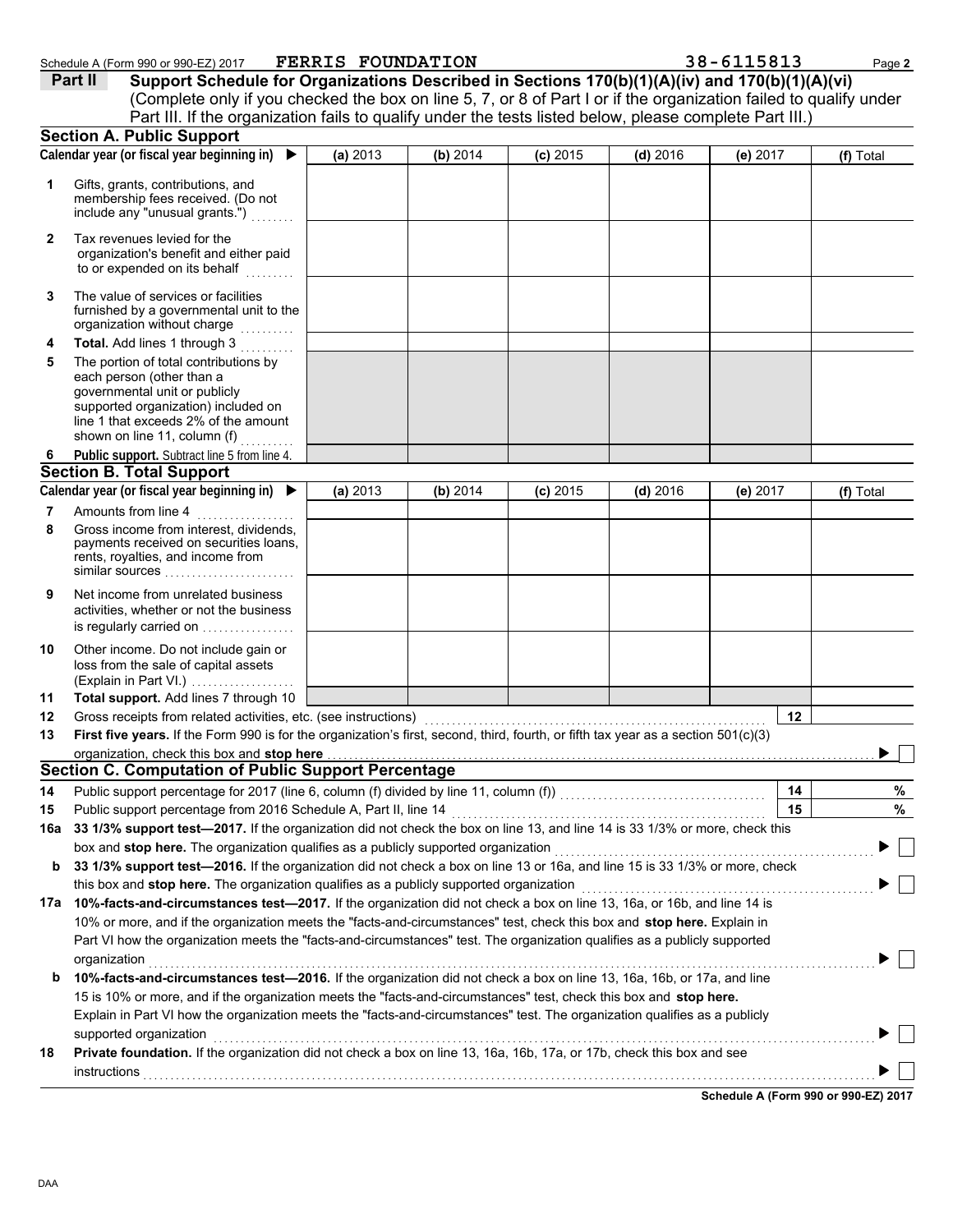|                 | Schedule A (Form 990 or 990-EZ) 2017<br>Part III<br>Support Schedule for Organizations Described in Section 509(a)(2)<br>(Complete only if you checked the box on line 10 of Part I or if the organization failed to qualify under Part II.<br>If the organization fails to qualify under the tests listed below, please complete Part II.) | <b>FERRIS FOUNDATION</b> |          |            |            | 38-6115813 | Page 3    |
|-----------------|---------------------------------------------------------------------------------------------------------------------------------------------------------------------------------------------------------------------------------------------------------------------------------------------------------------------------------------------|--------------------------|----------|------------|------------|------------|-----------|
|                 | <b>Section A. Public Support</b>                                                                                                                                                                                                                                                                                                            |                          |          |            |            |            |           |
|                 | Calendar year (or fiscal year beginning in)<br>$\blacktriangleright$                                                                                                                                                                                                                                                                        | (a) 2013                 | (b) 2014 | $(c)$ 2015 | $(d)$ 2016 | (e) 2017   | (f) Total |
| 1               | Gifts, grants, contributions, and membership<br>fees received. (Do not include any "unusual grants.")                                                                                                                                                                                                                                       |                          |          |            |            |            |           |
| $\mathbf{2}$    | Gross receipts from admissions, merchandise<br>sold or services performed, or facilities<br>furnished in any activity that is related to the<br>organization's tax-exempt purpose                                                                                                                                                           |                          |          |            |            |            |           |
| 3               | Gross receipts from activities that are not an<br>unrelated trade or business under section 513                                                                                                                                                                                                                                             |                          |          |            |            |            |           |
| 4               | Tax revenues levied for the<br>organization's benefit and either paid<br>to or expended on its behalf<br>.                                                                                                                                                                                                                                  |                          |          |            |            |            |           |
| 5               | The value of services or facilities<br>furnished by a governmental unit to the<br>organization without charge                                                                                                                                                                                                                               |                          |          |            |            |            |           |
| 6               | Total. Add lines 1 through 5<br>7a Amounts included on lines 1, 2, and 3                                                                                                                                                                                                                                                                    |                          |          |            |            |            |           |
| b               | received from disqualified persons<br>Amounts included on lines 2 and 3<br>received from other than disqualified<br>persons that exceed the greater of \$5,000<br>or 1% of the amount on line 13 for the year                                                                                                                               |                          |          |            |            |            |           |
| 8               | c Add lines 7a and 7b<br>Public support. (Subtract line 7c from                                                                                                                                                                                                                                                                             |                          |          |            |            |            |           |
|                 | line $6.$ )                                                                                                                                                                                                                                                                                                                                 |                          |          |            |            |            |           |
|                 | <b>Section B. Total Support</b>                                                                                                                                                                                                                                                                                                             |                          |          |            |            |            |           |
|                 | Calendar year (or fiscal year beginning in)                                                                                                                                                                                                                                                                                                 | (a) 2013                 | (b) 2014 | $(c)$ 2015 | $(d)$ 2016 | (e) 2017   | (f) Total |
| 9               | Amounts from line 6                                                                                                                                                                                                                                                                                                                         |                          |          |            |            |            |           |
| 10a l           | Gross income from interest, dividends,<br>payments received on securities loans, rents,<br>royalties, and income from similar sources                                                                                                                                                                                                       |                          |          |            |            |            |           |
| b               | Unrelated business taxable income (less<br>section 511 taxes) from businesses<br>acquired after June 30, 1975                                                                                                                                                                                                                               |                          |          |            |            |            |           |
| C               | Add lines 10a and 10b $\ldots$                                                                                                                                                                                                                                                                                                              |                          |          |            |            |            |           |
| 11              | Net income from unrelated business<br>activities not included in line 10b, whether<br>or not the business is regularly carried on.                                                                                                                                                                                                          |                          |          |            |            |            |           |
| 12              | Other income. Do not include gain or<br>loss from the sale of capital assets<br>(Explain in Part VI.)<br>.                                                                                                                                                                                                                                  |                          |          |            |            |            |           |
| 13              | Total support. (Add lines 9, 10c, 11,<br>and 12.) $\qquad \qquad$                                                                                                                                                                                                                                                                           |                          |          |            |            |            |           |
| 14              | First five years. If the Form 990 is for the organization's first, second, third, fourth, or fifth tax year as a section 501(c)(3)                                                                                                                                                                                                          |                          |          |            |            |            |           |
|                 | organization, check this box and stop here <b>contained</b> and contained a series of the contained and contained a series of the contained and stop here contained a series of the contained and contained a series of the contain                                                                                                         |                          |          |            |            |            |           |
|                 | <b>Section C. Computation of Public Support Percentage</b>                                                                                                                                                                                                                                                                                  |                          |          |            |            |            |           |
| 15              |                                                                                                                                                                                                                                                                                                                                             |                          |          |            |            | 15         | %         |
| 16              | Section D. Computation of Investment Income Percentage                                                                                                                                                                                                                                                                                      |                          |          |            |            | 16         | $\%$      |
|                 |                                                                                                                                                                                                                                                                                                                                             |                          |          |            |            | 17         | $\%$      |
|                 |                                                                                                                                                                                                                                                                                                                                             |                          |          |            |            | 18         | %         |
|                 | Investment income percentage from 2016 Schedule A, Part III, line 17                                                                                                                                                                                                                                                                        |                          |          |            |            |            |           |
| 17<br>18<br>19а | 33 1/3% support tests-2017. If the organization did not check the box on line 14, and line 15 is more than 33 1/3%, and line                                                                                                                                                                                                                |                          |          |            |            |            |           |
| b               | 17 is not more than 33 1/3%, check this box and stop here. The organization qualifies as a publicly supported organization<br>33 1/3% support tests-2016. If the organization did not check a box on line 14 or line 19a, and line 16 is more than 33 1/3%, and                                                                             |                          |          |            |            |            |           |

**20 Private foundation.** If the organization did not check a box on line 14, 19a, or 19b, check this box and see instructions . . . . . . . . . . . . . . . . . . .

**Schedule A (Form 990 or 990-EZ) 2017**

 $\blacktriangleright$   $\Box$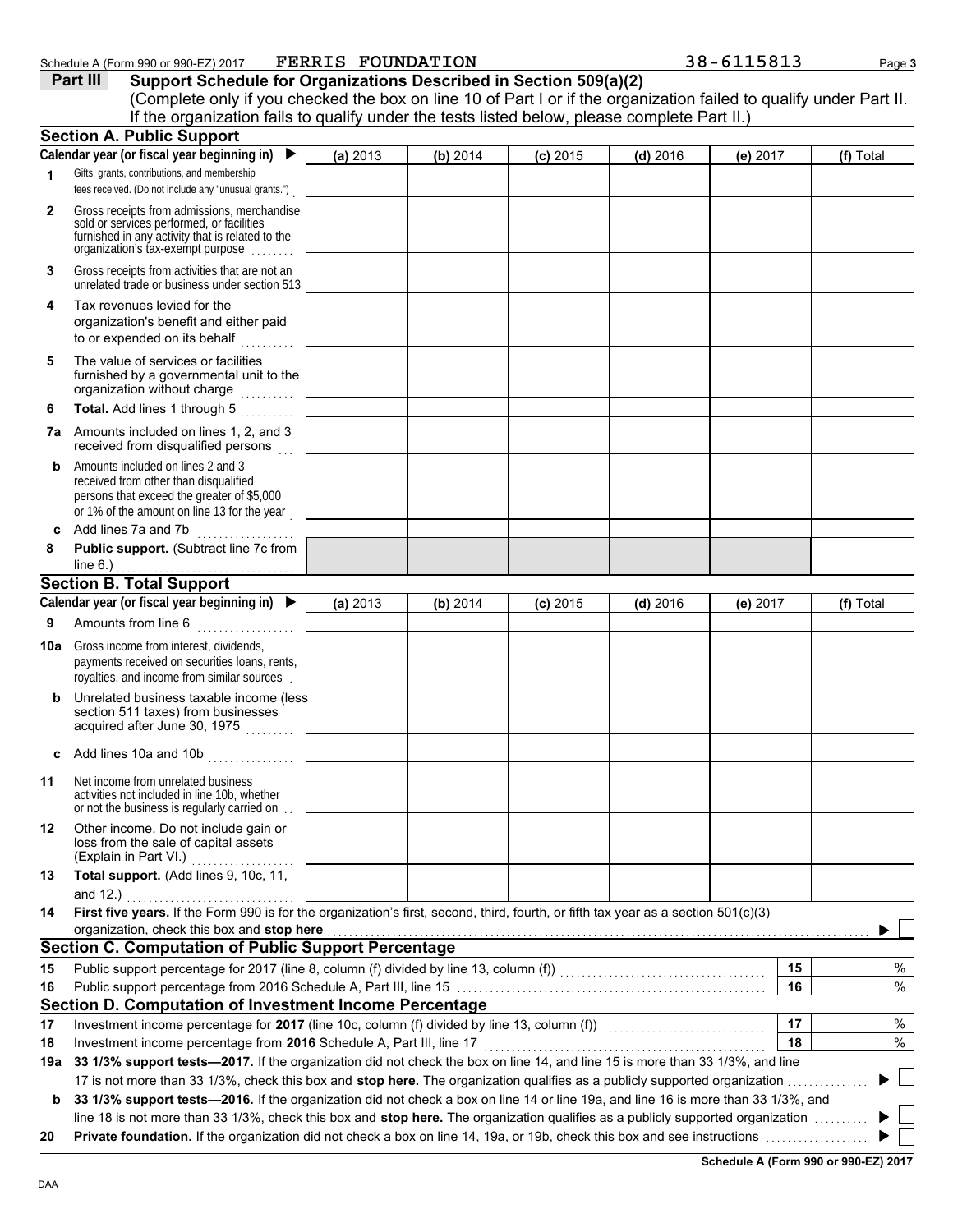### **Part IV Supporting Organizations** Sections A, D, and E. If you checked 12d of Part I, complete Sections A and D, and complete Part V.) Schedule A (Form 990 or 990-EZ) 2017 **PERRIS FOUNDATION** 38 - 6115813 Page 4 **Section A. All Supporting Organizations** (Complete only if you checked a box in line 12 on Part I. If you checked 12a of Part I, complete Sections A and B. If you checked 12b of Part I, complete Sections A and C. If you checked 12c of Part I, complete Are all of the organization's supported organizations listed by name in the organization's governing documents? *If "No," describe in Part VI how the supported organizations are designated. If designated by class or purpose, describe the designation. If historic and continuing relationship, explain.* Did the organization have any supported organization that does not have an IRS determination of status under section 509(a)(1) or (2)? *If "Yes," explain in Part VI how the organization determined that the supported organization was described in section 509(a)(1) or (2).* **3a** Did the organization have a supported organization described in section 501(c)(4), (5), or (6)? *If "Yes," answer* **c** Did the organization support any foreign supported organization that does not have an IRS determination **5a** Did the organization add, substitute, or remove any supported organizations during the tax year? *If "Yes," (b) and (c) below.* Did the organization confirm that each supported organization qualified under section  $501(c)(4)$ ,  $(5)$ , or  $(6)$  and satisfied the public support tests under section 509(a)(2)? *If "Yes," describe in Part VI when and how the organization made the determination.* Did the organization ensure that all support to such organizations was used exclusively for section  $170(c)(2)(B)$ purposes? *If "Yes," explain in Part VI what controls the organization put in place to ensure such use.* Was any supported organization not organized in the United States ("foreign supported organization")? *If "Yes," and if you checked 12a or 12b in Part I, answer (b) and (c) below.* Did the organization have ultimate control and discretion in deciding whether to make grants to the foreign supported organization? *If "Yes," describe in Part VI how the organization had such control and discretion despite being controlled or supervised by or in connection with its supported organizations.* under sections 501(c)(3) and 509(a)(1) or (2)? *If "Yes," explain in Part VI what controls the organization used to ensure that all support to the foreign supported organization was used exclusively for section 170(c)(2)(B) purposes. answer (b) and (c) below (if applicable). Also, provide detail in Part VI, including (i) the names and EIN numbers of the supported organizations added, substituted, or removed; (ii) the reasons for each such action; (iii) the authority under the organization's organizing document authorizing such action; and (iv) how the action was accomplished (such as by amendment to the organizing document).* **Type I or Type II only.** Was any added or substituted supported organization part of a class already designated in the organization's organizing document? **Substitutions only.** Was the substitution the result of an event beyond the organization's control? Did the organization provide support (whether in the form of grants or the provision of services or facilities) to anyone other than (i) its supported organizations, (ii) individuals that are part of the charitable class benefited by one or more of its supported organizations, or (iii) other supporting organizations that also support or benefit one or more of the filing organization's supported organizations? *If "Yes," provide detail in Part VI.* Did the organization provide a grant, loan, compensation, or other similar payment to a substantial contributor (defined in section 4958(c)(3)(C)), a family member of a substantial contributor, or a 35% controlled entity with regard to a substantial contributor? *If "Yes," complete Part I of Schedule L (Form 990 or 990-EZ).* Did the organization make a loan to a disqualified person (as defined in section 4958) not described in line 7? *If "Yes," complete Part I of Schedule L (Form 990 or 990-EZ).* FERRIS FOUNDATION

- **9a** Was the organization controlled directly or indirectly at any time during the tax year by one or more disqualified persons as defined in section 4946 (other than foundation managers and organizations described in section 509(a)(1) or (2))? *If "Yes," provide detail in Part VI.*
- **b** Did one or more disqualified persons (as defined in line 9a) hold a controlling interest in any entity in which the supporting organization had an interest? *If "Yes," provide detail in Part VI.*
- **c** Did a disqualified person (as defined in line 9a) have an ownership interest in, or derive any personal benefit from, assets in which the supporting organization also had an interest? *If "Yes," provide detail in Part VI.*
- **10a** Was the organization subject to the excess business holdings rules of section 4943 because of section 4943(f) (regarding certain Type II supporting organizations, and all Type III non-functionally integrated supporting organizations)? *If "Yes," answer 10b below.*
- **b** Did the organization have any excess business holdings in the tax year? *(Use Schedule C, Form 4720, to determine whether the organization had excess business holdings.)*

| ļ<br>ц<br>41 L<br><u>v.,</u> |     |                          |  |  |  |
|------------------------------|-----|--------------------------|--|--|--|
|                              | Yes | No                       |  |  |  |
| 1                            | X   |                          |  |  |  |
|                              |     | $\underline{\mathbf{x}}$ |  |  |  |
| 2<br>3a                      |     | –<br>X                   |  |  |  |
| 3b                           |     |                          |  |  |  |
| 3c                           |     |                          |  |  |  |
| 4a                           |     | X                        |  |  |  |
| 4b                           |     |                          |  |  |  |
| 4c                           |     |                          |  |  |  |
| 5a                           |     | X                        |  |  |  |
| 5b                           |     |                          |  |  |  |
| 5с                           |     |                          |  |  |  |
| 6                            |     | X                        |  |  |  |
| 7                            |     | X                        |  |  |  |
| 8                            |     | X                        |  |  |  |
| 9а                           |     | X                        |  |  |  |
| 9b<br><u>9c</u>              |     | X<br>X                   |  |  |  |
| 10a                          |     | X                        |  |  |  |
|                              |     |                          |  |  |  |

**Schedule A (Form 990 or 990-EZ) 2017 10b**

**1**

**2**

**b**

**c**

**4a**

**b**

**b**

**c 6**

**7**

**8**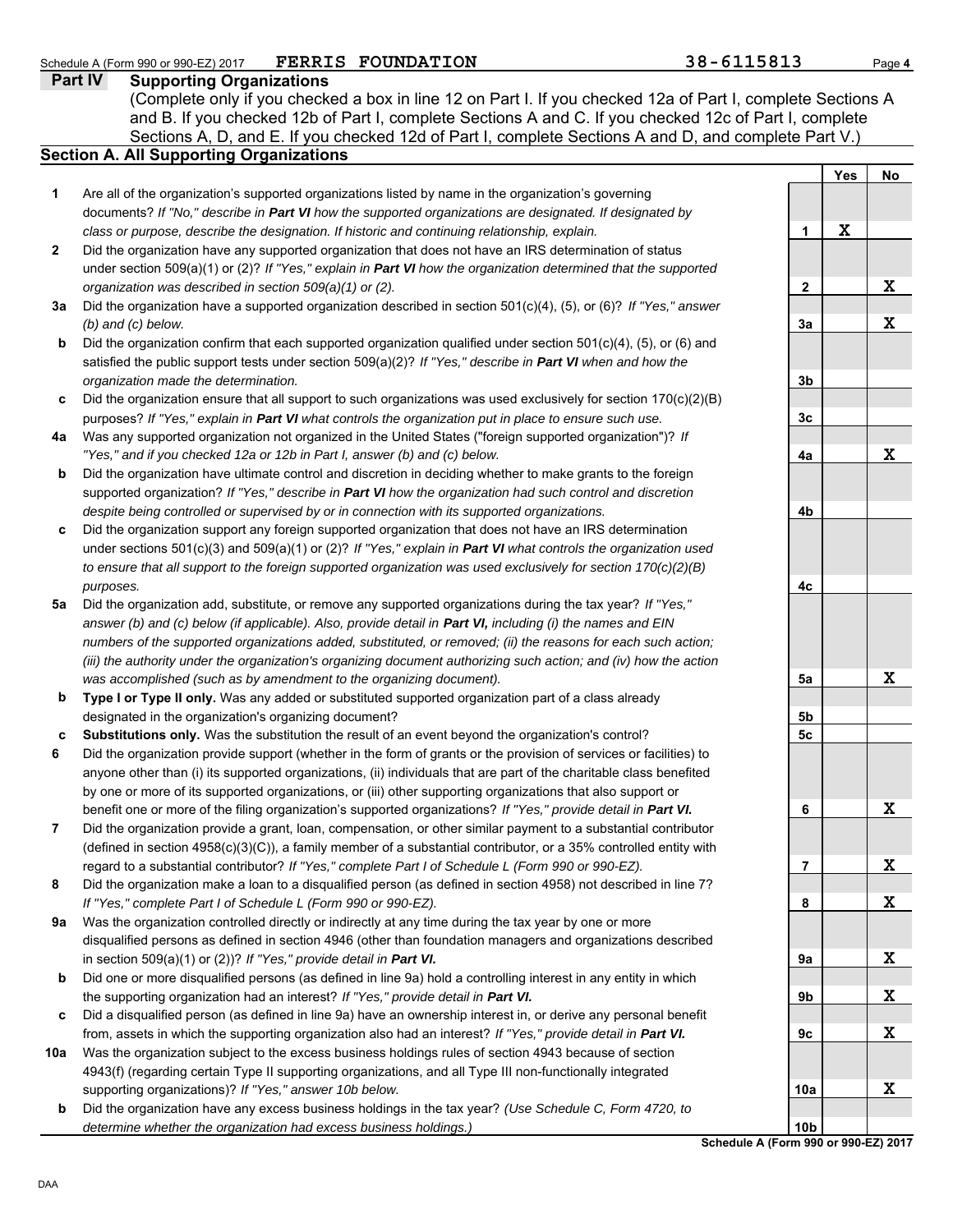**FERRIS FOUNDATION 38-6115813**

|              | Schedule A (Form 990 or 990-EZ) 2017<br>FERRIS FOUNDATION                                                               | 38-0115813      |             | Page 5                   |
|--------------|-------------------------------------------------------------------------------------------------------------------------|-----------------|-------------|--------------------------|
|              | Part IV<br><b>Supporting Organizations (continued)</b>                                                                  |                 |             |                          |
|              |                                                                                                                         |                 | Yes         | No                       |
| 11           | Has the organization accepted a gift or contribution from any of the following persons?                                 |                 |             |                          |
|              | a A person who directly or indirectly controls, either alone or together with persons described in (b) and (c)          |                 |             |                          |
|              | below, the governing body of a supported organization?                                                                  | 11a             |             | $\underline{\mathbf{X}}$ |
|              | <b>b</b> A family member of a person described in (a) above?                                                            | 11 <sub>b</sub> |             | $\overline{\textbf{x}}$  |
|              | c A 35% controlled entity of a person described in (a) or (b) above? If "Yes" to a, b, or c, provide detail in Part VI. | 11c             |             | $\mathbf x$              |
|              | <b>Section B. Type I Supporting Organizations</b>                                                                       |                 |             |                          |
|              |                                                                                                                         |                 | Yes         | No                       |
| 1            | Did the directors, trustees, or membership of one or more supported organizations have the power to                     |                 |             |                          |
|              | regularly appoint or elect at least a majority of the organization's directors or trustees at all times during the      |                 |             |                          |
|              | tax year? If "No," describe in Part VI how the supported organization(s) effectively operated, supervised, or           |                 |             |                          |
|              | controlled the organization's activities. If the organization had more than one supported organization,                 |                 |             |                          |
|              | describe how the powers to appoint and/or remove directors or trustees were allocated among the supported               |                 |             |                          |
|              | organizations and what conditions or restrictions, if any, applied to such powers during the tax year.                  | $\mathbf{1}$    | $\mathbf x$ |                          |
| 2            | Did the organization operate for the benefit of any supported organization other than the supported                     |                 |             |                          |
|              | organization(s) that operated, supervised, or controlled the supporting organization? If "Yes," explain in Part         |                 |             |                          |
|              | VI how providing such benefit carried out the purposes of the supported organization(s) that operated,                  |                 |             |                          |
|              | supervised, or controlled the supporting organization.                                                                  | $\overline{2}$  |             | $\mathbf x$              |
|              | <b>Section C. Type II Supporting Organizations</b>                                                                      |                 |             |                          |
|              |                                                                                                                         |                 | Yes         | No                       |
| 1            | Were a majority of the organization's directors or trustees during the tax year also a majority of the directors        |                 |             |                          |
|              | or trustees of each of the organization's supported organization(s)? If "No," describe in Part VI how control           |                 |             |                          |
|              | or management of the supporting organization was vested in the same persons that controlled or managed                  |                 |             |                          |
|              | the supported organization(s).                                                                                          | $\mathbf{1}$    |             |                          |
|              | <b>Section D. All Type III Supporting Organizations</b>                                                                 |                 |             |                          |
|              |                                                                                                                         |                 | Yes         | No                       |
| 1            | Did the organization provide to each of its supported organizations, by the last day of the fifth month of the          |                 |             |                          |
|              | organization's tax year, (i) a written notice describing the type and amount of support provided during the prior tax   |                 |             |                          |
|              | year, (ii) a copy of the Form 990 that was most recently filed as of the date of notification, and (iii) copies of the  |                 |             |                          |
|              |                                                                                                                         |                 |             |                          |
|              | organization's governing documents in effect on the date of notification, to the extent not previously provided?        | 1               |             |                          |
| $\mathbf{2}$ | Were any of the organization's officers, directors, or trustees either (i) appointed or elected by the supported        |                 |             |                          |
|              | organization(s) or (ii) serving on the governing body of a supported organization? If "No," explain in Part VI how      |                 |             |                          |
|              | the organization maintained a close and continuous working relationship with the supported organization(s).             | $\mathbf{2}$    |             |                          |
| 3            | By reason of the relationship described in (2), did the organization's supported organizations have a                   |                 |             |                          |
|              | significant voice in the organization's investment policies and in directing the use of the organization's              |                 |             |                          |
|              | income or assets at all times during the tax year? If "Yes," describe in Part VI the role the organization's            |                 |             |                          |
|              | supported organizations played in this regard.                                                                          | 3               |             |                          |
|              | Section E. Type III Functionally-Integrated Supporting Organizations                                                    |                 |             |                          |

- **1** *Check the box next to the method that the organization used to satisfy the Integral Part Test during the year ( see instructions).*
	- The organization satisfied the Activities Test. *Complete line 2 below.* **a**
	- The organization is the parent of each of its supported organizations. *Complete line 3 below.* **b**
	- The organization supported a governmental entity. *Describe in Part VI how you supported a government entity (see instructions).* **c**

### **2** Activities Test. *Answer (a) and (b) below.*

- **a** Did substantially all of the organization's activities during the tax year directly further the exempt purposes of the supported organization(s) to which the organization was responsive? *If "Yes," then in Part VI identify those supported organizations and explain how these activities directly furthered their exempt purposes, how the organization was responsive to those supported organizations, and how the organization determined that these activities constituted substantially all of its activities.*
- **b** Did the activities described in (a) constitute activities that, but for the organization's involvement, one or more of the organization's supported organization(s) would have been engaged in? *If "Yes," explain in Part VI the reasons for the organization's position that its supported organization(s) would have engaged in these activities but for the organization's involvement.*
- **3** Parent of Supported Organizations. *Answer (a) and (b) below.*
	- **a** Did the organization have the power to regularly appoint or elect a majority of the officers, directors, or trustees of each of the supported organizations? *Provide details in Part VI.*
	- **b** Did the organization exercise a substantial degree of direction over the policies, programs, and activities of each of its supported organizations? *If "Yes," describe in Part VI the role played by the organization in this regard.*

**2a**

**2b**

**3a**

**Yes No**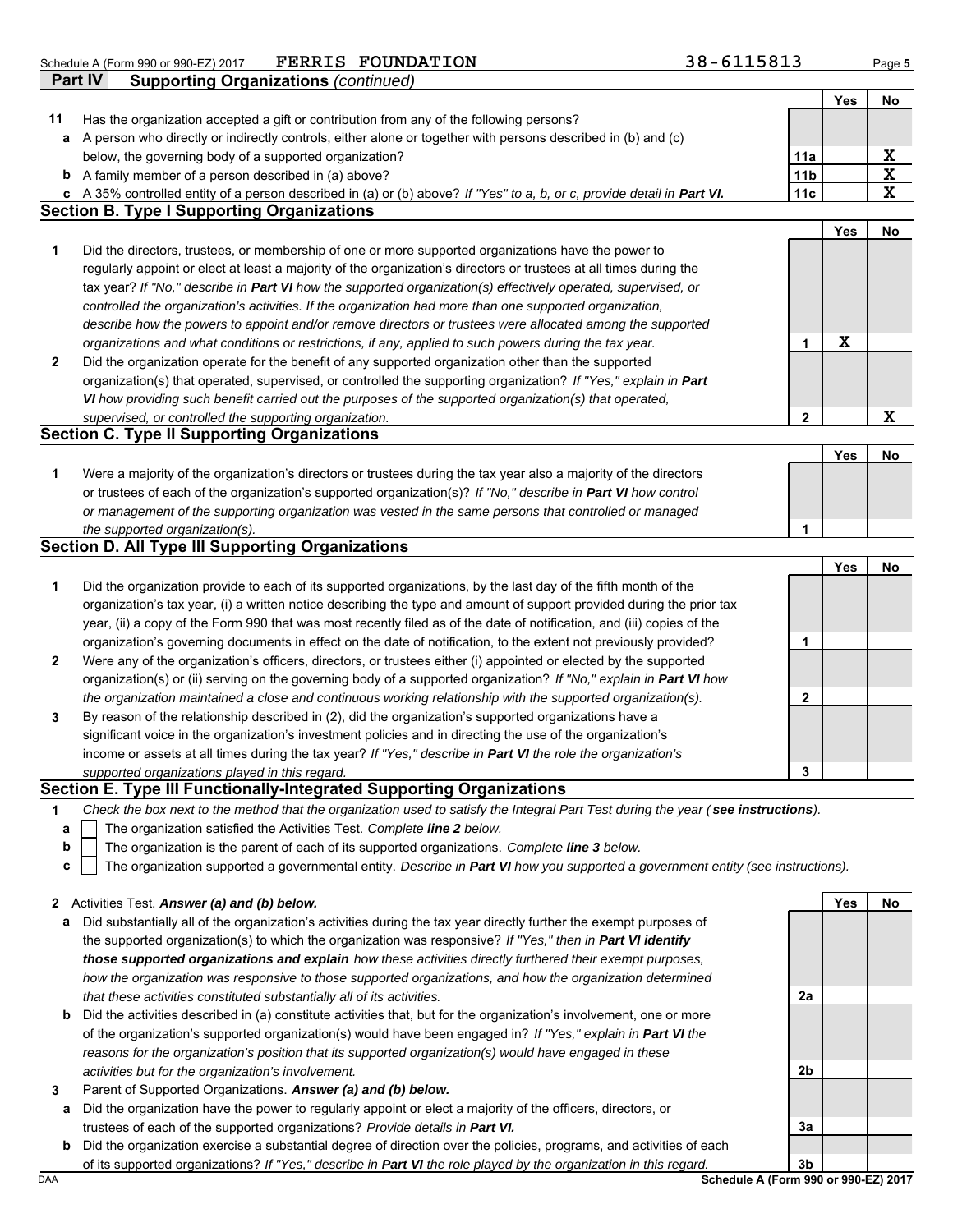| Part V<br>Type III Non-Functionally Integrated 509(a)(3) Supporting Organizations                                                     |                         |                |                                |
|---------------------------------------------------------------------------------------------------------------------------------------|-------------------------|----------------|--------------------------------|
| Check here if the organization satisfied the Integral Part Test as a qualifying trust on Nov. 20, 1970 (explain in Part VI). See<br>1 |                         |                |                                |
| instructions. All other Type III non-functionally integrated supporting organizations must complete Sections A through E              |                         |                |                                |
| <b>Section A - Adjusted Net Income</b>                                                                                                |                         | (A) Prior Year | (B) Current Year<br>(optional) |
| Net short-term capital gain<br>1.                                                                                                     | $\mathbf 1$             |                |                                |
| $\mathbf{2}$<br>Recoveries of prior-year distributions                                                                                | $\mathbf 2$             |                |                                |
| 3<br>Other gross income (see instructions)                                                                                            | 3                       |                |                                |
| Add lines 1 through 3.<br>4                                                                                                           | 4                       |                |                                |
| Depreciation and depletion<br>5                                                                                                       | 5                       |                |                                |
| Portion of operating expenses paid or incurred for production or<br>6                                                                 |                         |                |                                |
| collection of gross income or for management, conservation, or                                                                        |                         |                |                                |
| maintenance of property held for production of income (see instructions)                                                              | 6                       |                |                                |
| Other expenses (see instructions)<br>7                                                                                                | $\overline{7}$          |                |                                |
| 8<br>Adjusted Net Income (subtract lines 5, 6 and 7 from line 4).                                                                     | 8                       |                |                                |
| <b>Section B - Minimum Asset Amount</b>                                                                                               |                         | (A) Prior Year | (B) Current Year<br>(optional) |
| Aggregate fair market value of all non-exempt-use assets (see<br>1.                                                                   |                         |                |                                |
| instructions for short tax year or assets held for part of year):                                                                     |                         |                |                                |
| a Average monthly value of securities                                                                                                 | 1a                      |                |                                |
| <b>b</b> Average monthly cash balances                                                                                                | 1 <sub>b</sub>          |                |                                |
| c Fair market value of other non-exempt-use assets                                                                                    | 1c                      |                |                                |
| d Total (add lines 1a, 1b, and 1c)                                                                                                    | 1 <sub>d</sub>          |                |                                |
| Discount claimed for blockage or other<br>e                                                                                           |                         |                |                                |
| factors (explain in detail in <b>Part VI)</b> :                                                                                       |                         |                |                                |
| Acquisition indebtedness applicable to non-exempt-use assets<br>$\mathbf{2}$                                                          | $\mathbf{2}$            |                |                                |
| Subtract line 2 from line 1d.<br>3                                                                                                    | 3                       |                |                                |
| Cash deemed held for exempt use. Enter 1-1/2% of line 3 (for greater amount,<br>4                                                     |                         |                |                                |
| see instructions)                                                                                                                     | 4                       |                |                                |
| 5<br>Net value of non-exempt-use assets (subtract line 4 from line 3)                                                                 | 5                       |                |                                |
| 6<br>Multiply line 5 by 035                                                                                                           | 6                       |                |                                |
| 7<br>Recoveries of prior-year distributions                                                                                           | $\overline{7}$          |                |                                |
| 8<br>Minimum Asset Amount (add line 7 to line 6)                                                                                      | 8                       |                |                                |
| <b>Section C - Distributable Amount</b>                                                                                               |                         |                | <b>Current Year</b>            |
| Adjusted net income for prior year (from Section A, line 8, Column A)<br>1.                                                           | 1                       |                |                                |
| Enter 85% of line 1.<br>$\overline{2}$                                                                                                | $\mathbf{2}$            |                |                                |
| 3<br>Minimum asset amount for prior year (from Section B, line 8, Column A)                                                           | 3                       |                |                                |
| Enter greater of line 2 or line 3.<br>4                                                                                               | $\overline{\mathbf{4}}$ |                |                                |
| Income tax imposed in prior year<br>5                                                                                                 | 5                       |                |                                |
| <b>Distributable Amount.</b> Subtract line 5 from line 4, unless subject to<br>6                                                      |                         |                |                                |
| emergency temporary reduction (see instructions).                                                                                     | 6                       |                |                                |
|                                                                                                                                       |                         |                |                                |

Schedule A (Form 990 or 990-EZ) 2017 **PERRIS FOUNDATION** 38 - 6115813 Page 6

**7**  $\mid$  Check here if the current year is the organization's first as a non-functionally integrated Type III supporting organization (see instructions).

**Schedule A (Form 990 or 990-EZ) 2017**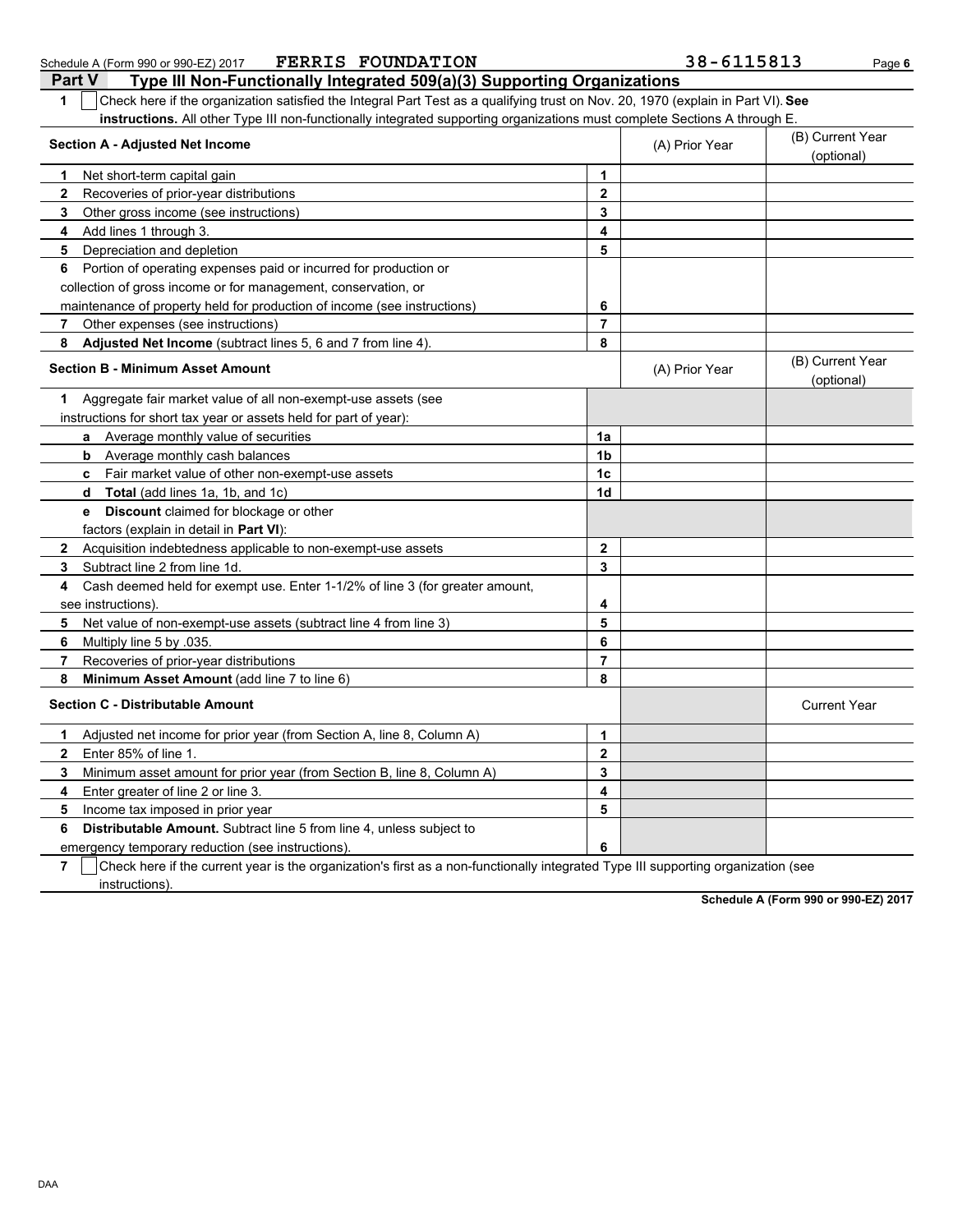| Schedule A (Form 990 or 990-EZ) 2017 | <b>FERRIS FOUNDATION</b> | 38-6115813 | Page |
|--------------------------------------|--------------------------|------------|------|
|--------------------------------------|--------------------------|------------|------|

|              | Type III Non-Functionally Integrated 509(a)(3) Supporting Organizations (continued)<br><b>Part V</b> |                                    |                                               |                                                         |
|--------------|------------------------------------------------------------------------------------------------------|------------------------------------|-----------------------------------------------|---------------------------------------------------------|
|              | <b>Section D - Distributions</b>                                                                     |                                    |                                               | <b>Current Year</b>                                     |
| 1            | Amounts paid to supported organizations to accomplish exempt purposes                                |                                    |                                               |                                                         |
| $\mathbf{2}$ | Amounts paid to perform activity that directly furthers exempt purposes of supported                 |                                    |                                               |                                                         |
|              | organizations, in excess of income from activity                                                     |                                    |                                               |                                                         |
| 3            | Administrative expenses paid to accomplish exempt purposes of supported organizations                |                                    |                                               |                                                         |
| 4            | Amounts paid to acquire exempt-use assets                                                            |                                    |                                               |                                                         |
| 5            | Qualified set-aside amounts (prior IRS approval required)                                            |                                    |                                               |                                                         |
| 6            | Other distributions (describe in <b>Part VI</b> ). See instructions.                                 |                                    |                                               |                                                         |
| 7            | Total annual distributions. Add lines 1 through 6.                                                   |                                    |                                               |                                                         |
| 8            | Distributions to attentive supported organizations to which the organization is responsive           |                                    |                                               |                                                         |
|              | (provide details in Part VI). See instructions.                                                      |                                    |                                               |                                                         |
| 9            | Distributable amount for 2017 from Section C, line 6                                                 |                                    |                                               |                                                         |
| 10           | Line 8 amount divided by line 9 amount                                                               |                                    |                                               |                                                         |
|              | Section E - Distribution Allocations (see instructions)                                              | (i)<br><b>Excess Distributions</b> | (ii)<br><b>Underdistributions</b><br>Pre-2017 | (iii)<br><b>Distributable</b><br><b>Amount for 2017</b> |
| 1            | Distributable amount for 2017 from Section C, line 6                                                 |                                    |                                               |                                                         |
| $\mathbf{2}$ | Underdistributions, if any, for years prior to 2017                                                  |                                    |                                               |                                                         |
|              | (reasonable cause required-explain in Part VI). See                                                  |                                    |                                               |                                                         |
|              | instructions.                                                                                        |                                    |                                               |                                                         |
| 3            | Excess distributions carryover, if any, to 2017:                                                     |                                    |                                               |                                                         |
| a            | <b>b</b> From 2013                                                                                   |                                    |                                               |                                                         |
|              | c From 2014                                                                                          |                                    |                                               |                                                         |
|              | d From 2015                                                                                          |                                    |                                               |                                                         |
|              | e From 2016                                                                                          |                                    |                                               |                                                         |
|              | f Total of lines 3a through e                                                                        |                                    |                                               |                                                         |
|              | g Applied to underdistributions of prior years                                                       |                                    |                                               |                                                         |
|              | h Applied to 2017 distributable amount                                                               |                                    |                                               |                                                         |
| i.           | Carryover from 2012 not applied (see instructions)                                                   |                                    |                                               |                                                         |
|              | Remainder. Subtract lines 3g, 3h, and 3i from 3f.                                                    |                                    |                                               |                                                         |
| 4            | Distributions for 2017 from                                                                          |                                    |                                               |                                                         |
|              | Section D, line 7:<br>\$                                                                             |                                    |                                               |                                                         |
|              | a Applied to underdistributions of prior years                                                       |                                    |                                               |                                                         |
|              | <b>b</b> Applied to 2017 distributable amount                                                        |                                    |                                               |                                                         |
|              | c Remainder. Subtract lines 4a and 4b from 4.                                                        |                                    |                                               |                                                         |
|              | Remaining underdistributions for years prior to 2017, if                                             |                                    |                                               |                                                         |
|              | any. Subtract lines 3g and 4a from line 2. For result                                                |                                    |                                               |                                                         |
|              | greater than zero, explain in Part VI. See instructions.                                             |                                    |                                               |                                                         |
| 6            | Remaining underdistributions for 2017. Subtract lines 3h                                             |                                    |                                               |                                                         |
|              | and 4b from line 1. For result greater than zero, explain in                                         |                                    |                                               |                                                         |
|              | <b>Part VI</b> . See instructions.                                                                   |                                    |                                               |                                                         |
| 7            | Excess distributions carryover to 2018. Add lines 3j                                                 |                                    |                                               |                                                         |
|              | and 4c.                                                                                              |                                    |                                               |                                                         |
| 8            | Breakdown of line 7:                                                                                 |                                    |                                               |                                                         |
|              | a Excess from 2013                                                                                   |                                    |                                               |                                                         |
|              | <b>b</b> Excess from 2014                                                                            |                                    |                                               |                                                         |
|              | c Excess from 2015                                                                                   |                                    |                                               |                                                         |
|              | d Excess from 2016                                                                                   |                                    |                                               |                                                         |
|              | e Excess from 2017                                                                                   |                                    |                                               |                                                         |

**Schedule A (Form 990 or 990-EZ) 2017**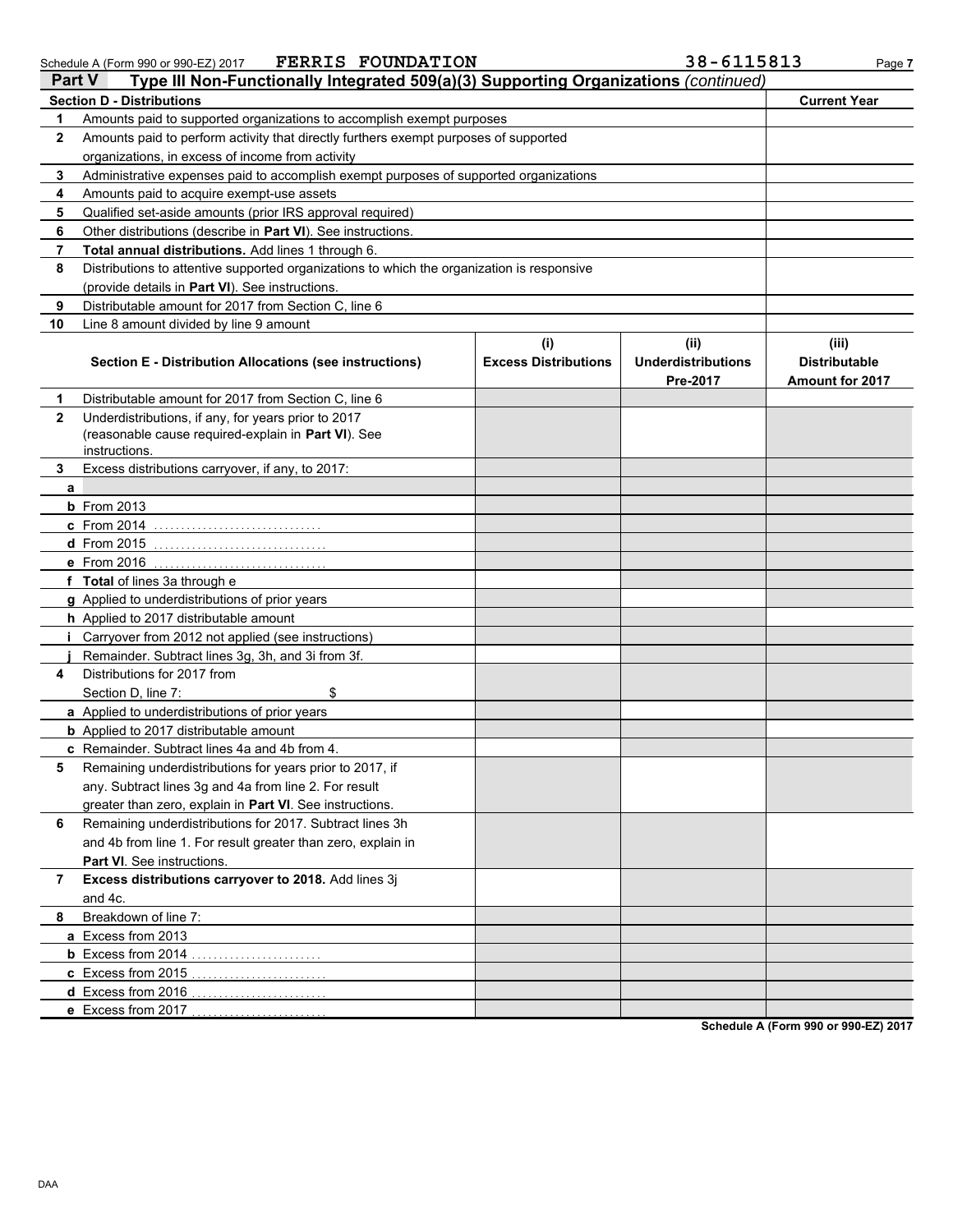|         | Schedule A (Form 990 or 990-EZ) 2017 | FERRIS FOUNDATION |                                                                                                                                                                                                                                                                                                                                                                                                                                                                                                                                                                                            | 38-6115813 | Page 8 |
|---------|--------------------------------------|-------------------|--------------------------------------------------------------------------------------------------------------------------------------------------------------------------------------------------------------------------------------------------------------------------------------------------------------------------------------------------------------------------------------------------------------------------------------------------------------------------------------------------------------------------------------------------------------------------------------------|------------|--------|
| Part VI |                                      |                   | Supplemental Information. Provide the explanations required by Part II, line 10; Part II, line 17a or 17b; Part<br>III, line 12; Part IV, Section A, lines 1, 2, 3b, 3c, 4b, 4c, 5a, 6, 9a, 9b, 9c, 11a, 11b, and 11c; Part IV, Section<br>B, lines 1 and 2; Part IV, Section C, line 1; Part IV, Section D, lines 2 and 3; Part IV, Section E, lines 1c, 2a, 2b,<br>3a and 3b; Part V, line 1; Part V, Section B, line 1e; Part V, Section D, lines 5, 6, and 8; and Part V, Section E,<br>lines 2, 5, and 6. Also complete this part for any additional information. (See instructions.) |            |        |
|         |                                      |                   |                                                                                                                                                                                                                                                                                                                                                                                                                                                                                                                                                                                            |            |        |
|         |                                      |                   |                                                                                                                                                                                                                                                                                                                                                                                                                                                                                                                                                                                            |            |        |
|         |                                      |                   |                                                                                                                                                                                                                                                                                                                                                                                                                                                                                                                                                                                            |            |        |
|         |                                      |                   |                                                                                                                                                                                                                                                                                                                                                                                                                                                                                                                                                                                            |            |        |
|         |                                      |                   |                                                                                                                                                                                                                                                                                                                                                                                                                                                                                                                                                                                            |            |        |
|         |                                      |                   |                                                                                                                                                                                                                                                                                                                                                                                                                                                                                                                                                                                            |            |        |
|         |                                      |                   |                                                                                                                                                                                                                                                                                                                                                                                                                                                                                                                                                                                            |            |        |
|         |                                      |                   |                                                                                                                                                                                                                                                                                                                                                                                                                                                                                                                                                                                            |            |        |
|         |                                      |                   |                                                                                                                                                                                                                                                                                                                                                                                                                                                                                                                                                                                            |            |        |
|         |                                      |                   |                                                                                                                                                                                                                                                                                                                                                                                                                                                                                                                                                                                            |            |        |
|         |                                      |                   |                                                                                                                                                                                                                                                                                                                                                                                                                                                                                                                                                                                            |            |        |
|         |                                      |                   |                                                                                                                                                                                                                                                                                                                                                                                                                                                                                                                                                                                            |            |        |
|         |                                      |                   |                                                                                                                                                                                                                                                                                                                                                                                                                                                                                                                                                                                            |            |        |
|         |                                      |                   |                                                                                                                                                                                                                                                                                                                                                                                                                                                                                                                                                                                            |            |        |
|         |                                      |                   |                                                                                                                                                                                                                                                                                                                                                                                                                                                                                                                                                                                            |            |        |
|         |                                      |                   |                                                                                                                                                                                                                                                                                                                                                                                                                                                                                                                                                                                            |            |        |
|         |                                      |                   |                                                                                                                                                                                                                                                                                                                                                                                                                                                                                                                                                                                            |            |        |
|         |                                      |                   |                                                                                                                                                                                                                                                                                                                                                                                                                                                                                                                                                                                            |            |        |
|         |                                      |                   |                                                                                                                                                                                                                                                                                                                                                                                                                                                                                                                                                                                            |            |        |
|         |                                      |                   |                                                                                                                                                                                                                                                                                                                                                                                                                                                                                                                                                                                            |            |        |
|         |                                      |                   |                                                                                                                                                                                                                                                                                                                                                                                                                                                                                                                                                                                            |            |        |
|         |                                      |                   |                                                                                                                                                                                                                                                                                                                                                                                                                                                                                                                                                                                            |            |        |
|         |                                      |                   |                                                                                                                                                                                                                                                                                                                                                                                                                                                                                                                                                                                            |            |        |
|         |                                      |                   |                                                                                                                                                                                                                                                                                                                                                                                                                                                                                                                                                                                            |            |        |
|         |                                      |                   |                                                                                                                                                                                                                                                                                                                                                                                                                                                                                                                                                                                            |            |        |
|         |                                      |                   |                                                                                                                                                                                                                                                                                                                                                                                                                                                                                                                                                                                            |            |        |
|         |                                      |                   |                                                                                                                                                                                                                                                                                                                                                                                                                                                                                                                                                                                            |            |        |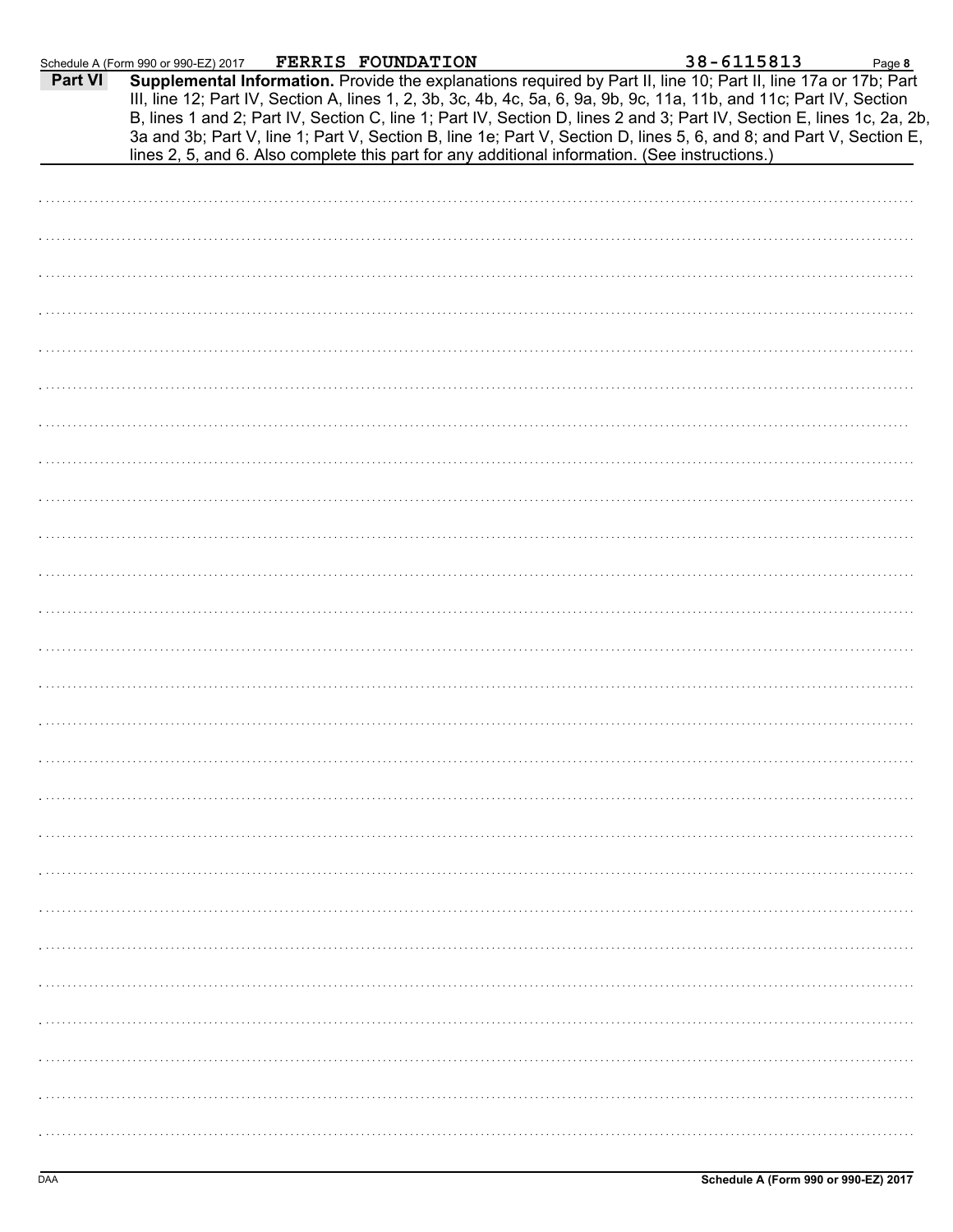Department of the Treasury Internal Revenue Service

# **SCHEDULE D Supplemental Financial Statements**

 **Attach to Form 990. (Form 990) Part IV, line 6, 7, 8, 9, 10, 11a, 11b, 11c, 11d, 11e, 11f, 12a, or 12b. Complete if the organization answered "Yes" on Form 990,**

 **Go to** *www.irs.gov/Form990* **for instructions and the latest information.**

**2017** OMB No. 1545-0047 **Open to Public Inspection**

**Employer identification number**

|   | Name of the organization                                                                                                                                                                   |                                                    | <b>Employer identification number</b> |
|---|--------------------------------------------------------------------------------------------------------------------------------------------------------------------------------------------|----------------------------------------------------|---------------------------------------|
|   | <b>FERRIS FOUNDATION</b>                                                                                                                                                                   |                                                    | 38-6115813                            |
|   | Organizations Maintaining Donor Advised Funds or Other Similar Funds or Accounts.<br>Part I<br>Complete if the organization answered "Yes" on Form 990, Part IV, line 6.                   |                                                    |                                       |
|   |                                                                                                                                                                                            | (a) Donor advised funds                            | (b) Funds and other accounts          |
| 1 | Total number at end of year                                                                                                                                                                |                                                    |                                       |
| 2 |                                                                                                                                                                                            |                                                    |                                       |
| 3 |                                                                                                                                                                                            |                                                    |                                       |
| 4 | Aggregate value at end of year                                                                                                                                                             |                                                    |                                       |
| 5 | Did the organization inform all donors and donor advisors in writing that the assets held in donor advised                                                                                 |                                                    |                                       |
|   | funds are the organization's property, subject to the organization's exclusive legal control? [[[[[[[[[[[[[[[[                                                                             |                                                    | Yes<br>No                             |
| 6 | Did the organization inform all grantees, donors, and donor advisors in writing that grant funds can be used                                                                               |                                                    |                                       |
|   | only for charitable purposes and not for the benefit of the donor or donor advisor, or for any other purpose                                                                               |                                                    |                                       |
|   | conferring impermissible private benefit?<br><b>Conservation Easements.</b>                                                                                                                |                                                    | Yes<br>No                             |
|   | Part II<br>Complete if the organization answered "Yes" on Form 990, Part IV, line 7.                                                                                                       |                                                    |                                       |
| 1 | Purpose(s) of conservation easements held by the organization (check all that apply).                                                                                                      |                                                    |                                       |
|   | Preservation of land for public use (e.g., recreation or education)                                                                                                                        | Preservation of a historically important land area |                                       |
|   | Protection of natural habitat                                                                                                                                                              | Preservation of a certified historic structure     |                                       |
|   | Preservation of open space                                                                                                                                                                 |                                                    |                                       |
| 2 | Complete lines 2a through 2d if the organization held a qualified conservation contribution in the form of a conservation                                                                  |                                                    |                                       |
|   | easement on the last day of the tax year.                                                                                                                                                  |                                                    | Held at the End of the Tax Year       |
| a | Total number of conservation easements                                                                                                                                                     |                                                    | 2a                                    |
| b |                                                                                                                                                                                            |                                                    | 2b                                    |
| с | Number of conservation easements on a certified historic structure included in (a) [11] Number of conservation                                                                             |                                                    | 2c                                    |
|   | d Number of conservation easements included in (c) acquired after 7/25/06, and not on a                                                                                                    |                                                    | 2d                                    |
| 3 | historic structure listed in the National Register<br>Number of conservation easements modified, transferred, released, extinguished, or terminated by the organization during the         |                                                    |                                       |
|   | tax year $\blacktriangleright$                                                                                                                                                             |                                                    |                                       |
|   | Number of states where property subject to conservation easement is located >                                                                                                              |                                                    |                                       |
| 5 | Does the organization have a written policy regarding the periodic monitoring, inspection, handling of                                                                                     |                                                    |                                       |
|   | violations, and enforcement of the conservation easements it holds?                                                                                                                        |                                                    | Yes<br>No                             |
| 6 | Staff and volunteer hours devoted to monitoring, inspecting, handling of violations, and enforcing conservation easements during the year                                                  |                                                    |                                       |
|   |                                                                                                                                                                                            |                                                    |                                       |
| 7 | Amount of expenses incurred in monitoring, inspecting, handling of violations, and enforcing conservation easements during the year                                                        |                                                    |                                       |
|   | $\blacktriangleright$ \$                                                                                                                                                                   |                                                    |                                       |
|   | Does each conservation easement reported on line 2(d) above satisfy the requirements of section 170(h)(4)(B)(i)                                                                            |                                                    |                                       |
|   |                                                                                                                                                                                            |                                                    | Yes<br>No                             |
| 9 | In Part XIII, describe how the organization reports conservation easements in its revenue and expense statement, and                                                                       |                                                    |                                       |
|   | balance sheet, and include, if applicable, the text of the footnote to the organization's financial statements that describes the                                                          |                                                    |                                       |
|   | organization's accounting for conservation easements.<br>Organizations Maintaining Collections of Art, Historical Treasures, or Other Similar Assets.<br>Part III                          |                                                    |                                       |
|   | Complete if the organization answered "Yes" on Form 990, Part IV, line 8.                                                                                                                  |                                                    |                                       |
|   | 1a If the organization elected, as permitted under SFAS 116 (ASC 958), not to report in its revenue statement and balance sheet                                                            |                                                    |                                       |
|   | works of art, historical treasures, or other similar assets held for public exhibition, education, or research in furtherance of                                                           |                                                    |                                       |
|   | public service, provide, in Part XIII, the text of the footnote to its financial statements that describes these items.                                                                    |                                                    |                                       |
|   | <b>b</b> If the organization elected, as permitted under SFAS 116 (ASC 958), to report in its revenue statement and balance sheet                                                          |                                                    |                                       |
|   | works of art, historical treasures, or other similar assets held for public exhibition, education, or research in furtherance of                                                           |                                                    |                                       |
|   | public service, provide the following amounts relating to these items:                                                                                                                     |                                                    |                                       |
|   | public service, provide the following different change of a service of the service, provide the following difference of the service of the service included on Form 990, Part VIII, line 1 |                                                    |                                       |
|   |                                                                                                                                                                                            |                                                    |                                       |
| 2 | If the organization received or held works of art, historical treasures, or other similar assets for financial gain, provide the                                                           |                                                    |                                       |
|   | following amounts required to be reported under SFAS 116 (ASC 958) relating to these items:                                                                                                |                                                    |                                       |
| а |                                                                                                                                                                                            |                                                    |                                       |
|   |                                                                                                                                                                                            |                                                    |                                       |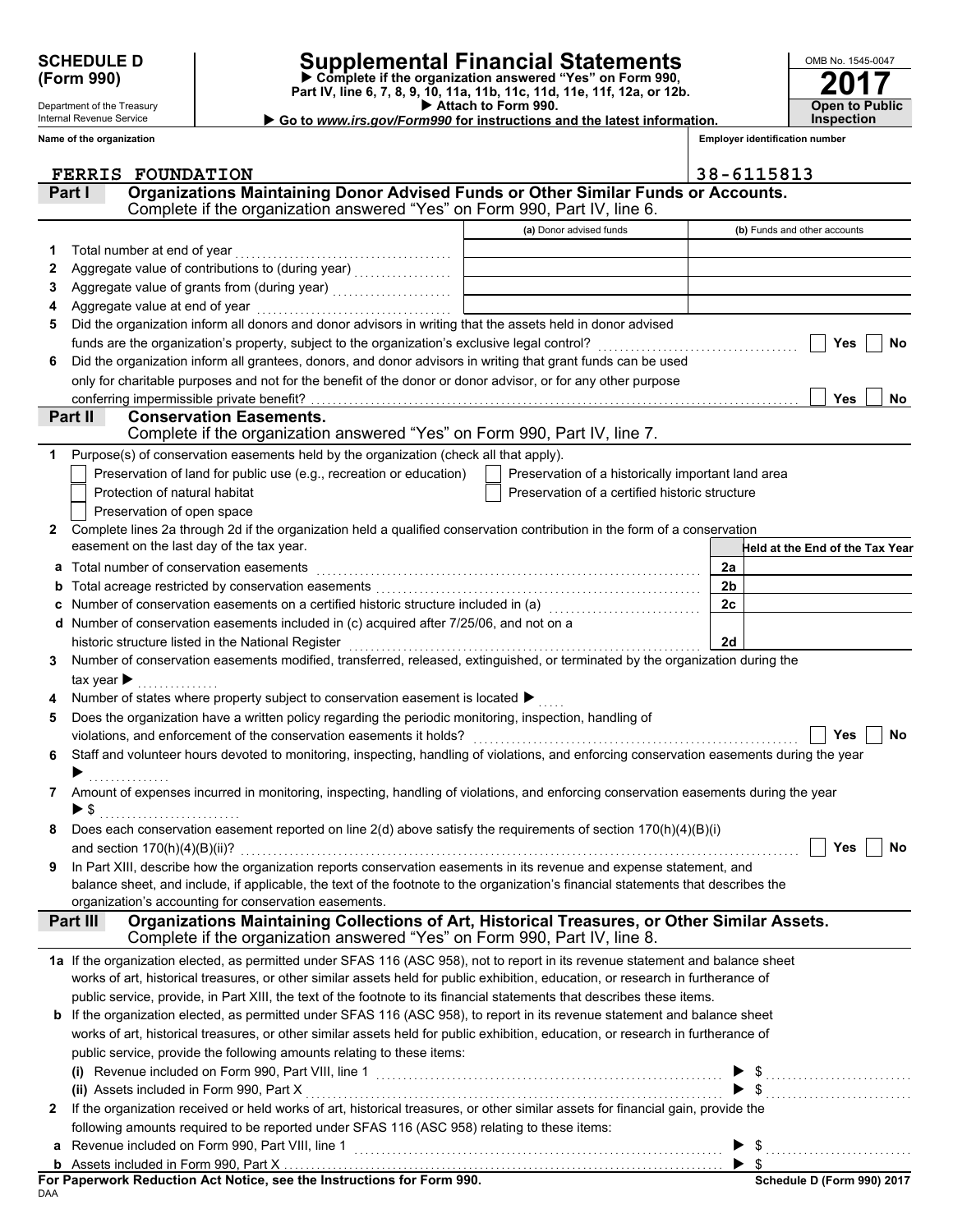|   | Schedule D (Form 990) 2017 FERRIS FOUNDATION                                                                                                                                                                                   |                            |                           | 38-6115813         |                 |                           |                     |           | Page 2      |
|---|--------------------------------------------------------------------------------------------------------------------------------------------------------------------------------------------------------------------------------|----------------------------|---------------------------|--------------------|-----------------|---------------------------|---------------------|-----------|-------------|
|   | Organizations Maintaining Collections of Art, Historical Treasures, or Other Similar Assets (continued)<br>Part II                                                                                                             |                            |                           |                    |                 |                           |                     |           |             |
| 3 | Using the organization's acquisition, accession, and other records, check any of the following that are a significant use of its<br>collection items (check all that apply):                                                   |                            |                           |                    |                 |                           |                     |           |             |
| a | Public exhibition                                                                                                                                                                                                              | d                          | Loan or exchange programs |                    |                 |                           |                     |           |             |
| b | Scholarly research                                                                                                                                                                                                             | е                          |                           |                    |                 |                           |                     |           |             |
| с | Preservation for future generations                                                                                                                                                                                            |                            |                           |                    |                 |                           |                     |           |             |
|   | Provide a description of the organization's collections and explain how they further the organization's exempt purpose in Part                                                                                                 |                            |                           |                    |                 |                           |                     |           |             |
|   | XIII.                                                                                                                                                                                                                          |                            |                           |                    |                 |                           |                     |           |             |
| 5 | During the year, did the organization solicit or receive donations of art, historical treasures, or other similar                                                                                                              |                            |                           |                    |                 |                           |                     |           |             |
|   | assets to be sold to raise funds rather than to be maintained as part of the organization's collection?                                                                                                                        |                            |                           |                    |                 |                           | <b>Yes</b>          |           | No          |
|   | <b>Escrow and Custodial Arrangements.</b><br><b>Part IV</b>                                                                                                                                                                    |                            |                           |                    |                 |                           |                     |           |             |
|   | Complete if the organization answered "Yes" on Form 990, Part IV, line 9, or reported an amount on Form<br>990, Part X, line 21.                                                                                               |                            |                           |                    |                 |                           |                     |           |             |
|   | 1a Is the organization an agent, trustee, custodian or other intermediary for contributions or other assets not                                                                                                                |                            |                           |                    |                 |                           |                     |           |             |
|   | included on Form 990, Part X?                                                                                                                                                                                                  |                            |                           |                    |                 |                           | Yes                 |           | No          |
|   | b If "Yes," explain the arrangement in Part XIII and complete the following table:                                                                                                                                             |                            |                           |                    |                 |                           |                     |           |             |
|   |                                                                                                                                                                                                                                |                            |                           |                    |                 |                           | Amount              |           |             |
|   | c Beginning balance                                                                                                                                                                                                            |                            |                           |                    |                 | 1c                        |                     |           |             |
|   |                                                                                                                                                                                                                                |                            |                           |                    |                 | 1 <sub>d</sub>            |                     |           |             |
|   | e Distributions during the year manufactured contains and the year manufactured with the set of the set of the                                                                                                                 |                            |                           |                    |                 | 1e                        |                     |           |             |
|   | f Ending balance with an arrangement of the contract of the contract of the contract of the contract of the contract of the contract of the contract of the contract of the contract of the contract of the contract of the co |                            |                           |                    |                 | 1f                        |                     |           |             |
|   | 2a Did the organization include an amount on Form 990, Part X, line 21, for escrow or custodial account liability?                                                                                                             |                            |                           |                    |                 |                           | <b>Yes</b>          |           | No          |
|   | <b>b</b> If "Yes," explain the arrangement in Part XIII. Check here if the explanation has been provided on Part XIII                                                                                                          |                            |                           |                    |                 |                           |                     |           |             |
|   | <b>Endowment Funds.</b><br><b>Part V</b>                                                                                                                                                                                       |                            |                           |                    |                 |                           |                     |           |             |
|   | Complete if the organization answered "Yes" on Form 990, Part IV, line 10.                                                                                                                                                     |                            |                           |                    |                 |                           |                     |           |             |
|   |                                                                                                                                                                                                                                | (a) Current year           | (b) Prior year            | (c) Two years back |                 | (d) Three years back      | (e) Four years back |           |             |
|   | 1a Beginning of year balance                                                                                                                                                                                                   | 73,824,882                 | 65,226,211                | 48,523,547         |                 | 46, 322, 161              | 40,216,417          |           |             |
|   | <b>b</b> Contributions                                                                                                                                                                                                         | 3,055,917                  | 4,317,298                 | 18,984,662         |                 | 3,871,361                 |                     |           | 846,008     |
|   | c Net investment earnings, gains, and                                                                                                                                                                                          |                            |                           |                    |                 |                           |                     |           |             |
|   | losses                                                                                                                                                                                                                         | 5,056,309                  | 6,400,015                 | $-131,482$         |                 | 534,266                   |                     | 6,676,156 |             |
|   | d Grants or scholarships<br>.                                                                                                                                                                                                  | $-2,761,774$               | $-1,778,819$              | $-1,900,926$       |                 | $-1,899,255$ $-1,152,129$ |                     |           |             |
|   | e Other expenditures for facilities and                                                                                                                                                                                        |                            |                           |                    |                 |                           |                     |           |             |
|   | programs                                                                                                                                                                                                                       |                            |                           |                    |                 |                           |                     |           |             |
|   | f Administrative expenses                                                                                                                                                                                                      | $-425,997$                 | $-339,823$                | $-249,590$         |                 | $-304,986$                |                     |           | $-264, 291$ |
|   | <b>g</b> End of year balance $\ldots$                                                                                                                                                                                          | $\overline{78}$ , 749, 337 | 73,824,882                | 65,226,211         |                 | 48, 523, 547 46, 322, 161 |                     |           |             |
|   | 2 Provide the estimated percentage of the current year end balance (line 1g, column (a)) held as:                                                                                                                              |                            |                           |                    |                 |                           |                     |           |             |
|   | a Board designated or quasi-endowment > 37.50 %                                                                                                                                                                                |                            |                           |                    |                 |                           |                     |           |             |
|   | <b>b</b> Permanent endowment $\blacktriangleright$ 45.60 %                                                                                                                                                                     |                            |                           |                    |                 |                           |                     |           |             |
|   | c Temporarily restricted endowment $\blacktriangleright$ 16.90 %                                                                                                                                                               |                            |                           |                    |                 |                           |                     |           |             |
|   | The percentages on lines 2a, 2b, and 2c should equal 100%.                                                                                                                                                                     |                            |                           |                    |                 |                           |                     |           |             |
|   | 3a Are there endowment funds not in the possession of the organization that are held and administered for the                                                                                                                  |                            |                           |                    |                 |                           |                     |           |             |
|   | organization by:                                                                                                                                                                                                               |                            |                           |                    |                 |                           |                     | Yes       | No          |
|   | (i) unrelated organizations entertainment and a set of the contract of the contract of the contract of the contract of the contract of the contract of the contract of the contract of the contract of the contract of the con |                            |                           |                    |                 |                           | 3a(i)               |           | х           |
|   | (ii) related organizations with an example of the contract of the contract of the contract of the contract of                                                                                                                  |                            |                           |                    |                 |                           | 3a(ii)              |           | х           |
|   |                                                                                                                                                                                                                                |                            |                           |                    |                 |                           | 3b                  |           |             |
|   | 4 Describe in Part XIII the intended uses of the organization's endowment funds.                                                                                                                                               |                            |                           |                    |                 |                           |                     |           |             |
|   | Land, Buildings, and Equipment.<br><b>Part VI</b>                                                                                                                                                                              |                            |                           |                    |                 |                           |                     |           |             |
|   | Complete if the organization answered "Yes" on Form 990, Part IV, line 11a. See Form 990, Part X, line 10.                                                                                                                     |                            |                           |                    |                 |                           |                     |           |             |
|   | Description of property                                                                                                                                                                                                        | (a) Cost or other basis    | (b) Cost or other basis   |                    | (c) Accumulated |                           | (d) Book value      |           |             |
|   |                                                                                                                                                                                                                                | (investment)               | (other)                   |                    | depreciation    |                           |                     |           |             |
|   |                                                                                                                                                                                                                                |                            |                           |                    |                 |                           |                     |           |             |
|   | <b>b</b> Buildings <b>Multiples b</b>                                                                                                                                                                                          |                            |                           |                    |                 |                           |                     |           |             |
|   |                                                                                                                                                                                                                                |                            |                           |                    |                 |                           |                     |           |             |
|   |                                                                                                                                                                                                                                |                            |                           |                    |                 |                           |                     |           |             |
|   |                                                                                                                                                                                                                                |                            |                           |                    |                 |                           |                     |           |             |
|   | Total. Add lines 1a through 1e. (Column (d) must equal Form 990, Part X, column (B), line 10c.)                                                                                                                                |                            |                           |                    |                 | ▶                         |                     |           |             |

**Schedule D (Form 990) 2017**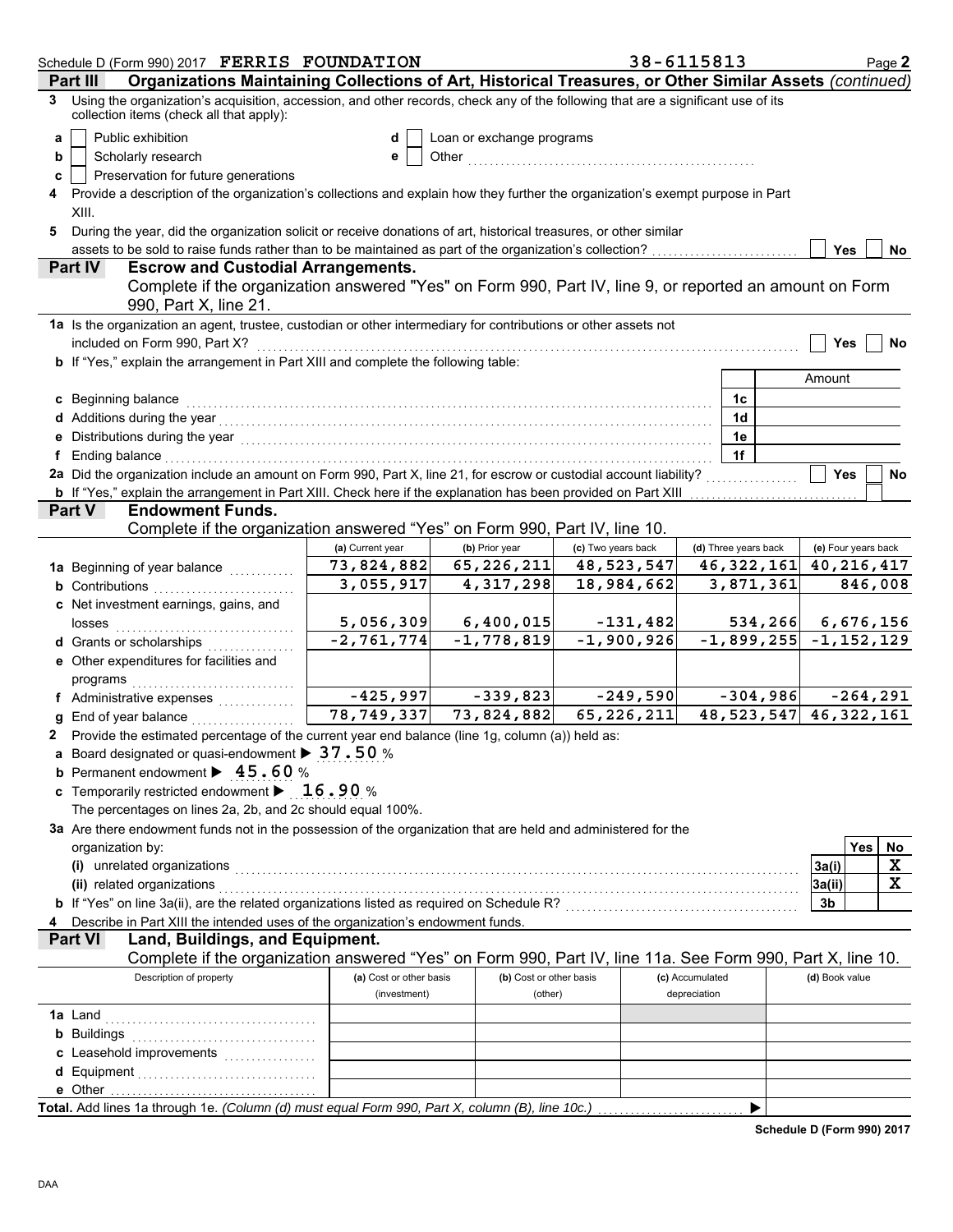### Schedule D (Form 990) 2017 **FERRIS FOUNDATION 38-6115813**

Page **3**

| <b>Part VII</b><br><b>Investments-Other Securities.</b><br>Complete if the organization answered "Yes" on Form 990, Part IV, line 11b. See Form 990, Part X, line 12. |                        |                                  |
|-----------------------------------------------------------------------------------------------------------------------------------------------------------------------|------------------------|----------------------------------|
| (a) Description of security or category                                                                                                                               | (b) Book value         | (c) Method of valuation:         |
| (including name of security)                                                                                                                                          |                        | Cost or end-of-year market value |
| (1) Financial derivatives                                                                                                                                             |                        |                                  |
|                                                                                                                                                                       |                        |                                  |
| (2) Closely-held equity interests<br>(3) Other LIMITED PARTNERSHIPS                                                                                                   | 24,962,007             | <b>MARKET</b>                    |
|                                                                                                                                                                       | 7,163,062              |                                  |
| GQG PARTNERS GLOBAL EQUITY FUND<br>(A)                                                                                                                                |                        | <b>MARKET</b>                    |
| KILTEAM GLOBAL EQUITY FUND<br>(B)                                                                                                                                     | 6,791,731              | <b>MARKET</b>                    |
| VANGUARD INSTL INXEX<br>(C)                                                                                                                                           | 5,476,752              | <b>MARKET</b>                    |
| POWERSHARES FTSE RAFI<br>(D)                                                                                                                                          | $\overline{5,214,393}$ | <b>MARKET</b>                    |
| VANGUARD FTSE ALL WORLD<br>(E)                                                                                                                                        | 5,171,048              | <b>MARKET</b>                    |
| VANGUARD SHORT-TERM BOND<br>(F)                                                                                                                                       | 3,522,114              | <b>MARKET</b>                    |
| BAIRD INTERMEDIATE BOND FUND<br>(G)                                                                                                                                   | 2,996,517              | <b>MARKET</b>                    |
| <b>REAL ESTATE</b><br>(H)                                                                                                                                             | 2,745,025              | <b>MARKET</b>                    |
| Total. (Column (b) must equal Form 990, Part X, col. (B) line 12.) $\blacktriangleright$                                                                              | 68, 187, 785           |                                  |
| <b>Part VIII</b><br><b>Investments-Program Related.</b>                                                                                                               |                        |                                  |
| Complete if the organization answered "Yes" on Form 990, Part IV, line 11c. See Form 990, Part X, line 13.                                                            |                        |                                  |
| (a) Description of investment                                                                                                                                         | (b) Book value         | (c) Method of valuation:         |
|                                                                                                                                                                       |                        | Cost or end-of-year market value |
| (1)                                                                                                                                                                   |                        |                                  |
| (2)                                                                                                                                                                   |                        |                                  |
| (3)                                                                                                                                                                   |                        |                                  |
| (4)                                                                                                                                                                   |                        |                                  |
| (5)                                                                                                                                                                   |                        |                                  |
| (6)                                                                                                                                                                   |                        |                                  |
| (7)                                                                                                                                                                   |                        |                                  |
| (8)                                                                                                                                                                   |                        |                                  |
| (9)                                                                                                                                                                   |                        |                                  |
| Total. (Column (b) must equal Form 990, Part X, col. (B) line 13.) ▶                                                                                                  |                        |                                  |
| <b>Part IX</b><br><b>Other Assets.</b>                                                                                                                                |                        |                                  |
| Complete if the organization answered "Yes" on Form 990, Part IV, line 11d. See Form 990, Part X, line 15.                                                            |                        |                                  |
| (a) Description                                                                                                                                                       |                        | (b) Book value                   |
| (1)                                                                                                                                                                   |                        |                                  |
| (2)                                                                                                                                                                   |                        |                                  |
| (3)                                                                                                                                                                   |                        |                                  |
| (4)                                                                                                                                                                   |                        |                                  |
| (5)                                                                                                                                                                   |                        |                                  |
| (6)                                                                                                                                                                   |                        |                                  |
| (7)                                                                                                                                                                   |                        |                                  |
| (8)                                                                                                                                                                   |                        |                                  |
| (9)                                                                                                                                                                   |                        |                                  |
| Total. (Column (b) must equal Form 990, Part X, col. (B) line 15.)                                                                                                    |                        |                                  |
| <b>Other Liabilities.</b><br>Part X                                                                                                                                   |                        |                                  |
| Complete if the organization answered "Yes" on Form 990, Part IV, line 11e or 11f. See Form 990, Part X,                                                              |                        |                                  |
| line 25.                                                                                                                                                              |                        |                                  |
| (a) Description of liability<br>1.                                                                                                                                    | (b) Book value         |                                  |
|                                                                                                                                                                       |                        |                                  |
| Federal income taxes<br>(1)<br>ANNUITY LIABILITY                                                                                                                      | 113,328                |                                  |
| (2)                                                                                                                                                                   |                        |                                  |
| (3)                                                                                                                                                                   |                        |                                  |
| (4)                                                                                                                                                                   |                        |                                  |
| (5)                                                                                                                                                                   |                        |                                  |
| (6)                                                                                                                                                                   |                        |                                  |
| (7)                                                                                                                                                                   |                        |                                  |
| (8)                                                                                                                                                                   |                        |                                  |
| (9)                                                                                                                                                                   |                        |                                  |

Liability for uncertain tax positions. In Part XIII, provide the text of the footnote to the organization's financial statements that reports the **2.** organization's liability for uncertain tax positions under FIN 48 (ASC 740). Check here if the text of the footnote has been provided in Part XIII **Total.** *(Column (b) must equal Form 990, Part X, col. (B) line 25.)*  **113,328**

**X**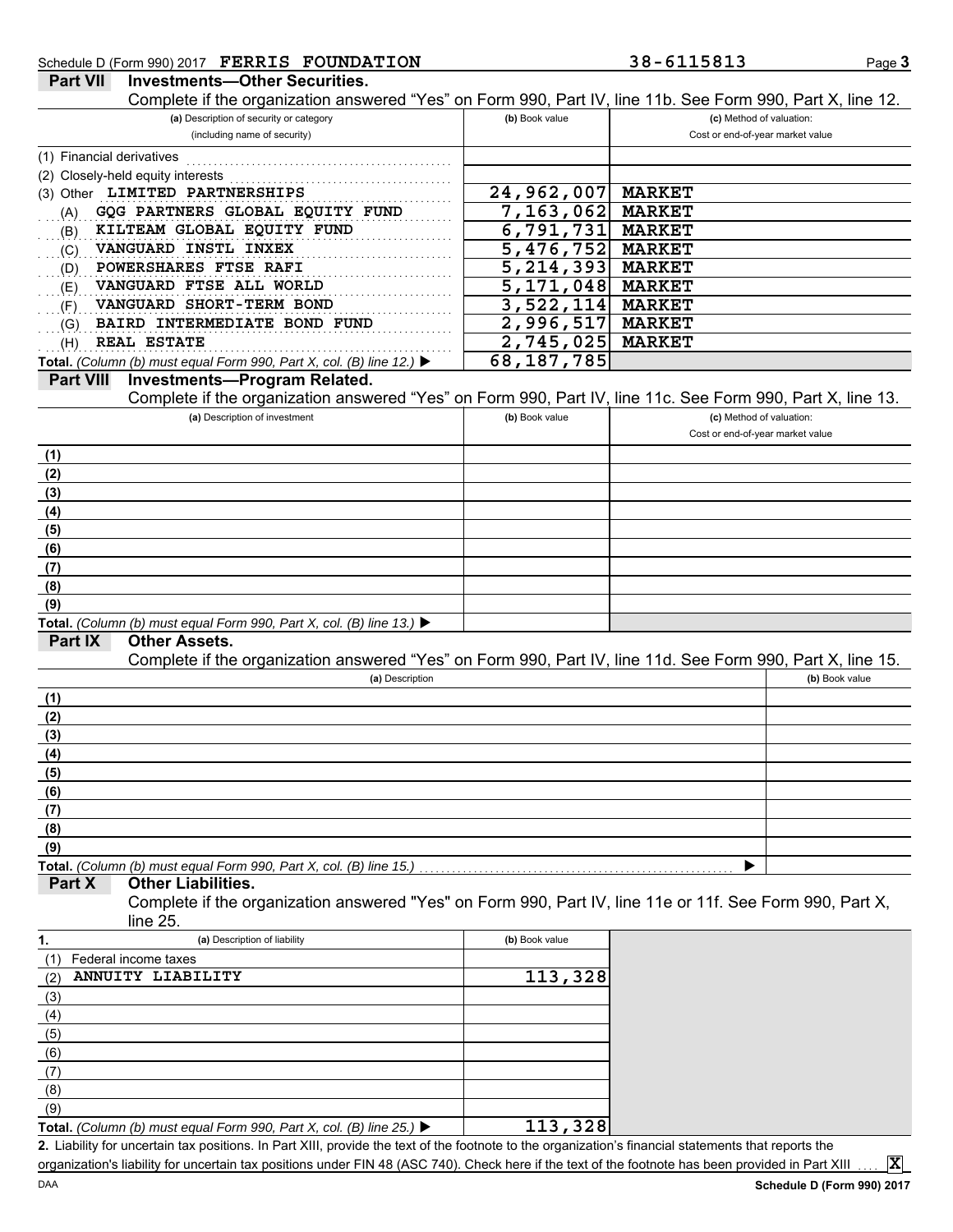| Schedule D (Form 990) 2017 FERRIS FOUNDATION                                                                                                                                                                                         |                | 38-6115813   |    | Page 4                    |
|--------------------------------------------------------------------------------------------------------------------------------------------------------------------------------------------------------------------------------------|----------------|--------------|----|---------------------------|
| Reconciliation of Revenue per Audited Financial Statements With Revenue per Return.<br>Part XI                                                                                                                                       |                |              |    |                           |
| Complete if the organization answered "Yes" on Form 990, Part IV, line 12a.                                                                                                                                                          |                |              |    |                           |
| 1.                                                                                                                                                                                                                                   |                |              |    | 13, 125, 440              |
| Amounts included on line 1 but not on Form 990, Part VIII, line 12:<br>$\mathbf{2}$                                                                                                                                                  |                |              |    |                           |
|                                                                                                                                                                                                                                      | 2a             | $-4,646,305$ |    |                           |
|                                                                                                                                                                                                                                      | 2 <sub>b</sub> | 2,305,588    |    |                           |
|                                                                                                                                                                                                                                      | 2c             |              |    |                           |
|                                                                                                                                                                                                                                      | 2d             | $-3,099$     |    |                           |
|                                                                                                                                                                                                                                      |                |              | 2e | <u>-2,343,816</u>         |
| 3.                                                                                                                                                                                                                                   |                |              |    | 15,469,256                |
| Amounts included on Form 990, Part VIII, line 12, but not on line 1:<br>4                                                                                                                                                            |                |              |    |                           |
|                                                                                                                                                                                                                                      | 4a             |              |    |                           |
|                                                                                                                                                                                                                                      | 4 <sub>b</sub> | $-147,764$   |    |                           |
| c Add lines 4a and 4b <b>contract and 4</b> b and the contract of the contract of the contract of the contract of the contract of the contract of the contract of the contract of the contract of the contract of the contract of th |                |              | 4с | <u>-147,764</u>           |
|                                                                                                                                                                                                                                      |                |              | 5  | 15, 321, 492              |
| Reconciliation of Expenses per Audited Financial Statements With Expenses per Return.<br><b>Part XII</b>                                                                                                                             |                |              |    |                           |
| Complete if the organization answered "Yes" on Form 990, Part IV, line 12a.                                                                                                                                                          |                |              |    |                           |
| 1 Total expenses and losses per audited financial statements                                                                                                                                                                         |                |              | 1. | 8,878,246                 |
| Amounts included on line 1 but not on Form 990, Part IX, line 25:<br>2                                                                                                                                                               |                |              |    |                           |
| a Donated services and use of facilities [11] content to content the service of the service of the service of the service of the service of the service of the service of the service of the service of the service of the ser       | 2a             | 2,305,588    |    |                           |
|                                                                                                                                                                                                                                      | 2 <sub>b</sub> |              |    |                           |
|                                                                                                                                                                                                                                      | 2c             |              |    |                           |
|                                                                                                                                                                                                                                      | 2d             | 147,764      |    |                           |
|                                                                                                                                                                                                                                      |                |              | 2e | 2,453,352                 |
| 3.                                                                                                                                                                                                                                   |                |              | 3  | $\overline{6}$ , 424, 894 |
| Amounts included on Form 990, Part IX, line 25, but not on line 1:<br>4                                                                                                                                                              |                |              |    |                           |
| a Investment expenses not included on Form 990, Part VIII, line 7b                                                                                                                                                                   | 4a             |              |    |                           |
|                                                                                                                                                                                                                                      | 4 <sub>b</sub> |              |    |                           |
|                                                                                                                                                                                                                                      |                |              | 4с |                           |
| c Add lines 4a and 4b <b>contract and 4b</b> and 4b and 4b and 4b and 4b and 4b and 4b and 4b and 4b and 4b and 4b and 4b and 4b and 4b and 4b and 4b and 4b and 4b and 4b and 4b and 4b and 4b and 4b and 4b and 4b and 4b and 4b   |                |              | 5  | 6,424,894                 |
| Part XIII Supplemental Information.                                                                                                                                                                                                  |                |              |    |                           |
| Provide the descriptions required for Part II, lines 3, 5, and 9; Part III, lines 1a and 4; Part IV, lines 1b and 2b; Part V, line 4; Part X, line                                                                                   |                |              |    |                           |
| 2; Part XI, lines 2d and 4b; and Part XII, lines 2d and 4b. Also complete this part to provide any additional information.                                                                                                           |                |              |    |                           |
| PART V, LINE 4 - INTENDED USES FOR ENDOWMENT FUNDS                                                                                                                                                                                   |                |              |    |                           |
|                                                                                                                                                                                                                                      |                |              |    |                           |
| TO ADVANCE THE MISSION AND GOALS OF FERRIS STATE UNIVERSITY.                                                                                                                                                                         |                |              |    |                           |
|                                                                                                                                                                                                                                      |                |              |    |                           |
|                                                                                                                                                                                                                                      |                |              |    |                           |
|                                                                                                                                                                                                                                      |                |              |    |                           |
|                                                                                                                                                                                                                                      |                |              |    |                           |
| PART VII - INVESTMENTS - OTHER SECURITIES CONTINUED                                                                                                                                                                                  |                |              |    |                           |
| DESCRIPTION BOOK VALUE METHOD                                                                                                                                                                                                        |                |              |    |                           |
|                                                                                                                                                                                                                                      |                |              |    |                           |
|                                                                                                                                                                                                                                      |                |              |    |                           |
| LOOMIS INST HIGH INC I 2, 387, 874 MARKET                                                                                                                                                                                            |                |              |    |                           |
|                                                                                                                                                                                                                                      |                |              |    |                           |
| SIEX FLOATING RATE HIGH INCOME FUND 1,497,461 MARKET                                                                                                                                                                                 |                |              |    |                           |
|                                                                                                                                                                                                                                      |                |              |    |                           |
| CHARITABLE TRUST FUNDS 259,801 MARKET                                                                                                                                                                                                |                |              |    |                           |
|                                                                                                                                                                                                                                      |                |              |    |                           |
|                                                                                                                                                                                                                                      |                |              |    |                           |
|                                                                                                                                                                                                                                      |                |              |    |                           |
| PART X - FIN 48 FOOTNOTE                                                                                                                                                                                                             |                |              |    |                           |
|                                                                                                                                                                                                                                      |                |              |    |                           |
| THE INTERNAL REVENUE SERVICE HAS DETERMINED THAT THE FOUNDATION IS TAX                                                                                                                                                               |                |              |    |                           |
|                                                                                                                                                                                                                                      |                |              |    |                           |
| EXEMPT UNDER SECTION $501(C)$ (3) OF THE INTERNAL REVENUE CODE.                                                                                                                                                                      |                |              |    |                           |
|                                                                                                                                                                                                                                      |                |              |    |                           |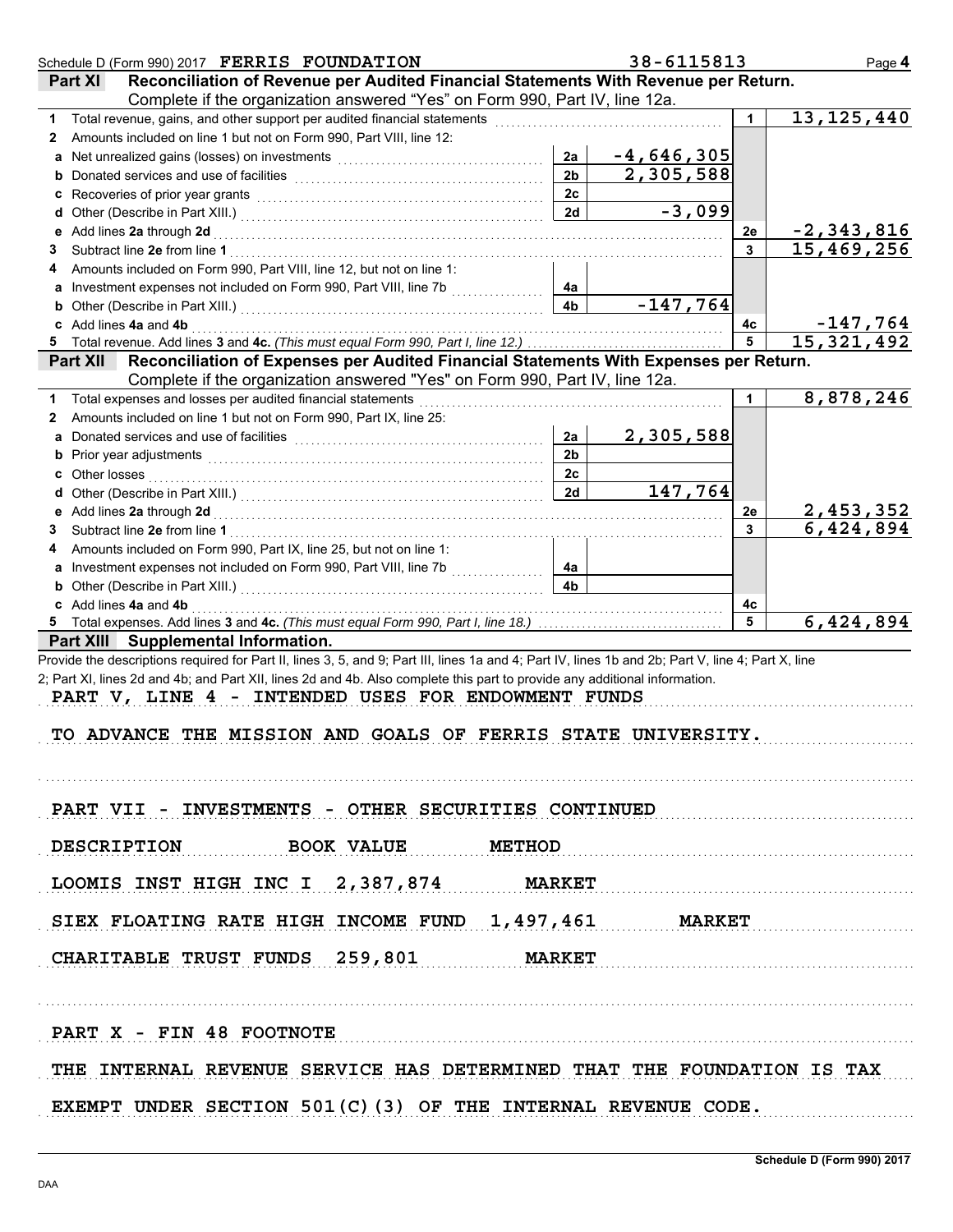ACCOUNTING PRINCIPLES GENERALLY ACCEPTED IN THE UNITED STATES OF AMERICA REOUIRE MANAGEMENT TO EVALUATE TAX POSITIONS TAKEN BY THE ORGANIZATION AND RECOGNIZE A TAX LIABILITY IF THE ORGANIZATION HAS TAKEN AN UNCERTAIN POSITION THAT MORE LIKELY THAN NOT WOULD NOT BE SUSTAINED UPON EXAMINATION BY THE IRS OR OTHER APPLICABLE TAXING AUTHORITIES. MANAGEMENT HAS ANALYZED THE TAX POSITIONS TAKEN BY THE FOUNDATION AND HAS CONCLUDED THAT AS OF JUNE 30, 2018, THERE ARE NO UNCERTAIN POSITIONS TAKEN OR EXPECTED TO BE TAKEN THAT WOULD REQUIRE RECOGNITION OF A LIABILITY OR DISCLOSURE IN THE FINANCIAL STATEMENTS. THE FOUNDATION IS SUBJECT TO ROUTINE AUDITS BY TAXING JURISDICTIONS; HOWEVER, THERE ARE CURRENTLY NO AUDITS IN PROGRESS FOR ANY TAX PERIODS. MANAGEMENT BELIEVES IT IS NO LONGER SUBJECT TO INCOME TAX EXAMINATIONS FOR YEARS PRIOR TO JUNE 30, 2015.

PART XI, LINE 2D - REVENUE AMOUNTS INCLUDED IN FINANCIALS - OTHER -3,099

PART XI, LINE 4B - REVENUE AMOUNTS INCLUDED ON RETURN - OTHER FUNDRAISING EXP - ADJ REVENUE ON SCH. D, PART XI, LINE 4B \$ -147,764

PART XII, LINE 2D - EXPENSE AMOUNTS INCLUDED IN FINANCIALS - OTHER FUNDRAISING EXP - ADJ EXPENSE ON SCH. D, PART XII, LINE 2D \$ 147,764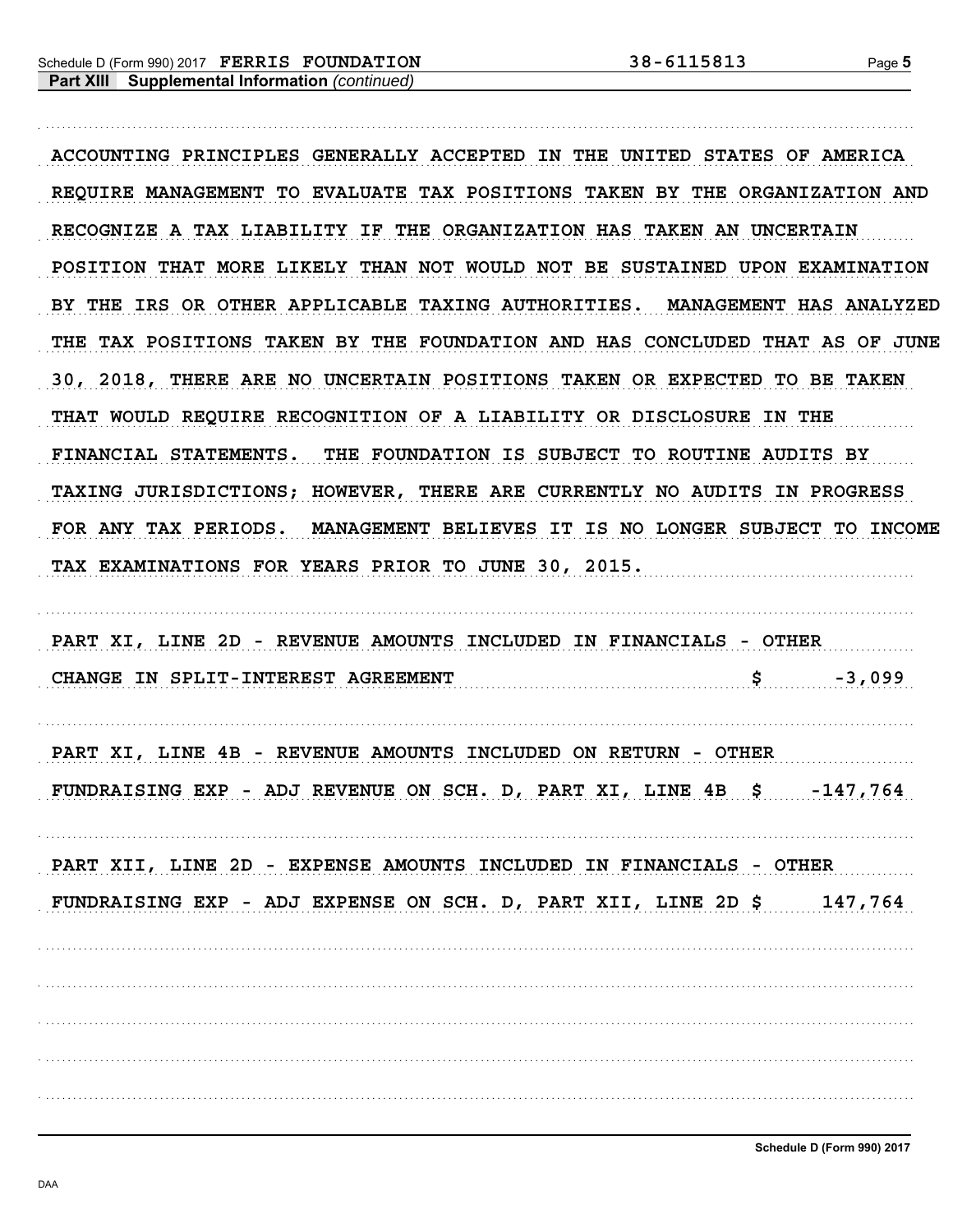| <b>SCHEDULE F</b><br>(Form 990)                        |                                           |                                                                                           | <b>Statement of Activities Outside the United States</b>                                                                                                       |                                                |                                                               | OMB No. 1545-0047                                                 |
|--------------------------------------------------------|-------------------------------------------|-------------------------------------------------------------------------------------------|----------------------------------------------------------------------------------------------------------------------------------------------------------------|------------------------------------------------|---------------------------------------------------------------|-------------------------------------------------------------------|
|                                                        |                                           |                                                                                           | > Complete if the organization answered "Yes" on Form 990, Part IV, line 14b, 15, or 16.<br>Attach to Form 990.                                                |                                                |                                                               |                                                                   |
| Department of the Treasury<br>Internal Revenue Service |                                           |                                                                                           | Go to www.irs.gov/Form990 for instructions and the latest information.                                                                                         |                                                | <b>Open to Public</b><br><b>Inspection</b>                    |                                                                   |
| Name of the organization                               |                                           | <b>FERRIS FOUNDATION</b>                                                                  |                                                                                                                                                                |                                                | <b>Employer identification number</b><br>38-6115813           |                                                                   |
| Part I                                                 |                                           |                                                                                           | General Information on Activities Outside the United States. Complete if the organization answered "Yes" on                                                    |                                                |                                                               |                                                                   |
| 1                                                      | Form 990, Part IV, line 14b.              |                                                                                           | For grantmakers. Does the organization maintain records to substantiate the amount of its grants and other                                                     |                                                |                                                               |                                                                   |
| grants or assistance?                                  |                                           |                                                                                           | assistance, the grantees' eligibility for the grants or assistance, and the selection criteria used to award the                                               |                                                |                                                               | Yes $ X $ No                                                      |
| $\mathbf{2}$<br>assistance outside the United States.  |                                           |                                                                                           | For grantmakers. Describe in Part V the organization's procedures for monitoring the use of its grants and other                                               |                                                |                                                               |                                                                   |
| 3                                                      |                                           |                                                                                           | Activities per Region. (The following Part I, line 3 table can be duplicated if additional space is needed.)                                                   |                                                |                                                               |                                                                   |
| (a) Region                                             | (b) Number of<br>offices in the<br>region | (c) Number of<br>employees,<br>agents, and<br>independent<br>contractors<br>in the region | (d) Activities conducted in the<br>region (by type) (such as,<br>fundraising, program services,<br>investments, grants to recipients<br>located in the region) | a program service,<br>service(s) in the region | (e) If activity listed in (d) is<br>describe specific type of | (f) Total<br>expenditures for<br>and investments<br>in the region |
| CENTRAL AMERICA AND THE                                |                                           | <b>CARIBBEAN</b>                                                                          | <b>INVESTMENTS</b>                                                                                                                                             |                                                |                                                               |                                                                   |
| (1)                                                    |                                           |                                                                                           |                                                                                                                                                                |                                                |                                                               | 12,686,644                                                        |
| (2)                                                    |                                           |                                                                                           |                                                                                                                                                                |                                                |                                                               |                                                                   |
| (3)                                                    |                                           |                                                                                           |                                                                                                                                                                |                                                |                                                               |                                                                   |
| (4)                                                    |                                           |                                                                                           |                                                                                                                                                                |                                                |                                                               |                                                                   |
| (5)                                                    |                                           |                                                                                           |                                                                                                                                                                |                                                |                                                               |                                                                   |
| (6)<br><b>Contract Contract Contract Contract</b>      |                                           |                                                                                           |                                                                                                                                                                |                                                |                                                               |                                                                   |
| (7)                                                    |                                           |                                                                                           |                                                                                                                                                                |                                                |                                                               |                                                                   |
| (8)                                                    |                                           |                                                                                           |                                                                                                                                                                |                                                |                                                               |                                                                   |
| (9)                                                    |                                           |                                                                                           |                                                                                                                                                                |                                                |                                                               |                                                                   |
| (10)                                                   |                                           |                                                                                           |                                                                                                                                                                |                                                |                                                               |                                                                   |
| (11)                                                   |                                           |                                                                                           |                                                                                                                                                                |                                                |                                                               |                                                                   |
| (12)                                                   |                                           |                                                                                           |                                                                                                                                                                |                                                |                                                               |                                                                   |
| (13)                                                   |                                           |                                                                                           |                                                                                                                                                                |                                                |                                                               |                                                                   |
| (14)                                                   |                                           |                                                                                           |                                                                                                                                                                |                                                |                                                               |                                                                   |
| (15)                                                   |                                           |                                                                                           |                                                                                                                                                                |                                                |                                                               |                                                                   |
| (16)                                                   |                                           |                                                                                           |                                                                                                                                                                |                                                |                                                               |                                                                   |
| (17)                                                   |                                           |                                                                                           |                                                                                                                                                                |                                                |                                                               |                                                                   |
| 3a Sub-total<br><b>b</b> Total from continuation       |                                           |                                                                                           |                                                                                                                                                                |                                                |                                                               | 12,686,644                                                        |
| sheets to Part I<br>c Totals (add<br>lines 3a and 3b)  |                                           |                                                                                           |                                                                                                                                                                |                                                |                                                               | 12,686,644                                                        |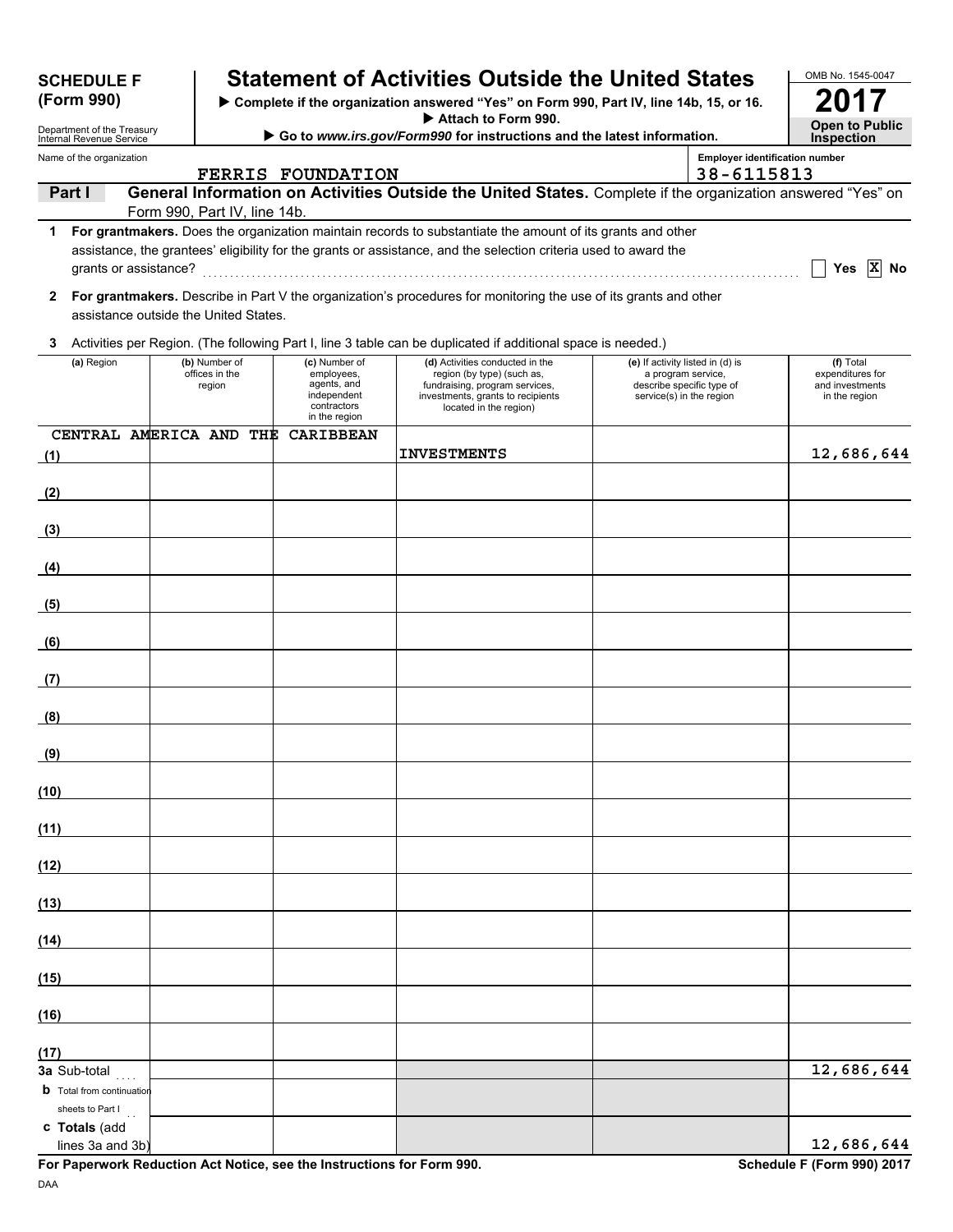|  | Schedule F (Form 990) 2017 FERRIS FOUNDATION | 38-6115813 | Page $\triangle$ |  |
|--|----------------------------------------------|------------|------------------|--|
|  |                                              |            |                  |  |

**FERRIS FOUNDATION 38-6115813**

| Part II | Grants and Other Assistance to Organizations or Entities Outside the United States. Complete if the organization answered "Yes" on Form 990, |
|---------|----------------------------------------------------------------------------------------------------------------------------------------------|
|         | Part IV, line 15, for any recipient who received more than \$5,000. Part II can be duplicated if additional space is needed.                 |

| $\mathbf{1}$ | (a) Name of<br>organization | (b) IRS code<br>section and EIN<br>(if applicable) | (c) Region | (d) Purpose of<br>grant | (e) Amount of<br>cash grant | (f) Manner of<br>cash<br>disbursement | (g) Amount of<br>noncash<br>assistance | (h) Description<br>of noncash assistance | (i) Method of<br>valuation<br>(book, FMV,<br>appraisal, other) |
|--------------|-----------------------------|----------------------------------------------------|------------|-------------------------|-----------------------------|---------------------------------------|----------------------------------------|------------------------------------------|----------------------------------------------------------------|
| (1)          |                             |                                                    |            |                         |                             |                                       |                                        |                                          |                                                                |
| (2)          |                             |                                                    |            |                         |                             |                                       |                                        |                                          |                                                                |
| (3)          |                             |                                                    |            |                         |                             |                                       |                                        |                                          |                                                                |
| (4)          |                             |                                                    |            |                         |                             |                                       |                                        |                                          |                                                                |
| (5)          |                             |                                                    |            |                         |                             |                                       |                                        |                                          |                                                                |
| (6)          |                             |                                                    |            |                         |                             |                                       |                                        |                                          |                                                                |
| (7)          |                             |                                                    |            |                         |                             |                                       |                                        |                                          |                                                                |
| (8)          |                             |                                                    |            |                         |                             |                                       |                                        |                                          |                                                                |
| (9)          |                             |                                                    |            |                         |                             |                                       |                                        |                                          |                                                                |
| (10)         |                             |                                                    |            |                         |                             |                                       |                                        |                                          |                                                                |
| (11)         |                             |                                                    |            |                         |                             |                                       |                                        |                                          |                                                                |
| (12)         |                             |                                                    |            |                         |                             |                                       |                                        |                                          |                                                                |
| (13)         |                             |                                                    |            |                         |                             |                                       |                                        |                                          |                                                                |
| (14)         |                             |                                                    |            |                         |                             |                                       |                                        |                                          |                                                                |
| (15)         |                             |                                                    |            |                         |                             |                                       |                                        |                                          |                                                                |
| (16)         |                             |                                                    |            |                         |                             |                                       |                                        |                                          |                                                                |

**2** Enter total number of recipient organizations listed above that are recognized as charities by the foreign country, recognized as tax-exempt

by the IRS, or for which the grantee or counsel has provided a section 501(c)(3) equivalency letter . . . . . . . . . . . . . . . . . . . . . . . . . . . . . . . . . . . . . . . . . . . . . . . . . . . . . . . . . . . . . . . . . .

**3** Enter total number of other organizations or entities . . . . . . . . . . . . . . . . . . . . . . . . . . . . . . . . . . . . . . . . . . . . . . . . . . . . . . . . . . . . . . . . . . . . . . . . . . . . . . . . . . . . . . . . . . . . . . . . . . . . . . . . . . . . . . . . . . . .

**Schedule F (Form 990) 2017**

▶  $\blacktriangleright$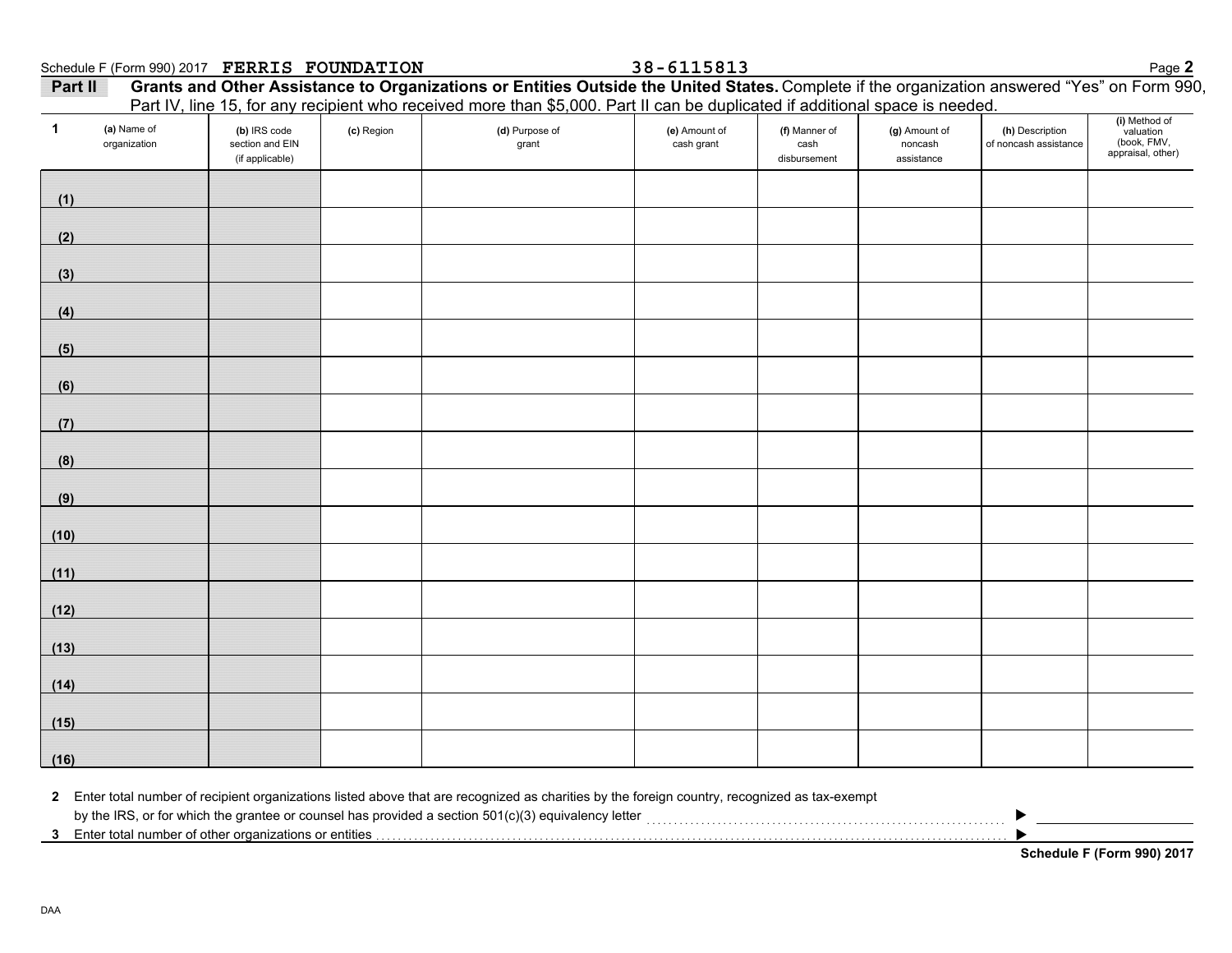### Schedule F (Form 990) 2017 Page **3 FERRIS FOUNDATION 38-6115813**

| Part III can be duplicated if additional space is needed.<br>(a) Type of grant or assistance | (b) Region | (c) Number of | (d) Amount of | (e) Manner of        | (f) Amount of         | (g) Description       | (h) Method of<br>valuation       |
|----------------------------------------------------------------------------------------------|------------|---------------|---------------|----------------------|-----------------------|-----------------------|----------------------------------|
|                                                                                              |            | recipients    | cash grant    | cash<br>disbursement | noncash<br>assistance | of noncash assistance | (book, FMV,<br>appraisal, other) |
| (1)                                                                                          |            |               |               |                      |                       |                       |                                  |
| (2)                                                                                          |            |               |               |                      |                       |                       |                                  |
| (3)                                                                                          |            |               |               |                      |                       |                       |                                  |
| (4)                                                                                          |            |               |               |                      |                       |                       |                                  |
| (5)                                                                                          |            |               |               |                      |                       |                       |                                  |
| (6)<br><u> 1980 - Jan Barbara Barat, prima popula</u>                                        |            |               |               |                      |                       |                       |                                  |
| (7)                                                                                          |            |               |               |                      |                       |                       |                                  |
| (8)                                                                                          |            |               |               |                      |                       |                       |                                  |
| (9)                                                                                          |            |               |               |                      |                       |                       |                                  |
| (10)                                                                                         |            |               |               |                      |                       |                       |                                  |
| (11)                                                                                         |            |               |               |                      |                       |                       |                                  |
| (12)                                                                                         |            |               |               |                      |                       |                       |                                  |
| (13)                                                                                         |            |               |               |                      |                       |                       |                                  |
| (14)                                                                                         |            |               |               |                      |                       |                       |                                  |
| (15)                                                                                         |            |               |               |                      |                       |                       |                                  |
| (16)                                                                                         |            |               |               |                      |                       |                       |                                  |
| (17)                                                                                         |            |               |               |                      |                       |                       |                                  |
| (18)                                                                                         |            |               |               |                      |                       |                       |                                  |

**Schedule F (Form 990) 2017**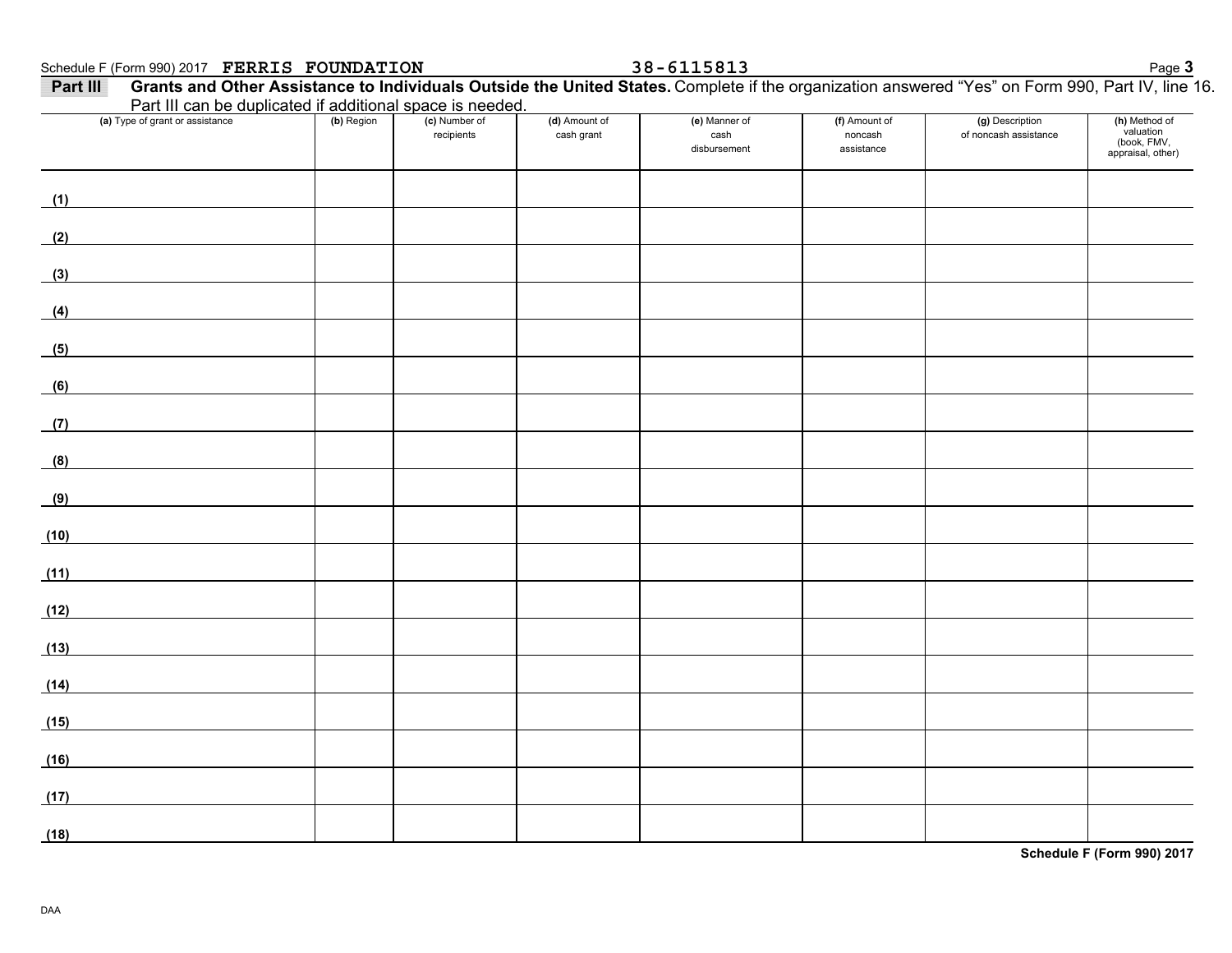Schedule F (Form 990) 2017 Page **4 FERRIS FOUNDATION 38-6115813**

|   | Part IV<br><b>Foreign Forms</b>                                                                                                                                                                                                                                                                                                                                                                                               |                               |
|---|-------------------------------------------------------------------------------------------------------------------------------------------------------------------------------------------------------------------------------------------------------------------------------------------------------------------------------------------------------------------------------------------------------------------------------|-------------------------------|
| 1 | Was the organization a U.S. transferor of property to a foreign corporation during the tax year? If "Yes,"<br>the organization may be required to file Form 926, Return by a U.S. Transferor of Property to a Foreign<br>Corporation (see Instructions for Form 926)<br>Yes                                                                                                                                                   | ΙXΙ<br>No                     |
| 2 | Did the organization have an interest in a foreign trust during the tax year? If "Yes," the organization<br>may be required to separately file Form 3520, Annual Return To Report Transactions With Foreign<br>Trusts and Receipt of Certain Foreign Gifts, and/or Form 3520-A, Annual Information Return of Foreign<br>Trust With a U.S. Owner (see Instructions for Forms 3520 and 3520-A; don't file with Form 990)<br>Yes | $\overline{\mathbf{x}}$<br>No |
| 3 | Did the organization have an ownership interest in a foreign corporation during the tax year? If "Yes,"<br>the organization may be required to file Form 5471, Information Return of U.S. Persons With Respect To<br>Yes                                                                                                                                                                                                      | $ \mathbf{X} $<br>No          |
| 4 | Was the organization a direct or indirect shareholder of a passive foreign investment company or a<br>qualified electing fund during the tax year? If "Yes," the organization may be required to file Form 8621.<br>Information Return by a Shareholder of a Passive Foreign Investment Company or Qualified Electing<br>Yes                                                                                                  | $ \mathbf{X} $<br>No          |
| 5 | Did the organization have an ownership interest in a foreign partnership during the tax year? If "Yes,"<br>the organization may be required to file Form 8865, Return of U.S. Persons With Respect to Certain<br>$ \mathbf{X} $<br>Yes                                                                                                                                                                                        | No                            |
| 6 | Did the organization have any operations in or related to any boycotting countries during the tax year? If<br>"Yes," the organization may be required to separately file Form 5713, International Boycott Report (see<br>Instructions for Form 5713; don't file with Form 990)<br>Yes                                                                                                                                         | ΙX<br>No                      |

**Schedule F (Form 990) 2017**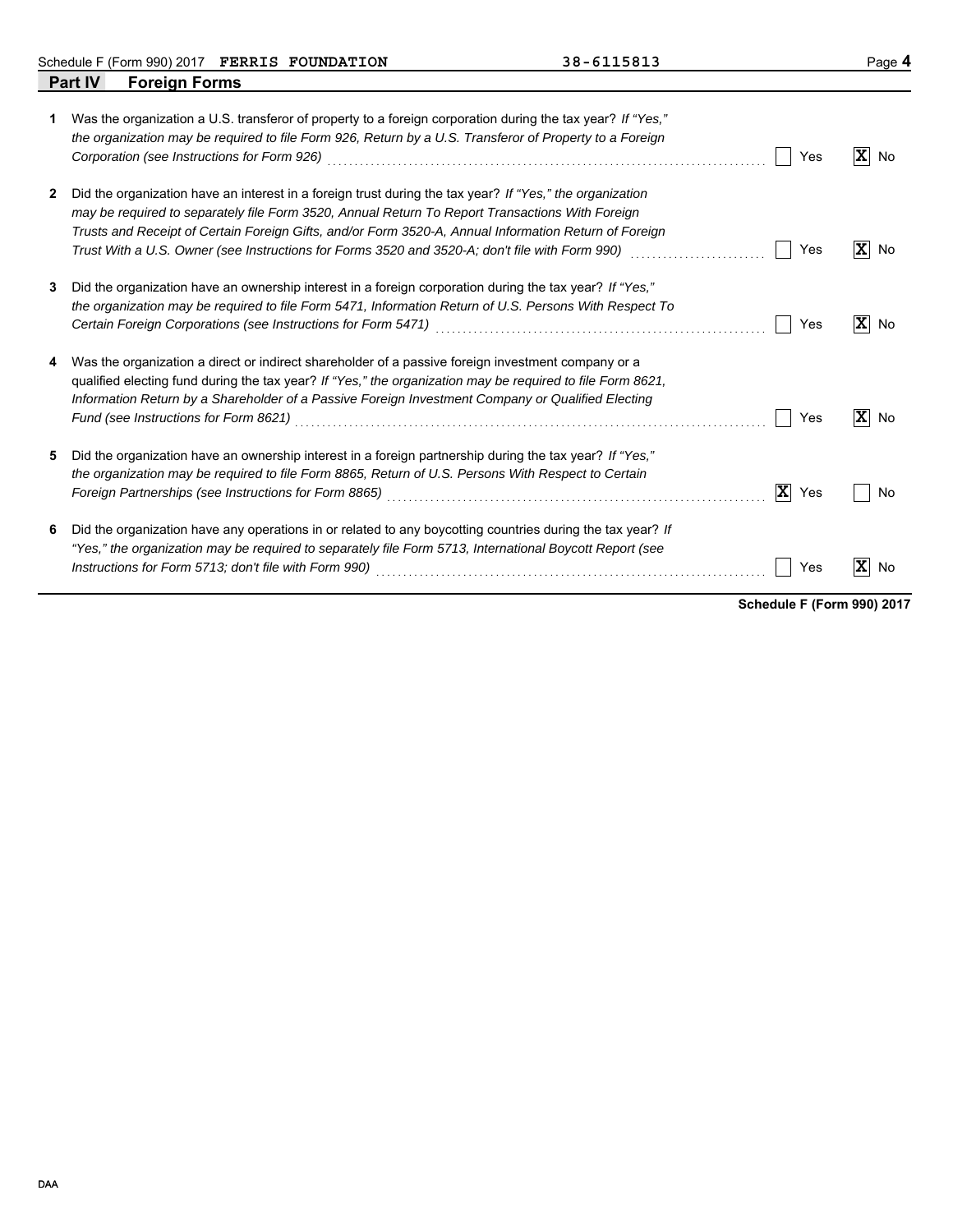|               | Schedule F (Form 990) 2017 FERRIS FOUNDATION                                                                                                                                                                                                                                                                                                                                                                                                            | 38-6115813     |                                           | Page 5 |
|---------------|---------------------------------------------------------------------------------------------------------------------------------------------------------------------------------------------------------------------------------------------------------------------------------------------------------------------------------------------------------------------------------------------------------------------------------------------------------|----------------|-------------------------------------------|--------|
| Part V        | <b>Supplemental Information</b><br>Provide the information required by Part I, line 2 (monitoring of funds); Part I, line 3, column (f) (accounting method;<br>amounts of investments vs. expenditures per region); Part II, line 1 (accounting method); Part III (accounting method); and<br>Part III, column (c) (estimated number of recipients), as applicable. Also complete this part to provide any additional<br>information. See instructions. |                |                                           |        |
|               | PART I, LINE 3 - ACTIVITIES PER REGION                                                                                                                                                                                                                                                                                                                                                                                                                  |                |                                           |        |
| <b>REGION</b> |                                                                                                                                                                                                                                                                                                                                                                                                                                                         |                | <b>EXPENDITURES</b><br><b>INVESTMENTS</b> |        |
|               | CENTRAL AMERICA AND THE CARIBBEAN                                                                                                                                                                                                                                                                                                                                                                                                                       | $\mathsf{S}_1$ | $0$ \$ 12,686,644                         |        |
|               |                                                                                                                                                                                                                                                                                                                                                                                                                                                         |                |                                           |        |
|               |                                                                                                                                                                                                                                                                                                                                                                                                                                                         |                |                                           |        |
|               |                                                                                                                                                                                                                                                                                                                                                                                                                                                         |                |                                           |        |
|               |                                                                                                                                                                                                                                                                                                                                                                                                                                                         |                |                                           |        |
|               |                                                                                                                                                                                                                                                                                                                                                                                                                                                         |                |                                           |        |
|               |                                                                                                                                                                                                                                                                                                                                                                                                                                                         |                |                                           |        |
|               |                                                                                                                                                                                                                                                                                                                                                                                                                                                         |                |                                           |        |
|               |                                                                                                                                                                                                                                                                                                                                                                                                                                                         |                |                                           |        |
|               |                                                                                                                                                                                                                                                                                                                                                                                                                                                         |                |                                           |        |
|               |                                                                                                                                                                                                                                                                                                                                                                                                                                                         |                |                                           |        |
|               |                                                                                                                                                                                                                                                                                                                                                                                                                                                         |                |                                           |        |
|               |                                                                                                                                                                                                                                                                                                                                                                                                                                                         |                |                                           |        |
|               |                                                                                                                                                                                                                                                                                                                                                                                                                                                         |                |                                           |        |
|               |                                                                                                                                                                                                                                                                                                                                                                                                                                                         |                |                                           |        |
|               |                                                                                                                                                                                                                                                                                                                                                                                                                                                         |                |                                           |        |
|               |                                                                                                                                                                                                                                                                                                                                                                                                                                                         |                |                                           |        |
|               |                                                                                                                                                                                                                                                                                                                                                                                                                                                         |                |                                           |        |
|               |                                                                                                                                                                                                                                                                                                                                                                                                                                                         |                |                                           |        |
|               |                                                                                                                                                                                                                                                                                                                                                                                                                                                         |                |                                           |        |
|               |                                                                                                                                                                                                                                                                                                                                                                                                                                                         |                |                                           |        |
|               |                                                                                                                                                                                                                                                                                                                                                                                                                                                         |                |                                           |        |
|               |                                                                                                                                                                                                                                                                                                                                                                                                                                                         |                |                                           |        |
|               |                                                                                                                                                                                                                                                                                                                                                                                                                                                         |                |                                           |        |
|               |                                                                                                                                                                                                                                                                                                                                                                                                                                                         |                |                                           |        |
|               |                                                                                                                                                                                                                                                                                                                                                                                                                                                         |                |                                           |        |
|               |                                                                                                                                                                                                                                                                                                                                                                                                                                                         |                |                                           |        |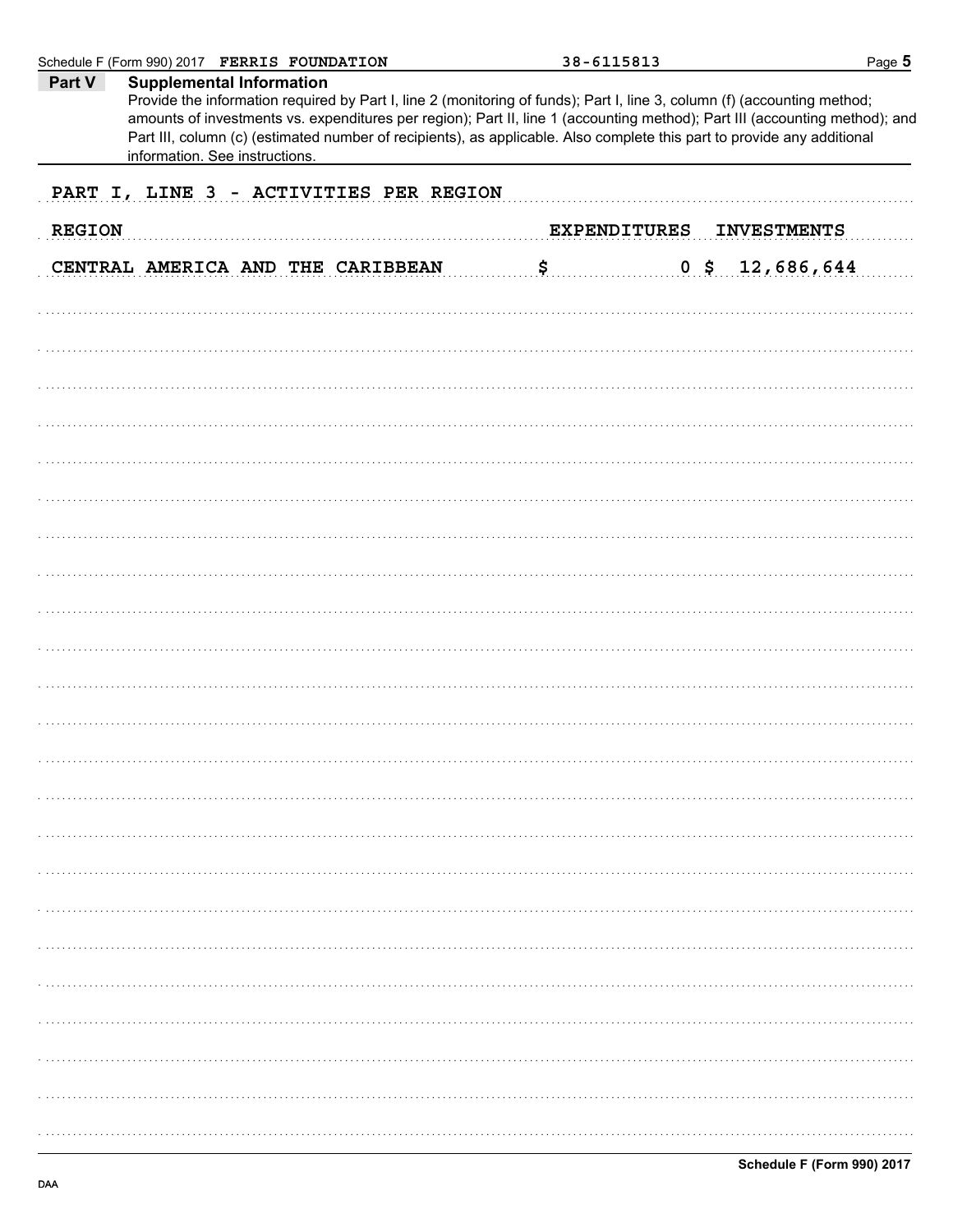| <b>SCHEDULE G</b><br><b>Supplemental Information Regarding Fundraising or Gaming Activities</b><br>(Form 990 or 990-EZ)                                                                           |                                                        |            |                                                                | Complete if the organization answered "Yes" on Form 990, Part IV, line 17, 18, or 19, or if the<br>organization entered more than \$15,000 on Form 990-EZ, line 6a. |                                                                            | OMB No. 1545-0047                                       |
|---------------------------------------------------------------------------------------------------------------------------------------------------------------------------------------------------|--------------------------------------------------------|------------|----------------------------------------------------------------|---------------------------------------------------------------------------------------------------------------------------------------------------------------------|----------------------------------------------------------------------------|---------------------------------------------------------|
| Department of the Treasury                                                                                                                                                                        | Attach to Form 990 or Form 990-EZ.                     |            |                                                                |                                                                                                                                                                     |                                                                            | <b>Open to Public</b>                                   |
| Internal Revenue Service<br>Name of the organization                                                                                                                                              | Go to www.irs.gov/Form990 for the latest instructions. |            |                                                                |                                                                                                                                                                     | <b>Employer identification number</b>                                      | Inspection                                              |
| <b>FERRIS FOUNDATION</b>                                                                                                                                                                          |                                                        |            |                                                                |                                                                                                                                                                     | 38-6115813                                                                 |                                                         |
| Fundraising Activities. Complete if the organization answered "Yes" on Form 990, Part IV, line 17.<br>Part I<br>Form 990-EZ filers are not required to complete this part.                        |                                                        |            |                                                                |                                                                                                                                                                     |                                                                            |                                                         |
| Indicate whether the organization raised funds through any of the following activities. Check all that apply.<br>1                                                                                |                                                        |            |                                                                |                                                                                                                                                                     |                                                                            |                                                         |
| Mail solicitations<br>a                                                                                                                                                                           | е                                                      |            |                                                                | Solicitation of non-government grants                                                                                                                               |                                                                            |                                                         |
| Internet and email solicitations                                                                                                                                                                  | f                                                      |            |                                                                | Solicitation of government grants                                                                                                                                   |                                                                            |                                                         |
| Phone solicitations                                                                                                                                                                               | Special fundraising events<br>g                        |            |                                                                |                                                                                                                                                                     |                                                                            |                                                         |
| In-person solicitations<br>d                                                                                                                                                                      |                                                        |            |                                                                |                                                                                                                                                                     |                                                                            |                                                         |
| 2a Did the organization have a written or oral agreement with any individual (including officers, directors, trustees,                                                                            |                                                        |            |                                                                |                                                                                                                                                                     |                                                                            |                                                         |
| or key employees listed in Form 990, Part VII) or entity in connection with professional fundraising services?                                                                                    |                                                        |            |                                                                |                                                                                                                                                                     |                                                                            | Yes<br>No                                               |
| <b>b</b> If "Yes," list the 10 highest paid individuals or entities (fundraisers) pursuant to agreements under which the fundraiser is to be<br>compensated at least \$5,000 by the organization. |                                                        |            |                                                                |                                                                                                                                                                     |                                                                            |                                                         |
| (i) Name and address of individual<br>or entity (fundraiser)                                                                                                                                      | (ii) Activity                                          | custody or | (iii) Did fund-<br>raiser have<br>control of<br>contributions? | (iv) Gross receipts<br>from activity                                                                                                                                | (v) Amount paid to<br>(or retained by)<br>fundraiser listed in<br>col. (i) | (vi) Amount paid to<br>(or retained by)<br>organization |
|                                                                                                                                                                                                   |                                                        | Yes No     |                                                                |                                                                                                                                                                     |                                                                            |                                                         |
| 1                                                                                                                                                                                                 |                                                        |            |                                                                |                                                                                                                                                                     |                                                                            |                                                         |
| $\mathbf{2}$                                                                                                                                                                                      |                                                        |            |                                                                |                                                                                                                                                                     |                                                                            |                                                         |
|                                                                                                                                                                                                   |                                                        |            |                                                                |                                                                                                                                                                     |                                                                            |                                                         |
| 3                                                                                                                                                                                                 |                                                        |            |                                                                |                                                                                                                                                                     |                                                                            |                                                         |
| 4                                                                                                                                                                                                 |                                                        |            |                                                                |                                                                                                                                                                     |                                                                            |                                                         |
| 5                                                                                                                                                                                                 |                                                        |            |                                                                |                                                                                                                                                                     |                                                                            |                                                         |
|                                                                                                                                                                                                   |                                                        |            |                                                                |                                                                                                                                                                     |                                                                            |                                                         |
| 6                                                                                                                                                                                                 |                                                        |            |                                                                |                                                                                                                                                                     |                                                                            |                                                         |
| 7                                                                                                                                                                                                 |                                                        |            |                                                                |                                                                                                                                                                     |                                                                            |                                                         |
| 8                                                                                                                                                                                                 |                                                        |            |                                                                |                                                                                                                                                                     |                                                                            |                                                         |
| 9                                                                                                                                                                                                 |                                                        |            |                                                                |                                                                                                                                                                     |                                                                            |                                                         |
| 10                                                                                                                                                                                                |                                                        |            |                                                                |                                                                                                                                                                     |                                                                            |                                                         |
|                                                                                                                                                                                                   |                                                        |            |                                                                |                                                                                                                                                                     |                                                                            |                                                         |
| Total .                                                                                                                                                                                           |                                                        |            |                                                                |                                                                                                                                                                     |                                                                            |                                                         |
| List all states in which the organization is registered or licensed to solicit contributions or has been notified it is exempt from<br>3<br>registration or licensing.                            |                                                        |            |                                                                |                                                                                                                                                                     |                                                                            |                                                         |
|                                                                                                                                                                                                   |                                                        |            |                                                                |                                                                                                                                                                     |                                                                            |                                                         |
|                                                                                                                                                                                                   |                                                        |            |                                                                |                                                                                                                                                                     |                                                                            |                                                         |
|                                                                                                                                                                                                   |                                                        |            |                                                                |                                                                                                                                                                     |                                                                            |                                                         |
|                                                                                                                                                                                                   |                                                        |            |                                                                |                                                                                                                                                                     |                                                                            |                                                         |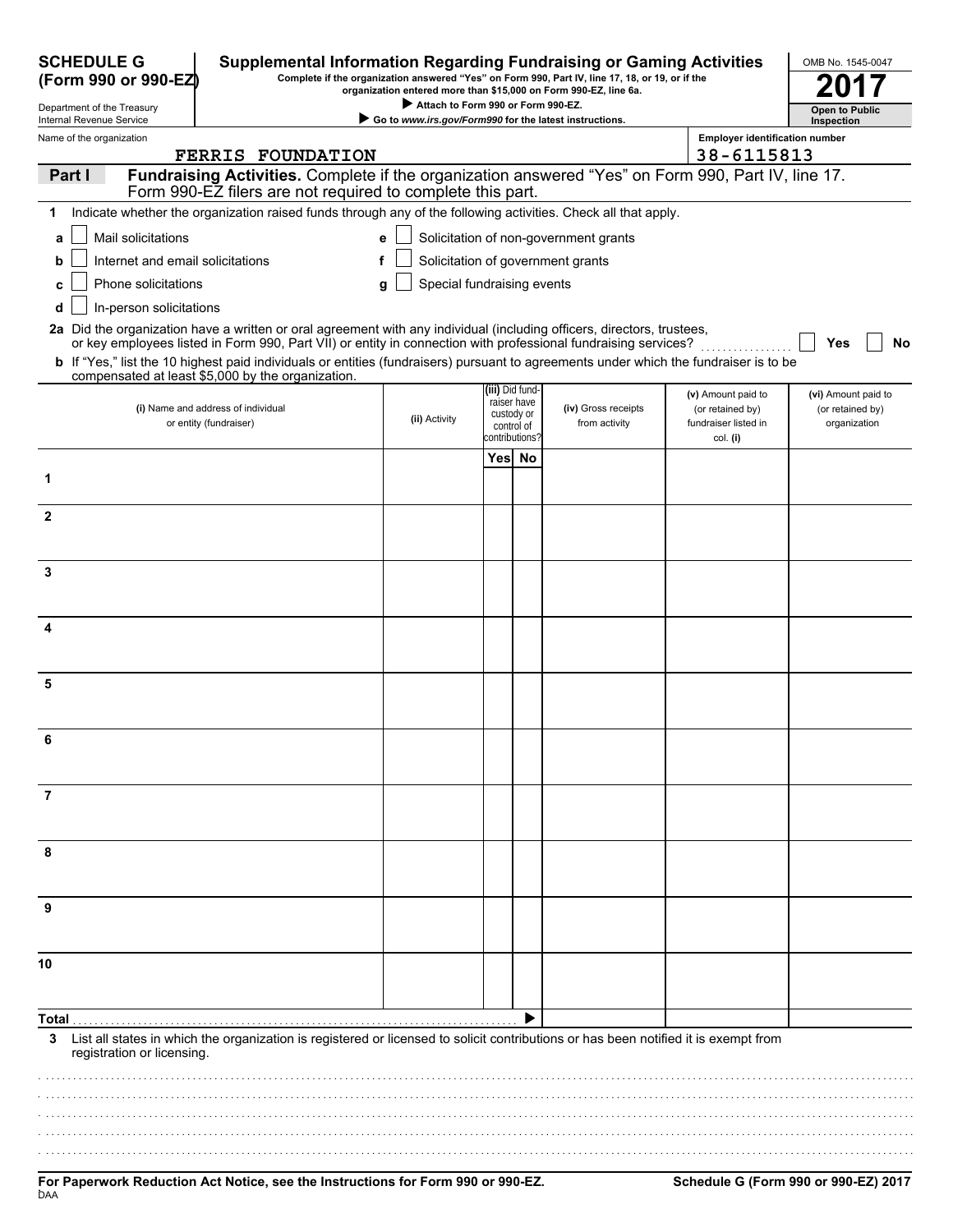**Part II Fundraising Events.** Complete if the organization answered "Yes" on Form 990, Part IV, line 18, or reported more gross receipts greater than \$5,000. than \$15,000 of fundraising event contributions and gross income on Form 990-EZ, lines 1 and 6b. List events with

|                 |          |                              | (a) Event $#1$                                                                                                                                | $(b)$ Event #2          | (c) Other events              |                                   |
|-----------------|----------|------------------------------|-----------------------------------------------------------------------------------------------------------------------------------------------|-------------------------|-------------------------------|-----------------------------------|
|                 |          |                              |                                                                                                                                               |                         |                               | (d) Total events                  |
|                 |          |                              | <b>FOUNDATION GALA</b><br>(event type)                                                                                                        | (event type)            | <b>NONE</b><br>(total number) | (add col. (a) through<br>col. (c) |
|                 |          |                              |                                                                                                                                               |                         |                               |                                   |
| Revenue         |          | 1 Gross receipts             | 201,305                                                                                                                                       |                         |                               | 201,305                           |
|                 |          | 2 Less: Contributions        | 148,035                                                                                                                                       |                         |                               | 148,035                           |
|                 |          | 3 Gross income (line 1 minus |                                                                                                                                               |                         |                               |                                   |
|                 |          |                              | 53,270                                                                                                                                        |                         |                               | 53,270                            |
|                 |          |                              |                                                                                                                                               |                         |                               |                                   |
|                 |          | 4 Cash prizes                |                                                                                                                                               |                         |                               |                                   |
|                 |          | 5 Noncash prizes             |                                                                                                                                               |                         |                               |                                   |
|                 |          | 6 Rent/facility costs        |                                                                                                                                               |                         |                               |                                   |
| Direct Expenses |          |                              |                                                                                                                                               |                         |                               |                                   |
|                 |          | 7 Food and beverages         | 81,284                                                                                                                                        |                         |                               | 81,284                            |
|                 |          | 8 Entertainment              | 59,867                                                                                                                                        |                         |                               | 59,867                            |
|                 |          | 9 Other direct expenses      | 6,613                                                                                                                                         |                         |                               | 6,613                             |
|                 |          |                              |                                                                                                                                               |                         |                               |                                   |
|                 |          |                              | 10 Direct expense summary. Add lines 4 through 9 in column (d) [11] content to content the summary of Direct P                                |                         |                               | $\frac{147,764}{-94,494}$         |
|                 |          |                              |                                                                                                                                               |                         |                               |                                   |
|                 | Part III |                              | Gaming. Complete if the organization answered "Yes" on Form 990, Part IV, line 19, or reported more<br>than \$15,000 on Form 990-EZ, line 6a. |                         |                               |                                   |
|                 |          |                              |                                                                                                                                               | (b) Pull tabs/instant   |                               | (d) Total gaming (add             |
| Revenue         |          |                              | (a) Bingo                                                                                                                                     | bingo/progressive bingo | (c) Other gaming              | col. (a) through col. (c))        |
|                 |          |                              |                                                                                                                                               |                         |                               |                                   |
|                 |          | 1 Gross revenue              |                                                                                                                                               |                         |                               |                                   |
|                 |          | 2 Cash prizes                |                                                                                                                                               |                         |                               |                                   |
|                 |          |                              |                                                                                                                                               |                         |                               |                                   |
| Direct Expenses |          | 3 Noncash prizes             |                                                                                                                                               |                         |                               |                                   |
|                 |          | 4 Rent/facility costs        |                                                                                                                                               |                         |                               |                                   |
|                 |          | 5 Other direct expenses      |                                                                                                                                               |                         |                               |                                   |
|                 |          |                              | Yes<br>%                                                                                                                                      | Yes<br>%                | %<br>Yes                      |                                   |
|                 |          | 6 Volunteer labor            | No                                                                                                                                            | No                      | No                            |                                   |
|                 |          |                              | 7 Direct expense summary. Add lines 2 through 5 in column (d)                                                                                 |                         |                               |                                   |
|                 |          |                              |                                                                                                                                               |                         |                               |                                   |
|                 |          |                              |                                                                                                                                               |                         |                               |                                   |
| 9               |          |                              | Enter the state(s) in which the organization conducts gaming activities:                                                                      |                         |                               |                                   |
|                 |          |                              | a Is the organization licensed to conduct gaming activities in each of these states?                                                          |                         |                               | <b>Yes</b><br>No                  |
|                 |          | b If "No," explain:          |                                                                                                                                               |                         |                               |                                   |
|                 |          |                              |                                                                                                                                               |                         |                               |                                   |
|                 |          |                              | 10a Were any of the organization's gaming licenses revoked, suspended, or terminated during the tax year?                                     |                         |                               | Yes<br>No                         |
|                 |          | <b>b</b> If "Yes," explain:  |                                                                                                                                               |                         |                               |                                   |
|                 |          |                              |                                                                                                                                               |                         |                               |                                   |
|                 |          |                              |                                                                                                                                               |                         |                               |                                   |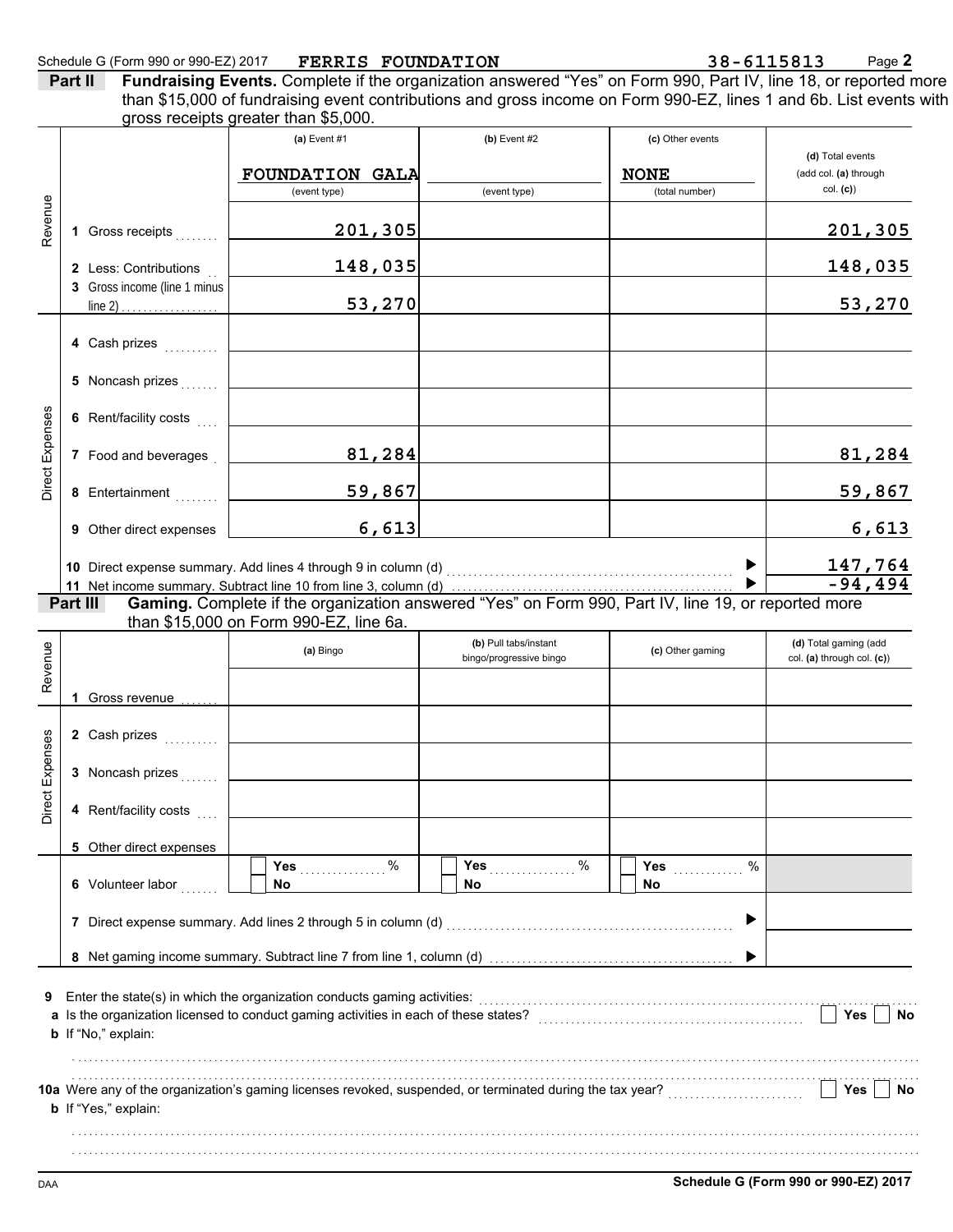| 11      | Schedule G (Form 990 or 990-EZ) 2017<br><b>FERRIS FOUNDATION</b>                                                                                                                                                              | 38-6115813 |                        |            | Page 3    |
|---------|-------------------------------------------------------------------------------------------------------------------------------------------------------------------------------------------------------------------------------|------------|------------------------|------------|-----------|
|         | Does the organization conduct gaming activities with nonmembers?                                                                                                                                                              |            |                        | Yes        | No        |
| 12      | Is the organization a grantor, beneficiary or trustee of a trust, or a member of a partnership or other entity                                                                                                                |            |                        |            |           |
|         |                                                                                                                                                                                                                               |            |                        | <b>Yes</b> | No        |
| 13      | Indicate the percentage of gaming activity conducted in:                                                                                                                                                                      |            |                        |            |           |
| a       | The organization's facility with the contract of the contract of the contract of the contract of the contract of the contract of the contract of the contract of the contract of the contract of the contract of the contract |            | 13a<br>13 <sub>b</sub> |            | %<br>$\%$ |
| b<br>14 | An outside facility encourance and an account of the facility of the facility of the set of the set of the set<br>Enter the name and address of the person who prepares the organization's gaming/special events books and    |            |                        |            |           |
|         | records:                                                                                                                                                                                                                      |            |                        |            |           |
|         | Name $\blacktriangleright$                                                                                                                                                                                                    |            |                        |            |           |
|         | Address $\blacktriangleright$                                                                                                                                                                                                 |            |                        |            |           |
|         | 15a Does the organization have a contract with a third party from whom the organization receives gaming                                                                                                                       |            |                        |            |           |
|         | revenue?                                                                                                                                                                                                                      |            |                        | Yes        | No        |
|         |                                                                                                                                                                                                                               |            |                        |            |           |
|         | amount of gaming revenue retained by the third party ▶ \$<br>If "Yes," enter name and address of the third party:                                                                                                             |            |                        |            |           |
|         |                                                                                                                                                                                                                               |            |                        |            |           |
|         | Name $\blacktriangleright$                                                                                                                                                                                                    |            |                        |            |           |
|         |                                                                                                                                                                                                                               |            |                        |            |           |
|         | Address $\blacktriangleright$                                                                                                                                                                                                 |            |                        |            |           |
|         | Gaming manager information:                                                                                                                                                                                                   |            |                        |            |           |
|         | Name $\blacktriangleright$                                                                                                                                                                                                    |            |                        |            |           |
|         |                                                                                                                                                                                                                               |            |                        |            |           |
|         |                                                                                                                                                                                                                               |            |                        |            |           |
|         | Description of services provided ▶                                                                                                                                                                                            |            |                        |            |           |
|         |                                                                                                                                                                                                                               |            |                        |            |           |
|         |                                                                                                                                                                                                                               |            |                        |            |           |
|         | Director/officer<br>Employee<br>Independent contractor                                                                                                                                                                        |            |                        |            |           |
|         |                                                                                                                                                                                                                               |            |                        |            |           |
|         | Mandatory distributions:                                                                                                                                                                                                      |            |                        |            |           |
|         | Is the organization required under state law to make charitable distributions from the gaming proceeds to                                                                                                                     |            |                        |            |           |
|         | retain the state gaming license?                                                                                                                                                                                              |            |                        | Yes        | No        |
|         | <b>b</b> Enter the amount of distributions required under state law to be distributed to other exempt organizations or                                                                                                        |            |                        |            |           |
|         | spent in the organization's own exempt activities during the tax year S                                                                                                                                                       |            |                        |            |           |
|         | Supplemental Information. Provide the explanations required by Part I, line 2b, columns (iii) and (v); and<br><b>Part IV</b>                                                                                                  |            |                        |            |           |
|         | Part III, lines 9, 9b, 10b, 15b, 15c, 16, and 17b, as applicable. Also provide any additional information.                                                                                                                    |            |                        |            |           |
|         | See instructions.                                                                                                                                                                                                             |            |                        |            |           |
|         |                                                                                                                                                                                                                               |            |                        |            |           |
|         |                                                                                                                                                                                                                               |            |                        |            |           |
|         |                                                                                                                                                                                                                               |            |                        |            |           |
|         |                                                                                                                                                                                                                               |            |                        |            |           |
|         |                                                                                                                                                                                                                               |            |                        |            |           |
|         |                                                                                                                                                                                                                               |            |                        |            |           |
|         |                                                                                                                                                                                                                               |            |                        |            |           |
|         |                                                                                                                                                                                                                               |            |                        |            |           |
|         |                                                                                                                                                                                                                               |            |                        |            |           |
|         |                                                                                                                                                                                                                               |            |                        |            |           |
| a       |                                                                                                                                                                                                                               |            |                        |            |           |

Schedule G (Form 990 or 990-EZ) 2017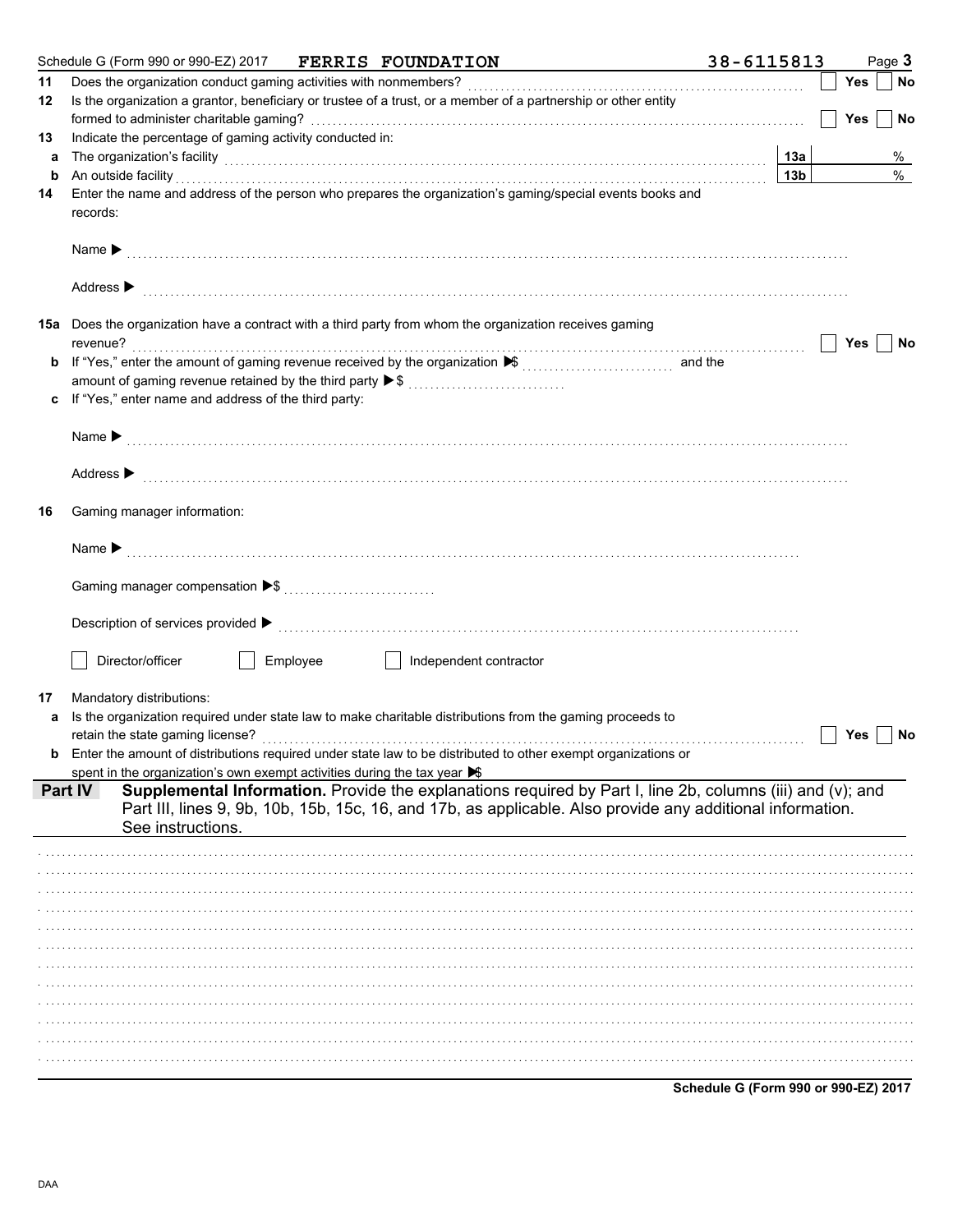| <b>SCHEDULE I</b><br>(Form 990)                                          |                                                                                                                                                                                                                                                                                                                                               |                |                                         | <b>Grants and Other Assistance to Organizations,</b><br>Governments, and Individuals in the United States<br>Complete if the organization answered "Yes" on Form 990, Part IV, line 21 or 22.<br>Attach to Form 990. |                                       |                                                             |                                          | OMB No. 1545-0047<br>201<br><b>Open to Public</b>                                                                                   |
|--------------------------------------------------------------------------|-----------------------------------------------------------------------------------------------------------------------------------------------------------------------------------------------------------------------------------------------------------------------------------------------------------------------------------------------|----------------|-----------------------------------------|----------------------------------------------------------------------------------------------------------------------------------------------------------------------------------------------------------------------|---------------------------------------|-------------------------------------------------------------|------------------------------------------|-------------------------------------------------------------------------------------------------------------------------------------|
| Department of the Treasury<br>Internal Revenue Service                   |                                                                                                                                                                                                                                                                                                                                               |                |                                         | Go to www.irs.gov/Form990 for the latest information.                                                                                                                                                                |                                       |                                                             |                                          | <b>Inspection</b>                                                                                                                   |
| Name of the organization                                                 | <b>FERRIS FOUNDATION</b>                                                                                                                                                                                                                                                                                                                      |                |                                         |                                                                                                                                                                                                                      |                                       |                                                             |                                          | <b>Employer identification number</b><br>38-6115813                                                                                 |
| Part I                                                                   | <b>General Information on Grants and Assistance</b>                                                                                                                                                                                                                                                                                           |                |                                         |                                                                                                                                                                                                                      |                                       |                                                             |                                          |                                                                                                                                     |
| 1<br>$\mathbf{2}$                                                        | Does the organization maintain records to substantiate the amount of the grants or assistance, the grantees' eligibility for the grants or assistance, and<br>and detection onternal used to award the grants or assistance?<br>Describe in Part IV the organization's procedures for monitoring the use of grant funds in the United States. |                |                                         |                                                                                                                                                                                                                      |                                       |                                                             |                                          | $ X $ Yes<br>No                                                                                                                     |
| Part II                                                                  | 990, Part IV, line 21, for any recipient that received more than \$5,000. Part II can be duplicated if additional space is needed.                                                                                                                                                                                                            |                |                                         |                                                                                                                                                                                                                      |                                       |                                                             |                                          | Grants and Other Assistance to Domestic Organizations and Domestic Governments. Complete if the organization answered "Yes" on Form |
| $\mathbf 1$                                                              | (a) Name and address of organization<br>or government                                                                                                                                                                                                                                                                                         | $(b)$ EIN      | $(c)$ IRC<br>section<br>(if applicable) | (d) Amount of cash<br>grant                                                                                                                                                                                          | (e) Amount of non-<br>cash assistance | (f) Method of valuation<br>(book, FMV, appraisal,<br>other) | (g) Description of<br>noncash assistance | (h) Purpose of grant<br>or assistance                                                                                               |
| (1) FERRIS STATE UNIVERSITY<br>1201 S. STATE STREET<br><b>BIG RAPIDS</b> | MI 49307                                                                                                                                                                                                                                                                                                                                      | 38-6005159 115 |                                         | 5,945,201                                                                                                                                                                                                            |                                       |                                                             |                                          | SUPPORT UNIVERSITY                                                                                                                  |
| (2)                                                                      |                                                                                                                                                                                                                                                                                                                                               |                |                                         |                                                                                                                                                                                                                      |                                       |                                                             |                                          |                                                                                                                                     |
| (3)                                                                      |                                                                                                                                                                                                                                                                                                                                               |                |                                         |                                                                                                                                                                                                                      |                                       |                                                             |                                          |                                                                                                                                     |
| (4)                                                                      |                                                                                                                                                                                                                                                                                                                                               |                |                                         |                                                                                                                                                                                                                      |                                       |                                                             |                                          |                                                                                                                                     |
| (5)                                                                      |                                                                                                                                                                                                                                                                                                                                               |                |                                         |                                                                                                                                                                                                                      |                                       |                                                             |                                          |                                                                                                                                     |
| (6)                                                                      |                                                                                                                                                                                                                                                                                                                                               |                |                                         |                                                                                                                                                                                                                      |                                       |                                                             |                                          |                                                                                                                                     |
| (7)                                                                      |                                                                                                                                                                                                                                                                                                                                               |                |                                         |                                                                                                                                                                                                                      |                                       |                                                             |                                          |                                                                                                                                     |
| (8)                                                                      |                                                                                                                                                                                                                                                                                                                                               |                |                                         |                                                                                                                                                                                                                      |                                       |                                                             |                                          |                                                                                                                                     |
|                                                                          |                                                                                                                                                                                                                                                                                                                                               |                |                                         |                                                                                                                                                                                                                      |                                       |                                                             |                                          |                                                                                                                                     |
| (9)                                                                      |                                                                                                                                                                                                                                                                                                                                               |                |                                         |                                                                                                                                                                                                                      |                                       |                                                             |                                          |                                                                                                                                     |
| 2<br>3                                                                   | Enter total number of section $501(c)(3)$ and government organizations listed in the line 1 table<br>Enter total number of other organizations listed in the line 1 table                                                                                                                                                                     |                |                                         |                                                                                                                                                                                                                      |                                       |                                                             |                                          | $\blacktriangleright$ 1<br>$\blacktriangleright$ 0                                                                                  |
|                                                                          | For Paperwork Reduction Act Notice, see the Instructions for Form 990.                                                                                                                                                                                                                                                                        |                |                                         |                                                                                                                                                                                                                      |                                       |                                                             |                                          | Schedule I (Form 990) (2017)                                                                                                        |

DAA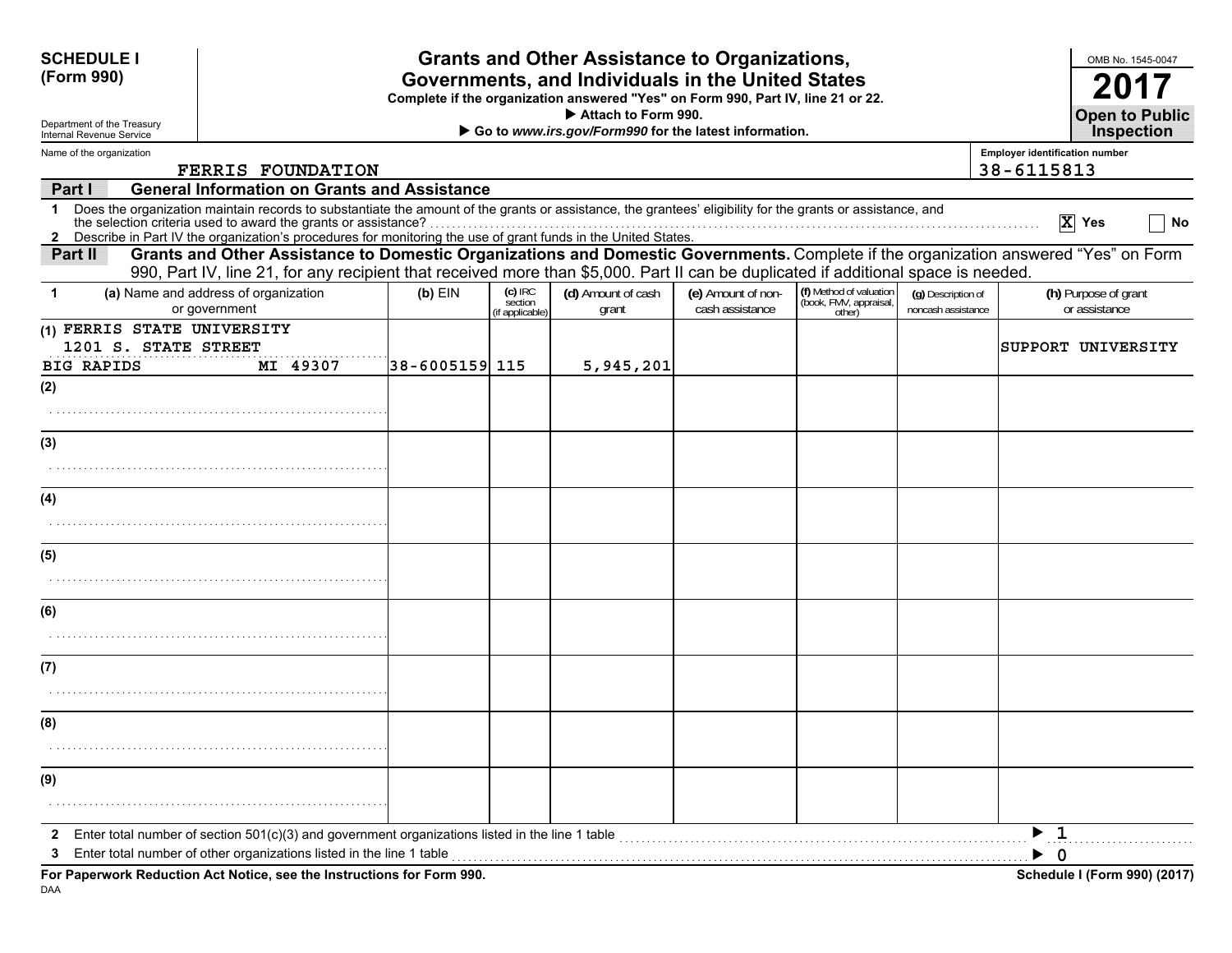Schedule I (Form 990) (2017) Page **2 FERRIS FOUNDATION 38-6115813**

FMV, appraisal, other) **(d)** Amount of **(e)** Method of valuation (book, **(f)** Description of noncash assistance cash grant **(a)** Type of grant or assistance **(b)** Number of **(c)** Amount of **Part III Grants and Other Assistance to Domestic Individuals.** Complete if the organization answered "Yes" on Form 990, Part IV, line 22. Part III can be duplicated if additional space is needed. recipients and increment cash arant noncash assistance **Part IV** Supplemental Information. Provide the information required in Part I, line 2; Part III, column (b); and any other additional information. . . . . . . . . . . . . . . . . . . . . . . . . . . . . . . . . . . . . . . . . . . . . . . . . . . . . . . . . . . . . . . . . . . . . . . . . . . . . . . . . . . . . . . . . . . . . . . . . . . . . . . . . . . . . . . . . . . . . . . . . . . . . . . . . . . . . . . . . . . . . . . . . . . . . . . . . . . . . . . . . . . . . . . . . . . . . . . . . . . . . . . . . . . . . . . . . . . . . . . . . . . . . . . . . . . .. . . . . . . . . . . . . . . . . . . . . . . . . . . . . . . . . . . . . . . . . . . . . . . . . . . . . . . . . . . . . . . . . . . . . . . . . . . . . . . . . . . . . . . . . . . . . . . . . . . . . . . . . . . . . . . . . . . . . . . . . . . . . . . . . . . . . . . . . . . . . . . . . . . . . . . . . . . . . . . . . . . . . . . . . . . . . . . . . . . . . . . . . . . . . . . . . . . . . . . . . . . . . . . . . . .. . . . . . . . . . . . . . . . . . . . . . . . . . . . . . . . . . . . . . . . . . . . . . . . . . . . . . . . . . . . . . . . . . . . . . . . . . . . . . . . . . . . . . . . . . . . . . . . . . . . . . . . . . . . . . . . . . . . . . . . . . . . . . . . . . . . . . . . . . . . . . . . . . . . . . . . . . . . . . . . . . . . . . . . . . . . . . . . . . . . . . . . . . . . . . . . . . . . . . . . . . . . . . . . . . .. . . . . . . . . . . . . . . . . . . . . . . . . . . . . . . . . . . . . . . . . . . . . . . . . . . . . . . . . . . . . . . . . . . . . . . . . . . . . . . . . . . . . . . . . . . . . . . . . . . . . . . . . . . . . . . . . . . . . . . . . . . . . . . . . . . . . . . . . . . . . . . . . . . . . . . . . . . . . . . . . . . . . . . . . . . . . . . . . . . . . . . . . . . . . . . . . . . . . . . . . . . . . . . . . . .. . . . . . . . . . . . . . . . . . . . . . . . . . . . . . . . . . . . . . . . . . . . . . . . . . . . . . . . . . . . . . . . . . . . . . . . . . . . . . . . . . . . . . . . . . . . . . . . . . . . . . . . . . . . . . . . . . . . . . . . . . . . . . . . . . . . . . . . . . . . . . . . . . . . . . . . . . . . . . . . . . . . . . . . . . . . . . . . . . . . . . . . . . . . . . . . . . . . . . . . . . . . . . . . . . .. . . . . . . . . . . . . . . . . . . . . . . . . . . . . . . . . . . . . . . . . . . . . . . . . . . . . . . . . . . . . . . . . . . . . . . . . . . . . . . . . . . . . . . . . . . . . . . . . . . . . . . . . . . . . . . . . . . . . . . . . . . . . . . . . . . . . . . . . . . . . . . . . . . . . . . . . . . . . . . . . . . . . . . . . . . . . . . . . . . . . . . . . . . . . . . . . . . . . . . . . . . . . . . . . . .SCHOLARSHIPS, LOANS, AND EDUCATIONAL FACULTY GRANTS ARE ISSUED AND . . . . . . . . . . . . . . . . . . . . . . . . . . . . . . . . . . . . . . . . . . . . . . . . . . . . . . . . . . . . . . . . . . . . . . . . . . . . . . . . . . . . . . . . . . . . . . . . . . . . . . . . . . . . . . . . . . . . . . . . . . . . . . . . . . . . . . . . . . . . . . . . . . . . . . . . . . . . . . . . . . . . . . . . . . . . . . . . . . . . . . . . . . . . . . . . . . . . . . . . . . . . . . . . . . .. . . . . . . . . . . . . . . . . . . . . . . . . . . . . . . . . . . . . . . . . . . . . . . . . . . . . . . . . . . . . . . . . . . . . . . . . . . . . . . . . . . . . . . . . . . . . . . . . . . . . . . . . . . . . . . . . . . . . . . . . . . . . . . . . . . . . . . . . . . . . . . . . . . . . . . . . . . . . . . . . . . . . . . . . . . . . . . . . . . . . . . . . . . . . . . . . . . . . . . . . . . . . . . . . . .. . . . . . . . . . . . . . . . . . . . . . . . . . . . . . . . . . . . . . . . . . . . . . . . . . . . . . . . . . . . . . . . . . . . . . . . . . . . . . . . . . . . . . . . . . . . . . . . . . . . . . . . . . . . . . . . . . . . . . . . . . . . . . . . . . . . . . . . . . . . . . . . . . . . . . . . . . . . . . . . . . . . . . . . . . . . . . . . . . . . . . . . . . . . . . . . . . . . . . . . . . . . . . . . . . .**123456 7PART I, LINE 2 - PROCEDURES FOR MONITORING THE USE OF GRANT FUNDS THE FOUNDATION WAS ESTABLISHED TO ADVANCE THE MISSION AND GOALS OF FERRIS STATE UNIVERSITY BY GENERATING AND MANAGING PRIVATE SUPPORT FOR THE UNIVERSITY. THE FOUNDATION EXISTS SOLELY TO SUPPORT THE UNIVERSITY.THEREFORE GRANTS AND OTHER ASSISTANCE TO THE UNIVERSITY IS IN THE FORM OF SUPPORT TO THE UNIVERSITY AND IS NOT A COMPETITIVE GRANT PROCESS. MONITORED THROUGH FERRIS STATE UNIVERSITY.**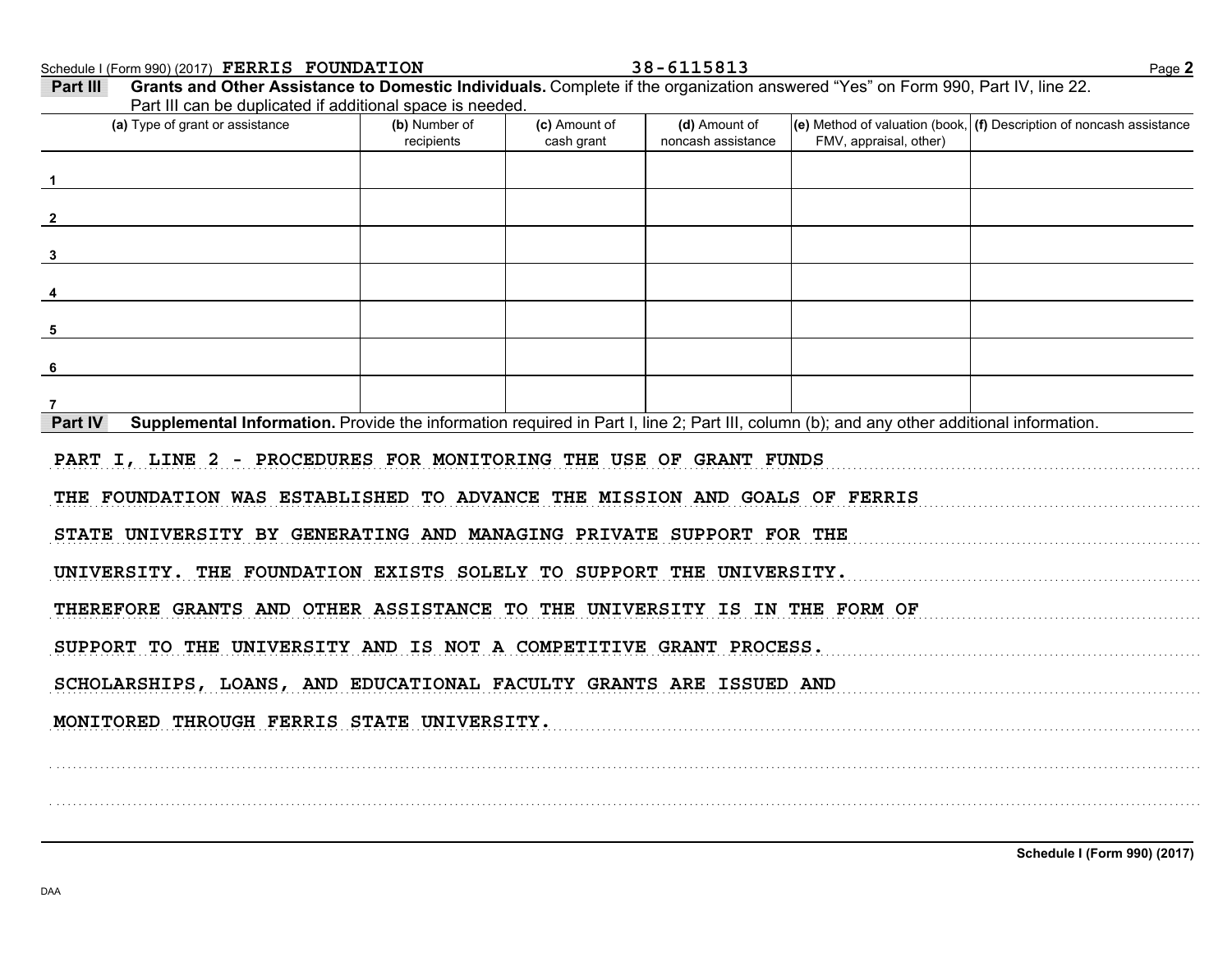| For certain Officers, Directors, Trustees, Key Employees, and Highest<br>(Form 990)<br><b>Compensated Employees</b><br>Complete if the organization answered "Yes" on Form 990, Part IV, line 23.<br><b>Open to Public</b><br>Attach to Form 990.<br>Department of the Treasury<br><b>Inspection</b><br>Go to www.irs.gov/Form990 for instructions and the latest information.<br>Internal Revenue Service<br><b>Employer identification number</b><br>Name of the organization<br>38-6115813<br><b>FERRIS FOUNDATION</b><br>Part I<br><b>Questions Regarding Compensation</b><br>Yes<br>No<br>1a Check the appropriate box(es) if the organization provided any of the following to or for a person listed on Form<br>990, Part VII, Section A, line 1a. Complete Part III to provide any relevant information regarding these items.<br>First-class or charter travel<br>Housing allowance or residence for personal use<br>Travel for companions<br>Payments for business use of personal residence<br>Tax indemnification and gross-up payments<br>Health or social club dues or initiation fees<br>Discretionary spending account<br>Personal services (such as, maid, chauffeur, chef)<br><b>b</b> If any of the boxes on line 1a are checked, did the organization follow a written policy regarding payment<br>or reimbursement or provision of all of the expenses described above? If "No," complete Part III to<br>1b<br>Did the organization require substantiation prior to reimbursing or allowing expenses incurred by all<br>2<br>directors, trustees, and officers, including the CEO/Executive Director, regarding the items checked in line<br>2<br>Indicate which, if any, of the following the filing organization used to establish the compensation of the<br>3<br>organization's CEO/Executive Director. Check all that apply. Do not check any boxes for methods used by a<br>related organization to establish compensation of the CEO/Executive Director, but explain in Part III.<br>Compensation committee<br>Written employment contract<br>Independent compensation consultant<br>Compensation survey or study<br>Form 990 of other organizations<br>Approval by the board or compensation committee<br>During the year, did any person listed on Form 990, Part VII, Section A, line 1a, with respect to the filing<br>4<br>organization or a related organization:<br>X<br>a Receive a severance payment or change-of-control payment?<br>4a<br>X<br>4b<br>X<br>4c<br>If "Yes" to any of lines 4a-c, list the persons and provide the applicable amounts for each item in Part III.<br>Only section 501(c)(3), 501(c)(4), and 501(c)(29) organizations must complete lines 5-9.<br>For persons listed on Form 990, Part VII, Section A, line 1a, did the organization pay or accrue any<br>5<br>compensation contingent on the revenues of:<br>х<br>a The organization?<br>5a<br>X<br>5 <sub>b</sub><br>If "Yes" on line 5a or 5b, describe in Part III.<br>For persons listed on Form 990, Part VII, Section A, line 1a, did the organization pay or accrue any<br>6<br>compensation contingent on the net earnings of:<br>х<br>a The organization?<br>6a<br>X<br>6b<br>If "Yes" on line 6a or 6b, describe in Part III.<br>For persons listed on Form 990, Part VII, Section A, line 1a, did the organization provide any nonfixed<br>7<br>X<br>payments not described on lines 5 and 6? If "Yes," describe in Part III<br>7<br>Were any amounts reported on Form 990, Part VII, paid or accrued pursuant to a contract that was subject<br>8<br>to the initial contract exception described in Regulations section 53.4958-4(a)(3)? If "Yes," describe<br>X<br>in Part III<br>8<br>If "Yes" on line 8, did the organization also follow the rebuttable presumption procedure described in | <b>Compensation Information</b><br><b>SCHEDULE J</b> |  |  |  |  |  |
|-------------------------------------------------------------------------------------------------------------------------------------------------------------------------------------------------------------------------------------------------------------------------------------------------------------------------------------------------------------------------------------------------------------------------------------------------------------------------------------------------------------------------------------------------------------------------------------------------------------------------------------------------------------------------------------------------------------------------------------------------------------------------------------------------------------------------------------------------------------------------------------------------------------------------------------------------------------------------------------------------------------------------------------------------------------------------------------------------------------------------------------------------------------------------------------------------------------------------------------------------------------------------------------------------------------------------------------------------------------------------------------------------------------------------------------------------------------------------------------------------------------------------------------------------------------------------------------------------------------------------------------------------------------------------------------------------------------------------------------------------------------------------------------------------------------------------------------------------------------------------------------------------------------------------------------------------------------------------------------------------------------------------------------------------------------------------------------------------------------------------------------------------------------------------------------------------------------------------------------------------------------------------------------------------------------------------------------------------------------------------------------------------------------------------------------------------------------------------------------------------------------------------------------------------------------------------------------------------------------------------------------------------------------------------------------------------------------------------------------------------------------------------------------------------------------------------------------------------------------------------------------------------------------------------------------------------------------------------------------------------------------------------------------------------------------------------------------------------------------------------------------------------------------------------------------------------------------------------------------------------------------------------------------------------------------------------------------------------------------------------------------------------------------------------------------------------------------------------------------------------------------------------------------------------------------------------------------------------------------------------------------------------------------------------------------------------------------------------------------------------------------------------------------------------------------------------------|------------------------------------------------------|--|--|--|--|--|
|                                                                                                                                                                                                                                                                                                                                                                                                                                                                                                                                                                                                                                                                                                                                                                                                                                                                                                                                                                                                                                                                                                                                                                                                                                                                                                                                                                                                                                                                                                                                                                                                                                                                                                                                                                                                                                                                                                                                                                                                                                                                                                                                                                                                                                                                                                                                                                                                                                                                                                                                                                                                                                                                                                                                                                                                                                                                                                                                                                                                                                                                                                                                                                                                                                                                                                                                                                                                                                                                                                                                                                                                                                                                                                                                                                                                                               |                                                      |  |  |  |  |  |
|                                                                                                                                                                                                                                                                                                                                                                                                                                                                                                                                                                                                                                                                                                                                                                                                                                                                                                                                                                                                                                                                                                                                                                                                                                                                                                                                                                                                                                                                                                                                                                                                                                                                                                                                                                                                                                                                                                                                                                                                                                                                                                                                                                                                                                                                                                                                                                                                                                                                                                                                                                                                                                                                                                                                                                                                                                                                                                                                                                                                                                                                                                                                                                                                                                                                                                                                                                                                                                                                                                                                                                                                                                                                                                                                                                                                                               |                                                      |  |  |  |  |  |
|                                                                                                                                                                                                                                                                                                                                                                                                                                                                                                                                                                                                                                                                                                                                                                                                                                                                                                                                                                                                                                                                                                                                                                                                                                                                                                                                                                                                                                                                                                                                                                                                                                                                                                                                                                                                                                                                                                                                                                                                                                                                                                                                                                                                                                                                                                                                                                                                                                                                                                                                                                                                                                                                                                                                                                                                                                                                                                                                                                                                                                                                                                                                                                                                                                                                                                                                                                                                                                                                                                                                                                                                                                                                                                                                                                                                                               |                                                      |  |  |  |  |  |
|                                                                                                                                                                                                                                                                                                                                                                                                                                                                                                                                                                                                                                                                                                                                                                                                                                                                                                                                                                                                                                                                                                                                                                                                                                                                                                                                                                                                                                                                                                                                                                                                                                                                                                                                                                                                                                                                                                                                                                                                                                                                                                                                                                                                                                                                                                                                                                                                                                                                                                                                                                                                                                                                                                                                                                                                                                                                                                                                                                                                                                                                                                                                                                                                                                                                                                                                                                                                                                                                                                                                                                                                                                                                                                                                                                                                                               |                                                      |  |  |  |  |  |
|                                                                                                                                                                                                                                                                                                                                                                                                                                                                                                                                                                                                                                                                                                                                                                                                                                                                                                                                                                                                                                                                                                                                                                                                                                                                                                                                                                                                                                                                                                                                                                                                                                                                                                                                                                                                                                                                                                                                                                                                                                                                                                                                                                                                                                                                                                                                                                                                                                                                                                                                                                                                                                                                                                                                                                                                                                                                                                                                                                                                                                                                                                                                                                                                                                                                                                                                                                                                                                                                                                                                                                                                                                                                                                                                                                                                                               |                                                      |  |  |  |  |  |
|                                                                                                                                                                                                                                                                                                                                                                                                                                                                                                                                                                                                                                                                                                                                                                                                                                                                                                                                                                                                                                                                                                                                                                                                                                                                                                                                                                                                                                                                                                                                                                                                                                                                                                                                                                                                                                                                                                                                                                                                                                                                                                                                                                                                                                                                                                                                                                                                                                                                                                                                                                                                                                                                                                                                                                                                                                                                                                                                                                                                                                                                                                                                                                                                                                                                                                                                                                                                                                                                                                                                                                                                                                                                                                                                                                                                                               |                                                      |  |  |  |  |  |
|                                                                                                                                                                                                                                                                                                                                                                                                                                                                                                                                                                                                                                                                                                                                                                                                                                                                                                                                                                                                                                                                                                                                                                                                                                                                                                                                                                                                                                                                                                                                                                                                                                                                                                                                                                                                                                                                                                                                                                                                                                                                                                                                                                                                                                                                                                                                                                                                                                                                                                                                                                                                                                                                                                                                                                                                                                                                                                                                                                                                                                                                                                                                                                                                                                                                                                                                                                                                                                                                                                                                                                                                                                                                                                                                                                                                                               |                                                      |  |  |  |  |  |
|                                                                                                                                                                                                                                                                                                                                                                                                                                                                                                                                                                                                                                                                                                                                                                                                                                                                                                                                                                                                                                                                                                                                                                                                                                                                                                                                                                                                                                                                                                                                                                                                                                                                                                                                                                                                                                                                                                                                                                                                                                                                                                                                                                                                                                                                                                                                                                                                                                                                                                                                                                                                                                                                                                                                                                                                                                                                                                                                                                                                                                                                                                                                                                                                                                                                                                                                                                                                                                                                                                                                                                                                                                                                                                                                                                                                                               |                                                      |  |  |  |  |  |
|                                                                                                                                                                                                                                                                                                                                                                                                                                                                                                                                                                                                                                                                                                                                                                                                                                                                                                                                                                                                                                                                                                                                                                                                                                                                                                                                                                                                                                                                                                                                                                                                                                                                                                                                                                                                                                                                                                                                                                                                                                                                                                                                                                                                                                                                                                                                                                                                                                                                                                                                                                                                                                                                                                                                                                                                                                                                                                                                                                                                                                                                                                                                                                                                                                                                                                                                                                                                                                                                                                                                                                                                                                                                                                                                                                                                                               |                                                      |  |  |  |  |  |
|                                                                                                                                                                                                                                                                                                                                                                                                                                                                                                                                                                                                                                                                                                                                                                                                                                                                                                                                                                                                                                                                                                                                                                                                                                                                                                                                                                                                                                                                                                                                                                                                                                                                                                                                                                                                                                                                                                                                                                                                                                                                                                                                                                                                                                                                                                                                                                                                                                                                                                                                                                                                                                                                                                                                                                                                                                                                                                                                                                                                                                                                                                                                                                                                                                                                                                                                                                                                                                                                                                                                                                                                                                                                                                                                                                                                                               |                                                      |  |  |  |  |  |
|                                                                                                                                                                                                                                                                                                                                                                                                                                                                                                                                                                                                                                                                                                                                                                                                                                                                                                                                                                                                                                                                                                                                                                                                                                                                                                                                                                                                                                                                                                                                                                                                                                                                                                                                                                                                                                                                                                                                                                                                                                                                                                                                                                                                                                                                                                                                                                                                                                                                                                                                                                                                                                                                                                                                                                                                                                                                                                                                                                                                                                                                                                                                                                                                                                                                                                                                                                                                                                                                                                                                                                                                                                                                                                                                                                                                                               |                                                      |  |  |  |  |  |
|                                                                                                                                                                                                                                                                                                                                                                                                                                                                                                                                                                                                                                                                                                                                                                                                                                                                                                                                                                                                                                                                                                                                                                                                                                                                                                                                                                                                                                                                                                                                                                                                                                                                                                                                                                                                                                                                                                                                                                                                                                                                                                                                                                                                                                                                                                                                                                                                                                                                                                                                                                                                                                                                                                                                                                                                                                                                                                                                                                                                                                                                                                                                                                                                                                                                                                                                                                                                                                                                                                                                                                                                                                                                                                                                                                                                                               |                                                      |  |  |  |  |  |
|                                                                                                                                                                                                                                                                                                                                                                                                                                                                                                                                                                                                                                                                                                                                                                                                                                                                                                                                                                                                                                                                                                                                                                                                                                                                                                                                                                                                                                                                                                                                                                                                                                                                                                                                                                                                                                                                                                                                                                                                                                                                                                                                                                                                                                                                                                                                                                                                                                                                                                                                                                                                                                                                                                                                                                                                                                                                                                                                                                                                                                                                                                                                                                                                                                                                                                                                                                                                                                                                                                                                                                                                                                                                                                                                                                                                                               |                                                      |  |  |  |  |  |
|                                                                                                                                                                                                                                                                                                                                                                                                                                                                                                                                                                                                                                                                                                                                                                                                                                                                                                                                                                                                                                                                                                                                                                                                                                                                                                                                                                                                                                                                                                                                                                                                                                                                                                                                                                                                                                                                                                                                                                                                                                                                                                                                                                                                                                                                                                                                                                                                                                                                                                                                                                                                                                                                                                                                                                                                                                                                                                                                                                                                                                                                                                                                                                                                                                                                                                                                                                                                                                                                                                                                                                                                                                                                                                                                                                                                                               |                                                      |  |  |  |  |  |
|                                                                                                                                                                                                                                                                                                                                                                                                                                                                                                                                                                                                                                                                                                                                                                                                                                                                                                                                                                                                                                                                                                                                                                                                                                                                                                                                                                                                                                                                                                                                                                                                                                                                                                                                                                                                                                                                                                                                                                                                                                                                                                                                                                                                                                                                                                                                                                                                                                                                                                                                                                                                                                                                                                                                                                                                                                                                                                                                                                                                                                                                                                                                                                                                                                                                                                                                                                                                                                                                                                                                                                                                                                                                                                                                                                                                                               |                                                      |  |  |  |  |  |
|                                                                                                                                                                                                                                                                                                                                                                                                                                                                                                                                                                                                                                                                                                                                                                                                                                                                                                                                                                                                                                                                                                                                                                                                                                                                                                                                                                                                                                                                                                                                                                                                                                                                                                                                                                                                                                                                                                                                                                                                                                                                                                                                                                                                                                                                                                                                                                                                                                                                                                                                                                                                                                                                                                                                                                                                                                                                                                                                                                                                                                                                                                                                                                                                                                                                                                                                                                                                                                                                                                                                                                                                                                                                                                                                                                                                                               |                                                      |  |  |  |  |  |
|                                                                                                                                                                                                                                                                                                                                                                                                                                                                                                                                                                                                                                                                                                                                                                                                                                                                                                                                                                                                                                                                                                                                                                                                                                                                                                                                                                                                                                                                                                                                                                                                                                                                                                                                                                                                                                                                                                                                                                                                                                                                                                                                                                                                                                                                                                                                                                                                                                                                                                                                                                                                                                                                                                                                                                                                                                                                                                                                                                                                                                                                                                                                                                                                                                                                                                                                                                                                                                                                                                                                                                                                                                                                                                                                                                                                                               |                                                      |  |  |  |  |  |
|                                                                                                                                                                                                                                                                                                                                                                                                                                                                                                                                                                                                                                                                                                                                                                                                                                                                                                                                                                                                                                                                                                                                                                                                                                                                                                                                                                                                                                                                                                                                                                                                                                                                                                                                                                                                                                                                                                                                                                                                                                                                                                                                                                                                                                                                                                                                                                                                                                                                                                                                                                                                                                                                                                                                                                                                                                                                                                                                                                                                                                                                                                                                                                                                                                                                                                                                                                                                                                                                                                                                                                                                                                                                                                                                                                                                                               |                                                      |  |  |  |  |  |
|                                                                                                                                                                                                                                                                                                                                                                                                                                                                                                                                                                                                                                                                                                                                                                                                                                                                                                                                                                                                                                                                                                                                                                                                                                                                                                                                                                                                                                                                                                                                                                                                                                                                                                                                                                                                                                                                                                                                                                                                                                                                                                                                                                                                                                                                                                                                                                                                                                                                                                                                                                                                                                                                                                                                                                                                                                                                                                                                                                                                                                                                                                                                                                                                                                                                                                                                                                                                                                                                                                                                                                                                                                                                                                                                                                                                                               |                                                      |  |  |  |  |  |
|                                                                                                                                                                                                                                                                                                                                                                                                                                                                                                                                                                                                                                                                                                                                                                                                                                                                                                                                                                                                                                                                                                                                                                                                                                                                                                                                                                                                                                                                                                                                                                                                                                                                                                                                                                                                                                                                                                                                                                                                                                                                                                                                                                                                                                                                                                                                                                                                                                                                                                                                                                                                                                                                                                                                                                                                                                                                                                                                                                                                                                                                                                                                                                                                                                                                                                                                                                                                                                                                                                                                                                                                                                                                                                                                                                                                                               |                                                      |  |  |  |  |  |
|                                                                                                                                                                                                                                                                                                                                                                                                                                                                                                                                                                                                                                                                                                                                                                                                                                                                                                                                                                                                                                                                                                                                                                                                                                                                                                                                                                                                                                                                                                                                                                                                                                                                                                                                                                                                                                                                                                                                                                                                                                                                                                                                                                                                                                                                                                                                                                                                                                                                                                                                                                                                                                                                                                                                                                                                                                                                                                                                                                                                                                                                                                                                                                                                                                                                                                                                                                                                                                                                                                                                                                                                                                                                                                                                                                                                                               |                                                      |  |  |  |  |  |
|                                                                                                                                                                                                                                                                                                                                                                                                                                                                                                                                                                                                                                                                                                                                                                                                                                                                                                                                                                                                                                                                                                                                                                                                                                                                                                                                                                                                                                                                                                                                                                                                                                                                                                                                                                                                                                                                                                                                                                                                                                                                                                                                                                                                                                                                                                                                                                                                                                                                                                                                                                                                                                                                                                                                                                                                                                                                                                                                                                                                                                                                                                                                                                                                                                                                                                                                                                                                                                                                                                                                                                                                                                                                                                                                                                                                                               |                                                      |  |  |  |  |  |
|                                                                                                                                                                                                                                                                                                                                                                                                                                                                                                                                                                                                                                                                                                                                                                                                                                                                                                                                                                                                                                                                                                                                                                                                                                                                                                                                                                                                                                                                                                                                                                                                                                                                                                                                                                                                                                                                                                                                                                                                                                                                                                                                                                                                                                                                                                                                                                                                                                                                                                                                                                                                                                                                                                                                                                                                                                                                                                                                                                                                                                                                                                                                                                                                                                                                                                                                                                                                                                                                                                                                                                                                                                                                                                                                                                                                                               |                                                      |  |  |  |  |  |
|                                                                                                                                                                                                                                                                                                                                                                                                                                                                                                                                                                                                                                                                                                                                                                                                                                                                                                                                                                                                                                                                                                                                                                                                                                                                                                                                                                                                                                                                                                                                                                                                                                                                                                                                                                                                                                                                                                                                                                                                                                                                                                                                                                                                                                                                                                                                                                                                                                                                                                                                                                                                                                                                                                                                                                                                                                                                                                                                                                                                                                                                                                                                                                                                                                                                                                                                                                                                                                                                                                                                                                                                                                                                                                                                                                                                                               |                                                      |  |  |  |  |  |
|                                                                                                                                                                                                                                                                                                                                                                                                                                                                                                                                                                                                                                                                                                                                                                                                                                                                                                                                                                                                                                                                                                                                                                                                                                                                                                                                                                                                                                                                                                                                                                                                                                                                                                                                                                                                                                                                                                                                                                                                                                                                                                                                                                                                                                                                                                                                                                                                                                                                                                                                                                                                                                                                                                                                                                                                                                                                                                                                                                                                                                                                                                                                                                                                                                                                                                                                                                                                                                                                                                                                                                                                                                                                                                                                                                                                                               |                                                      |  |  |  |  |  |
|                                                                                                                                                                                                                                                                                                                                                                                                                                                                                                                                                                                                                                                                                                                                                                                                                                                                                                                                                                                                                                                                                                                                                                                                                                                                                                                                                                                                                                                                                                                                                                                                                                                                                                                                                                                                                                                                                                                                                                                                                                                                                                                                                                                                                                                                                                                                                                                                                                                                                                                                                                                                                                                                                                                                                                                                                                                                                                                                                                                                                                                                                                                                                                                                                                                                                                                                                                                                                                                                                                                                                                                                                                                                                                                                                                                                                               |                                                      |  |  |  |  |  |
|                                                                                                                                                                                                                                                                                                                                                                                                                                                                                                                                                                                                                                                                                                                                                                                                                                                                                                                                                                                                                                                                                                                                                                                                                                                                                                                                                                                                                                                                                                                                                                                                                                                                                                                                                                                                                                                                                                                                                                                                                                                                                                                                                                                                                                                                                                                                                                                                                                                                                                                                                                                                                                                                                                                                                                                                                                                                                                                                                                                                                                                                                                                                                                                                                                                                                                                                                                                                                                                                                                                                                                                                                                                                                                                                                                                                                               |                                                      |  |  |  |  |  |
|                                                                                                                                                                                                                                                                                                                                                                                                                                                                                                                                                                                                                                                                                                                                                                                                                                                                                                                                                                                                                                                                                                                                                                                                                                                                                                                                                                                                                                                                                                                                                                                                                                                                                                                                                                                                                                                                                                                                                                                                                                                                                                                                                                                                                                                                                                                                                                                                                                                                                                                                                                                                                                                                                                                                                                                                                                                                                                                                                                                                                                                                                                                                                                                                                                                                                                                                                                                                                                                                                                                                                                                                                                                                                                                                                                                                                               |                                                      |  |  |  |  |  |
|                                                                                                                                                                                                                                                                                                                                                                                                                                                                                                                                                                                                                                                                                                                                                                                                                                                                                                                                                                                                                                                                                                                                                                                                                                                                                                                                                                                                                                                                                                                                                                                                                                                                                                                                                                                                                                                                                                                                                                                                                                                                                                                                                                                                                                                                                                                                                                                                                                                                                                                                                                                                                                                                                                                                                                                                                                                                                                                                                                                                                                                                                                                                                                                                                                                                                                                                                                                                                                                                                                                                                                                                                                                                                                                                                                                                                               |                                                      |  |  |  |  |  |
|                                                                                                                                                                                                                                                                                                                                                                                                                                                                                                                                                                                                                                                                                                                                                                                                                                                                                                                                                                                                                                                                                                                                                                                                                                                                                                                                                                                                                                                                                                                                                                                                                                                                                                                                                                                                                                                                                                                                                                                                                                                                                                                                                                                                                                                                                                                                                                                                                                                                                                                                                                                                                                                                                                                                                                                                                                                                                                                                                                                                                                                                                                                                                                                                                                                                                                                                                                                                                                                                                                                                                                                                                                                                                                                                                                                                                               |                                                      |  |  |  |  |  |
|                                                                                                                                                                                                                                                                                                                                                                                                                                                                                                                                                                                                                                                                                                                                                                                                                                                                                                                                                                                                                                                                                                                                                                                                                                                                                                                                                                                                                                                                                                                                                                                                                                                                                                                                                                                                                                                                                                                                                                                                                                                                                                                                                                                                                                                                                                                                                                                                                                                                                                                                                                                                                                                                                                                                                                                                                                                                                                                                                                                                                                                                                                                                                                                                                                                                                                                                                                                                                                                                                                                                                                                                                                                                                                                                                                                                                               |                                                      |  |  |  |  |  |
|                                                                                                                                                                                                                                                                                                                                                                                                                                                                                                                                                                                                                                                                                                                                                                                                                                                                                                                                                                                                                                                                                                                                                                                                                                                                                                                                                                                                                                                                                                                                                                                                                                                                                                                                                                                                                                                                                                                                                                                                                                                                                                                                                                                                                                                                                                                                                                                                                                                                                                                                                                                                                                                                                                                                                                                                                                                                                                                                                                                                                                                                                                                                                                                                                                                                                                                                                                                                                                                                                                                                                                                                                                                                                                                                                                                                                               |                                                      |  |  |  |  |  |
|                                                                                                                                                                                                                                                                                                                                                                                                                                                                                                                                                                                                                                                                                                                                                                                                                                                                                                                                                                                                                                                                                                                                                                                                                                                                                                                                                                                                                                                                                                                                                                                                                                                                                                                                                                                                                                                                                                                                                                                                                                                                                                                                                                                                                                                                                                                                                                                                                                                                                                                                                                                                                                                                                                                                                                                                                                                                                                                                                                                                                                                                                                                                                                                                                                                                                                                                                                                                                                                                                                                                                                                                                                                                                                                                                                                                                               |                                                      |  |  |  |  |  |
|                                                                                                                                                                                                                                                                                                                                                                                                                                                                                                                                                                                                                                                                                                                                                                                                                                                                                                                                                                                                                                                                                                                                                                                                                                                                                                                                                                                                                                                                                                                                                                                                                                                                                                                                                                                                                                                                                                                                                                                                                                                                                                                                                                                                                                                                                                                                                                                                                                                                                                                                                                                                                                                                                                                                                                                                                                                                                                                                                                                                                                                                                                                                                                                                                                                                                                                                                                                                                                                                                                                                                                                                                                                                                                                                                                                                                               |                                                      |  |  |  |  |  |
|                                                                                                                                                                                                                                                                                                                                                                                                                                                                                                                                                                                                                                                                                                                                                                                                                                                                                                                                                                                                                                                                                                                                                                                                                                                                                                                                                                                                                                                                                                                                                                                                                                                                                                                                                                                                                                                                                                                                                                                                                                                                                                                                                                                                                                                                                                                                                                                                                                                                                                                                                                                                                                                                                                                                                                                                                                                                                                                                                                                                                                                                                                                                                                                                                                                                                                                                                                                                                                                                                                                                                                                                                                                                                                                                                                                                                               |                                                      |  |  |  |  |  |
|                                                                                                                                                                                                                                                                                                                                                                                                                                                                                                                                                                                                                                                                                                                                                                                                                                                                                                                                                                                                                                                                                                                                                                                                                                                                                                                                                                                                                                                                                                                                                                                                                                                                                                                                                                                                                                                                                                                                                                                                                                                                                                                                                                                                                                                                                                                                                                                                                                                                                                                                                                                                                                                                                                                                                                                                                                                                                                                                                                                                                                                                                                                                                                                                                                                                                                                                                                                                                                                                                                                                                                                                                                                                                                                                                                                                                               |                                                      |  |  |  |  |  |
|                                                                                                                                                                                                                                                                                                                                                                                                                                                                                                                                                                                                                                                                                                                                                                                                                                                                                                                                                                                                                                                                                                                                                                                                                                                                                                                                                                                                                                                                                                                                                                                                                                                                                                                                                                                                                                                                                                                                                                                                                                                                                                                                                                                                                                                                                                                                                                                                                                                                                                                                                                                                                                                                                                                                                                                                                                                                                                                                                                                                                                                                                                                                                                                                                                                                                                                                                                                                                                                                                                                                                                                                                                                                                                                                                                                                                               |                                                      |  |  |  |  |  |
|                                                                                                                                                                                                                                                                                                                                                                                                                                                                                                                                                                                                                                                                                                                                                                                                                                                                                                                                                                                                                                                                                                                                                                                                                                                                                                                                                                                                                                                                                                                                                                                                                                                                                                                                                                                                                                                                                                                                                                                                                                                                                                                                                                                                                                                                                                                                                                                                                                                                                                                                                                                                                                                                                                                                                                                                                                                                                                                                                                                                                                                                                                                                                                                                                                                                                                                                                                                                                                                                                                                                                                                                                                                                                                                                                                                                                               |                                                      |  |  |  |  |  |
|                                                                                                                                                                                                                                                                                                                                                                                                                                                                                                                                                                                                                                                                                                                                                                                                                                                                                                                                                                                                                                                                                                                                                                                                                                                                                                                                                                                                                                                                                                                                                                                                                                                                                                                                                                                                                                                                                                                                                                                                                                                                                                                                                                                                                                                                                                                                                                                                                                                                                                                                                                                                                                                                                                                                                                                                                                                                                                                                                                                                                                                                                                                                                                                                                                                                                                                                                                                                                                                                                                                                                                                                                                                                                                                                                                                                                               |                                                      |  |  |  |  |  |
|                                                                                                                                                                                                                                                                                                                                                                                                                                                                                                                                                                                                                                                                                                                                                                                                                                                                                                                                                                                                                                                                                                                                                                                                                                                                                                                                                                                                                                                                                                                                                                                                                                                                                                                                                                                                                                                                                                                                                                                                                                                                                                                                                                                                                                                                                                                                                                                                                                                                                                                                                                                                                                                                                                                                                                                                                                                                                                                                                                                                                                                                                                                                                                                                                                                                                                                                                                                                                                                                                                                                                                                                                                                                                                                                                                                                                               |                                                      |  |  |  |  |  |
|                                                                                                                                                                                                                                                                                                                                                                                                                                                                                                                                                                                                                                                                                                                                                                                                                                                                                                                                                                                                                                                                                                                                                                                                                                                                                                                                                                                                                                                                                                                                                                                                                                                                                                                                                                                                                                                                                                                                                                                                                                                                                                                                                                                                                                                                                                                                                                                                                                                                                                                                                                                                                                                                                                                                                                                                                                                                                                                                                                                                                                                                                                                                                                                                                                                                                                                                                                                                                                                                                                                                                                                                                                                                                                                                                                                                                               |                                                      |  |  |  |  |  |
|                                                                                                                                                                                                                                                                                                                                                                                                                                                                                                                                                                                                                                                                                                                                                                                                                                                                                                                                                                                                                                                                                                                                                                                                                                                                                                                                                                                                                                                                                                                                                                                                                                                                                                                                                                                                                                                                                                                                                                                                                                                                                                                                                                                                                                                                                                                                                                                                                                                                                                                                                                                                                                                                                                                                                                                                                                                                                                                                                                                                                                                                                                                                                                                                                                                                                                                                                                                                                                                                                                                                                                                                                                                                                                                                                                                                                               |                                                      |  |  |  |  |  |
|                                                                                                                                                                                                                                                                                                                                                                                                                                                                                                                                                                                                                                                                                                                                                                                                                                                                                                                                                                                                                                                                                                                                                                                                                                                                                                                                                                                                                                                                                                                                                                                                                                                                                                                                                                                                                                                                                                                                                                                                                                                                                                                                                                                                                                                                                                                                                                                                                                                                                                                                                                                                                                                                                                                                                                                                                                                                                                                                                                                                                                                                                                                                                                                                                                                                                                                                                                                                                                                                                                                                                                                                                                                                                                                                                                                                                               |                                                      |  |  |  |  |  |
|                                                                                                                                                                                                                                                                                                                                                                                                                                                                                                                                                                                                                                                                                                                                                                                                                                                                                                                                                                                                                                                                                                                                                                                                                                                                                                                                                                                                                                                                                                                                                                                                                                                                                                                                                                                                                                                                                                                                                                                                                                                                                                                                                                                                                                                                                                                                                                                                                                                                                                                                                                                                                                                                                                                                                                                                                                                                                                                                                                                                                                                                                                                                                                                                                                                                                                                                                                                                                                                                                                                                                                                                                                                                                                                                                                                                                               |                                                      |  |  |  |  |  |
|                                                                                                                                                                                                                                                                                                                                                                                                                                                                                                                                                                                                                                                                                                                                                                                                                                                                                                                                                                                                                                                                                                                                                                                                                                                                                                                                                                                                                                                                                                                                                                                                                                                                                                                                                                                                                                                                                                                                                                                                                                                                                                                                                                                                                                                                                                                                                                                                                                                                                                                                                                                                                                                                                                                                                                                                                                                                                                                                                                                                                                                                                                                                                                                                                                                                                                                                                                                                                                                                                                                                                                                                                                                                                                                                                                                                                               |                                                      |  |  |  |  |  |
|                                                                                                                                                                                                                                                                                                                                                                                                                                                                                                                                                                                                                                                                                                                                                                                                                                                                                                                                                                                                                                                                                                                                                                                                                                                                                                                                                                                                                                                                                                                                                                                                                                                                                                                                                                                                                                                                                                                                                                                                                                                                                                                                                                                                                                                                                                                                                                                                                                                                                                                                                                                                                                                                                                                                                                                                                                                                                                                                                                                                                                                                                                                                                                                                                                                                                                                                                                                                                                                                                                                                                                                                                                                                                                                                                                                                                               |                                                      |  |  |  |  |  |
|                                                                                                                                                                                                                                                                                                                                                                                                                                                                                                                                                                                                                                                                                                                                                                                                                                                                                                                                                                                                                                                                                                                                                                                                                                                                                                                                                                                                                                                                                                                                                                                                                                                                                                                                                                                                                                                                                                                                                                                                                                                                                                                                                                                                                                                                                                                                                                                                                                                                                                                                                                                                                                                                                                                                                                                                                                                                                                                                                                                                                                                                                                                                                                                                                                                                                                                                                                                                                                                                                                                                                                                                                                                                                                                                                                                                                               | 9                                                    |  |  |  |  |  |
| Regulations section 53.4958-6(c)?<br>9<br>For Paperwork Reduction Act Notice, see the Instructions for Form 990.<br>Schedule J (Form 990) 2017                                                                                                                                                                                                                                                                                                                                                                                                                                                                                                                                                                                                                                                                                                                                                                                                                                                                                                                                                                                                                                                                                                                                                                                                                                                                                                                                                                                                                                                                                                                                                                                                                                                                                                                                                                                                                                                                                                                                                                                                                                                                                                                                                                                                                                                                                                                                                                                                                                                                                                                                                                                                                                                                                                                                                                                                                                                                                                                                                                                                                                                                                                                                                                                                                                                                                                                                                                                                                                                                                                                                                                                                                                                                                |                                                      |  |  |  |  |  |

DAA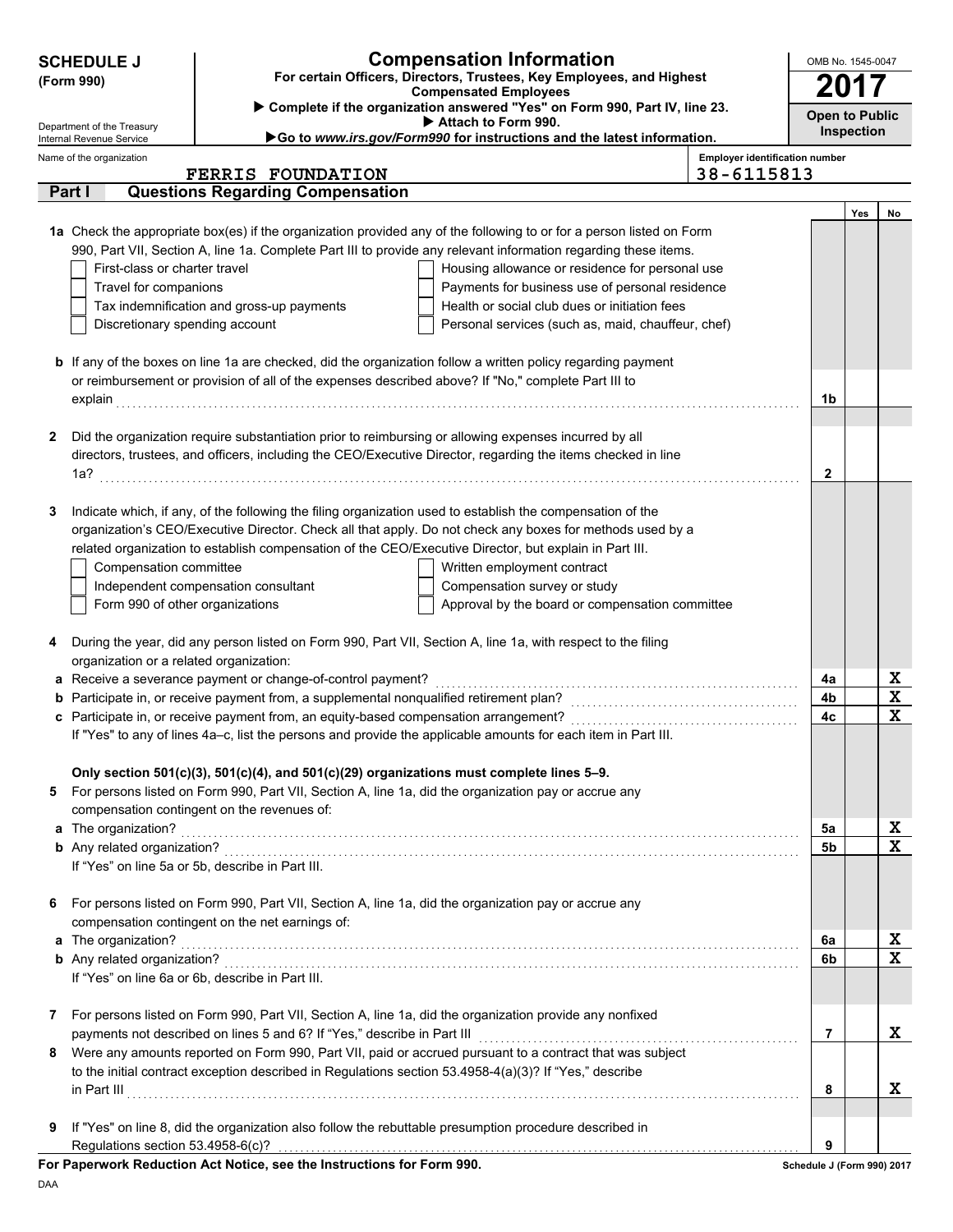**Part II Officers, Directors, Trustees, Key Employees, and Highest Compensated Employees.** Use duplicate copies if additional space is needed. Schedule J (Form 990) 2017 Page **2 FERRIS FOUNDATION 38-6115813**

For each individual whose compensation must be reported on Schedule J, report compensation from the organization on row (i) and from related organizations, described in the instructions, on row (ii). Do not list any individuals that aren't listed on Form 990, Part VII.

**Note:** The sum of columns (B)(i)–(iii) for each listed individual must equal the total amount of Form 990, Part VII, Section A, line 1a, applicable column (D) and (F) amounts for that individual

| $\sim$ and become $\sim$ (b) (iii) ior babilities a matrialal mast equal the tetal amount of Form boo, Fait VII, Obtion Fa, approache beliant (B) and (E) amount for that matrialal. |       |                          | $ $ (B) Breakdown of W-2 and/or 1099-MISC compensation $ $ (c) Retirement and |                                           |                                | (D) Nontaxable | (E) Total of columns | (F) Compensation                                           |
|--------------------------------------------------------------------------------------------------------------------------------------------------------------------------------------|-------|--------------------------|-------------------------------------------------------------------------------|-------------------------------------------|--------------------------------|----------------|----------------------|------------------------------------------------------------|
| (A) Name and Title                                                                                                                                                                   |       | (i) Base<br>compensation | (ii) Bonus & incentive<br>compensation                                        | (iii) Other<br>reportable<br>compensation | other deferred<br>compensation | benefits       | $(B)(i)$ – $(D)$     | in column (B) reported<br>as deferred on prior<br>Form 990 |
| DR. DAVID L. EISLER                                                                                                                                                                  | (i)   | .                        |                                                                               |                                           |                                |                |                      |                                                            |
| 1 BOARD MEMBER                                                                                                                                                                       | (iii) | 382,157                  |                                                                               |                                           |                                | 140,825        | 522,982              |                                                            |
| SUSAN JONES                                                                                                                                                                          | (i)   | .                        |                                                                               |                                           |                                |                | $\Omega$             |                                                            |
| 2 BOARD MEMBER                                                                                                                                                                       | (ii)  | 159,952                  |                                                                               |                                           |                                | 54,944         | 214,896              |                                                            |
| KEN KUK                                                                                                                                                                              | (i)   |                          |                                                                               |                                           |                                |                |                      |                                                            |
| 3 BOARD MEMBER                                                                                                                                                                       | (i)   | 139,169                  |                                                                               |                                           | 0                              | 47,805         | 186,974              |                                                            |
| CARLA MILLER                                                                                                                                                                         | (i)   |                          |                                                                               |                                           |                                |                |                      |                                                            |
| 4 EXECUTIVE DIRECTOR                                                                                                                                                                 | (ii)  | 129,914                  |                                                                               |                                           |                                | 47,873         | 177,787              |                                                            |
| JERRY L. SCOBY                                                                                                                                                                       |       |                          | U                                                                             |                                           |                                |                |                      |                                                            |
| 5 TREASURER                                                                                                                                                                          |       | 235,840                  |                                                                               |                                           | $\mathbf 0$                    | 86,907         | 322,747              | 0                                                          |
|                                                                                                                                                                                      |       |                          |                                                                               |                                           |                                |                |                      |                                                            |
| 6                                                                                                                                                                                    |       |                          |                                                                               |                                           |                                |                |                      |                                                            |
|                                                                                                                                                                                      |       |                          |                                                                               |                                           |                                |                |                      |                                                            |
|                                                                                                                                                                                      |       |                          |                                                                               |                                           |                                |                |                      |                                                            |
|                                                                                                                                                                                      |       |                          |                                                                               |                                           |                                |                |                      |                                                            |
|                                                                                                                                                                                      |       |                          |                                                                               |                                           |                                |                |                      |                                                            |
|                                                                                                                                                                                      |       |                          |                                                                               |                                           |                                |                |                      |                                                            |
|                                                                                                                                                                                      |       |                          |                                                                               |                                           |                                |                |                      |                                                            |
|                                                                                                                                                                                      |       |                          |                                                                               |                                           |                                |                |                      |                                                            |
| 10                                                                                                                                                                                   |       |                          |                                                                               |                                           |                                |                |                      |                                                            |
|                                                                                                                                                                                      |       |                          |                                                                               |                                           |                                | .              |                      |                                                            |
| 11                                                                                                                                                                                   |       |                          |                                                                               |                                           |                                |                |                      |                                                            |
|                                                                                                                                                                                      |       |                          |                                                                               |                                           |                                |                |                      |                                                            |
| 12                                                                                                                                                                                   |       |                          |                                                                               |                                           |                                |                |                      |                                                            |
|                                                                                                                                                                                      |       |                          |                                                                               |                                           |                                |                |                      |                                                            |
| 13                                                                                                                                                                                   |       |                          |                                                                               |                                           |                                |                |                      |                                                            |
|                                                                                                                                                                                      |       |                          |                                                                               |                                           |                                |                |                      |                                                            |
| 14                                                                                                                                                                                   |       |                          |                                                                               |                                           |                                |                |                      |                                                            |
|                                                                                                                                                                                      |       |                          |                                                                               |                                           |                                |                |                      |                                                            |
| 15                                                                                                                                                                                   |       |                          |                                                                               |                                           |                                |                |                      |                                                            |
|                                                                                                                                                                                      |       |                          |                                                                               |                                           |                                |                |                      |                                                            |
| 16                                                                                                                                                                                   |       |                          |                                                                               |                                           |                                |                |                      |                                                            |
|                                                                                                                                                                                      |       |                          |                                                                               |                                           |                                |                |                      |                                                            |

**Schedule J (Form 990) 2017**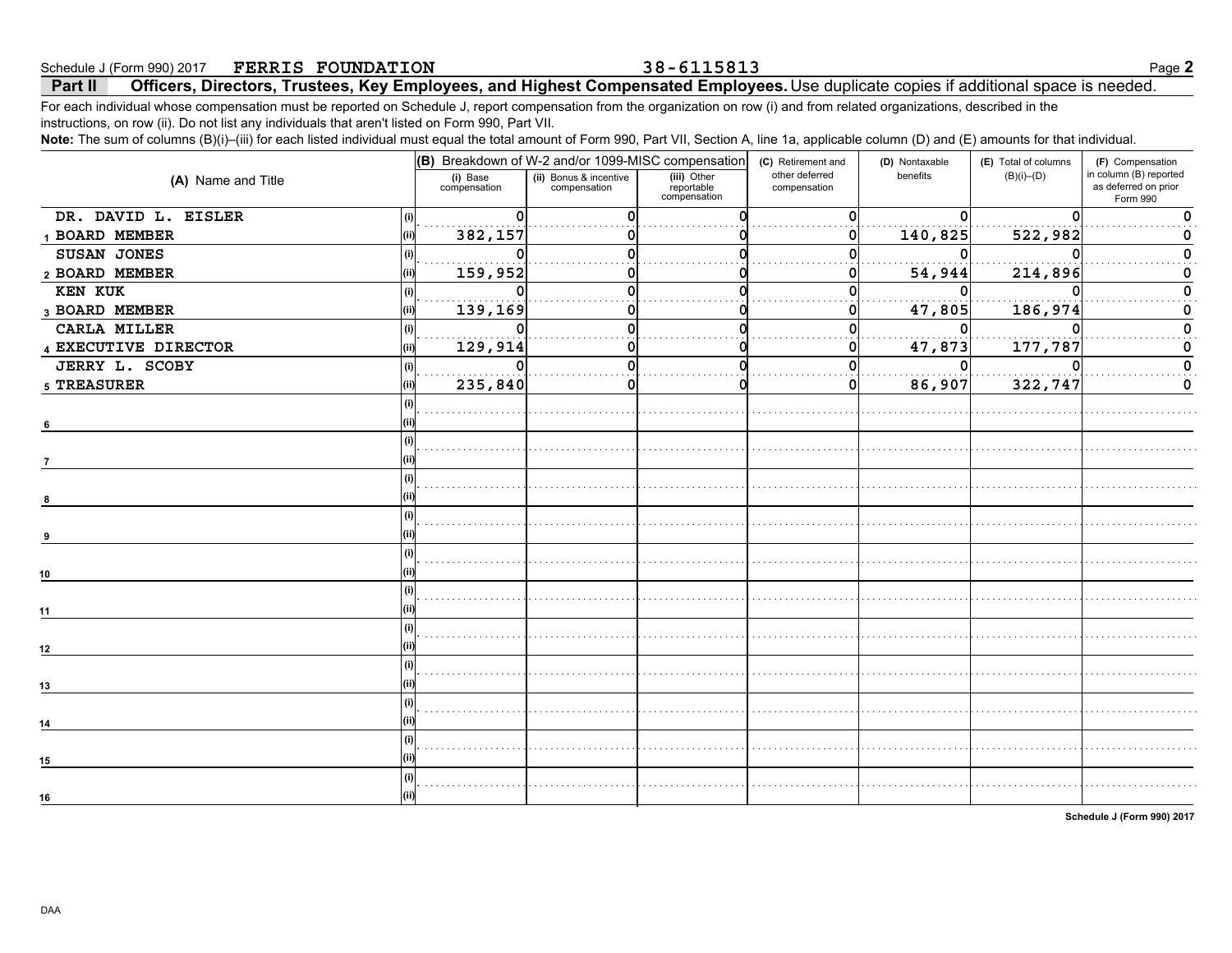|                                 | Part III Supplemental Information<br>Provide the information, explanation, or descriptions required for Part I, lines 1a, 1b, 3, 4a, 4b, 4c, 5a, 5b, 6a, 6b, 7, and 8, and for Part II. Also complete this part |
|---------------------------------|-----------------------------------------------------------------------------------------------------------------------------------------------------------------------------------------------------------------|
| for any additional information. |                                                                                                                                                                                                                 |
|                                 |                                                                                                                                                                                                                 |
|                                 |                                                                                                                                                                                                                 |
|                                 |                                                                                                                                                                                                                 |
|                                 |                                                                                                                                                                                                                 |
|                                 |                                                                                                                                                                                                                 |
|                                 |                                                                                                                                                                                                                 |
|                                 |                                                                                                                                                                                                                 |
|                                 |                                                                                                                                                                                                                 |
|                                 |                                                                                                                                                                                                                 |
|                                 |                                                                                                                                                                                                                 |
|                                 |                                                                                                                                                                                                                 |
|                                 |                                                                                                                                                                                                                 |
|                                 |                                                                                                                                                                                                                 |
|                                 |                                                                                                                                                                                                                 |
|                                 |                                                                                                                                                                                                                 |
|                                 |                                                                                                                                                                                                                 |
|                                 |                                                                                                                                                                                                                 |
|                                 |                                                                                                                                                                                                                 |
|                                 |                                                                                                                                                                                                                 |
|                                 |                                                                                                                                                                                                                 |

38-6115813

Schedule J (Form 990) 2017

Page 3

Schedule J (Form 990) 2017 FERRIS FOUNDATION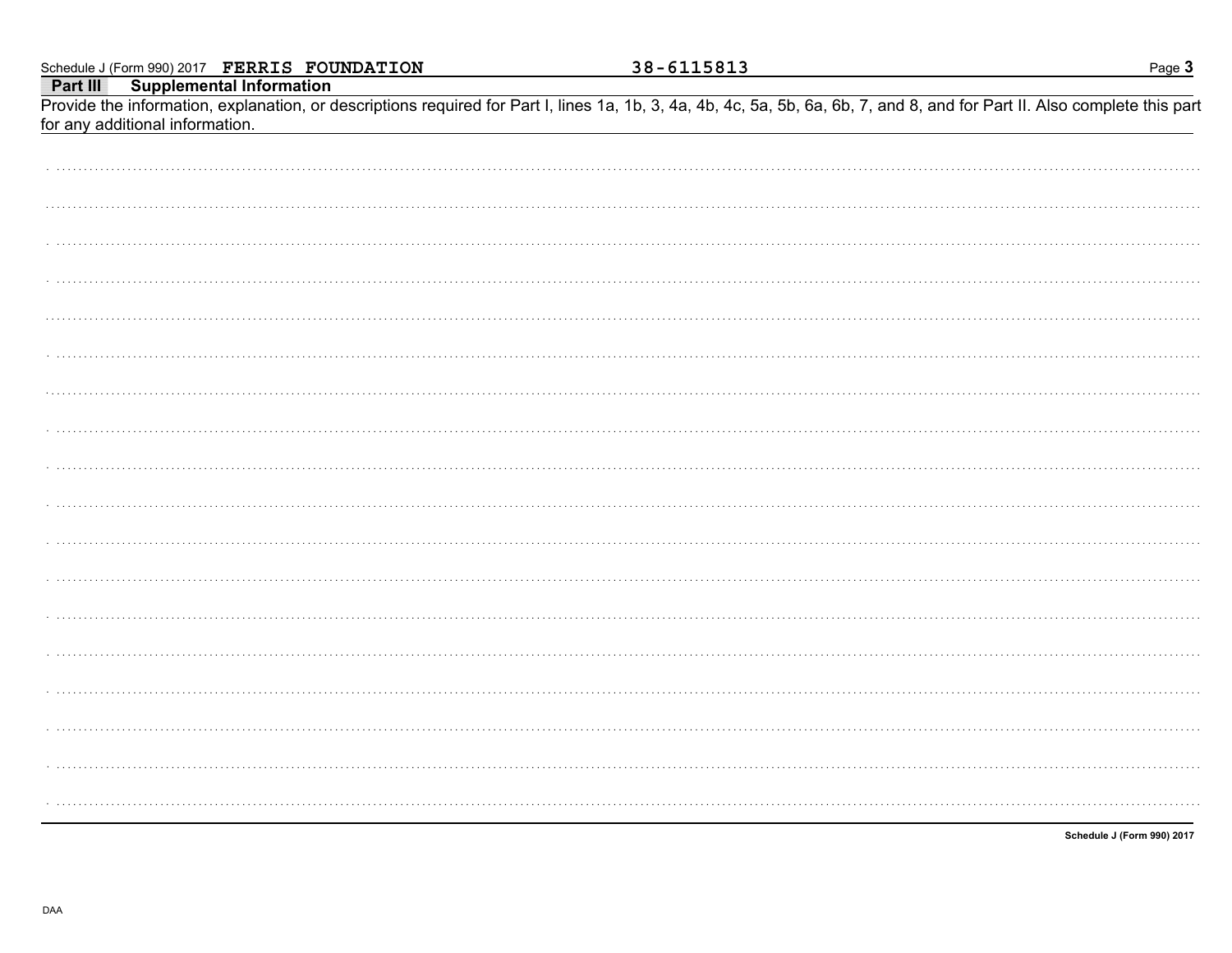**SCHEDULE O** 

(Form 990 or 990-EZ)

## Supplemental Information to Form 990 or 990-EZ

Complete to provide information for responses to specific questions on Form 990 or 990-EZ or to provide any additional information.

> Attach to Form 990 or 990-EZ. Go to www.irs.gov/Form990 for the latest information.

2017

**Open to Public Inspection** 

OMB No. 1545-0047

Department of the Treasury<br>Internal Revenue Service Name of the organization

**Employer identification number** 38-6115813

FORM 990, PART VI - ADDITIONAL INFORMATION

**FERRIS FOUNDATION** 

ALL LINES LEFT BLANK ARE NOT APPLICABLE TO THE ORGANIZATION.

LINE 13: WRITTEN WHISTLEBLOWER POLICY:

THE ORGANIZATION DOES NOT HAVE ITS OWN WHISTLEBLOWER POLICY THAT ITS GOVERNING BODY FORMALLY ADOPTED. HOWEVER, THE ORGANIZATION IS COVERED BY THE STATE OF MICHIGAN WHISTLEBLOWER LAW.

LINE 15: THE BOARD OF DIRECTORS VOLUNTEER THEIR TIME TO THE FERRIS FOUNDATION. FIVE OF THE DIRECTORS WORK FOR AND RECEIVE COMPENSATION FROM A RELATED ENTITY (FERRIS STATE UNIVERSITY). THE UNIVERSITY BOARD OF TRUSTEES NEGOTIATES WITH THE PRESIDENT ON HIS CONTRACT. EMPLOYEE WAGES ARE SET BY THE PRESIDENT WITH CONSULTATION OF THE BOARD IF APPROPRIATE. COMPARABILITY DATA IS USED WHEN SETTING WAGES FOR KEY EMPLOYEES. THE MOST RECENT YEAR THIS PROCESS WAS UNDERTAKEN WAS FISCAL YEAR 2016.

FORM 990, PART VI, LINE 11B - ORGANIZATION'S PROCESS TO REVIEW FORM 990 THE FOUNDATION BOARD AUDIT COMMITTEE WAS PROVIDED A PDF OF THE FORM 990 TO REVIEW VIA EMAIL BEFORE IT WAS SUBMITTED, AND IT HAS BEEN SHARED AS AN INFORMATIONAL ITEM WITH THE FULL BOARD.

FORM 990, PART VI, LINE 12C - ENFORCEMENT OF CONFLICTS POLICY ALL DIRECTORS, HONORARY LIFE MEMBERS AND COMMITTEE MEMBERS, AND EMPLOYEES OF THE FERRIS FOUNDATION ARE TO COMPLETE A CONFLICT OF INTEREST QUESTIONNAIRE ANNUALLY. DIRECTORS OR MEMBERS WITH A POTENTIAL CONFLICT OF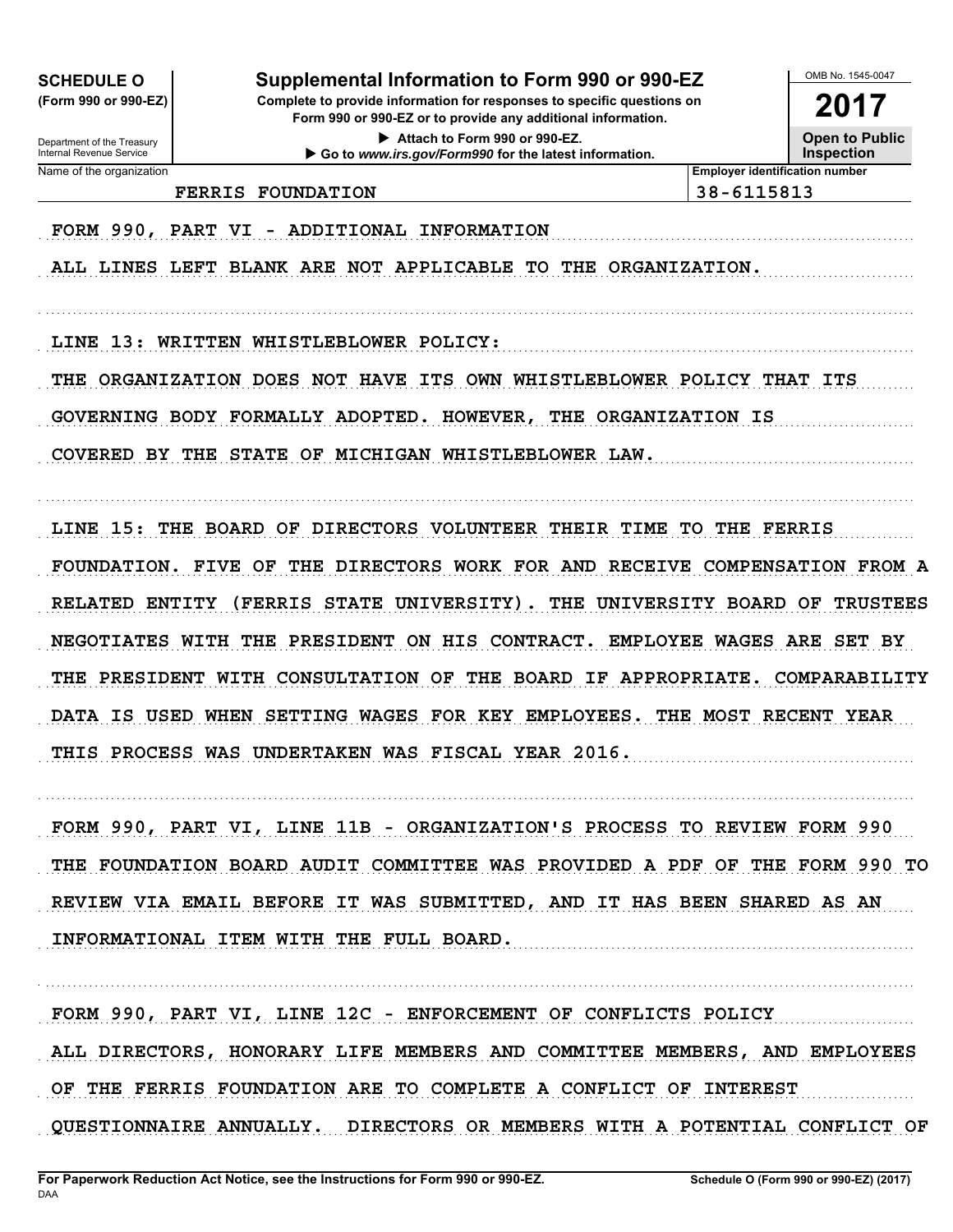| Schedule O (Form 990 or 990-EZ) (2017)                                     |                                       | Page 2   |
|----------------------------------------------------------------------------|---------------------------------------|----------|
| Name of the organization                                                   | <b>Employer identification number</b> |          |
| <b>FERRIS FOUNDATION</b>                                                   | 38-6115813                            |          |
| INTEREST ARE TO GIVE FULL FACTUAL DISCLOSURE TO THE BOARD OF DIRECTORS.    |                                       |          |
| SUCH DIRECTORS OR MEMBERS SHALL ABSENT THEMSELVES DURING THE REVIEW OF THE |                                       |          |
| MATTER BY THE BOARD OF DIRECTORS AND ITS VOTING ON THE MATTER, WHICH WOULD |                                       |          |
| BE REFLECTED IN THE MEETING MINUTES.                                       |                                       |          |
| FORM 990, PART VI, LINE 19 - GOVERNING DOCUMENTS DISCLOSURE EXPLANATION    |                                       |          |
| THE BYLAWS, FORM 990 TAX RETURN, AND FINANCIAL STATEMENTS ARE MADE         |                                       |          |
| AVAILABLE ON THE FOUNDATION WEBSITE. OTHER DOCUMENTS, INCLUDING THE        |                                       |          |
| CONFLICT OF INTEREST POLICY, ARTICLES OF INCORPORATION, AND IRS            |                                       |          |
| DETERMINATION LETTER, ARE AVAILABLE UPON REQUEST THROUGH THE FOUNDATION    |                                       |          |
| OFFICE.                                                                    |                                       |          |
|                                                                            |                                       |          |
| FORM 990, PART XI, LINE 9 - OTHER CHANGES IN NET ASSETS EXPLANATION        |                                       |          |
| CHANGE IN SPLIT-INTEREST AGREEMENT                                         | $\boldsymbol{\mathsf{S}}$             | $-3,099$ |
| FUNDRAISING EXP - ADJ REVENUE ON SCH. D, PART XI, LINE 4B \$               |                                       | 147,764  |
| FUNDRAISING EXP - ADJ EXPENSE ON SCH. D, PART XII, LINE 2D \$ -147,764     |                                       |          |
| <b>TOTAL</b>                                                               | \$                                    | $-3,099$ |
|                                                                            |                                       |          |
|                                                                            |                                       |          |
|                                                                            |                                       |          |
|                                                                            |                                       |          |
|                                                                            |                                       |          |
|                                                                            |                                       |          |
|                                                                            |                                       |          |
|                                                                            |                                       |          |
|                                                                            |                                       |          |
|                                                                            |                                       |          |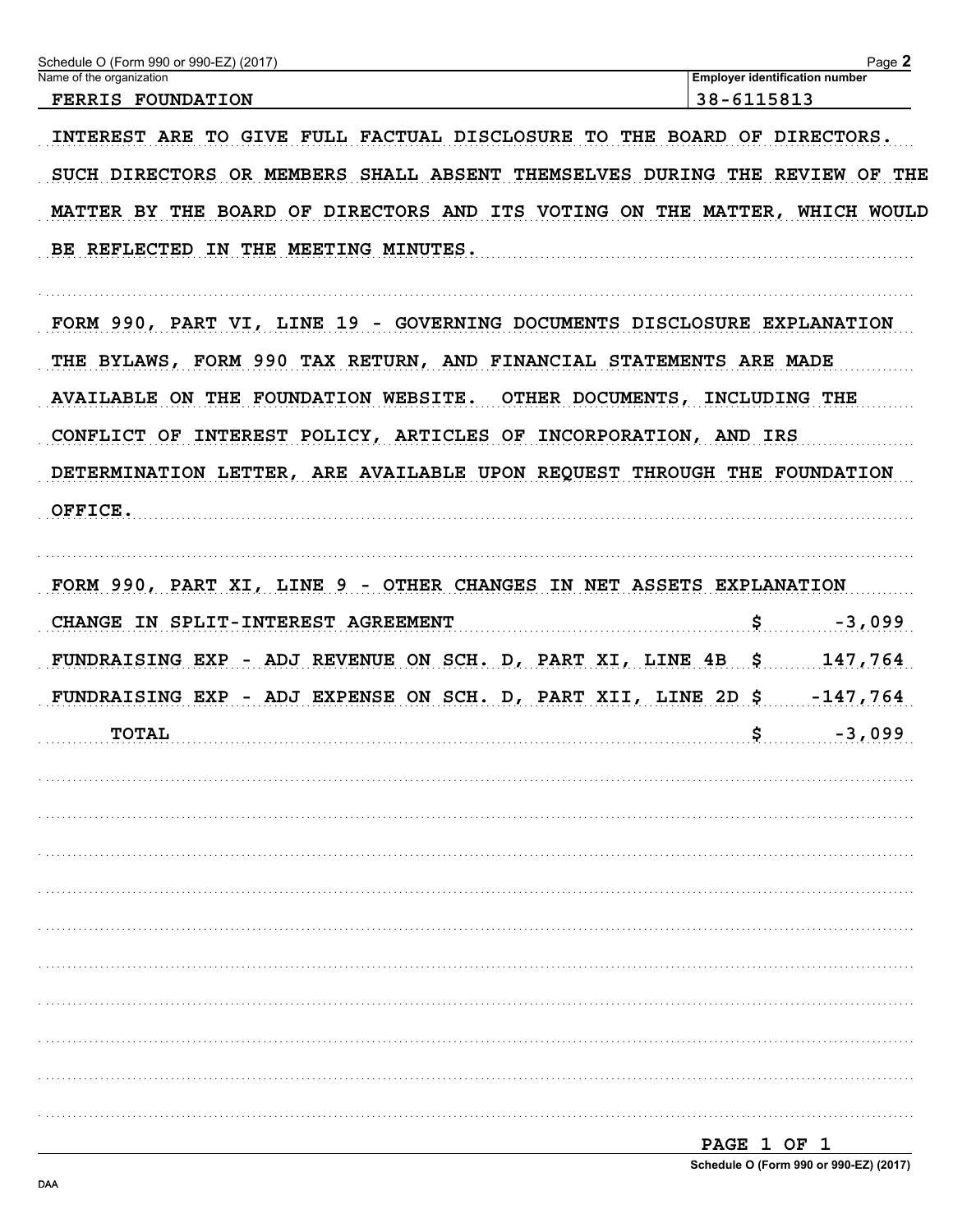| <b>SCHEDULE R</b> |  |
|-------------------|--|
| (Form 990)        |  |

# **(Form 990) Related Organizations and Unrelated Partnerships**

 **Complete if the organization answered "Yes" on Form 990, Part IV, line 33, 34, 35b, 36, or 37.**

 **Attach to Form 990.**

 **Go to** *www.irs.gov/Form990* **for instructions and the latest information.**

Department of the Treasury Internal Revenue ServiceName of the organization

**FERRIS FOUNDATION**

**Open to Public 2017Inspection**

OMB No. 1545-0047

**Employer identification number 38-6115813**

**Part IIdentification of Disregarded Entities.** Complete if the organization answered "Yes" on Form 990, Part IV, line 33.

| (a)<br>Name, address, and EIN (if applicable) of disregarded entity                                                                                                                                                          | (b)<br>Primary activity | (c)<br>Legal domicile (state<br>or foreign country) |                                   | (d)<br>Total income |                                                        | (e)<br>End-of-year assets           | (f)<br>Direct controlling<br>entity |                                                         |
|------------------------------------------------------------------------------------------------------------------------------------------------------------------------------------------------------------------------------|-------------------------|-----------------------------------------------------|-----------------------------------|---------------------|--------------------------------------------------------|-------------------------------------|-------------------------------------|---------------------------------------------------------|
| (1)                                                                                                                                                                                                                          |                         |                                                     |                                   |                     |                                                        |                                     |                                     |                                                         |
| (2)                                                                                                                                                                                                                          |                         |                                                     |                                   |                     |                                                        |                                     |                                     |                                                         |
| (3)                                                                                                                                                                                                                          |                         |                                                     |                                   |                     |                                                        |                                     |                                     |                                                         |
| (4)                                                                                                                                                                                                                          |                         |                                                     |                                   |                     |                                                        |                                     |                                     |                                                         |
| (5)                                                                                                                                                                                                                          |                         |                                                     |                                   |                     |                                                        |                                     |                                     |                                                         |
| Identification of Related Tax-Exempt Organizations. Complete if the organization answered "Yes" on Form 990, Part IV, line 34 because it had<br>one or more related tax-exempt organizations during the tax year.<br>Part II |                         |                                                     |                                   |                     |                                                        |                                     |                                     |                                                         |
| (a)<br>Name, address, and EIN of related organization                                                                                                                                                                        | (b)<br>Primary activity | (c)<br>Legal domicile (state<br>or foreign country) | (d)<br><b>Exempt Code section</b> |                     | (e)<br>Public charity status<br>(if section 501(c)(3)) | (f)<br>Direct controlling<br>entity | Yes                                 | $(g)$<br>Section 512(b)(13)<br>controlled entity?<br>No |
| (1) FERRIS STATE UNIVERSITY<br>1201 S. STATE STREET<br>38-6005159<br><b>BIG RAPIDS</b><br>MI 49307                                                                                                                           | UNIVERSITY              | МI                                                  | 115                               | 6                   |                                                        | N/A                                 | х                                   |                                                         |
| (2)                                                                                                                                                                                                                          |                         |                                                     |                                   |                     |                                                        |                                     |                                     |                                                         |
| (3)                                                                                                                                                                                                                          |                         |                                                     |                                   |                     |                                                        |                                     |                                     |                                                         |
| (4)                                                                                                                                                                                                                          |                         |                                                     |                                   |                     |                                                        |                                     |                                     |                                                         |
| (5)                                                                                                                                                                                                                          |                         |                                                     |                                   |                     |                                                        |                                     |                                     |                                                         |
| For Paperwork Reduction Act Notice, see the Instructions for Form 990.                                                                                                                                                       |                         |                                                     |                                   |                     |                                                        |                                     | Schedule R (Form 990) 2017          |                                                         |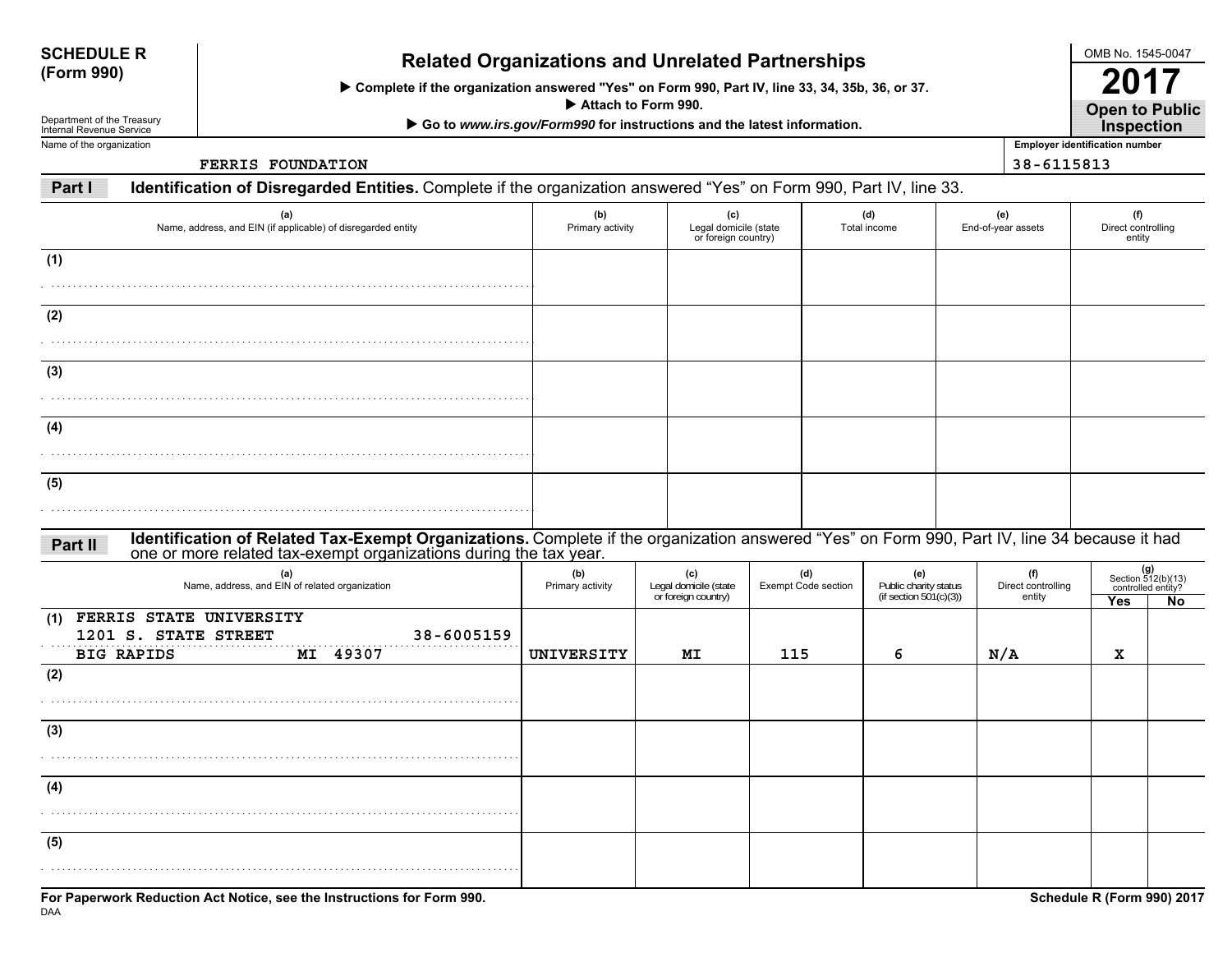### Schedule R (Form 990) 2017 Page **2 FERRIS FOUNDATION 38-6115813Part IIII Identification of Related Organizations Taxable as a Partnership.** Complete if the organization answered "Yes" on Form 990, Part IV, line 34<br>because it had one or more related organizations treated as a partnership duri

| because it had one or more related organizations treated as a partnership during the tax year.<br>(a)<br>Name, address, and EIN of<br>related organization                                                                                | (b)<br>Primary activity | (c)<br>Legal<br>domicile<br>(state or<br>foreign<br>country) | (d)<br>Direct controlling<br>entity                    | (e)<br>Predominant<br>income (related,<br>unrelated,<br>excluded from<br>tax under<br>sections 512-514) | (f)<br>Share of total<br>income                        | (g)<br>Share of end-of-<br>year assets | (h)<br>Dispro-<br>portionate<br>alloc.?<br>Yes No |  | (i)<br>Code V-UBI<br>amount in box 20<br>of Schedule K-1<br>(Form 1065) | (j)<br>General or<br>managing<br>partner?<br>Yes No | (k)<br>Percentage<br>ownership                          |
|-------------------------------------------------------------------------------------------------------------------------------------------------------------------------------------------------------------------------------------------|-------------------------|--------------------------------------------------------------|--------------------------------------------------------|---------------------------------------------------------------------------------------------------------|--------------------------------------------------------|----------------------------------------|---------------------------------------------------|--|-------------------------------------------------------------------------|-----------------------------------------------------|---------------------------------------------------------|
| (1)                                                                                                                                                                                                                                       |                         |                                                              |                                                        |                                                                                                         |                                                        |                                        |                                                   |  |                                                                         |                                                     |                                                         |
|                                                                                                                                                                                                                                           |                         |                                                              |                                                        |                                                                                                         |                                                        |                                        |                                                   |  |                                                                         |                                                     |                                                         |
| (2)                                                                                                                                                                                                                                       |                         |                                                              |                                                        |                                                                                                         |                                                        |                                        |                                                   |  |                                                                         |                                                     |                                                         |
| (3)                                                                                                                                                                                                                                       |                         |                                                              |                                                        |                                                                                                         |                                                        |                                        |                                                   |  |                                                                         |                                                     |                                                         |
|                                                                                                                                                                                                                                           |                         |                                                              |                                                        |                                                                                                         |                                                        |                                        |                                                   |  |                                                                         |                                                     |                                                         |
| (4)                                                                                                                                                                                                                                       |                         |                                                              |                                                        |                                                                                                         |                                                        |                                        |                                                   |  |                                                                         |                                                     |                                                         |
|                                                                                                                                                                                                                                           |                         |                                                              |                                                        |                                                                                                         |                                                        |                                        |                                                   |  |                                                                         |                                                     |                                                         |
| Identification of Related Organizations Taxable as a Corporation or Trust. Complete if the organization answered "Yes" on Form 990, Part IV, line 34 because it had one or more related organizations treated as a corporation<br>Part IV |                         |                                                              |                                                        |                                                                                                         |                                                        |                                        |                                                   |  |                                                                         |                                                     |                                                         |
| (a)<br>Name, address, and EIN of related organization                                                                                                                                                                                     | (b)<br>Primary activity |                                                              | (c)<br>Legal domicile<br>(state or<br>foreign country) | (d)<br>Direct controlling<br>entity                                                                     | (e)<br>Type of entity<br>(C corp, S corp,<br>or trust) | (f)<br>Share of total<br>income        | (g)<br>Share of<br>end-of-year assets             |  | (h)<br>Percentage<br>ownership                                          |                                                     | (i)<br>Section<br>$512(b)(13)$<br>controlled<br>entity? |
| (1)                                                                                                                                                                                                                                       |                         |                                                              |                                                        |                                                                                                         |                                                        |                                        |                                                   |  |                                                                         |                                                     | Yes No                                                  |
|                                                                                                                                                                                                                                           |                         |                                                              |                                                        |                                                                                                         |                                                        |                                        |                                                   |  |                                                                         |                                                     |                                                         |
| (2)                                                                                                                                                                                                                                       |                         |                                                              |                                                        |                                                                                                         |                                                        |                                        |                                                   |  |                                                                         |                                                     |                                                         |
|                                                                                                                                                                                                                                           |                         |                                                              |                                                        |                                                                                                         |                                                        |                                        |                                                   |  |                                                                         |                                                     |                                                         |
| (3)                                                                                                                                                                                                                                       |                         |                                                              |                                                        |                                                                                                         |                                                        |                                        |                                                   |  |                                                                         |                                                     |                                                         |
|                                                                                                                                                                                                                                           |                         |                                                              |                                                        |                                                                                                         |                                                        |                                        |                                                   |  |                                                                         |                                                     |                                                         |
| (4)                                                                                                                                                                                                                                       |                         |                                                              |                                                        |                                                                                                         |                                                        |                                        |                                                   |  |                                                                         |                                                     |                                                         |
|                                                                                                                                                                                                                                           |                         |                                                              |                                                        |                                                                                                         |                                                        |                                        |                                                   |  |                                                                         |                                                     |                                                         |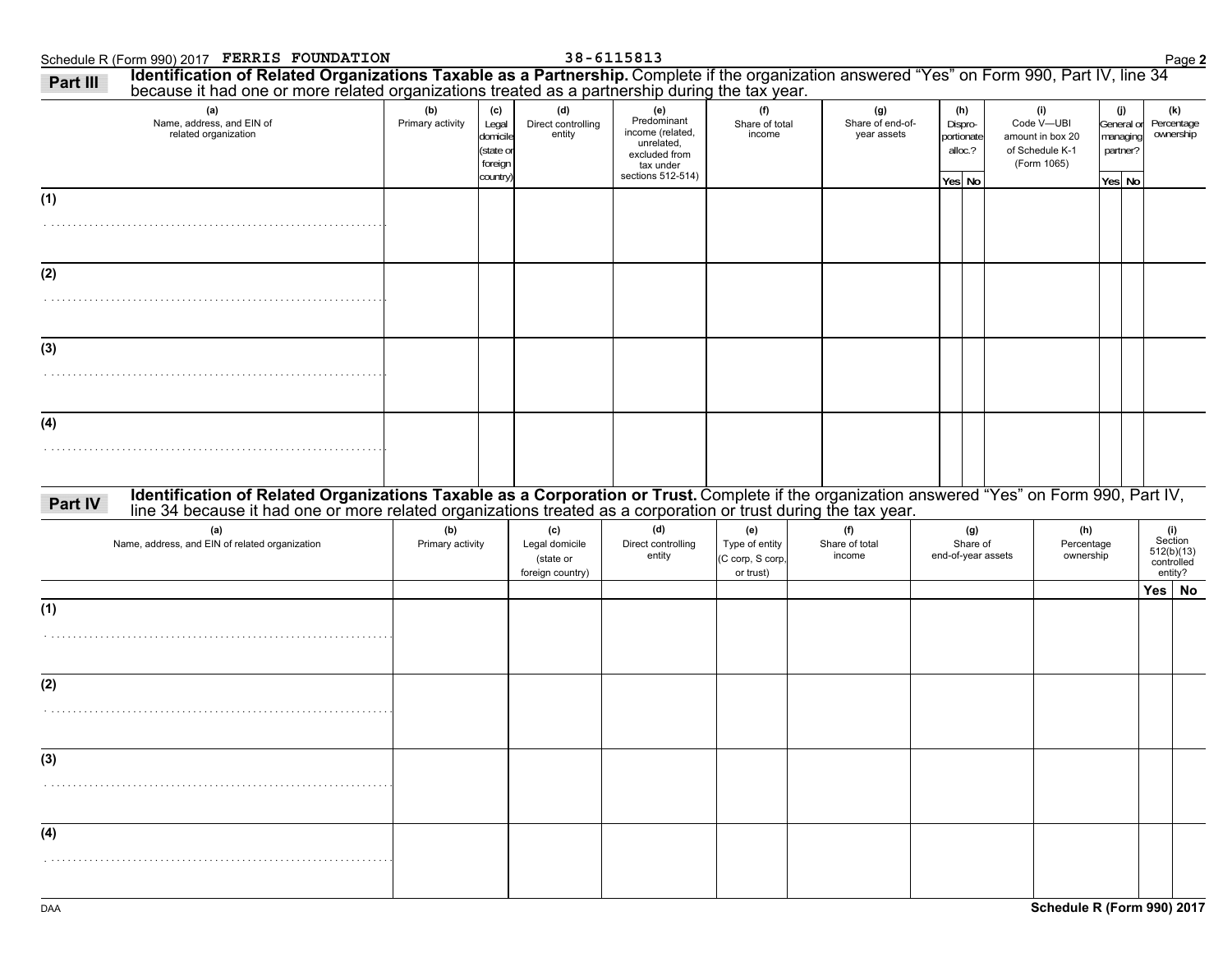**Part V**

**Transactions With Related Organizations.** Complete if the organization answered "Yes" on Form 990, Part IV, line 34, 35b, or 36.

| Note: Complete line 1 if any entity is listed in Parts II, III, or IV of this schedule. |                                                                                                                                                                                                                                |             |                 |                                       |                                  |             | Yes No                  |
|-----------------------------------------------------------------------------------------|--------------------------------------------------------------------------------------------------------------------------------------------------------------------------------------------------------------------------------|-------------|-----------------|---------------------------------------|----------------------------------|-------------|-------------------------|
|                                                                                         | During the tax year, did the organization engage in any of the following transactions with one or more related organizations listed in Parts II-IV?                                                                            |             |                 |                                       |                                  |             |                         |
|                                                                                         | a Receipt of (i) interest, (ii) annuities, (iii) royalties, or (iv) rent from a controlled entity [1] controlled entity and controlled entity and controlled entity and controlled the subsequence of (i) interest, (ii) annui |             |                 |                                       | 1a                               |             | $\mathbf x$             |
|                                                                                         | <b>b</b> Gift, grant, or capital contribution to related organization(s) encourse consumed and consumed contribution to related organization(s)                                                                                |             |                 |                                       | 1 <sub>b</sub>                   | $\mathbf x$ |                         |
|                                                                                         |                                                                                                                                                                                                                                |             |                 |                                       | 1 <sub>c</sub>                   | $\mathbf x$ |                         |
|                                                                                         | 1 <sub>d</sub>                                                                                                                                                                                                                 |             |                 |                                       |                                  |             |                         |
|                                                                                         | e Loans or loan guarantees by related organization(s) encourance control and control and control of the control of the control of the control of the control of the control of the control of the control of the control of th |             |                 |                                       | 1e                               |             | $\overline{\mathbf{x}}$ |
|                                                                                         |                                                                                                                                                                                                                                |             |                 |                                       |                                  |             |                         |
|                                                                                         | f Dividends from related organization(s) with an example of the control of the control of the control of the control or control or control or control or control or control or control or control of the control of the contro |             |                 |                                       | 1f                               |             | x                       |
|                                                                                         | g Sale of assets to related organization(s)                                                                                                                                                                                    |             |                 |                                       | 1 <sub>g</sub>                   |             | $\mathbf x$             |
|                                                                                         | h Purchase of assets from related organization(s) encourance contains an example and container and container and container and container and container and container and container and container and container and container a |             |                 |                                       | 1 <sub>h</sub>                   |             | $\mathbf{x}$            |
|                                                                                         | i Exchange of assets with related organization(s) encountled assess that contain a substantial exchange of assets with related organization(s) encountled assets with related organization(s)                                  |             |                 |                                       | 11                               |             | $\mathbf x$             |
|                                                                                         |                                                                                                                                                                                                                                |             |                 |                                       | 11                               |             | $\mathbf x$             |
|                                                                                         |                                                                                                                                                                                                                                |             |                 |                                       |                                  |             |                         |
|                                                                                         | k Lease of facilities, equipment, or other assets from related organization(s)                                                                                                                                                 |             |                 |                                       | 1k                               | x           |                         |
|                                                                                         |                                                                                                                                                                                                                                |             |                 |                                       | 11                               | x           |                         |
|                                                                                         |                                                                                                                                                                                                                                |             |                 |                                       | 1 <sub>m</sub>                   | x           |                         |
|                                                                                         |                                                                                                                                                                                                                                |             |                 |                                       | 1n                               | x           |                         |
|                                                                                         | o Sharing of paid employees with related organization(s)                                                                                                                                                                       |             |                 |                                       | 1 <sub>o</sub>                   | x           |                         |
|                                                                                         |                                                                                                                                                                                                                                |             |                 |                                       |                                  |             |                         |
|                                                                                         | <b>p</b> Reimbursement paid to related organization(s) for expenses                                                                                                                                                            |             |                 |                                       |                                  | x           |                         |
|                                                                                         | q Reimbursement paid by related organization(s) for expenses [1] response in the content of the content of the content of the content of the content of the content of the content of the content of the content of the conten |             |                 |                                       | 1 <sub>p</sub><br>1 <sub>q</sub> |             | x                       |
|                                                                                         |                                                                                                                                                                                                                                |             |                 |                                       |                                  |             |                         |
|                                                                                         | r Other transfer of cash or property to related organization(s)                                                                                                                                                                |             |                 |                                       | 1r                               |             | x                       |
|                                                                                         | s Other transfer of cash or property from related organization(s)                                                                                                                                                              |             |                 |                                       | 1s                               |             | X                       |
|                                                                                         | If the answer to any of the above is "Yes," see the instructions for information on who must complete this line, including covered relationships and transaction thresholds.                                                   |             |                 |                                       |                                  |             |                         |
|                                                                                         | (a)                                                                                                                                                                                                                            | (b)         | (c)             | (d)                                   |                                  |             |                         |
|                                                                                         | Name of related organization                                                                                                                                                                                                   | Transaction | Amount involved | Method of determining amount involved |                                  |             |                         |
|                                                                                         |                                                                                                                                                                                                                                | $type(a-s)$ |                 |                                       |                                  |             |                         |
|                                                                                         |                                                                                                                                                                                                                                |             |                 |                                       |                                  |             |                         |
| (1)                                                                                     | FERRIS STATE UNIVERSITY                                                                                                                                                                                                        | в           | 5,716,816       | <b>ACTUAL CASH</b>                    |                                  |             |                         |
|                                                                                         |                                                                                                                                                                                                                                |             |                 |                                       |                                  |             |                         |
| (2)                                                                                     | FERRIS STATE UNIVERSITY                                                                                                                                                                                                        | C           | 120,681         | <b>ACTUAL CASH</b>                    |                                  |             |                         |
|                                                                                         |                                                                                                                                                                                                                                |             |                 |                                       |                                  |             |                         |
| (3)                                                                                     | FERRIS STATE UNIVERSITY                                                                                                                                                                                                        | М           | 2,305,588       | SALARY AND EST. BENEFITS              |                                  |             |                         |
|                                                                                         |                                                                                                                                                                                                                                |             |                 |                                       |                                  |             |                         |
| (4)                                                                                     | FERRIS STATE UNIVERSITY                                                                                                                                                                                                        | ${\bf P}$   | 228,385         | ACTUAL CASH TRANSFERRED               |                                  |             |                         |
|                                                                                         |                                                                                                                                                                                                                                |             |                 |                                       |                                  |             |                         |
| (5)                                                                                     |                                                                                                                                                                                                                                |             |                 |                                       |                                  |             |                         |
|                                                                                         |                                                                                                                                                                                                                                |             |                 |                                       |                                  |             |                         |
| (6)                                                                                     |                                                                                                                                                                                                                                |             |                 |                                       |                                  |             |                         |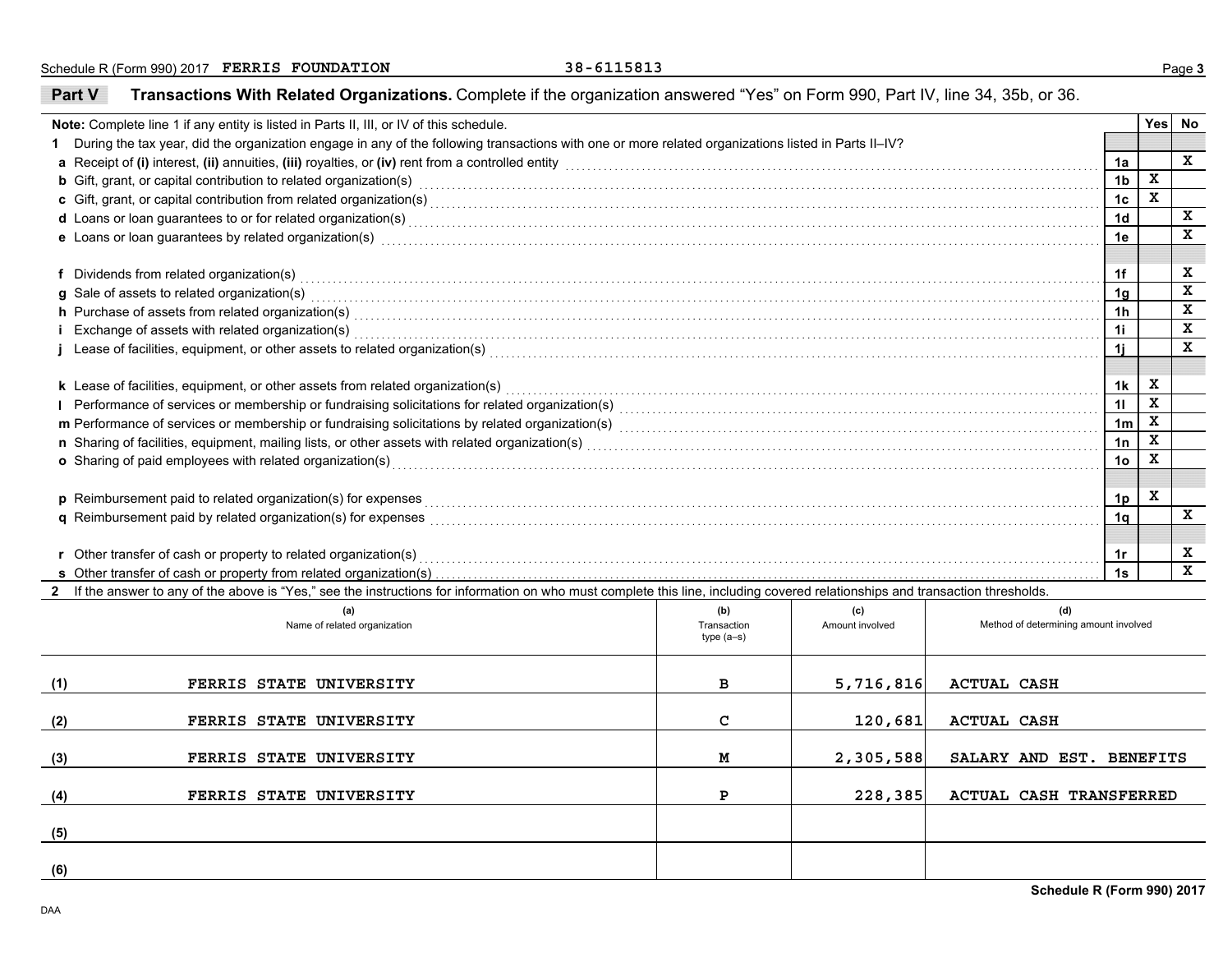### **Part VI Unrelated Organizations Taxable as a Partnership.** Complete if the organization answered "Yes" on Form 990, Part IV, line 37.

Provide the following information for each entity taxed as a partnership through which the organization conducted more than five percent of its activities (measured by total assets or gross revenue) that was not a related organization. See instructions regarding exclusion for certain investment partnerships.

| (a)<br>Name, address, and EIN of entity | (b)<br>Primary activity | (c)<br>Legal<br>domicile<br>(state or<br>foreign | (d)<br>Predominant<br>income (related,<br>unrelated, excluded<br>from tax under |     | (e)<br>Are all partners<br>section<br>501(c)(3)<br>organizations? | (f)<br>Share of<br>total income | (g)<br>Share of<br>end-of-year<br>assets | (h)<br>Disproportionate<br>allocations? |           | (i)<br>Code V-UBI<br>amount in box 20<br>of Schedule K-1<br>(Form 1065) | (j)<br>General or<br>managing<br>partner? |    | (k)<br>Percentage<br>ownership |
|-----------------------------------------|-------------------------|--------------------------------------------------|---------------------------------------------------------------------------------|-----|-------------------------------------------------------------------|---------------------------------|------------------------------------------|-----------------------------------------|-----------|-------------------------------------------------------------------------|-------------------------------------------|----|--------------------------------|
|                                         |                         | country)                                         | sections 512-514)                                                               | Yes | <b>No</b>                                                         |                                 |                                          | Yes                                     | <b>No</b> |                                                                         | Yes                                       | No |                                |
| (1)<br>.                                |                         |                                                  |                                                                                 |     |                                                                   |                                 |                                          |                                         |           |                                                                         |                                           |    |                                |
| (2)                                     |                         |                                                  |                                                                                 |     |                                                                   |                                 |                                          |                                         |           |                                                                         |                                           |    |                                |
| (3)                                     |                         |                                                  |                                                                                 |     |                                                                   |                                 |                                          |                                         |           |                                                                         |                                           |    |                                |
| (4)                                     |                         |                                                  |                                                                                 |     |                                                                   |                                 |                                          |                                         |           |                                                                         |                                           |    |                                |
| (5)                                     |                         |                                                  |                                                                                 |     |                                                                   |                                 |                                          |                                         |           |                                                                         |                                           |    |                                |
| (6)                                     |                         |                                                  |                                                                                 |     |                                                                   |                                 |                                          |                                         |           |                                                                         |                                           |    |                                |
| (7)                                     |                         |                                                  |                                                                                 |     |                                                                   |                                 |                                          |                                         |           |                                                                         |                                           |    |                                |
| (8)                                     |                         |                                                  |                                                                                 |     |                                                                   |                                 |                                          |                                         |           |                                                                         |                                           |    |                                |
| (9)                                     |                         |                                                  |                                                                                 |     |                                                                   |                                 |                                          |                                         |           |                                                                         |                                           |    |                                |
| (10)                                    |                         |                                                  |                                                                                 |     |                                                                   |                                 |                                          |                                         |           |                                                                         |                                           |    |                                |
| (11)                                    |                         |                                                  |                                                                                 |     |                                                                   |                                 |                                          |                                         |           |                                                                         |                                           |    |                                |

**Schedule R (Form 990) 2017**